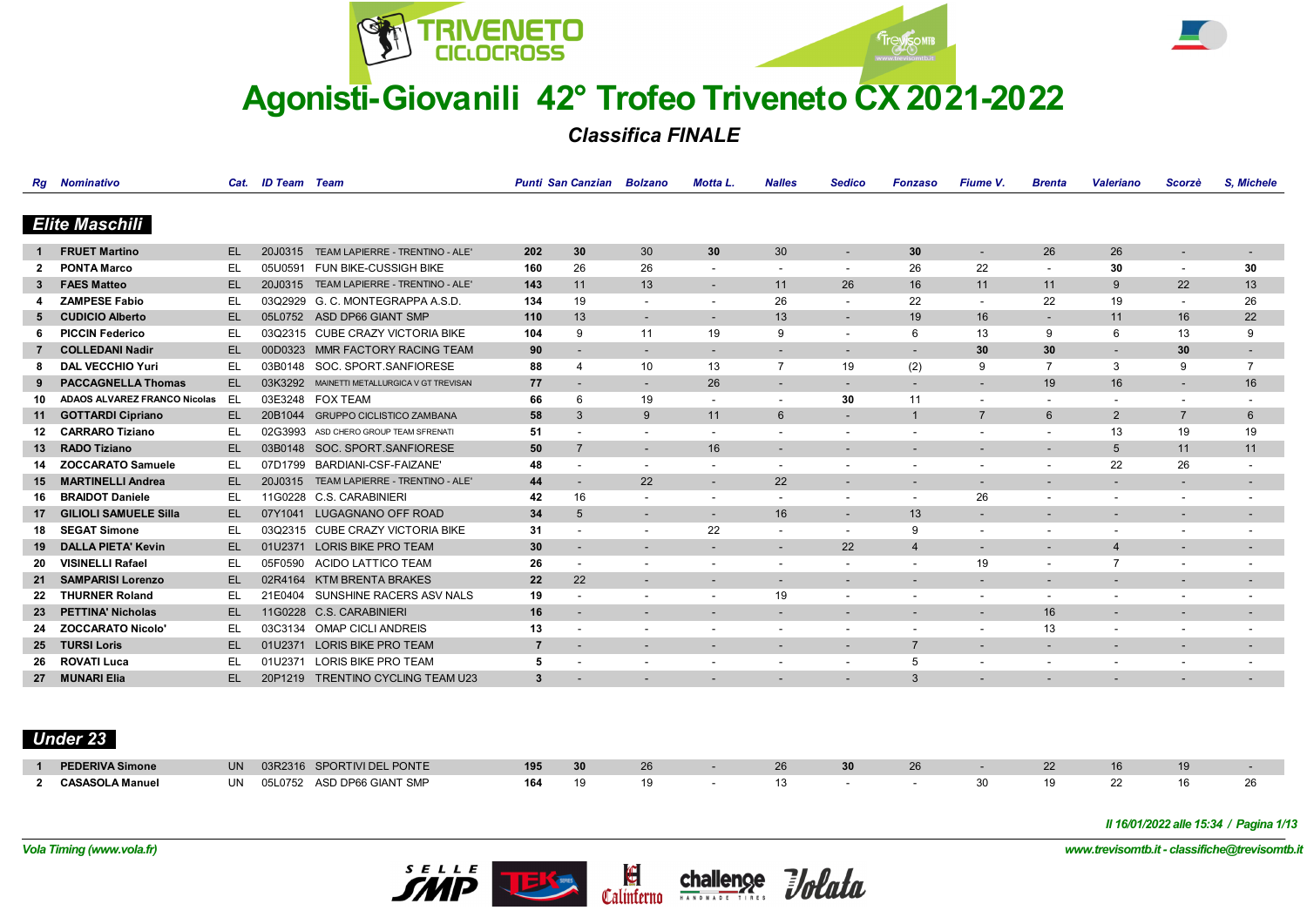|    | <b>Rg</b> Nominativo         | Cat.      | <b>ID Team</b> Team |                                       |                | <b>Punti San Canzian</b> | <b>Bolzano</b>           | <b>Motta L.</b>          | <b>Nalles</b>            | <b>Sedico</b>                | <b>Fonzaso</b>           | Fiume V.                 | <b>Brenta</b>            | <b>Valeriano</b>         | Scorzè                   | S. Michele               |
|----|------------------------------|-----------|---------------------|---------------------------------------|----------------|--------------------------|--------------------------|--------------------------|--------------------------|------------------------------|--------------------------|--------------------------|--------------------------|--------------------------|--------------------------|--------------------------|
|    |                              |           |                     |                                       |                |                          |                          |                          |                          |                              |                          |                          |                          |                          |                          |                          |
| 3  | <b>BARAZZUOL Enrico</b>      | <b>UN</b> | 03H3186             | <b>TEAM RUDY PROJECT</b>              | 123            | 26                       | 22                       | 30                       | 19                       | 26                           | $\overline{\phantom{a}}$ |                          |                          |                          |                          | $\overline{\phantom{a}}$ |
|    | <b>BUTTIGLIERO Samuel</b>    | UN        |                     | 03H0569 A.S.D. G.S. FONZASO           | 113            | 13                       | 3                        | 26                       | 3                        | 19                           | $\overline{\phantom{a}}$ | 19                       | $\overline{\phantom{a}}$ | 11                       |                          | 19                       |
| 5  | <b>COSTANTINI Riccardo</b>   | <b>UN</b> |                     | 05L0752 ASD DP66 GIANT SMP            | 111            | 22                       | 13                       | $\blacksquare$           | 9                        | $\overline{\phantom{a}}$     | 16                       | 16                       | 16                       | 19                       | $\overline{\phantom{a}}$ | $\overline{\phantom{a}}$ |
|    | <b>HUEZ Emanuele</b>         | UN        | 11G0228             | <b>C.S. CARABINIERI</b>               | 108            |                          | $\overline{\phantom{a}}$ | $\overline{\phantom{a}}$ | $\overline{\phantom{a}}$ | ٠                            | 30                       | $\overline{\phantom{a}}$ | 26                       | $\sim$                   | 22                       | 30                       |
|    | <b>DRUSIN Fabio</b>          | <b>UN</b> | 05P0706             | <b>JAM'S BIKE TEAM BUJA</b>           | 107            | 16                       |                          | $\overline{\phantom{a}}$ | $6\phantom{1}6$          | $\overline{\phantom{a}}$     | 22                       | 26                       | 13                       | 13                       | 11                       | $\sim$                   |
|    | <b>BERGAGNA Tommaso</b>      | UN        | 05L0752             | ASD DP66 GIANT SMP                    | 78             |                          |                          | $\overline{\phantom{a}}$ | 22                       | $\overline{\phantom{a}}$     | $\overline{\phantom{a}}$ | $\overline{\phantom{a}}$ | 30                       | 26                       | $\overline{\phantom{a}}$ |                          |
| 9  | <b>GIUSTI Cristian</b>       | <b>UN</b> |                     | 03P2162 A.S.D. TEAM VELOCIRAPTORS     | 72             |                          | $\overline{\phantom{a}}$ | 19                       | $\sim$                   | 13                           | $\overline{\phantom{a}}$ | $\overline{\phantom{a}}$ | 11                       | $\sim$                   | 13                       | 16                       |
| 10 | <b>SOTTOVIA Manuel</b>       | UN        | 21A1009             | ZANOLINI-SÜDTIROL POST                | 60             | 6                        | 6                        | $\blacksquare$           | 4                        | 16                           | 6                        |                          |                          | $\overline{\phantom{a}}$ | $\overline{\phantom{a}}$ | 22                       |
| 11 | <b>FONTANA Filippo</b>       | <b>UN</b> |                     | 11G0228 C.S. CARABINIERI              | 60             |                          | 30                       | $\overline{\phantom{a}}$ | $\overline{\phantom{a}}$ | $\overline{\phantom{a}}$     | $\overline{\phantom{a}}$ | $\overline{\phantom{0}}$ |                          | $\sim$                   | 30                       | $\sim$                   |
| 12 | <b>PERIN Fabrizio</b>        | UN        | 05T0021             | <b>GOTTARDO GIOCHI CANEVA</b>         | 57             |                          |                          | $\overline{\phantom{a}}$ | $\overline{\phantom{a}}$ | 22                           | 13                       | 22                       |                          |                          |                          |                          |
| 13 | <b>NAN Matteo</b>            | <b>UN</b> |                     | 03K3157 ASD G.S. MUSILE               | 33             | 11                       | $\overline{\phantom{a}}$ | 22                       | $\overline{\phantom{a}}$ | $\overline{\phantom{a}}$     | $\overline{\phantom{a}}$ | $\overline{\phantom{a}}$ |                          |                          | $\overline{\phantom{a}}$ | ٠                        |
| 14 | <b>ERMACORA Riccardo</b>     | UN        | 05P0706             | <b>JAM'S BIKE TEAM BUJA</b>           | 33             |                          | $\overline{4}$           | 16                       | $\overline{\phantom{a}}$ | ٠                            | $\overline{\phantom{a}}$ | 13                       |                          |                          |                          |                          |
| 15 | <b>MESTRONI Francesco</b>    | <b>UN</b> | 05E0538             | <b>TEAM GRANZON</b>                   | 32             | 9                        | $\overline{\phantom{a}}$ | $\overline{\phantom{a}}$ | $\overline{\phantom{a}}$ | $\overline{\phantom{a}}$     | $5\phantom{.0}$          | 9                        | $\sim$                   | 9                        | $\overline{\phantom{a}}$ | $\sim$                   |
| 16 | <b>CALLIGARO Cristian</b>    | UN        |                     | 02R4164 KTM BRENTA BRAKES             | 32             |                          | 16                       | $\overline{\phantom{a}}$ | 16                       | $\overline{\phantom{a}}$     | $\overline{\phantom{a}}$ |                          |                          |                          |                          | ٠                        |
| 17 | <b>AGOSTINACCHIO Filippo</b> | <b>UN</b> |                     | 02G0746 SELLE ITALIA GUERCIOTTI ELITE | 30             |                          | $\overline{\phantom{a}}$ | $\overline{\phantom{a}}$ | 30                       | $\overline{\phantom{a}}$     | $\overline{\phantom{a}}$ | $\overline{\phantom{a}}$ | $\overline{\phantom{0}}$ | $\sim$                   | $\overline{\phantom{a}}$ | $\overline{\phantom{a}}$ |
| 18 | <b>TONEATTI Davide</b>       | UN        | 05L0752             | ASD DP66 GIANT SMP                    | 30             |                          |                          | $\overline{\phantom{a}}$ |                          | ۰                            | $\blacksquare$           |                          | $\overline{\phantom{0}}$ | 30                       |                          |                          |
| 19 | <b>ZECCHINI Simone</b>       | <b>UN</b> |                     | 07N0302 S.C. CAVRIAGO                 | 27             | $\sim$                   | 9                        | $\overline{\phantom{a}}$ | $\overline{7}$           | $\overline{\phantom{a}}$     | 11                       | $\sim$                   | $\overline{\phantom{a}}$ | $\sim$                   | $\overline{\phantom{a}}$ | $\sim$                   |
| 20 | <b>LEONE Samuele</b>         | UN        |                     | 02G0746 SELLE ITALIA GUERCIOTTI ELITE | 26             |                          |                          | $\overline{\phantom{a}}$ |                          | ۰                            | $\overline{\phantom{a}}$ |                          |                          | $\overline{\phantom{a}}$ | 26                       | ٠                        |
| 21 | <b>CONTI Andrea</b>          | <b>UN</b> |                     | 01C2379 DOTTA BIKE RACING TEAM        | 22             |                          | 11                       | $\overline{\phantom{a}}$ | 11                       | $\overline{\phantom{a}}$     | $\overline{\phantom{a}}$ | $\overline{\phantom{a}}$ | $\overline{\phantom{0}}$ | $\overline{\phantom{a}}$ | $\overline{\phantom{a}}$ | $\sim$                   |
| 22 | <b>SALVALAGGIO Giacomo</b>   | UN        | 00A0199             | SPEEDER CYCLING TEAM                  | 19             |                          |                          |                          |                          | $\overline{\phantom{a}}$     | 19                       |                          |                          |                          |                          |                          |
| 23 | <b>GIURIATO Andrea</b>       | <b>UN</b> | 03R2938             | <b>HELLAS MONTEFORTE</b>              | 12             | $\overline{7}$           | $\overline{\phantom{a}}$ | $\overline{\phantom{a}}$ | 5                        | $\overline{\phantom{a}}$     | $\overline{\phantom{a}}$ | $\overline{\phantom{a}}$ | $\overline{\phantom{0}}$ | $\sim$                   | ٠                        | $\sim$                   |
| 24 | <b>PERUZZO Andrea</b>        | UN        | 01U2371             | <b>LORIS BIKE PRO TEAM</b>            | 9              |                          |                          |                          |                          | ٠                            | 9                        |                          |                          |                          |                          | ۰                        |
| 25 | <b>MINUTI Elia</b>           | <b>UN</b> | 03P0893             | G.S. STABIUZZO                        | 9              |                          | $\overline{\phantom{a}}$ | $\overline{\phantom{a}}$ | $\overline{\phantom{a}}$ | -                            | $\overline{\phantom{a}}$ | $\overline{\phantom{a}}$ | $\overline{\phantom{0}}$ | $\sim$                   | 9                        | $\sim$                   |
| 26 | <b>DALLA SERRA Gabriel</b>   | UN        | 21Z1107             | ASC KARDAUN-CARDANO                   | $\overline{7}$ |                          | $\overline{7}$           | $\overline{\phantom{a}}$ | $\blacksquare$           | ۰                            | $\blacksquare$           | $\overline{\phantom{a}}$ | $\overline{\phantom{0}}$ | $\overline{\phantom{a}}$ |                          | ۰                        |
| 27 | <b>TUTZER Peter</b>          | <b>UN</b> | 21Z1107             | ASC KARDAUN-CARDANO                   | $\overline{7}$ |                          | $\overline{\phantom{a}}$ | $\overline{\phantom{a}}$ | $\overline{\phantom{a}}$ | $\overline{\phantom{a}}$     | $\overline{7}$           | $\overline{\phantom{a}}$ | $\overline{\phantom{a}}$ | $\overline{\phantom{a}}$ | $\overline{\phantom{a}}$ | $\overline{\phantom{a}}$ |
| 28 | <b>ROSOLEN Alberto</b>       | UN        | 03R3106             | <b>TEAM OTTAVIO BOTTECCHIA</b>        | 5              | 5                        |                          |                          |                          |                              |                          |                          |                          |                          |                          |                          |
| 29 | <b>ALLODI Lorenzo</b>        | UN        | 07D1752             | TEAM LA VERDE A.S.D.                  | 5              |                          | 5                        | $\overline{\phantom{a}}$ | $\overline{\phantom{a}}$ | $\qquad \qquad \blacksquare$ | $\overline{\phantom{a}}$ |                          |                          |                          | $\overline{\phantom{a}}$ |                          |
| 30 | <b>MONTI Giosue</b>          | <b>UN</b> | 00A0199             | SPEEDER CYCLING TEAM                  |                |                          |                          |                          |                          | ۰.                           | Δ                        |                          |                          |                          |                          | ۰                        |

# *Donne Open*

|    | <b>PISCIALI Francesca</b> | DE.       | 21Z1107  | ASC KARDAUN-CARDANO                   | 196             |                          | 22                       | 30                       | 13 | 26 | 16                       | 22 | 19 | 13                       | 13 <sup>°</sup>          | 22                       |
|----|---------------------------|-----------|----------|---------------------------------------|-----------------|--------------------------|--------------------------|--------------------------|----|----|--------------------------|----|----|--------------------------|--------------------------|--------------------------|
|    | <b>BORGHESI Giada</b>     | DU        | 20J0315  | TEAM LAPIERRE - TRENTINO - ALE'       | 174             |                          | 26                       |                          |    | 30 | 19                       |    | 26 |                          | 22                       | 26                       |
|    | 3 GRAF JULIA Maria        | <b>DU</b> | 21Z1107  | ASC KARDAUN-CARDANO                   | 141             |                          | 19                       | -                        |    | 22 | 13 <sup>°</sup>          | 16 | 22 |                          | 19                       | 19                       |
|    | <b>OBERPARLEITER Anna</b> | DE.       | 21lJ1151 | RH RACING KRONPLATZKING               | 112             | 30                       | 30                       |                          | 30 |    | 22                       |    |    |                          |                          |                          |
|    | 5 BORGHESI Letizia        | DE.       |          | 08Q2287 AROMITALIA BASSO BIKES VAIANO | 86              |                          |                          |                          |    |    | 30                       |    | 30 | 26                       |                          |                          |
|    | <b>PESSE Nicole</b>       | DU        | 03H3186  | <b>TEAM RUDY PROJECT</b>              | 86              | $\overline{\phantom{a}}$ | $\overline{\phantom{0}}$ | $\overline{\phantom{a}}$ |    |    | $\overline{\phantom{a}}$ | 30 |    | 30                       | 26                       |                          |
|    | 7 ZANGA Marta             | DU.       | 02R4164  | KTM BRENTA BRAKES                     | 74              | 26                       |                          | $\overline{\phantom{0}}$ | 26 |    |                          |    |    | 22                       | $\overline{\phantom{0}}$ | $\overline{\phantom{0}}$ |
|    | 8 MORO Katia              | DE.       |          | 01C2379 DOTTA BIKE RACING TEAM        | 67              | 22                       |                          |                          | 19 |    | 26                       |    |    |                          |                          |                          |
|    | 9 PAPO Alice              | DU.       | 05L0752  | ASD DP66 GIANT SMP                    | 45              |                          |                          | $\overline{\phantom{a}}$ |    |    |                          | 26 |    | 19                       | $\overline{\phantom{a}}$ | $\overline{\phantom{0}}$ |
| 10 | <b>RUMAC Elisa</b>        | DU        | 05L0752  | ASD DP66 GIANT SMP                    | 34              | 19                       |                          |                          |    |    |                          |    |    |                          |                          |                          |
|    | 11 CASASOLA Sara          | DE.       | 05L0752  | ASD DP66 GIANT SMP                    | 30 <sub>2</sub> |                          |                          |                          |    |    |                          |    |    | $\overline{\phantom{a}}$ | $\overline{\phantom{0}}$ | 30                       |

*Il 16/01/2022 alle 15:34 / Pagina 2/13*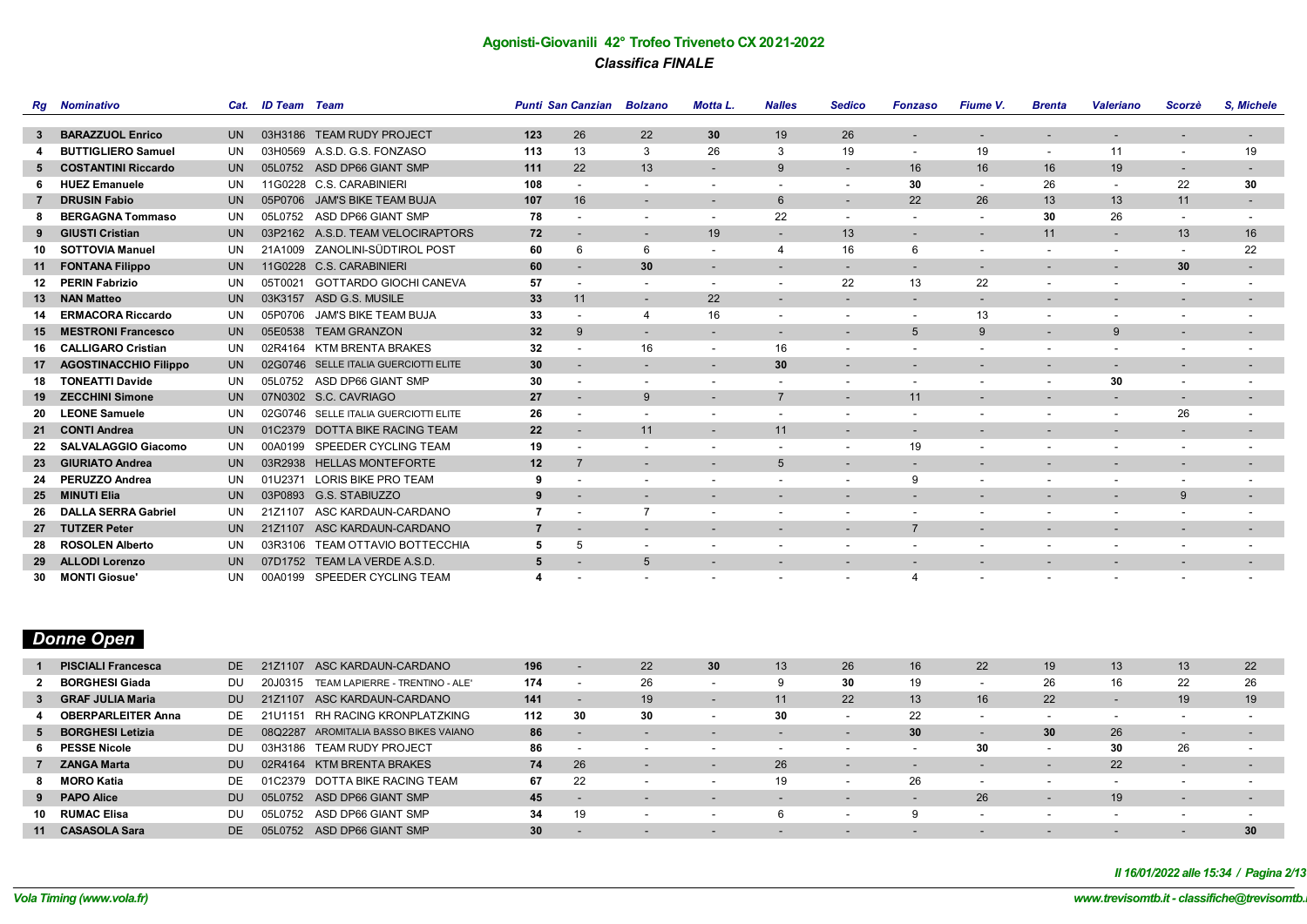| <b>Rg</b> Nominativo     | Cat.      | ID Team Team |                                       | <b>Punti San Canzian</b> |                          | <b>Bolzano</b>           | Motta L.                 | <b>Nalles</b>            | <b>Sedico</b>            | <b>Fonzaso</b>           | Fiume V.                 | <b>Brenta</b>            | <b>Valeriano</b>         | Scorzè                   | <b>S. Michele</b>        |
|--------------------------|-----------|--------------|---------------------------------------|--------------------------|--------------------------|--------------------------|--------------------------|--------------------------|--------------------------|--------------------------|--------------------------|--------------------------|--------------------------|--------------------------|--------------------------|
|                          |           |              |                                       |                          |                          |                          |                          |                          |                          |                          |                          |                          |                          |                          |                          |
| 12 REALINI Gaia          | DU.       |              | 02G0746 SELLE ITALIA GUERCIOTTI ELITE | 30 <sup>°</sup>          | $\overline{\phantom{0}}$ | $\overline{\phantom{a}}$ | $\overline{\phantom{0}}$ | $\overline{\phantom{0}}$ | $\overline{\phantom{a}}$ | $\overline{\phantom{a}}$ | $\overline{\phantom{0}}$ | $\overline{\phantom{0}}$ | $\overline{\phantom{0}}$ | 30                       | $\overline{\phantom{a}}$ |
| 13 BERTO Antonia         | DU        |              | 05H0684 A.S.D. G.S. DONI 2004         | 27                       | $\overline{\phantom{a}}$ | $\overline{\phantom{a}}$ | 22                       |                          | $\overline{\phantom{a}}$ | $\overline{\phantom{a}}$ |                          |                          | $\overline{\phantom{0}}$ |                          | $\overline{\phantom{a}}$ |
| 14 CAMPAGNA Erica        | <b>DU</b> |              | 03Q2315 CUBE CRAZY VICTORIA BIKE      | 26                       |                          |                          | 26                       | $\overline{\phantom{a}}$ |                          | $\overline{\phantom{0}}$ |                          |                          | $\overline{\phantom{a}}$ | $\overline{\phantom{a}}$ | $\overline{\phantom{a}}$ |
| 15 ORO Angela            | DU        | 03B3196      | TEAM LADY ZULIANI                     | 26                       |                          |                          |                          | $\overline{\phantom{a}}$ | 19                       |                          | $\sim$                   |                          | $\overline{\phantom{0}}$ |                          | $\overline{\phantom{a}}$ |
| 16 ZONTONE Asia          | DU.       |              | 05P0706 JAM'S BIKE TEAM BUJA          | 22                       |                          |                          | $\overline{\phantom{a}}$ | 22                       | $\overline{\phantom{a}}$ | $\overline{\phantom{0}}$ | $\overline{\phantom{0}}$ |                          | $\overline{\phantom{0}}$ | $\overline{\phantom{a}}$ | $\overline{\phantom{a}}$ |
| 17 TUTZER Emma           | DU.       | 21Z1107      | ASC KARDAUN-CARDANO                   | 19                       |                          |                          |                          |                          |                          | $\overline{\phantom{a}}$ | 19                       | $\sim$                   |                          |                          | $\overline{\phantom{a}}$ |
| 18 BONINI Fanny          | DU.       |              | 03T3070 G.S. GAUSS FIORIN             | 16                       |                          |                          |                          | $\overline{\phantom{a}}$ |                          | $\overline{\phantom{0}}$ |                          |                          |                          | $\overline{\phantom{a}}$ | 16                       |
| 19 ARICI Sofia           | DU.       | 05P0706      | JAM'S BIKE TEAM BUJA                  | 16                       | . .                      | $\overline{\phantom{0}}$ | $\overline{\phantom{a}}$ | 16                       | $\overline{\phantom{a}}$ | $\overline{\phantom{a}}$ |                          |                          | $\overline{\phantom{0}}$ | $\overline{\phantom{a}}$ | $\overline{\phantom{0}}$ |
| 20 BOLZAN Matilde        | DE.       |              | 03J1480 G.S. WINNERBIKE               | 16                       | $\sim$                   | $\overline{\phantom{a}}$ | $\overline{\phantom{0}}$ | $\overline{\phantom{a}}$ | $\overline{\phantom{a}}$ | $\sim$                   | $\overline{\phantom{0}}$ | $\overline{\phantom{0}}$ | $\sim$                   | 16                       | $\overline{\phantom{0}}$ |
| 21 BIENATI SHERYL Regina | DE.       | 01U2371      | LORIS BIKE PRO TEAM                   | 11                       |                          | $\overline{\phantom{0}}$ | $\overline{\phantom{a}}$ | $\overline{\phantom{a}}$ | $\overline{\phantom{a}}$ | 11                       | $\overline{\phantom{0}}$ | $\overline{\phantom{0}}$ | $\overline{\phantom{0}}$ | $\overline{\phantom{a}}$ | $\overline{\phantom{a}}$ |
| 22 BORTOLOTTI Simona     | DE.       | 02U1657      | <b>GS CICLI FIORIN ASD</b>            |                          |                          |                          | $\overline{\phantom{a}}$ |                          | $\overline{\phantom{a}}$ | $\overline{\phantom{0}}$ |                          |                          | $\overline{\phantom{0}}$ | $\overline{\phantom{a}}$ | $\overline{\phantom{a}}$ |

# *Donne Junior*

|              | <b>SANTIN Gaia</b>         | <b>DJ</b> | 05L0752 | ASD DP66 GIANT SMP                  | 225 | 30                       | 22                       | 30                       | 19                       |                          | 19                       | 16                       | 26                       | 22                       | 19                       | 22   |
|--------------|----------------------------|-----------|---------|-------------------------------------|-----|--------------------------|--------------------------|--------------------------|--------------------------|--------------------------|--------------------------|--------------------------|--------------------------|--------------------------|--------------------------|------|
| $\mathbf{2}$ | <b>ROSSA Alessia</b>       | DJ        | 03H0569 | A.S.D. G.S. FONZASO                 | 158 | 22                       | 16                       | 13                       | 11                       | 26                       | 13                       | 11                       | 19                       | 16                       | 11                       | (11) |
| 3            | <b>BARDELLE Anna</b>       | <b>DJ</b> | 03H3186 | <b>TEAM RUDY PROJECT</b>            | 144 | 16                       | 9                        | 16                       | 13                       | 19                       | 16                       | 13                       | 16                       | 13                       | (9)                      | 13   |
|              | <b>FONTANA Beatrice</b>    | DJ        | 03H3186 | <b>TEAM RUDY PROJECT</b>            | 138 |                          | 26                       | ۰.                       | 30                       | ۰.                       | 30                       | 26                       | ۰.                       |                          | 26                       |      |
|              | 5 VIEZZI Elisa             | <b>DJ</b> | 05L0752 | ASD DP66 GIANT SMP                  | 130 | $\overline{\phantom{a}}$ | -                        | $\overline{\phantom{0}}$ | 26                       | -                        | $\overline{\phantom{0}}$ | -                        | 30                       | 26                       | 22                       | 26   |
|              | 6 KASER Isabel             | DJ        | 21H0104 | A.B.C. EGNA NEUMARKT                | 109 | 26                       | 19                       | 26                       | 16                       | 22                       | ۰.                       |                          | . .                      | $\overline{\phantom{a}}$ | -                        |      |
|              | <b>GIUSTI Chiara</b>       | DJ        | 03P2162 | A.S.D. TEAM VELOCIRAPTORS           | 100 |                          |                          | 22                       |                          | 16                       | 11                       | -                        | 22                       |                          | 13                       | 16   |
| 8            | <b>BRAIDA Lucrezia</b>     | DJ        | 03H3186 | <b>TEAM RUDY PROJECT</b>            | 90  | $\overline{\phantom{a}}$ | $\overline{\phantom{0}}$ | $\overline{\phantom{0}}$ | $\overline{\phantom{0}}$ | 30                       | 22                       | 19                       | $\overline{\phantom{a}}$ | 19                       | $\overline{\phantom{0}}$ |      |
|              | <b>MARANI Giada</b>        | <b>DJ</b> | 03R3106 | <b>CUBE CRAZY VICTORIA BIKE</b>     | 71  | 11                       | 11                       | $\overline{\phantom{a}}$ | $\overline{\phantom{0}}$ | $\overline{\phantom{a}}$ | 9                        | $\overline{\phantom{0}}$ | 13                       | 11                       |                          | 9    |
| 10           | <b>CANCIANI Lisa</b>       | DJ        | 05L0752 | ASD DP66 GIANT SMP                  | 52  | $\overline{\phantom{a}}$ | $\overline{\phantom{0}}$ | $\overline{\phantom{a}}$ | $\overline{\phantom{a}}$ | $\overline{\phantom{0}}$ | $\overline{\phantom{0}}$ | 22                       | $\overline{\phantom{a}}$ | $\overline{\phantom{0}}$ |                          | 30   |
|              | 11 RECALCATI Martina       | DJ        | 03X0224 | ASD GS SORGENTE PRADIPOZZO          | 48  | $\overline{\phantom{a}}$ | -                        | $\overline{\phantom{a}}$ | 22                       | -                        | 26                       | $\overline{\phantom{a}}$ | $\overline{\phantom{a}}$ | $\overline{\phantom{a}}$ | $\overline{\phantom{a}}$ | -    |
| 12           | <b>DE CANEVA Irene</b>     | DJ        | 05P0203 | ASS.NE CICLISTICA DILETT. VALVASONE | 38  | 19                       | ۰.                       | 19                       | $\overline{\phantom{a}}$ | ۰                        | $\overline{\phantom{a}}$ | ۰.                       |                          |                          |                          |      |
|              | 13 AUER Sophie             | <b>DJ</b> | 21A1009 | ZANOLINI-SÜDTIROL POST              | 30  |                          | 30                       |                          | $\overline{\phantom{0}}$ | $\overline{\phantom{a}}$ | $\overline{\phantom{0}}$ | -                        | -                        | $\overline{\phantom{a}}$ | -                        |      |
|              | 14 CORVI Valentina         | DJ        | 03X0224 | ASD GS SORGENTE PRADIPOZZO          | 30  |                          | ۰.                       | $\overline{\phantom{a}}$ | $\overline{\phantom{a}}$ | $\overline{\phantom{0}}$ | $\overline{\phantom{a}}$ | 30                       | $\overline{\phantom{0}}$ | $\overline{\phantom{a}}$ |                          |      |
|              | 15 COSTANTINI Romina       | <b>DJ</b> | 05L0752 | ASD DP66 GIANT SMP                  | 30  | $\overline{\phantom{0}}$ |                          |                          | $\overline{\phantom{0}}$ |                          | $\overline{\phantom{0}}$ | -                        |                          | 30                       | -                        |      |
| 16           | <b>VENTURELLI Federica</b> | DJ        | 02G0746 | SELLE ITALIA GUERCIOTTI ELITE       | 30  | $\overline{\phantom{a}}$ | $\overline{\phantom{0}}$ | $\overline{\phantom{a}}$ | $\overline{\phantom{a}}$ | $\overline{\phantom{0}}$ | $\overline{\phantom{a}}$ | ۰                        | $\overline{\phantom{a}}$ | $\overline{\phantom{a}}$ | 30                       |      |
|              | 17 VERRI Alice             | <b>DJ</b> | 07D0613 | POLISPORTIVA MOLINELLA              | 26  | 13                       | 13                       |                          |                          |                          |                          |                          |                          |                          |                          |      |
| 18           | <b>TURINA Matilde</b>      | DJ        | 03E1912 | <b>CONEGLIANO BIKE TEAM</b>         | 19  |                          |                          |                          |                          |                          |                          |                          |                          |                          |                          | 19   |
|              | 19 DAL MAS Matilde         | <b>DJ</b> |         | 03U2718 TEAM BOSCO DI ORSAGO        | 16  |                          |                          |                          |                          |                          |                          |                          |                          |                          | 16                       |      |

# *Juniores*

| <b>TABOTTA Tommaso</b> | JU | 05L0752 | ASD DP66 GIANT SMP              | 191 | 30 |    | 26. |     |    | 30 |    | 26 | 19 |
|------------------------|----|---------|---------------------------------|-----|----|----|-----|-----|----|----|----|----|----|
| <b>MANTO Giorgio</b>   |    | 03H3186 | TEAM RUDY PROJECT               | 174 |    | 26 |     | ZO. | 19 |    |    |    | 30 |
| <b>MARES Elia</b>      |    |         | 03Q2929 G.C. MONTEGRAPPA A.S.D. | 137 |    |    |     |     |    |    | 26 |    |    |
| <b>TONEATTI Luca</b>   |    | 05P0706 | JAM'S BIKE TEAM BUJA            | 111 |    |    |     |     |    |    |    |    |    |

*Il 16/01/2022 alle 15:34 / Pagina 3/13*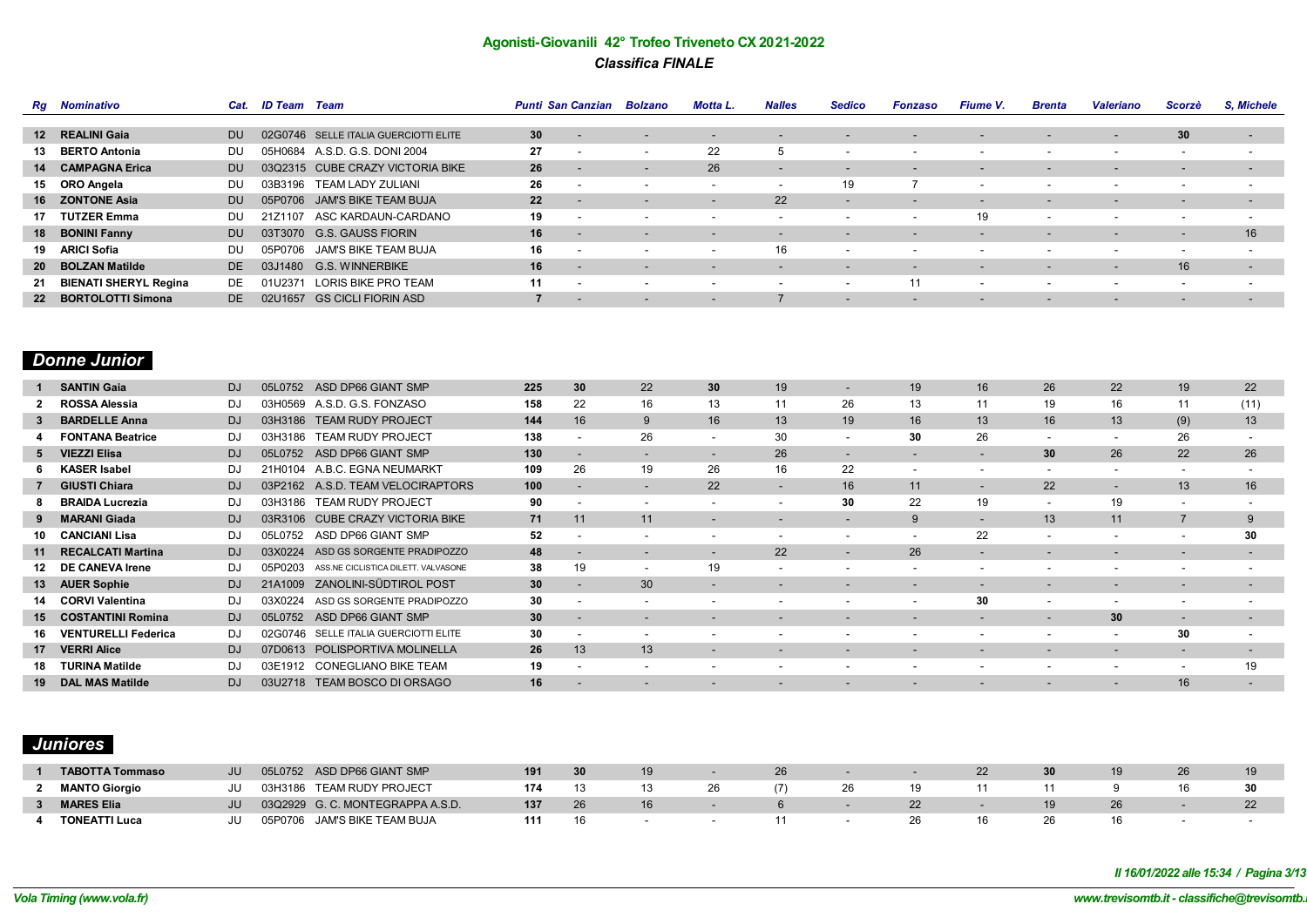|                  | <b>Rg</b> Nominativo           | Cat.      | <b>ID Team</b> Team |                                             |                | Punti San Canzian Bolzano |                          | Motta L.                 | <b>Nalles</b>            | <b>Sedico</b>            | <b>Fonzaso</b>           | Fiume V.                 | <b>Brenta</b>            | <b>Valeriano</b>         | Scorzè                   | S. Michele               |
|------------------|--------------------------------|-----------|---------------------|---------------------------------------------|----------------|---------------------------|--------------------------|--------------------------|--------------------------|--------------------------|--------------------------|--------------------------|--------------------------|--------------------------|--------------------------|--------------------------|
|                  |                                |           |                     |                                             |                |                           |                          |                          |                          |                          |                          |                          |                          |                          |                          |                          |
|                  | 5 CESCHIN Matteo               | JU        |                     | 03K3001 VELO CLUB MEDUNA                    | 106            | $\overline{\phantom{a}}$  | 9                        | 30                       | $\overline{\phantom{a}}$ | $\sim$                   | 6                        | $\overline{7}$           | 22                       | 13                       | 19                       | $\overline{\phantom{a}}$ |
| 6                | <b>PRA' Ettore</b>             | JU        |                     | 03R2938 HELLAS MONTEFORTE                   | 104            | $\blacksquare$            | 26                       | $\overline{\phantom{a}}$ | $\blacksquare$           | $\blacksquare$           | 30                       | 26                       | $\overline{\phantom{a}}$ | 22                       | $\blacksquare$           |                          |
| $7^{\circ}$      | <b>CAFUERI Tommaso</b>         | JU        |                     | 05L0752 ASD DP66 GIANT SMP                  | 90             | $\blacksquare$            | 11                       |                          | 19                       | $\blacksquare$           | $\overline{\phantom{a}}$ | 30                       | $\overline{\phantom{a}}$ | 30                       |                          |                          |
| 8                | <b>BOLZAN Edoardo</b>          | JU        |                     | 03J1480 G.S. WINNERBIKE                     | 84             | $\overline{\phantom{a}}$  | $\overline{a}$           | $\overline{a}$           | 30                       | $\overline{\phantom{a}}$ | 13                       | 19                       | $\sim$                   | $\overline{\phantom{a}}$ | 22                       | $\sim$                   |
| 9                | <b>GALLIO Alessandro</b>       | JU        |                     | 03R2316 SPORTIVI DEL PONTE                  | 83             | 9                         | $\overline{1}$           |                          | $\overline{\phantom{a}}$ | 30                       | 16                       | $\overline{\phantom{a}}$ | 16                       | 11                       |                          |                          |
| 10               | <b>GALLIO Filippo</b>          | JU        |                     | 03R2316 SPORTIVI DEL PONTE                  | 69             | 22                        | 4                        | $\sim$                   | $\blacksquare$           | 22                       | $\overline{1}$           | $\blacksquare$           | 13                       | $\overline{7}$           | $\overline{\phantom{a}}$ | $\overline{\phantom{a}}$ |
|                  | 11 DA PARE' Alessandro         | JU        |                     | 05L0752 ASD DP66 GIANT SMP                  | 51             | $\overline{1}$            | $\overline{1}$           | 19                       | $\overline{1}$           | $\overline{a}$           | $\mathbf{1}$             | 6                        | 5                        | 5                        | $5\overline{)}$          | $\overline{7}$           |
| 12 <sup>12</sup> | <b>PELLEGRINI Kevin</b>        | JU        |                     | 21A1009 ZANOLINI-SÜDTIROL POST              | 46             | $\overline{7}$            | $\overline{1}$           | $\overline{\phantom{a}}$ | 5                        | $\blacksquare$           | $\overline{7}$           | $\blacksquare$           |                          | $\sim$                   | $\blacksquare$           | 26                       |
|                  | 13 NADALINI Tommaso            | JU        |                     | 05P0602 S. C. FONTANAFREDDA                 | 41             | $\overline{1}$            | $\overline{1}$           |                          | $\mathbf{1}$             | 19                       | $\mathbf{1}$             | 3                        | 3                        | 6                        | 6                        |                          |
| 14               | <b>BUOSO Alex</b>              | JU        |                     | 03K3001 VELO CLUB MEDUNA                    | 39             | $\overline{\phantom{a}}$  | $\mathbf{1}$             | 22                       | $\mathbf{1}$             | $\overline{\phantom{a}}$ | $\blacksquare$           | 5                        | 6                        | $\overline{\phantom{a}}$ | $\overline{4}$           | $\blacksquare$           |
|                  | 15 PICCIN Alessandro           | JU        |                     | 03Q2315 CUBE CRAZY VICTORIA BIKE            | 38             | $\overline{\phantom{a}}$  | $\sim$                   | 16                       | $\blacksquare$           | $\overline{\phantom{a}}$ | $\overline{a}$           |                          |                          | $\overline{4}$           | 9                        | 9                        |
| 16               | <b>PIZZATO Andrea</b>          | JU        |                     | 21A1009 ZANOLINI-SÜDTIROL POST              | 38             | 11                        | 2                        | $\sim$                   | 16                       | $\overline{\phantom{a}}$ | 9                        | $\overline{\phantom{a}}$ | $\overline{\phantom{a}}$ | $\overline{\phantom{a}}$ | $\blacksquare$           | $\overline{\phantom{a}}$ |
| 17               | <b>DAL PONT Jacopo</b>         | JU        |                     | 03J1480 G.S. WINNERBIKE                     | 36             | $\overline{\phantom{a}}$  | $\overline{\phantom{a}}$ | $\overline{\phantom{a}}$ | 9                        | $\overline{\phantom{a}}$ | 5                        | $\overline{\phantom{a}}$ | 9                        | $\overline{a}$           | 13                       | $\overline{\phantom{a}}$ |
| 18               | <b>LAMBIASE David</b>          | JU        |                     | 21H0104 A.B.C. EGNA NEUMARKT                | 35             | $\overline{1}$            | $\overline{1}$           | 9                        | $\overline{1}$           | 11                       | $\overline{1}$           | $\overline{2}$           | $\mathbf{1}$             | $\overline{\phantom{a}}$ | 3                        | 5                        |
| 19               | <b>DALLAGO Andrea</b>          | JU        |                     | 21A1009 ZANOLINI-SÜDTIROL POST              | 35             |                           | 22                       |                          | 13                       |                          |                          |                          |                          |                          |                          |                          |
| 20               | <b>SETTIN Mattia</b>           | JU        |                     | 03X0224 ASD GS SORGENTE PRADIPOZZO          | 32             | $\overline{\phantom{a}}$  | $\overline{a}$           | $\overline{\phantom{a}}$ | $\overline{\phantom{a}}$ | $\blacksquare$           | 3                        | 13                       | $\overline{\phantom{a}}$ | $\sim$                   | $\overline{\phantom{a}}$ | 16                       |
| 21               | <b>DANTE ALESSANDRO Mario</b>  | JU        |                     | 02S2343 ASD TEAM BRAMATI TRINX FACTORY TEAM | 30             | 19                        | $\overline{7}$           | $\overline{\phantom{a}}$ | $\overline{4}$           | $\overline{\phantom{a}}$ | $\overline{a}$           | $\overline{\phantom{a}}$ |                          |                          | $\overline{\phantom{a}}$ |                          |
| 22               | <b>PACCAGNELLA Elian</b>       | JU        |                     | 21A1009 ZANOLINI-SÜDTIROL POST              | 30             | $\sim$                    | 30                       | $\sim$                   | $\overline{\phantom{a}}$ | $\overline{\phantom{a}}$ | $\overline{\phantom{a}}$ | $\overline{\phantom{a}}$ | $\overline{\phantom{a}}$ | $\overline{\phantom{a}}$ | $\blacksquare$           | $\blacksquare$           |
|                  | 23 CANCEDDA Eros               | JU        |                     | 02G0746 SELLE ITALIA GUERCIOTTI ELITE       | 30             | $\overline{\phantom{a}}$  | $\overline{\phantom{a}}$ | $\overline{\phantom{0}}$ | $\overline{\phantom{a}}$ | $\overline{\phantom{a}}$ | $\overline{\phantom{a}}$ | $\overline{\phantom{a}}$ |                          | $\overline{a}$           | 30                       | $\overline{\phantom{a}}$ |
|                  | 24 POLI Elia                   | JU        |                     | 03J3156 V.C. SCHIO A.S.D.                   | 28             | $\overline{1}$            | $\overline{1}$           | $\overline{\phantom{a}}$ | $\overline{1}$           | 13                       | $\overline{1}$           | $\overline{\phantom{a}}$ | $\mathbf{1}$             | $\overline{2}$           | $\overline{2}$           | 6                        |
|                  | 25 ZANOLINI Alan               | JU        |                     | 21A1009 ZANOLINI-SÜDTIROL POST              | 28             |                           | 6                        |                          | 22                       | $\overline{\phantom{a}}$ |                          |                          |                          |                          |                          |                          |
| 26               | DI GASPERO Cristiano           | JU        |                     | 05P0706 JAM'S BIKE TEAM BUJA                | 25             | 2                         | $\overline{\phantom{a}}$ | $\overline{a}$           | 3                        | $\overline{\phantom{a}}$ | 11                       | 9                        | $\overline{\phantom{a}}$ | $\sim$                   | $\overline{\phantom{a}}$ | $\overline{\phantom{a}}$ |
| 27               | <b>MALFATTI Davide</b>         | JU        |                     | 21A1009 ZANOLINI-SÜDTIROL POST              | 22             | 6                         | $\mathbf{1}$             |                          | $\mathbf{1}$             | $\overline{\phantom{a}}$ | $\mathbf{1}$             |                          |                          |                          |                          | 13                       |
| 28               | <b>SERAFINI Nicholas</b>       | JU        |                     | 05P0602 S. C. FONTANAFREDDA                 | 20             | $\overline{1}$            | $\overline{1}$           | $\overline{\phantom{a}}$ | $\overline{1}$           | $\overline{\phantom{a}}$ | $\overline{\phantom{a}}$ | $\overline{\phantom{a}}$ | $\overline{7}$           | 3                        | $\overline{7}$           | $\overline{\phantom{a}}$ |
| 29               | <b>SORDON Andrea</b>           | JU        |                     | 03P0893 G.S. STABIUZZO                      | 18             | $\overline{a}$            | $\overline{1}$           |                          | $\overline{1}$           | 16                       | $\overline{a}$           |                          |                          |                          | $\overline{\phantom{a}}$ | $\overline{\phantom{a}}$ |
| 30               | <b>BEAN Simone</b>             | JU        | 03Z2771             | <b>BIKERS FOR EVER</b>                      | 17             | $\overline{1}$            | $\overline{1}$           | 11                       | $\blacksquare$           | $\blacksquare$           | $\overline{1}$           | $\overline{1}$           | $\overline{2}$           | $\overline{\phantom{a}}$ | $\overline{\phantom{a}}$ |                          |
|                  | 31 LO VETERE Simone            | JU        |                     | 21A1009 ZANOLINI-SÜDTIROL POST              | 15             | $\overline{1}$            | $\mathbf{1}$             |                          | $\mathbf{1}$             | $\overline{\phantom{a}}$ | $\mathbf{1}$             |                          |                          |                          |                          | 11                       |
| 32               | <b>GOBBO Tommaso</b>           | JU        |                     | 03Q2315 CUBE CRAZY VICTORIA BIKE            | 14             | $\overline{1}$            | $\overline{\phantom{a}}$ | 13                       | $\blacksquare$           | $\overline{\phantom{a}}$ | $\blacksquare$           | $\overline{\phantom{a}}$ | $\overline{\phantom{a}}$ | $\overline{\phantom{a}}$ | $\overline{\phantom{a}}$ | $\blacksquare$           |
| 33               | <b>FRACCHETTI Simone</b>       | <b>JU</b> |                     | 21A1009 ZANOLINI-SÜDTIROL POST              | 12             | $\overline{4}$            | 5                        |                          | $\mathbf{1}$             | $\overline{\phantom{a}}$ | 2                        |                          |                          |                          |                          |                          |
| 34               | <b>BONALDA Alessandro</b>      | JU        |                     | 02T4549 STM ASSOCIAZIONE SPORTIVA DILETTAN  | 11             | $\overline{\phantom{a}}$  | $\overline{\phantom{a}}$ |                          | $\overline{\phantom{a}}$ | $\overline{\phantom{a}}$ | $\overline{\phantom{a}}$ | $\overline{\phantom{a}}$ |                          | $\overline{\phantom{a}}$ | 11                       | $\overline{\phantom{a}}$ |
| 35               | <b>LEONI Giovanni</b>          | JU        |                     | 21A1009 ZANOLINI-SÜDTIROL POST              | 9              | $\mathbf{3}$              | $\overline{1}$           |                          | $\overline{1}$           | $\overline{a}$           | $\Delta$                 |                          |                          |                          | $\overline{\phantom{a}}$ | $\overline{\phantom{a}}$ |
| 36               | <b>FIORENTINI Filippo</b>      | JU        |                     | 07H1357 SIDERMEC-F.LLI VITALI               | 5              | 5                         | $\overline{\phantom{a}}$ | $\overline{\phantom{a}}$ | $\blacksquare$           | $\blacksquare$           | $\blacksquare$           | $\overline{\phantom{a}}$ |                          | $\overline{\phantom{a}}$ | $\overline{\phantom{a}}$ |                          |
|                  | 37 BONETTO Carlo               | JU        |                     | 22X1862 SCOTT LIBARNA XCO                   | 5              |                           | 3                        |                          | 2                        | $\overline{\phantom{a}}$ |                          |                          |                          |                          |                          |                          |
| 38               | TIZIANI Alessandro             | JU        |                     | 03G0273 ROTOGAL GUADENSE                    | 4              | $\overline{\phantom{a}}$  | $\overline{\phantom{a}}$ | $\overline{\phantom{a}}$ | $\overline{\phantom{a}}$ | $\overline{\phantom{a}}$ | $\blacksquare$           | $\overline{\phantom{a}}$ | $\overline{\phantom{a}}$ | $\overline{\phantom{a}}$ | $\overline{\phantom{a}}$ | $\overline{4}$           |
| 39               | <b>RUFFINO TIZIANO Massimo</b> | <b>JU</b> |                     | 21A1009 ZANOLINI-SÜDTIROL POST              | 4              | $\mathbf{1}$              | $\overline{1}$           |                          | $\mathbf{1}$             | $\overline{\phantom{a}}$ | $\mathbf{1}$             | $\overline{\phantom{a}}$ |                          |                          |                          |                          |
| 40               | <b>GREGORCIC Natan</b>         | JU        | <b>POGI</b>         | POGI TEAM GENERALI.                         | 4              | $\blacksquare$            | $\overline{\phantom{a}}$ | $\overline{\phantom{a}}$ | $\blacksquare$           | $\overline{\phantom{a}}$ | $\blacksquare$           | 4                        | $\overline{\phantom{a}}$ | $\overline{\phantom{a}}$ | $\blacksquare$           | $\blacksquare$           |
| 41               | <b>PULIZZI Davide</b>          | JU        |                     | 08S2753 NEW BIKE 2008 RACING TEAM           | 4              | $\overline{\phantom{a}}$  |                          |                          | <b>.</b>                 | ۰                        | $\overline{\phantom{a}}$ | $\overline{\phantom{a}}$ | $\overline{4}$           |                          | $\overline{\phantom{a}}$ | $\overline{\phantom{a}}$ |
| 42               | <b>BENASSI Matteo</b>          | JU        |                     | 07D1752 TEAM LA VERDE A.S.D.                | $\mathbf{2}$   | $\overline{\phantom{a}}$  | -1                       | $\overline{\phantom{a}}$ | $\overline{1}$           | $\blacksquare$           | $\blacksquare$           | $\blacksquare$           |                          |                          |                          |                          |
| 43               | <b>RIBOLI Samuele</b>          | JU        |                     | 02L4286 TEAM SERIO                          | $\overline{2}$ | $\blacksquare$            | $\overline{1}$           | $\overline{\phantom{a}}$ | $\overline{\phantom{a}}$ | $\overline{\phantom{a}}$ | $\mathbf{1}$             |                          |                          |                          |                          | $\overline{\phantom{a}}$ |
| 44               | <b>CONTI Emanuele</b>          | JU        |                     | 07D1752 TEAM LA VERDE A.S.D.                | $\mathbf{2}$   | $\overline{\phantom{a}}$  | $\mathbf{1}$             | $\sim$                   | $\mathbf{1}$             | $\sim$                   | $\overline{\phantom{a}}$ | $\sim$                   | $\sim$                   | $\sim$                   | $\sim$                   | $\sim$                   |
| 45               | <b>RIBOLI Lorenzo</b>          | JU        |                     | 02L4286 TEAM SERIO                          | $\overline{2}$ |                           | $\mathbf{1}$             |                          | $\overline{\phantom{a}}$ | $\overline{\phantom{a}}$ | $\mathbf{1}$             | $\overline{\phantom{a}}$ |                          |                          |                          |                          |
| 46               | <b>CONCARI Jader</b>           | JU        |                     | 07D1752 TEAM LA VERDE A.S.D.                | $\overline{2}$ | $\overline{a}$            | $\overline{1}$           | $\overline{a}$           | $\mathbf{1}$             | $\overline{a}$           | $\overline{\phantom{a}}$ | $\overline{\phantom{a}}$ | $\overline{\phantom{a}}$ | $\sim$                   | $\sim$                   | $\overline{\phantom{a}}$ |
| 47               | <b>MARCHIORI Mirko</b>         | JU        |                     | 20E0012 CICLISTICA DRO                      | $\overline{2}$ |                           | $\overline{1}$           |                          | $\mathbf{1}$             |                          |                          |                          |                          |                          |                          |                          |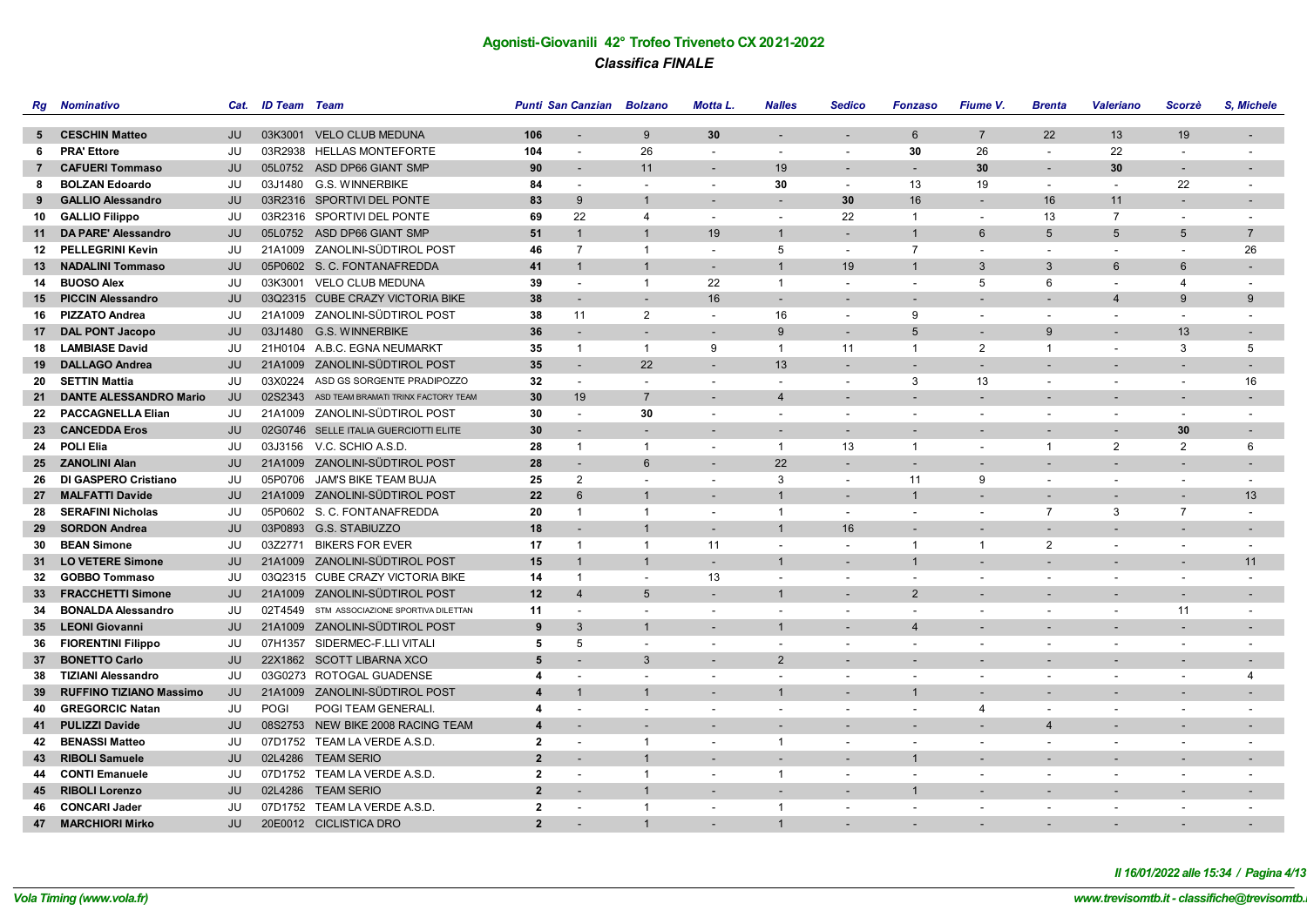|    | <b>Rg</b> Nominativo   | Cat. | ID Team | Team                                | <b>Punti San Canzian</b> |                          | <b>Bolzano</b>           | <b>Motta L.</b>          | <b>Nalles</b>            | <b>Sedico</b>            | Fonzaso                  | <b>Fiume V.</b>          | <b>Brenta</b>            | <b>Valeriano</b>         | Scorzè                   | S, Michele               |
|----|------------------------|------|---------|-------------------------------------|--------------------------|--------------------------|--------------------------|--------------------------|--------------------------|--------------------------|--------------------------|--------------------------|--------------------------|--------------------------|--------------------------|--------------------------|
|    |                        |      |         |                                     |                          |                          |                          |                          |                          |                          |                          |                          |                          |                          |                          |                          |
|    | 48 ULLIANA Davide      | JU   |         | 03Q2315 CUBE CRAZY VICTORIA BIKE    | $\overline{2}$           |                          |                          |                          |                          | $\overline{\phantom{a}}$ |                          |                          |                          |                          | $\overline{\phantom{a}}$ | $\overline{\phantom{0}}$ |
|    | 49 CHECCHIN Lorenzo    | JU   | 02S2343 | ASD TEAM BRAMATI TRINX FACTORY TEAM |                          |                          | $\overline{\phantom{0}}$ | $\overline{\phantom{a}}$ | $\overline{\phantom{a}}$ | $\overline{\phantom{a}}$ | $\overline{\phantom{0}}$ | $\sim$                   | $\overline{\phantom{0}}$ | $\overline{\phantom{0}}$ | $\overline{\phantom{a}}$ | $\overline{\phantom{a}}$ |
|    | 50 ARDUINI Leonardo    | JU   |         | 02R4164 KTM BRENTA BRAKES           |                          |                          | $\overline{\phantom{0}}$ | $\overline{\phantom{0}}$ | $\overline{\phantom{a}}$ | $\overline{\phantom{a}}$ | $\overline{\phantom{0}}$ | $\overline{\phantom{0}}$ | $\overline{\phantom{a}}$ | $\overline{\phantom{0}}$ | $\overline{\phantom{a}}$ | $\overline{\phantom{a}}$ |
|    | 51 DE GASPARI Andrea   | JU   |         | 03R2938 HELLAS MONTEFORTE           |                          |                          |                          | $\overline{\phantom{0}}$ |                          |                          | $\overline{\phantom{0}}$ |                          |                          | $\overline{\phantom{0}}$ |                          |                          |
|    | 52 CARBONE Andrea      | JU   |         | 22F0049 CICLI LUCCHINI              |                          |                          |                          | $\overline{\phantom{0}}$ | $\overline{\phantom{a}}$ | $\overline{\phantom{0}}$ | $\overline{\phantom{0}}$ | $\overline{\phantom{a}}$ |                          | $\overline{\phantom{a}}$ | $\overline{\phantom{a}}$ | $\overline{\phantom{a}}$ |
|    | 53 ZIPOLI Stefano      | JU   |         | 02R0096 U.C. CREMASCA               |                          |                          |                          | $\overline{\phantom{a}}$ | $\overline{\phantom{a}}$ | $\overline{\phantom{a}}$ | $\overline{\phantom{a}}$ |                          |                          | $\overline{\phantom{0}}$ |                          | $\overline{\phantom{a}}$ |
|    | 54 RUNGGER Daniel      | JU   | 21X0091 | RODES VAL BADIA RAIFFEISEN          |                          |                          |                          | $\sim$                   | $\overline{\phantom{a}}$ | $\overline{\phantom{0}}$ | $\overline{\phantom{a}}$ | $\overline{\phantom{0}}$ | $\overline{\phantom{a}}$ | $\overline{\phantom{0}}$ | $\overline{\phantom{a}}$ | $\overline{\phantom{a}}$ |
|    | 55 KLOTZNER Martin     | JU   | 21E0404 | SUNSHINE RACERS ASV NALS            |                          |                          |                          | $\overline{\phantom{a}}$ | $\overline{\phantom{a}}$ | $\overline{\phantom{a}}$ | $\overline{\phantom{a}}$ |                          | $\overline{\phantom{0}}$ | $\overline{\phantom{0}}$ | $\overline{\phantom{a}}$ | $\overline{\phantom{a}}$ |
|    | 56 GHIRARDINI Giovanni | JU   |         | 07E0327 U.C. SOZZIGALLI             |                          |                          |                          | $\overline{\phantom{0}}$ | $\overline{\phantom{a}}$ | -                        | $\overline{\phantom{a}}$ |                          |                          | $\overline{\phantom{a}}$ | $\overline{\phantom{a}}$ | $\overline{\phantom{a}}$ |
|    | 57 DOTTA Andrea        | JU   |         | 01C2379 DOTTA BIKE RACING TEAM      |                          |                          | $\overline{\phantom{0}}$ | $\overline{\phantom{a}}$ |                          | $\overline{\phantom{a}}$ | $\overline{\phantom{a}}$ | $\sim$                   | $\overline{\phantom{0}}$ | $\overline{\phantom{0}}$ | $\overline{\phantom{a}}$ | ٠                        |
|    | 58 VETTORATA Nicola    | JU   |         | 03H0569 A.S.D. G.S. FONZASO         |                          | $\overline{\phantom{a}}$ | $\overline{\phantom{0}}$ | $\overline{\phantom{0}}$ | $\overline{\phantom{a}}$ | $\overline{\phantom{a}}$ |                          | $\overline{\phantom{0}}$ | $\overline{\phantom{a}}$ | $\overline{\phantom{0}}$ | $\overline{\phantom{a}}$ | $\overline{\phantom{a}}$ |
| 59 | <b>VIECELI Simone</b>  | JU   |         | 03H0569 A.S.D. G.S. FONZASO         |                          |                          |                          | $\overline{\phantom{a}}$ | $\overline{\phantom{a}}$ | $\overline{\phantom{a}}$ |                          | $\sim$                   |                          | $\overline{\phantom{0}}$ | $\overline{\phantom{a}}$ | $\overline{\phantom{a}}$ |
|    | 60 BUSETTO Mattias     | JU   |         | 03E1912 CONEGLIANO BIKE TEAM        |                          |                          | $\overline{\phantom{0}}$ | $\overline{\phantom{a}}$ | $\overline{\phantom{a}}$ | $\overline{\phantom{a}}$ |                          | $\overline{\phantom{0}}$ | $\overline{\phantom{0}}$ | $\overline{\phantom{0}}$ | $\overline{\phantom{a}}$ | $\overline{\phantom{a}}$ |
|    | 61 GIOFFRE' Giacomo    | JU   |         | 03G1993 A.S.D. G.S. LUC BOVOLONE    |                          |                          |                          | $\overline{\phantom{a}}$ | $\overline{\phantom{a}}$ | $\overline{\phantom{a}}$ | $\overline{\phantom{a}}$ | $\overline{\phantom{0}}$ |                          | $\overline{\phantom{a}}$ | $\overline{\phantom{a}}$ | $\overline{\phantom{a}}$ |

# *Ragazze Allieve*

|     | <b>BULEGATO Alice</b>     | DA <sub>2</sub> | 03R2316 | <b>SPORTIVI DEL PONTE</b>          | 232 |                          | 13                       | 22                       | 11                       | 30                       | 22                       | 30                       | 26                       | 26                       | 26                       | 26  |
|-----|---------------------------|-----------------|---------|------------------------------------|-----|--------------------------|--------------------------|--------------------------|--------------------------|--------------------------|--------------------------|--------------------------|--------------------------|--------------------------|--------------------------|-----|
|     | <b>MONTAGNER Martina</b>  | DA <sub>1</sub> | 05L0752 | ASD DP66 GIANT SMP                 | 177 | 30                       | 26                       | 26                       | 13                       |                          |                          | 22                       | $\overline{\phantom{a}}$ | 30                       | 30                       |     |
|     | <b>PERUSIN Bianca</b>     | DA <sub>2</sub> | 05L0752 | ASD DP66 GIANT SMP                 | 157 |                          |                          | 30                       | 19                       |                          |                          | 26                       | 30                       | 22                       |                          | 30  |
|     | <b>DEOTTO Eleonora</b>    | DA <sub>1</sub> |         | 05H0098 S.C.D. PEDALE SANVITESE    | 149 | 16                       | $\overline{\phantom{a}}$ | 13                       |                          | 19                       | 19                       | 11                       | 19                       | 16                       | 16                       | 19  |
|     | 5 CAPOVILLA Anja          | DA <sub>2</sub> | 21H0104 | A.B.C. EGNA NEUMARKT               | 143 | 13                       | 11                       | 6                        | $\overline{2}$           | 22                       | 16                       | 13                       | 16                       |                          | 22                       | 22  |
|     | <b>CASASOLA Nadia</b>     | DA <sub>1</sub> | 05L0752 | ASD DP66 GIANT SMP                 | 110 | 19                       | 9                        | 19                       | 9                        |                          | $\overline{\phantom{a}}$ | $\overline{\phantom{a}}$ |                          | 19                       | 19                       | 16  |
|     | <b>RIZZI Sabrina</b>      | DA <sub>1</sub> | 05P0706 | <b>JAM'S BIKE TEAM BUJA</b>        | 89  | 22                       |                          |                          | 22                       |                          | 26                       | 19                       |                          |                          |                          |     |
|     | <b>BARATTIN Piera</b>     | DA <sub>1</sub> | 03R2316 | SPORTIVI DEL PONTE                 | 69  | 9                        |                          | 11                       |                          | 13                       |                          | 5                        | 9                        |                          | 6                        | (1) |
|     | <b>TURRA Rosita</b>       | DA <sub>2</sub> | 03H0569 | A.S.D. G.S. FONZASO                | 63  | 6                        |                          |                          |                          | $\overline{7}$           | 13                       | 9                        | 13                       | 6                        |                          | 3   |
| 10  | <b>AUER Anna</b>          | DA <sub>2</sub> | 21A1009 | ZANOLINI-SÜDTIROL POST             | 60  |                          | 30                       |                          | 30                       |                          |                          |                          |                          |                          |                          |     |
|     | <b>PASET Susan</b>        | DA <sub>1</sub> | 03D3012 | <b>BREGANZE MILLENIUM</b>          | 50  | $\overline{\phantom{a}}$ | $\overline{\phantom{a}}$ | $\overline{\phantom{a}}$ | $\overline{\phantom{a}}$ | 16                       | $\overline{\phantom{a}}$ | 3                        | 11                       | 9                        | $\overline{\phantom{a}}$ | 11  |
|     | <b>LANFRANCHI Elisa</b>   | DA <sub>2</sub> | 02C2113 | MELAVI' TIRANO BIKE A.S.D.         | 42  | $\overline{\phantom{a}}$ | 16                       | $\overline{\phantom{a}}$ | 26                       | $\overline{\phantom{a}}$ |                          |                          |                          |                          |                          |     |
|     | 13 SIMMERLE Anja          | DA <sub>1</sub> | 21Z1107 | ASC KARDAUN-CARDANO                | 41  | $\overline{\phantom{a}}$ |                          | $\overline{\phantom{a}}$ |                          | 26                       | $\overline{\phantom{a}}$ | $\overline{\phantom{a}}$ | $\overline{\phantom{a}}$ | $\overline{\phantom{a}}$ | $\overline{\phantom{a}}$ | 13  |
|     | 14 SILO Giada             | DA <sub>1</sub> | 03P2385 | U.S.SCUOLA CICLISMO VO'            | 40  | $\overline{\phantom{a}}$ |                          | 16                       |                          | $\overline{\phantom{a}}$ |                          | $\overline{\phantom{0}}$ | 22                       | $\overline{\phantom{0}}$ | $\overline{\phantom{a}}$ |     |
|     | 15 ZOCCOLAN Emily         | DA <sub>1</sub> | 05H0844 | A.S.D. BANDIZIOL CYCLING TEAM      | 37  | 5                        |                          | $\overline{7}$           |                          | $\overline{2}$           |                          | $6^{\circ}$              | $\overline{4}$           | 5                        | 5                        | (1) |
| 16. | <b>MARINETTO Ilaria</b>   | DA <sub>1</sub> | 03D3012 | <b>BREGANZE MILLENIUM</b>          | 36  | $\overline{\phantom{a}}$ |                          | $\overline{\phantom{a}}$ | $\overline{\phantom{a}}$ | 6                        | 3                        |                          |                          |                          | 9                        |     |
| 17  | <b>SANARINI Linda</b>     | DA <sub>1</sub> | 03P2385 | U.S.SCUOLA CICLISMO VO'            | 36  | $\overline{\phantom{a}}$ |                          |                          | $6^{\circ}$              |                          | 30                       |                          |                          |                          |                          |     |
|     | <b>COLUCCINI Angelica</b> | DA <sub>1</sub> | 08H3021 | <b>ZHIRAF GUERCIOTTI</b>           | 32  | $\overline{\phantom{a}}$ | $\overline{\phantom{a}}$ | $\overline{\phantom{a}}$ | 16                       | $\overline{\phantom{a}}$ | $\overline{\phantom{a}}$ | 16                       | $\overline{\phantom{a}}$ |                          | $\overline{\phantom{a}}$ |     |
| 19  | <b>DANDER Emily</b>       | DA <sub>2</sub> | 21H0104 | A.B.C. EGNA NEUMARKT               | 31  | $\overline{7}$           |                          | 9                        |                          | 5                        |                          |                          | 3                        |                          |                          |     |
|     | <b>SABATINO Alice</b>     | DA <sub>2</sub> | 05P0706 | JAM'S BIKE TEAM BUJA               | 29  | 26                       |                          |                          | 3                        |                          |                          |                          |                          |                          | $\overline{\phantom{0}}$ |     |
| 21  | <b>PATUZZO Marianna</b>   | DA <sub>1</sub> | 03D2582 | A.S.D. G.S. LUC BOVOLONE           | 28  | $\overline{\phantom{a}}$ |                          | 3                        | $\overline{\phantom{a}}$ | 9                        | $\overline{2}$           | $\overline{\phantom{a}}$ |                          | $\overline{\phantom{0}}$ | 11                       |     |
|     | <b>TAROLLI Paola</b>      | DA <sub>2</sub> | 21Y0037 | G.S. ALTO ADIGE - SV SUDTIROL      | 27  | 11                       |                          |                          |                          | 11                       |                          |                          |                          |                          |                          |     |
| 23  | <b>CENCI Matilde</b>      | DA <sub>1</sub> | 03D3012 | <b>BREGANZE MILLENIUM</b>          | 24  | $\overline{\phantom{0}}$ | $\overline{\phantom{0}}$ |                          |                          | $\overline{\phantom{a}}$ | 9                        | $\blacksquare$           | 6                        | $\overline{\phantom{0}}$ |                          | 2   |
|     | <b>TEMPERONI Beatrice</b> | DA <sub>2</sub> | 02L4614 | <b>GUERCIOTTI DEVELOPMENT</b>      | 22  |                          | 22                       |                          |                          |                          |                          |                          |                          |                          |                          |     |
| 25  | <b>BORDIGNON Silvia</b>   |                 |         | DA1 03M2144 UNIONE CICLISTICA LUPI | 19  |                          |                          |                          |                          |                          |                          |                          |                          |                          |                          |     |

*Il 16/01/2022 alle 15:34 / Pagina 5/13*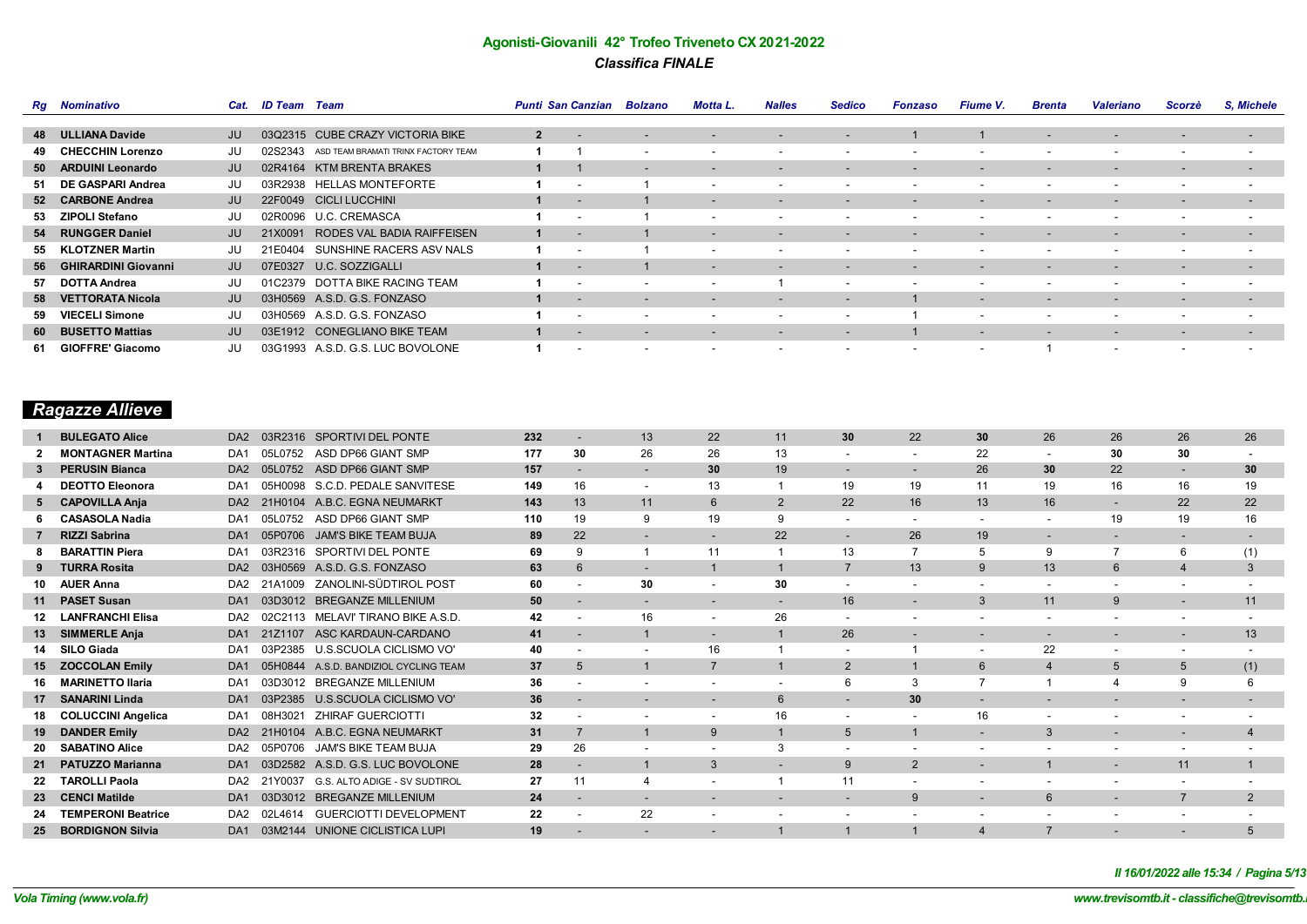|    | <b>Rg</b> Nominativo           |                 | Cat. ID Team Team |                                             | <b>Punti San Canzian Bolzano</b> |                          |                          | Motta L.                 | <b>Nalles</b>            | <b>Sedico</b>                | Fonzaso                  | <b>Fiume V.</b>          | <b>Brenta</b>            | <b>Valeriano</b>         | Scorzè                   | S. Michele               |
|----|--------------------------------|-----------------|-------------------|---------------------------------------------|----------------------------------|--------------------------|--------------------------|--------------------------|--------------------------|------------------------------|--------------------------|--------------------------|--------------------------|--------------------------|--------------------------|--------------------------|
|    |                                |                 |                   |                                             |                                  |                          |                          |                          |                          |                              |                          |                          |                          |                          |                          |                          |
| 26 | <b>GUICHARDAZ Sofia</b>        | DA <sub>1</sub> | 22X1862           | <b>SCOTT LIBARNA XCO</b>                    | 19                               |                          | 19                       |                          |                          |                              |                          |                          |                          |                          |                          | -                        |
| 27 | <b>SEGALA Sara</b>             | DA1             |                   | 03G1993 A.S.D. G.S. LUC BOVOLONE            | 18                               |                          |                          | $\overline{\phantom{a}}$ | $\overline{\phantom{a}}$ | $\overline{\phantom{a}}$     | 5                        | $\overline{\phantom{a}}$ | 5                        | $\sim$                   | $\overline{\phantom{a}}$ | $\overline{7}$           |
| 28 | <b>GIRONDA Giulia</b>          | DA <sub>2</sub> | 03P2385           | U.S.SCUOLA CICLISMO VO'                     | 14                               | $\overline{\phantom{a}}$ |                          | $\overline{\phantom{a}}$ |                          | $\mathbf{3}$                 | $\overline{4}$           | $\sim$                   | $\overline{2}$           | $\sim$                   | 3                        | $\overline{\phantom{a}}$ |
| 29 | <b>TAMBOSCO Ilaria</b>         | DA <sub>1</sub> | 05P0706           | JAM'S BIKE TEAM BUJA                        | 14                               |                          |                          |                          |                          | ۰                            | $\blacksquare$           |                          |                          | 13                       |                          | $\overline{\phantom{a}}$ |
| 30 | <b>PONTARA Elisa</b>           | DA <sub>1</sub> | 03N2951           | <b>ASD GIOMAS</b>                           | 13                               |                          | 3                        |                          |                          | -                            | $\overline{\phantom{a}}$ |                          |                          | $\overline{\phantom{a}}$ | $\overline{\phantom{a}}$ | 9                        |
| 31 | <b>ZAMBELLI Giulia</b>         | DA <sub>1</sub> | 02V3672           | VALCAR - TRAVEL & SERVICE                   | 13                               |                          |                          | $\overline{\phantom{a}}$ | $\overline{\phantom{a}}$ | $\overline{\phantom{a}}$     | $\overline{\phantom{a}}$ |                          | $\overline{\phantom{0}}$ | $\overline{\phantom{a}}$ | 13                       | $\overline{\phantom{a}}$ |
| 32 | <b>VISENTIN Alessia</b>        | DA <sub>1</sub> | 03P2385           | U.S.SCUOLA CICLISMO VO'                     | 11                               |                          |                          | 4                        | $\overline{\phantom{a}}$ |                              |                          | $\overline{\phantom{a}}$ |                          | $\overline{\phantom{0}}$ | $\mathbf 1$              | $\sim$                   |
| 33 | <b>LAZZARI Greta</b>           | DA <sub>2</sub> | 02U1657           | <b>GS CICLI FIORIN ASD</b>                  | 11                               |                          |                          | $\overline{\phantom{a}}$ | $\overline{\phantom{a}}$ | $\overline{\phantom{a}}$     | 11                       | $\overline{\phantom{a}}$ | $\overline{\phantom{0}}$ | $\overline{\phantom{a}}$ | $\overline{\phantom{a}}$ | $\overline{\phantom{a}}$ |
| 34 | <b>BRATTI Serena</b>           | DA <sub>1</sub> |                   | 05V0700 X TEAM PIERO BICYA                  | 11                               |                          | $\overline{\phantom{a}}$ | $\overline{\phantom{a}}$ | $\overline{\phantom{a}}$ |                              | $\overline{\phantom{a}}$ |                          | $\overline{\phantom{a}}$ | 11                       | $\overline{\phantom{a}}$ | $\overline{\phantom{a}}$ |
| 35 | <b>MOSCHETTI Chiara</b>        | DA <sub>2</sub> |                   | 02C2113 MELAVI' TIRANO BIKE A.S.D.          | 10                               |                          | 6                        | $\overline{\phantom{a}}$ |                          | $\overline{\phantom{a}}$     | $\overline{\phantom{a}}$ |                          |                          | $\overline{\phantom{a}}$ |                          |                          |
| 36 | <b>PEDRONETTO Chiara</b>       | DA <sub>1</sub> |                   | 03P2162 A.S.D. TEAM VELOCIRAPTORS           | 10                               |                          |                          | 5                        | $\overline{\phantom{a}}$ | $\overline{\phantom{0}}$     |                          | $\overline{2}$           |                          | $\overline{\phantom{a}}$ | 2                        | $\overline{\phantom{a}}$ |
| 37 | <b>DAL BOSCO Elisa</b>         | DA2             |                   | 03R2938 HELLAS MONTEFORTE                   | 8                                |                          |                          | $\overline{\phantom{a}}$ |                          | $\overline{\phantom{a}}$     | 6                        |                          |                          | $\overline{\phantom{a}}$ | $\overline{\phantom{a}}$ | $\overline{\phantom{a}}$ |
| 38 | <b>DALLA PIETA' Marisol</b>    | DA <sub>2</sub> | 07A0007           | <b>GS MASERATI CADEO CARPANETO</b>          | $\overline{7}$                   | $\overline{\phantom{a}}$ | $\overline{7}$           | $\overline{\phantom{a}}$ | $\overline{\phantom{a}}$ | $\overline{\phantom{a}}$     | $\overline{\phantom{a}}$ | $\sim$                   | $\sim$                   | $\sim$                   | $\overline{\phantom{a}}$ | $\sim$                   |
| 39 | <b>PASCUCCI Alice</b>          | DA <sub>1</sub> |                   | 02S2343 ASD TEAM BRAMATI TRINX FACTORY TEAM |                                  |                          | $\overline{\phantom{a}}$ | $\overline{\phantom{a}}$ |                          | $\overline{\phantom{0}}$     | $\overline{\phantom{a}}$ |                          |                          |                          |                          | $\overline{\phantom{a}}$ |
| 40 | <b>LUNGHI Elisabetta</b>       | DA <sub>1</sub> | 07T1781           | VAL D'ENZA AKTIV TEAM                       | 5                                |                          | 5                        |                          |                          |                              | $\overline{\phantom{a}}$ |                          |                          |                          | $\overline{\phantom{a}}$ | ٠                        |
| 41 | <b>CABRI Sofia</b>             | DA1             | 07A0626           | A.C. SERRAMAZZONI                           |                                  |                          |                          | $\overline{\phantom{a}}$ | 5                        | $\overline{\phantom{a}}$     | $\overline{\phantom{0}}$ |                          | $\overline{\phantom{a}}$ | $\overline{\phantom{a}}$ |                          | ٠                        |
| 42 | <b>COMACCHIO Claudia</b>       | DA <sub>1</sub> | 03P2385           | U.S.SCUOLA CICLISMO VO'                     | 4                                |                          |                          | $\overline{2}$           |                          |                              |                          |                          |                          | $\overline{\phantom{a}}$ | $\overline{\phantom{a}}$ | $\overline{\phantom{a}}$ |
| 43 | <b>ROSSI Martina</b>           | DA <sub>1</sub> | 03G1993           | A.S.D. G.S. LUC BOVOLONE                    |                                  |                          |                          | $\overline{\phantom{a}}$ |                          | $\overline{\phantom{a}}$     |                          | $\overline{\phantom{a}}$ |                          | $\overline{\phantom{a}}$ |                          | $\overline{\phantom{a}}$ |
| 44 | <b>SCHIEDER SOFIA Marie</b>    | DA <sub>1</sub> | 21L0356           | A.S.C.SARNTAL RAIFFEISEN/RAD                | 3                                |                          | $\overline{2}$           | $\overline{\phantom{a}}$ |                          | $\qquad \qquad \blacksquare$ | $\overline{\phantom{a}}$ |                          |                          | $\overline{\phantom{a}}$ |                          | ٠                        |
|    | <b>INVERNIZZI Alice</b>        | DA1             | 02L4286           | <b>TEAM SERIO</b>                           |                                  |                          |                          | $\overline{\phantom{a}}$ |                          |                              | $\overline{\phantom{a}}$ |                          |                          |                          |                          | ٠                        |
| 46 | <b>MEZZADRI Emma</b>           | DA <sub>1</sub> | 07D1752           | TEAM LA VERDE A.S.D.                        |                                  | $\overline{\phantom{a}}$ |                          | $\overline{\phantom{a}}$ | $\overline{\phantom{a}}$ | -                            | $\overline{\phantom{a}}$ | $\overline{\phantom{a}}$ |                          | $\overline{\phantom{a}}$ | $\overline{\phantom{a}}$ | $\overline{\phantom{a}}$ |
| 47 | <b>VERONI Eleonora</b>         | DA <sub>1</sub> | 07D1752           | TEAM LA VERDE A.S.D.                        |                                  |                          |                          |                          |                          |                              | $\overline{\phantom{a}}$ |                          |                          |                          |                          | ٠                        |
| 48 | <b>LANZAFAME Lavinia</b>       | DA <sub>1</sub> | 07D1752           | TEAM LA VERDE A.S.D.                        | $\mathbf{1}$                     | $\overline{\phantom{a}}$ |                          | $\overline{\phantom{a}}$ | $\overline{\phantom{a}}$ |                              | ٠                        | $\overline{\phantom{a}}$ | $\sim$                   | $\sim$                   | $\sim$                   | $\sim$                   |
| 49 | <b>BASSIGNANA Serena</b>       | DA <sub>1</sub> | 02S2343           | ASD TEAM BRAMATI TRINX FACTORY TEAM         |                                  |                          |                          | $\overline{\phantom{a}}$ |                          | ٠                            |                          |                          |                          |                          |                          |                          |
| 50 | <b>DI SCIUVA ROMINA Evelin</b> | DA <sub>1</sub> | 02U1657           | <b>GS CICLI FIORIN ASD</b>                  |                                  |                          |                          |                          |                          |                              |                          |                          |                          |                          |                          |                          |

# *Allievi 2 Anno*

|     | <b>PALUDGNACH Alessio</b> | AL <sub>2</sub> |         | 05E0538 TEAM GRANZON                   | 187 | 26 | 22 | $\overline{\phantom{0}}$ |    | 30                       | 11                       | 13                       | 22                       | 26                       | 16                       | 16                       |
|-----|---------------------------|-----------------|---------|----------------------------------------|-----|----|----|--------------------------|----|--------------------------|--------------------------|--------------------------|--------------------------|--------------------------|--------------------------|--------------------------|
|     | 2 MALISAN Luca            | AL <sub>2</sub> | 05B0103 | <b>GCD PEDALE MANZANESE</b>            | 136 |    |    |                          |    | 26                       |                          |                          | 26                       | 19                       | 26                       | 19                       |
|     | 3 PAVANELLO Jacopo        | AL2             |         | 03Y0296 G.S. MOSOLE                    | 107 | 22 | 16 |                          | 19 |                          | 19                       | 9                        | -                        | -                        | $\overline{\phantom{a}}$ | 22                       |
|     | <b>MONTAGNER Andrea</b>   | AL2             | 05L0752 | ASD DP66 GIANT SMP                     | 103 |    |    | 26                       |    | $\overline{\phantom{0}}$ | $\overline{\phantom{a}}$ | 16                       | $\overline{\phantom{a}}$ | 30                       | 30                       | $\overline{\phantom{a}}$ |
|     | 5 BESSEGA Andrea          | AL <sub>2</sub> |         | 05P0049 A.S.D SACILESE EURO 90 P3      | 96  |    |    | $\overline{\phantom{0}}$ |    | 22                       | 13                       | 22                       | 30                       | $\overline{\phantom{a}}$ | $\overline{\phantom{a}}$ | $\overline{\phantom{a}}$ |
|     | 6 VIEZZI Stefano          | AL <sub>2</sub> | 05L0752 | ASD DP66 GIANT SMP                     | 90  |    |    | 30                       | 30 |                          | $\overline{\phantom{0}}$ |                          |                          | $\overline{\phantom{0}}$ |                          | 30                       |
|     | DE LONGHI Lorenzo         | AL <sub>2</sub> |         | 03B0148 SOC. SPORT.SANFIORESE          | 87  |    |    |                          | 9  | $\overline{\phantom{0}}$ | 26                       | 26                       | $\overline{\phantom{a}}$ | $\overline{\phantom{a}}$ | $\overline{\phantom{a}}$ | 26                       |
|     | <b>STENICO Mattia</b>     | AL <sub>2</sub> | 03X0224 | ASD GS SORGENTE PRADIPOZZO             | 82  |    |    |                          | 22 |                          | 30                       | 30                       | $\overline{\phantom{a}}$ | $\overline{\phantom{0}}$ | $\overline{\phantom{a}}$ | $\overline{\phantom{a}}$ |
|     | <b>BATTAIN Nicola</b>     | AL2             |         | 03H0569 A.S.D. G.S. FONZASO            | 80  | 11 |    | 22                       |    | $\overline{\phantom{0}}$ |                          | 11                       | 16                       | 13                       | $\overline{\phantom{a}}$ | -                        |
| 10  | <b>FACCHIN Renato</b>     | AL2             |         | 03R2316 SPORTIVI DEL PONTE             | 77  |    |    | 19                       |    | 16                       |                          |                          |                          |                          | 19                       | 11                       |
|     | 11 FANTINI Christian      | AL2             |         | 02R4164 KTM BRENTA BRAKES              | 75  | 30 | 19 |                          | 26 |                          | $\overline{\phantom{a}}$ | $\overline{\phantom{a}}$ | $\overline{\phantom{a}}$ | $\overline{\phantom{a}}$ | $\overline{\phantom{a}}$ | $\overline{\phantom{0}}$ |
|     | 12 SANIN David            | AL2             |         | 21W0011 LIBERTAS RAIFFEISEN LAIVES ASD | 70  | 13 | 30 |                          |    | 19                       |                          |                          |                          |                          |                          |                          |
|     | 13 FANTUZ Matteo          | AL <sub>2</sub> |         | 05P0049 A.S.D SACILESE EURO 90 P3      | 61  |    |    | $\overline{\phantom{0}}$ |    | 13                       | 6                        |                          | 13                       | 22                       | $\overline{\phantom{a}}$ | $\overline{\phantom{0}}$ |
| 14. | <b>DEL GALLO Enrico</b>   | AL2             | 05V0015 | A.S.D. FEDERCLUBTRIESTE- TECNOEDILE    | 57  |    |    |                          |    | 11                       | $\overline{\phantom{0}}$ |                          | 11                       | q                        | 13                       |                          |

*Il 16/01/2022 alle 15:34 / Pagina 6/13*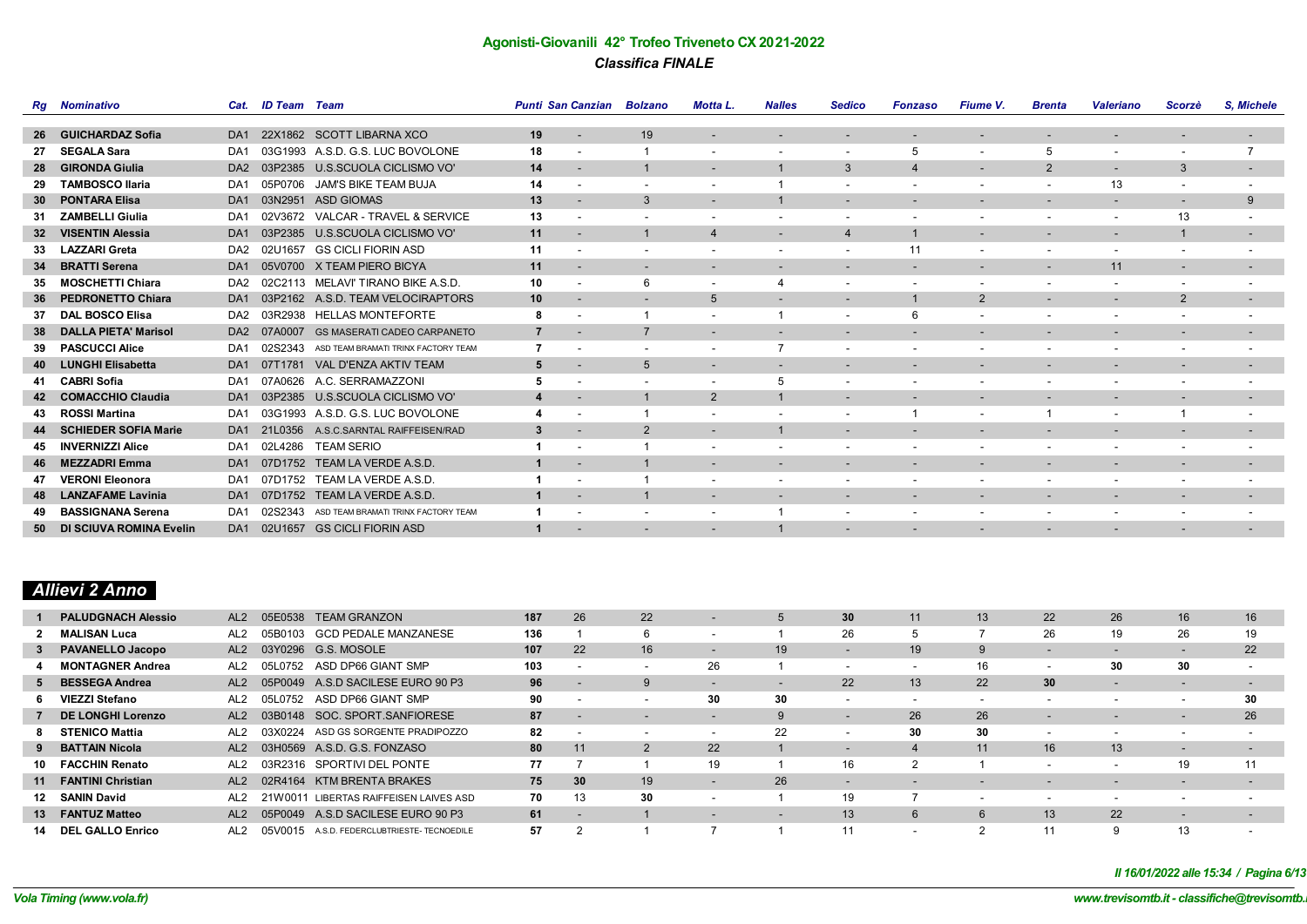|    | <b>Rg</b> Nominativo           | Cat.            | <b>ID Team</b> Team |                                             |                | <b>Punti San Canzian</b> | <b>Bolzano</b>           | <b>Motta L.</b>          | <b>Nalles</b>            | <b>Sedico</b>            | <b>Fonzaso</b>           | <b>Fiume V.</b>          | <b>Brenta</b>            | <b>Valeriano</b>         | Scorzè                   | S. Michele                   |
|----|--------------------------------|-----------------|---------------------|---------------------------------------------|----------------|--------------------------|--------------------------|--------------------------|--------------------------|--------------------------|--------------------------|--------------------------|--------------------------|--------------------------|--------------------------|------------------------------|
|    |                                |                 |                     |                                             |                |                          |                          |                          |                          |                          |                          |                          |                          |                          |                          |                              |
|    | 15 ENGELE Felix                | AL <sub>2</sub> | 21Z1107             | ASC KARDAUN-CARDANO                         | 52             | $\overline{\phantom{a}}$ | 26                       | $\blacksquare$           | $\overline{7}$           | $\blacksquare$           | $\overline{\phantom{a}}$ | 19                       |                          |                          |                          |                              |
| 16 | DALLA GASPERINA Alessandro AL2 |                 |                     | 03H0569 A.S.D. G.S. FONZASO                 | 46             | $\mathbf{1}$             | $\sim$                   | 16                       | $\mathbf{1}$             | 9                        | $\overline{1}$           | $\overline{\phantom{a}}$ |                          | $\overline{7}$           | 11                       | $\qquad \qquad \blacksquare$ |
| 17 | <b>CETTOLIN Filippo</b>        | AL2             |                     | 03B0148 SOC. SPORT.SANFIORESE               | 38             | $6\phantom{1}$           | $\mathbf{1}$             | $\overline{\phantom{a}}$ | $\overline{1}$           | $\overline{a}$           | $\mathbf{3}$             | $5\phantom{.0}$          | $\overline{\phantom{a}}$ | $\overline{\phantom{a}}$ | 22                       | $\overline{\phantom{a}}$     |
| 18 | <b>FREGATA Luca</b>            | AL <sub>2</sub> |                     | 03R2316 SPORTIVI DEL PONTE                  | 38             | $\overline{\phantom{a}}$ | $\overline{\phantom{a}}$ | $\blacksquare$           | 16                       | $\blacksquare$           | 22                       | $\overline{\phantom{a}}$ | $\sim$                   | $\sim$                   | $\overline{\phantom{a}}$ | $\overline{\phantom{a}}$     |
| 19 | <b>BRAMATI Marco</b>           | AL <sub>2</sub> |                     | 02S2343 ASD TEAM BRAMATI TRINX FACTORY TEAM | 37             | $\mathbf{1}$             | 3                        |                          | $\overline{1}$           | $\overline{a}$           |                          |                          | 19                       | $\overline{\phantom{a}}$ | $\overline{\phantom{a}}$ | 13                           |
| 20 | <b>VALENTINI Davide</b>        | AL <sub>2</sub> |                     | 20S0390 U.C VALLE DI CEMBRA                 | 28             | $\overline{4}$           | $\mathbf{1}$             | 13                       | $\mathbf{1}$             | ٠                        | $\overline{\phantom{a}}$ |                          | $\overline{\phantom{a}}$ | $\overline{\phantom{a}}$ | $\overline{\phantom{a}}$ | 9                            |
| 21 | <b>ZANCANELLA Devid</b>        | AL <sub>2</sub> | 20S0390             | U.C VALLE DI CEMBRA                         | 25             | $\overline{1}$           | $\mathbf{1}$             | 9                        | $\mathbf{1}$             | $\overline{7}$           |                          |                          |                          |                          |                          | 6                            |
| 22 | <b>NEMBRINI Diego</b>          | AL <sub>2</sub> |                     | 02Q1852 S. C. CENE A. S. D.                 | 25             | 9                        | $\overline{\phantom{a}}$ | $\blacksquare$           | $\blacksquare$           | ٠                        | $\overline{\phantom{a}}$ |                          |                          | 16                       | $\blacksquare$           | ٠                            |
| 23 | <b>DELLA TORRE Carlo</b>       | AL2             |                     | 02C2113 MELAVI' TIRANO BIKE A.S.D.          | 24             |                          | 13                       | $\blacksquare$           | 11                       | $\overline{a}$           | $\overline{\phantom{a}}$ |                          |                          | $\overline{\phantom{a}}$ | $\overline{a}$           | $\overline{\phantom{a}}$     |
| 24 | <b>PANDIAN KEVIN Angelo</b>    | AL <sub>2</sub> |                     | 03R2938 HELLAS MONTEFORTE                   | 23             | $\overline{\phantom{a}}$ | $\overline{1}$           | $\sim$                   | $\overline{1}$           | $\overline{\phantom{a}}$ | $\overline{\phantom{a}}$ | 3                        | $\overline{\phantom{a}}$ | 11                       | $\overline{\phantom{a}}$ | $\overline{7}$               |
| 25 | <b>PALLWEBER Niclas</b>        | AL2             | 21E0404             | SUNSHINE RACERS ASV NALS                    | 23             | 16                       | 5                        | $\blacksquare$           | 2                        | $\overline{\phantom{a}}$ |                          |                          |                          |                          |                          | $\blacksquare$               |
| 26 | D'ALESSANDRO Nicolo'           | AL <sub>2</sub> |                     | 02N4384 TEAM VALLE OLONA A.S.D              | 20             | 19                       |                          | $\overline{\phantom{a}}$ | $\mathbf{1}$             | $\overline{\phantom{a}}$ | $\overline{\phantom{a}}$ |                          |                          | $\overline{\phantom{a}}$ | $\blacksquare$           |                              |
| 27 | <b>FORCARI Enrico</b>          | AL <sub>2</sub> |                     | 02C2113 MELAVI' TIRANO BIKE A.S.D.          | 17             |                          | 11                       | $\overline{\phantom{a}}$ | 6                        | $\overline{\phantom{a}}$ | $\overline{\phantom{a}}$ |                          |                          | $\overline{\phantom{a}}$ |                          |                              |
| 28 | <b>SACCHET Stefano</b>         | AL2             |                     | 03X0224 ASD GS SORGENTE PRADIPOZZO          | 17             |                          |                          | $\blacksquare$           | $\mathbf{1}$             | $\blacksquare$           | 16                       |                          |                          |                          | $\blacksquare$           |                              |
| 29 | <b>BORGOBELLO Tommaso</b>      | AL2             |                     | 05P0706 JAM'S BIKE TEAM BUJA                | 16             |                          |                          | 5                        | $\overline{a}$           | 6                        | $\overline{\phantom{a}}$ |                          |                          | 5                        | $\overline{\phantom{a}}$ | $\overline{\phantom{a}}$     |
| 30 | <b>DONA' Riccardo</b>          | AL <sub>2</sub> |                     | 03F3208 TEAM VERONA MTB                     | 14             | $\overline{\phantom{a}}$ | $\overline{\phantom{a}}$ | $\blacksquare$           | $\blacksquare$           | $\blacksquare$           | $\blacksquare$           | $\overline{\phantom{a}}$ | 9                        | $\sim$                   | $\blacksquare$           | 5                            |
| 31 | <b>ANTONI Filippo</b>          | AL2             |                     | 03J3156 V.C. SCHIO A.S.D.                   | 14             | $\mathbf{1}$             | $\overline{\mathbf{1}}$  | 11                       | $\overline{1}$           | $\overline{\phantom{a}}$ |                          |                          |                          |                          |                          |                              |
| 32 | <b>PETRIS ANGELO Matteo</b>    | AL <sub>2</sub> |                     | 05U0022 S. C. FONTANAFREDDA                 | 13             | $\mathbf{1}$             | $\overline{\phantom{a}}$ | 6                        | $\overline{\phantom{a}}$ | $\overline{\phantom{a}}$ | $\overline{\phantom{a}}$ |                          | $\overline{\phantom{a}}$ | 6                        | $\blacksquare$           | ٠                            |
| 33 | <b>GHIARONI Giacomo</b>        | AL <sub>2</sub> |                     | 07A0626 A.C. SERRAMAZZONI                   | 13             |                          |                          | $\overline{a}$           | 13                       | $\overline{a}$           |                          |                          |                          |                          |                          | $\overline{\phantom{a}}$     |
| 34 | <b>PERUZZO Giulio</b>          | AL <sub>2</sub> |                     | 01U2371 LORIS BIKE PRO TEAM                 | 9              |                          | $\overline{\phantom{a}}$ | $\blacksquare$           | $\blacksquare$           | $\blacksquare$           | 9                        | $\overline{\phantom{a}}$ |                          | $\overline{\phantom{a}}$ | $\overline{\phantom{a}}$ | $\overline{\phantom{a}}$     |
| 35 | <b>DELLA MEA Thomas</b>        | AL2             |                     | 05P0706 JAM'S BIKE TEAM BUJA                | 8              | $\mathcal{A}$            | $\overline{\phantom{a}}$ | $\overline{a}$           | $\overline{1}$           | $\overline{\phantom{a}}$ | $\overline{a}$           | $\overline{4}$           | $\overline{\phantom{a}}$ | $\overline{\phantom{a}}$ | $\overline{\phantom{a}}$ | $\overline{\phantom{a}}$     |
| 36 | <b>CORVI Daniele</b>           | AL <sub>2</sub> |                     | 02C2113 MELAVI' TIRANO BIKE A.S.D.          | 8              | $\overline{\phantom{a}}$ | $\overline{7}$           | $\blacksquare$           | $\mathbf{1}$             | $\blacksquare$           | $\overline{\phantom{a}}$ | $\overline{\phantom{a}}$ | $\overline{\phantom{a}}$ | $\overline{\phantom{a}}$ | $\overline{\phantom{a}}$ | $\overline{\phantom{a}}$     |
| 37 | <b>BORGATTI Niko</b>           | AL2             |                     | 07G0046 S.S. STELLA ALPINA RENAZZO          | $\overline{7}$ | $\overline{\phantom{a}}$ |                          | $\blacksquare$           | $\overline{\phantom{a}}$ | $\overline{\phantom{a}}$ | $\overline{a}$           | $\overline{\phantom{a}}$ | $\overline{7}$           | $\overline{\phantom{a}}$ | $\overline{\phantom{a}}$ | $\blacksquare$               |
| 38 | <b>GASPARINI Pietro</b>        | AL <sub>2</sub> | 03Z3251             | GS FIUMICELLO 1971                          | 6              |                          |                          | $\blacksquare$           | $\overline{\phantom{a}}$ | ٠                        | $\blacksquare$           |                          | 6                        | $\overline{\phantom{a}}$ | $\overline{\phantom{a}}$ |                              |
| 39 | <b>DEL MEDICO Fabio</b>        | AL <sub>2</sub> |                     | 08A0344 GS BORGONUOVO                       | 5              | $5\overline{5}$          |                          | $\overline{\phantom{a}}$ | $\overline{\phantom{a}}$ | ٠                        |                          |                          |                          |                          |                          |                              |
| 40 | <b>GROPPO Jacopo</b>           | AL <sub>2</sub> |                     | 21Y0037 G.S. ALTO ADIGE - SV SUDTIROL       | 5              |                          |                          | $\overline{\phantom{a}}$ | $\blacksquare$           | 5                        | $\overline{\phantom{a}}$ |                          |                          | $\overline{\phantom{a}}$ | $\overline{\phantom{a}}$ | $\overline{\phantom{a}}$     |
| 41 | <b>DIAFERIO Stefano</b>        | AL <sub>2</sub> |                     | 03N2871 S.C. BARBIERI                       | Δ              |                          |                          |                          |                          |                          |                          |                          |                          | $\overline{\phantom{a}}$ | $\overline{\phantom{a}}$ | $\overline{4}$               |
| 42 | <b>PAGLIARINO Fabio</b>        | AL <sub>2</sub> |                     | 01J2233 G.S. CICLI FIORIN CYCLING TEAM ASD  | 4              |                          | 4                        | $\overline{\phantom{a}}$ | $\blacksquare$           | $\blacksquare$           | $\overline{\phantom{a}}$ |                          | $\overline{\phantom{a}}$ | $\overline{\phantom{a}}$ | $\overline{\phantom{a}}$ | $\overline{\phantom{a}}$     |
| 43 | <b>URSELLA Leonardo</b>        | AL <sub>2</sub> |                     | 05P0706 JAM'S BIKE TEAM BUJA                | 4              |                          |                          | $\overline{\phantom{a}}$ | $\overline{4}$           | $\overline{\phantom{a}}$ | $\overline{\phantom{0}}$ |                          |                          |                          |                          | ٠                            |
| 44 | <b>BONAFINI Edoardo</b>        | AL <sub>2</sub> |                     | 08G0238 AC F. BESSI CALENZANO               | 3              |                          |                          | $\blacksquare$           | 3                        | ٠                        |                          |                          |                          |                          |                          |                              |
| 45 | <b>VILLA Giacomo</b>           | AL2             |                     | 02P3489 S.C. TRIANGOLO LARIANO A.S.D.       | $\overline{2}$ |                          | $\overline{1}$           | $\sim$                   | $\mathbf{1}$             |                          |                          |                          |                          |                          |                          |                              |
| 46 | <b>MARIANI Davide</b>          | AL <sub>2</sub> | 02L4286             | <b>TEAM SERIO</b>                           | $\overline{2}$ |                          | $\mathbf{1}$             | $\overline{\phantom{a}}$ |                          | $\overline{a}$           | -1                       |                          |                          | $\overline{\phantom{a}}$ |                          |                              |
| 47 | <b>SANFILIPPO Cristian</b>     | AL2             |                     | 01J2233 G.S. CICLI FIORIN CYCLING TEAM ASD  | $\mathbf{1}$   | $\overline{\phantom{a}}$ | $\overline{\phantom{a}}$ | $\blacksquare$           | $\overline{1}$           | $\blacksquare$           | $\sim$                   | $\overline{\phantom{a}}$ | $\overline{\phantom{a}}$ | $\overline{\phantom{a}}$ | $\blacksquare$           | $\blacksquare$               |
| 48 | <b>BOSIO Tommaso</b>           | AL <sub>2</sub> | 01J2233             | G.S. CICLI FIORIN CYCLING TEAM ASD          | $\mathbf{1}$   |                          |                          | $\blacksquare$           | $\mathbf{1}$             | $\overline{\phantom{a}}$ | $\overline{\phantom{a}}$ |                          |                          | $\overline{\phantom{a}}$ | $\overline{\phantom{a}}$ |                              |
| 49 | <b>FERRARIO Gioele</b>         | AL <sub>2</sub> | 02S0030             | <b>BUSTESE OLONIA A.S.D.</b>                | $\overline{1}$ | $\overline{\phantom{a}}$ | $\overline{\phantom{a}}$ | $\overline{\phantom{a}}$ | $\overline{1}$           | $\overline{\phantom{a}}$ | $\overline{\phantom{a}}$ | $\overline{\phantom{a}}$ |                          | $\overline{\phantom{a}}$ | $\overline{\phantom{a}}$ | -                            |
| 50 | <b>CATELLI Daniel</b>          | AL <sub>2</sub> | 01C2379             | DOTTA BIKE RACING TEAM                      |                |                          |                          | $\overline{\phantom{a}}$ | $\overline{1}$           | ٠                        |                          |                          |                          |                          |                          |                              |
|    | 51 ARICI Riccardo              |                 |                     | AL2 05P0706 JAM'S BIKE TEAM BUJA            | $\mathbf{1}$   |                          |                          |                          | $\overline{1}$           |                          |                          |                          |                          |                          |                          |                              |

# *Allievi 1 Anno*

| <b>BALLATORE Federico</b> | AL <sub>1</sub> | 05B0103 GCD PEDALE MANZANESE | 274 | 30 |  |    |  |  |  |
|---------------------------|-----------------|------------------------------|-----|----|--|----|--|--|--|
| <b>GRANZOTTO Simone</b>   | AL <sub>1</sub> | 05B0103 GCD PEDALE MANZANESE | 197 |    |  | -- |  |  |  |

*Il 16/01/2022 alle 15:34 / Pagina 7/13*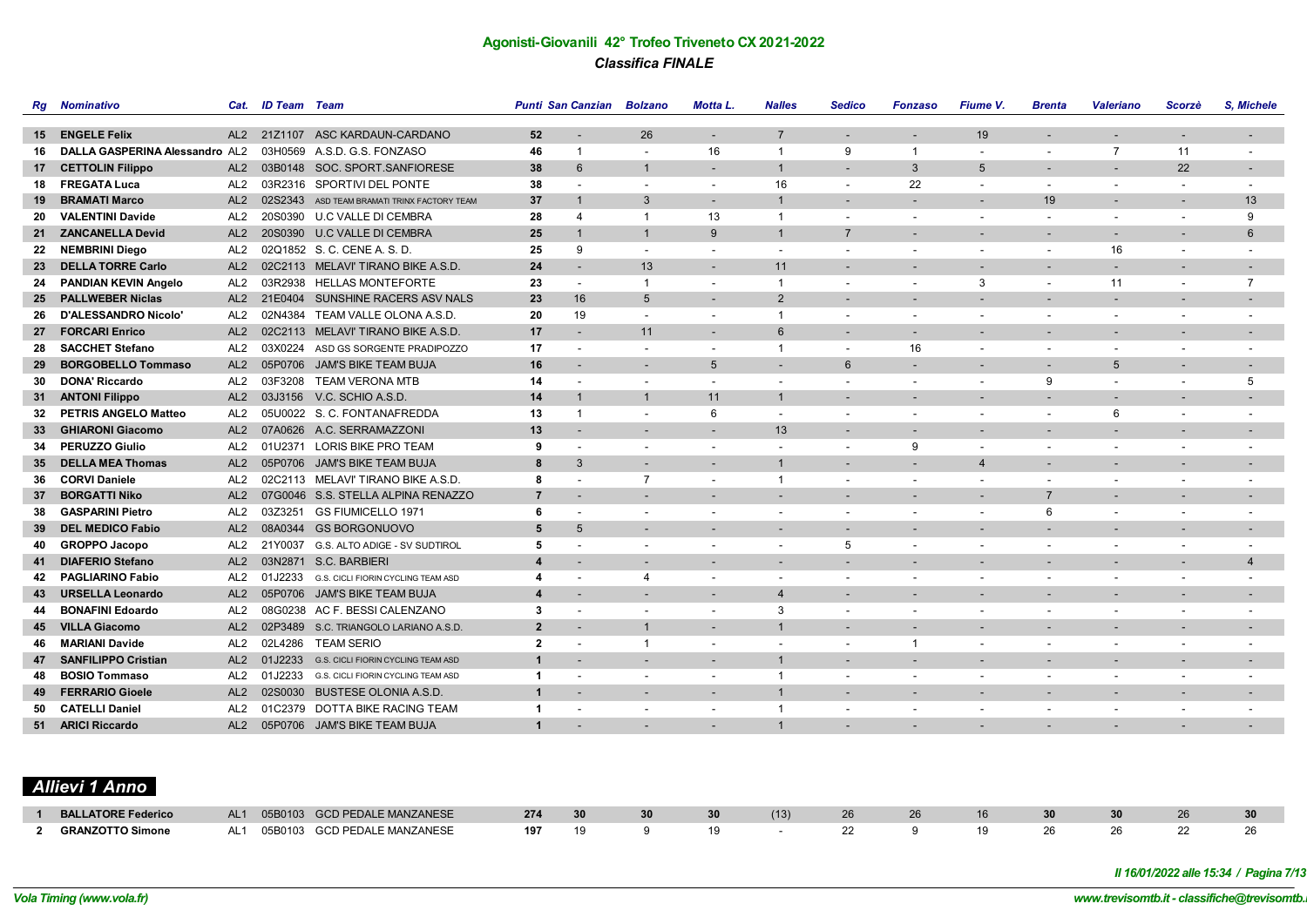| Rg              | Nominativo                    | Cat.            | <b>ID Team</b> Team |                                             |     | Punti San Canzian Bolzano |                          | Motta L.                 | <b>Nalles</b>            | <b>Sedico</b>            | <b>Fonzaso</b>           | Fiume V.                 | <b>Brenta</b>            | <b>Valeriano</b>         | Scorzè                   | S. Michele               |
|-----------------|-------------------------------|-----------------|---------------------|---------------------------------------------|-----|---------------------------|--------------------------|--------------------------|--------------------------|--------------------------|--------------------------|--------------------------|--------------------------|--------------------------|--------------------------|--------------------------|
|                 |                               |                 |                     |                                             |     |                           |                          |                          |                          |                          |                          |                          |                          |                          |                          |                          |
|                 | 3 ARGENTON Tommaso            | AL <sub>1</sub> |                     | 05P0602 BANNIA ASS.SPORT.DILETT.            | 153 | 22                        | 22                       | $\mathbf{Q}$             | 9                        | 16                       | (7)                      | 11                       | 13                       | 16                       | 16                       | 19                       |
| 4               | <b>DUREGON Pietro</b>         | AL <sub>1</sub> |                     | 03H3186 TEAM RUDY PROJECT                   | 150 | $\overline{\phantom{a}}$  | 19                       | 6                        | $\blacksquare$           | 30                       | 19                       | 13                       | 22                       | 13                       | 19                       | 9                        |
| 5               | <b>CARLI Tommaso</b>          | AL <sub>1</sub> |                     | 03R2316 SPORTIVI DEL PONTE                  | 112 | 13                        | $\overline{7}$           | 11                       | $\overline{7}$           | 19                       | 16                       | 9                        | 16                       | $\mathbf{1}$             | 13                       |                          |
| 6               | <b>BATTISACCO Patrizio</b>    | AL <sub>1</sub> |                     | 05B0103 GCD PEDALE MANZANESE                | 94  | 26                        | 3                        | 22                       | 11                       | $\overline{2}$           | (1)                      | 5                        | $\overline{7}$           | 4                        | $\overline{7}$           | $\overline{7}$           |
|                 | 7 ZILIATI Enrico              | AL <sub>1</sub> |                     | 03Q2929 G. C. MONTEGRAPPA A.S.D             | 92  | 16                        | 16                       | $\overline{\phantom{a}}$ | $\overline{\phantom{a}}$ | $\overline{\phantom{a}}$ | 11                       |                          | 19                       | 19                       | 11                       | $\overline{\phantom{a}}$ |
| 8               | <b>CAO Pietro</b>             | AL <sub>1</sub> |                     | 03U2718 TEAM BOSCO DI ORSAGO                | 91  | 9                         | (2)                      | 13                       | 3                        | 13                       | $\overline{4}$           | 4                        | 11                       | 9                        | 9                        | 16                       |
| 9               | <b>PIGHIN Christian</b>       | AL1             |                     | 05P0602 BANNIA ASS.SPORT.DILETT.            | 82  | $\overline{7}$            | $\overline{1}$           | 16                       | $\overline{\phantom{a}}$ | 11                       | $\overline{1}$           | $6\phantom{1}$           | 9                        | 5                        | $\overline{4}$           | 22                       |
| 10              | <b>DA RIOS Riccardo</b>       | AL <sub>1</sub> |                     | 03B0148 SOC. SPORT.SANFIORESE               | 82  | $\overline{\phantom{a}}$  |                          | $\overline{\phantom{a}}$ | 26                       | $\tilde{\phantom{a}}$    | 30                       | 26                       | $\overline{\phantom{a}}$ | $\overline{\phantom{a}}$ | $\blacksquare$           |                          |
|                 | 11 VACCHER Luca               | AL <sub>1</sub> |                     | 03Y0296 G.S. MOSOLE                         | 74  |                           |                          | $\overline{\phantom{a}}$ |                          | $\overline{\phantom{a}}$ | 22                       | 22                       |                          |                          | 30                       | $\overline{\phantom{a}}$ |
|                 | 12 FABBRO Ettore              | AL <sub>1</sub> |                     | 05P0706 JAM'S BIKE TEAM BUJA                | 60  | $\overline{\phantom{a}}$  | $\overline{\phantom{a}}$ | $\overline{\phantom{a}}$ | 30                       | $\overline{\phantom{a}}$ | $\blacksquare$           | 30                       | $\overline{\phantom{a}}$ | $\overline{\phantom{a}}$ | $\blacksquare$           | $\overline{\phantom{a}}$ |
|                 | 13 LEO Simone                 | AL <sub>1</sub> |                     | 02L4518 BEL GELATO CYCLING PROJECT SRL      | 47  | 6                         | 13                       | 26                       | $\mathbf{1}$             | $\mathbf{1}$             | $\overline{\phantom{a}}$ |                          |                          |                          |                          |                          |
|                 | 14 COLOMBO Riccardo           | AL <sub>1</sub> |                     | 02N4384 TEAM VALLE OLONA A.S.D.             | 45  | $\overline{\phantom{a}}$  | 26                       | $\overline{\phantom{a}}$ | 19                       | $\overline{\phantom{a}}$ | $\overline{\phantom{a}}$ |                          | $\overline{\phantom{a}}$ | $\overline{\phantom{a}}$ | $\overline{\phantom{a}}$ | $\overline{\phantom{a}}$ |
|                 | 15 SCALZOTTO Marco            | AL1             |                     | 03R2938 HELLAS MONTEFORTE                   | 39  | $\overline{\phantom{a}}$  | 5                        | $\overline{\phantom{a}}$ | $\overline{\phantom{a}}$ | $\overline{\phantom{a}}$ | 5                        | $\overline{7}$           | $\overline{\phantom{a}}$ | 22                       | $\overline{\phantom{a}}$ | $\overline{\phantom{a}}$ |
|                 | 16 SCHIAVO Leonardo           | AL <sub>1</sub> |                     | 03Z0110 SCUOLACICL.PIOVENE R.RAMPON         | 30  | $\overline{\phantom{a}}$  | $\overline{1}$           | 4                        | $\overline{2}$           | 9                        | 3                        | $\overline{\phantom{a}}$ | 5                        | $\sim$                   | 6                        | $\overline{\phantom{a}}$ |
|                 | 17 HAEUSL Jonas               | AL <sub>1</sub> |                     | 21H0104 A.B.C. EGNA NEUMARKT                | 28  | $\overline{1}$            | $\overline{1}$           | 5                        | $\mathbf{1}$             |                          |                          | $\mathbf{1}$             | 6                        |                          | $\overline{2}$           | 11                       |
| 18              | <b>COLLEDANI Mirco</b>        | AL <sub>1</sub> |                     | 05F0590 ACIDO LATTICO TEAM                  | 28  | 3                         | $\mathbf{1}$             | $\mathbf{1}$             | $\overline{1}$           | 3                        | $\overline{\phantom{a}}$ | $\mathbf{1}$             | $\overline{\mathbf{A}}$  | 3                        | 5                        | 6                        |
| 19              | <b>WENTER Hannes</b>          | AL <sub>1</sub> |                     | 21E0404 SUNSHINE RACERS ASV NALS            | 28  | 11                        | 11                       | $\overline{\phantom{a}}$ | $6\overline{6}$          | $\blacksquare$           | $\overline{a}$           |                          |                          |                          |                          |                          |
| 20              | <b>MENOSSI Emanuele</b>       | AL <sub>1</sub> |                     | 05B0103 GCD PEDALE MANZANESE                | 27  | $\overline{1}$            | $\overline{\phantom{a}}$ | $\mathbf{1}$             | $\blacksquare$           | $\overline{7}$           | $\overline{1}$           | $\overline{\phantom{a}}$ | 3                        | 11                       | 3                        | $\overline{\phantom{a}}$ |
| 21              | <b>BRAFA FEDERICO Rosario</b> | AL <sub>1</sub> |                     | 02C2113 MELAVI' TIRANO BIKE A.S.D.          | 22  | $\overline{\phantom{a}}$  |                          | $\overline{\phantom{a}}$ | 22                       | $\overline{a}$           | $\overline{a}$           |                          |                          | $\overline{\phantom{a}}$ | $\overline{\phantom{a}}$ | $\overline{\phantom{a}}$ |
| 22              | <b>SIMONETTO Michele</b>      | AL <sub>1</sub> |                     | 02S2343 ASD TEAM BRAMATI TRINX FACTORY TEAM | 20  | $\overline{4}$            | $\overline{\phantom{a}}$ | $\overline{\phantom{a}}$ | $\blacksquare$           | $\sim$                   | $\overline{1}$           | $\overline{\phantom{a}}$ | 2                        | $\overline{\phantom{a}}$ | $\overline{\phantom{a}}$ | 13                       |
| 23              | <b>DALLE CRODE Lorenzo</b>    | AL <sub>1</sub> |                     | 05P0049 A.S.D SACILESE                      | 18  | $\mathbf{1}$              |                          | $\mathbf{1}$             | $\blacksquare$           | 5                        |                          | 2                        |                          | $\overline{7}$           | $\mathbf{1}$             | $\overline{\phantom{a}}$ |
|                 | 24 SANARINI Matteo            | AL <sub>1</sub> |                     | 03P2385 U.S.SCUOLA CICLISMO VO'             | 18  | $\overline{a}$            | $\overline{\phantom{a}}$ | $\overline{\phantom{a}}$ | 5                        | $\overline{\phantom{a}}$ | 13                       | $\overline{\phantom{a}}$ | $\overline{\phantom{a}}$ | $\overline{\phantom{a}}$ | $\overline{\phantom{a}}$ | $\overline{\phantom{a}}$ |
|                 | 25 D'ARSIE' Leonardo          | AL <sub>1</sub> |                     | 03Q2315 CUBE CRAZY VICTORIA BIKE            | 17  | $\mathbf{1}$              | $\overline{1}$           | $\overline{2}$           | $\mathbf{1}$             | $\blacksquare$           | $\mathbf{1}$             | 3                        | $\mathbf{1}$             | 6                        | $\mathbf{1}$             |                          |
|                 | 26 AGOSTINACCHIO Mattia       | AL <sub>1</sub> |                     | 22X1862 SCOTT LIBARNA XCO                   | 17  | $\overline{\phantom{a}}$  | $\overline{1}$           | $\overline{\phantom{a}}$ | 16                       | $\overline{\phantom{a}}$ | $\overline{\phantom{a}}$ | $\overline{\phantom{a}}$ | $\overline{\phantom{a}}$ | $\overline{\phantom{a}}$ | $\blacksquare$           | $\overline{\phantom{a}}$ |
|                 | 27 RODER Cristian             | AL <sub>1</sub> |                     | 03U2718 TEAM BOSCO DI ORSAGO                | 13  | $\overline{1}$            | $\overline{1}$           |                          | $\blacksquare$           | $\mathbf{1}$             | $\overline{1}$           | $\overline{1}$           | $\overline{1}$           | 2                        | $\mathbf{1}$             | $\overline{4}$           |
| 28              | <b>GALASSO Cristian</b>       | AL <sub>1</sub> |                     | 01C2379 DOTTA BIKE RACING TEAM              | 13  | 5                         | $\overline{4}$           | $\overline{\phantom{a}}$ | $\overline{4}$           | $\blacksquare$           | $\blacksquare$           |                          |                          |                          |                          |                          |
| 29              | <b>DALLA CIA Lorenzo</b>      | AL <sub>1</sub> |                     | 03U2718 TEAM BOSCO DI ORSAGO                | 13  | $\mathbf 1$               | $\overline{1}$           | $\mathbf{1}$             | $\mathbf{1}$             | $\overline{4}$           | $\mathbf{1}$             | $\mathbf{1}$             |                          | $\mathbf{1}$             | $\mathbf{1}$             | $\overline{\phantom{a}}$ |
| 30              | <b>DORIGO VIANI Riccardo</b>  | AL <sub>1</sub> |                     | 05P0602 BANNIA ASS.SPORT.DILETT.            | 12  | $\overline{1}$            | $\overline{1}$           | $\mathbf{1}$             | $\overline{1}$           | $\overline{1}$           | $\overline{1}$           | $\mathbf{1}$             | $\mathbf{1}$             | $\mathbf{1}$             | (1)                      | 3                        |
| 31              | <b>MORO MARCO Maria</b>       | AL <sub>1</sub> |                     | 02L4286 TEAM SERIO                          | 12  |                           | 6                        | $\sim$                   | $\sim$                   | $\overline{a}$           | 6                        | $\overline{\phantom{a}}$ |                          |                          |                          |                          |
| 32              | <b>SCHIEVENIN Mattia</b>      | AL <sub>1</sub> |                     | 03T3253 ASD SINERGIE SOLIGO                 | 10  | $\overline{2}$            | $\overline{\phantom{a}}$ | $\overline{7}$           | $\blacksquare$           | $\mathbf{1}$             | $\blacksquare$           | $\blacksquare$           | $\overline{\phantom{a}}$ | $\overline{\phantom{a}}$ | $\blacksquare$           | $\blacksquare$           |
| 33              | <b>PERUCH Giovanni</b>        | AL <sub>1</sub> |                     | 03Q2315 CUBE CRAZY VICTORIA BIKE            | 9   |                           |                          |                          |                          | $\overline{a}$           | 2                        | $\overline{1}$           |                          |                          | $\overline{1}$           | 5                        |
|                 | 34 LEONI Christian            | AL <sub>1</sub> |                     | 03K3188 SANDRIGO BIKE                       | 9   | $\overline{\phantom{a}}$  | $\overline{\phantom{a}}$ | $\overline{1}$           | $\sim$                   | 6                        | $\overline{1}$           | $\overline{\phantom{a}}$ | $\overline{1}$           | $\sim$                   |                          |                          |
| 35 <sub>1</sub> | <b>COLAONE Michele</b>        | AL <sub>1</sub> |                     | 21H0104 A.B.C. EGNA NEUMARKT                | 8   | $\overline{\phantom{a}}$  | $\mathbf{1}$             | $\mathbf{1}$             | $\mathbf{1}$             | $\mathbf{1}$             | $\mathbf{1}$             | $\overline{\phantom{a}}$ |                          |                          | $\overline{\phantom{a}}$ | $\overline{2}$           |
| 36              | <b>PECORARO Alberto</b>       | AL <sub>1</sub> |                     | 20F1190 G.S. LAGORAI BIKE                   | 8   | $\overline{1}$            | $\mathbf{1}$             | $\mathbf{1}$             | $\overline{1}$           | $\overline{1}$           | $\sim$                   | $\blacksquare$           | -1                       | $\overline{1}$           | $\blacksquare$           | $\overline{1}$           |
|                 | 37 GJINI Enea                 | AL <sub>1</sub> |                     | 03C0245 INDUSTRIAL FORNITURE MORO-TRECIEFFE | 6   | $\mathbf 1$               |                          | $\overline{\phantom{a}}$ | $\mathbf{1}$             | $\overline{a}$           | $\mathbf{1}$             |                          | $\mathbf{1}$             | $\mathbf{1}$             | $\mathbf{1}$             |                          |
| 38              | <b>BORGHESI Luca</b>          | AL <sub>1</sub> |                     | 20J0315 TEAM LAPIERRE - TRENTINO - ALE'     | 6   | $\overline{\phantom{a}}$  | $\overline{1}$           | $\overline{\phantom{a}}$ | $\overline{1}$           | $\overline{1}$           | $\overline{1}$           | -1                       | $\mathbf 1$              | $\overline{\phantom{a}}$ | $\blacksquare$           | $\overline{\phantom{a}}$ |
|                 | 39 ZAGHI Alberto              | AL <sub>1</sub> |                     | 03D2582 S.C.D. FDB COLOGNA VENETA           | 5   | $\overline{a}$            | $\overline{1}$           | $\mathbf{1}$             | $\overline{1}$           | $\mathbf{1}$             | L.                       |                          | $\mathbf{1}$             |                          |                          |                          |
| 40              | <b>MANZONI Damiano</b>        | AL <sub>1</sub> |                     | 03Y0528 S.C.D. DOPLA TREVISO                | 5   | $\overline{\phantom{a}}$  | $\overline{\phantom{a}}$ | $\mathbf{1}$             | $\blacksquare$           | $\overline{1}$           | $\overline{1}$           | $\sim$                   | $\mathbf{1}$             | $\overline{1}$           | $\overline{\phantom{a}}$ |                          |
|                 | 41 STEFAN Tommaso             | AL <sub>1</sub> |                     | 03T3253 ASD SINERGIE SOLIGO                 | 4   | 1                         | $\overline{\phantom{a}}$ |                          | $\overline{\phantom{a}}$ | $\mathbf{1}$             | $\blacksquare$           | $\mathbf{1}$             | $\mathbf{1}$             | $\overline{\phantom{a}}$ | $\overline{\phantom{a}}$ | $\overline{\phantom{a}}$ |
| 42              | <b>EMMI Samuele</b>           | AL <sub>1</sub> |                     | 05C0104 ASD LIB.GRADISCA FRIULI ANTINCENDI  | 4   | -1                        | $\overline{\phantom{a}}$ | $\mathbf{1}$             | $\overline{\phantom{a}}$ | $\overline{\phantom{a}}$ | $\overline{\phantom{a}}$ | $\mathbf{1}$             | $\overline{\phantom{a}}$ | $\overline{1}$           | $\overline{\phantom{a}}$ | $\overline{\phantom{a}}$ |
| 43              | <b>PAOLI Yannic</b>           | AL <sub>1</sub> |                     | 21Y0037 G.S. ALTO ADIGE - SV SUDTIROL       | 3   |                           | $\overline{1}$           |                          | $\mathbf{1}$             | $\mathbf 1$              |                          |                          |                          |                          |                          |                          |
| 44              | SAVOI Ryan                    | AL <sub>1</sub> |                     | 21H0104 A.B.C. EGNA NEUMARKT                | 3   | $\overline{\phantom{a}}$  | $\overline{1}$           | $\overline{\phantom{a}}$ | $\overline{1}$           | $\mathbf 1$              | $\blacksquare$           | $\sim$                   | $\sim$                   | $\overline{\phantom{a}}$ | $\blacksquare$           | $\blacksquare$           |
|                 | 45 CAVEZZAN Filippo           | AL1             |                     | 03E1912 CONEGLIANO BIKE TEAM                | 3   |                           |                          | 3                        |                          |                          |                          |                          |                          |                          |                          |                          |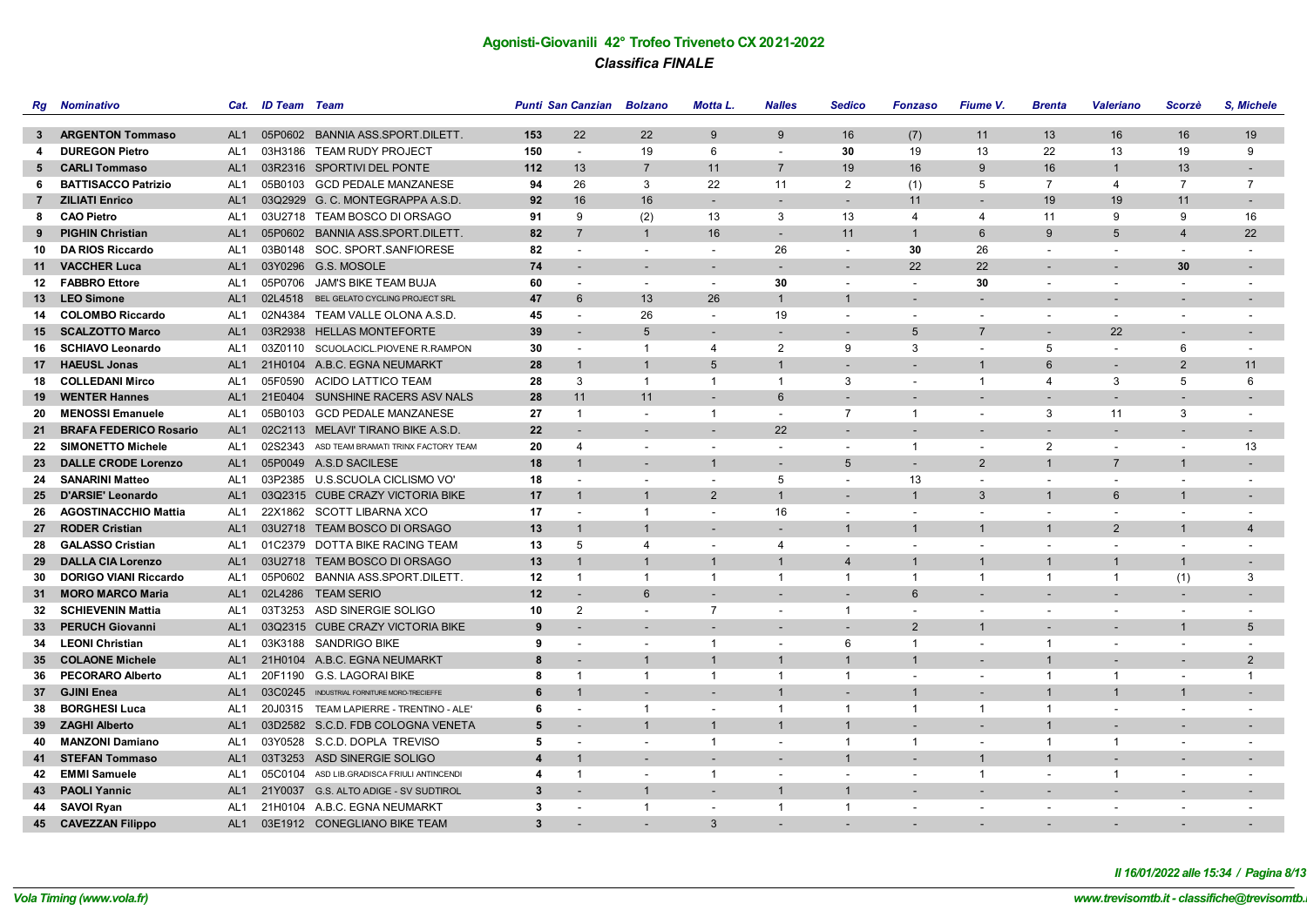|     | <b>Rg</b> Nominativo         | Cat.            | <b>ID Team</b> Team |                                     |                         | Punti San Canzian Bolzano |                          | Motta L.                 | <b>Nalles</b>            | <b>Sedico</b>            | <b>Fonzaso</b>           | <b>Fiume V.</b>          | <b>Brenta</b>            | <b>Valeriano</b>         | Scorzè                   | S. Michele               |
|-----|------------------------------|-----------------|---------------------|-------------------------------------|-------------------------|---------------------------|--------------------------|--------------------------|--------------------------|--------------------------|--------------------------|--------------------------|--------------------------|--------------------------|--------------------------|--------------------------|
|     |                              |                 |                     |                                     |                         |                           |                          |                          |                          |                          |                          |                          |                          |                          |                          |                          |
|     | <b>46 GIARETTA Alessio</b>   | AL <sub>1</sub> | 03N2951             | <b>ASD GIOMAS</b>                   | $\overline{2}$          | $\overline{\phantom{a}}$  |                          | $\overline{\phantom{a}}$ |                          | $\overline{\phantom{a}}$ |                          | $\overline{\phantom{a}}$ |                          |                          | $\overline{\phantom{a}}$ | $\overline{\phantom{a}}$ |
| 47  | <b>DELLA MARTA Manuel</b>    | AL1             | 02C2113             | MELAVI' TIRANO BIKE A.S.D.          | $\overline{2}$          | $\overline{\phantom{a}}$  |                          | $\overline{\phantom{0}}$ |                          | $\overline{\phantom{a}}$ | $\overline{\phantom{a}}$ | $\overline{\phantom{a}}$ |                          | $\overline{\phantom{a}}$ | $\overline{\phantom{a}}$ | $\overline{\phantom{a}}$ |
|     | 48 GALLI Riccardo            | AL <sub>1</sub> | 02L4286             | <b>TEAM SERIO</b>                   | $\overline{2}$          | $\overline{\phantom{a}}$  |                          |                          | $\overline{\phantom{a}}$ | $\overline{\phantom{a}}$ |                          | $\overline{\phantom{a}}$ | $\overline{\phantom{0}}$ | $\overline{\phantom{a}}$ | $\overline{\phantom{a}}$ | $\overline{\phantom{a}}$ |
| 49  | <b>QUATTRIN Nicolo</b>       | AL <sub>1</sub> | 03P2385             | U.S.SCUOLA CICLISMO VO'             | $\overline{\mathbf{2}}$ |                           |                          |                          | $\overline{\phantom{a}}$ | $\overline{\phantom{a}}$ | $\overline{\phantom{a}}$ |                          | $\overline{\phantom{0}}$ | $\overline{\phantom{a}}$ | $\overline{\phantom{a}}$ | $\overline{\phantom{a}}$ |
|     | 50 DE POLO Antonio           | AL <sub>1</sub> | 03Q2315             | CUBE CRAZY VICTORIA BIKE            | $\overline{2}$          |                           |                          | $\overline{\phantom{a}}$ | $\overline{\phantom{a}}$ | $\overline{\phantom{a}}$ |                          |                          | $\overline{\phantom{0}}$ | $\overline{\phantom{a}}$ | $\overline{\phantom{a}}$ | $\overline{\phantom{a}}$ |
| -51 | <b>CARMINATI Mirko</b>       | AL <sub>1</sub> | 02S0188             | S.C. ROMANESE ASD                   |                         |                           | $\overline{\phantom{a}}$ |                          | $\overline{\phantom{a}}$ | $\overline{\phantom{a}}$ | $\overline{\phantom{a}}$ | $\overline{\phantom{a}}$ | $\overline{\phantom{0}}$ | $\overline{\phantom{0}}$ | $\overline{\phantom{a}}$ | $\overline{\phantom{a}}$ |
|     | 52 CARRARO Nicolo            | AL <sub>1</sub> | 03R3106             | TEAM OTTAVIO BOTTECCHIA             |                         |                           | $\overline{\phantom{a}}$ | $\overline{\phantom{0}}$ | $\overline{\phantom{a}}$ | $\overline{\phantom{a}}$ | $\overline{\phantom{a}}$ | $\overline{\phantom{0}}$ |                          |                          | $\overline{\phantom{a}}$ | $\overline{\phantom{a}}$ |
| -53 | <b>FRIGERIO Davide</b>       | AL <sub>1</sub> | 02P3489             | S.C. TRIANGOLO LARIANO A.S.D.       |                         |                           |                          | $\overline{\phantom{a}}$ | $\overline{\phantom{a}}$ | $\overline{\phantom{a}}$ | $\overline{\phantom{a}}$ | $\overline{\phantom{a}}$ | $\overline{\phantom{0}}$ | $\overline{\phantom{a}}$ | $\overline{\phantom{a}}$ | $\overline{\phantom{a}}$ |
|     | 54 ORLANDO Sebastiano        | AL <sub>1</sub> | 07D1752             | TEAM LA VERDE A.S.D.                |                         | $\overline{\phantom{a}}$  |                          | $\overline{\phantom{0}}$ | $\overline{\phantom{0}}$ | $\overline{\phantom{0}}$ | $\overline{\phantom{a}}$ | $\overline{\phantom{0}}$ | $\overline{\phantom{0}}$ | $\overline{\phantom{0}}$ | $\overline{\phantom{0}}$ | $\overline{\phantom{a}}$ |
| 55  | <b>GRIMOD Mathieu</b>        | AL <sub>1</sub> | 02U1657             | <b>GS CICLI FIORIN ASD</b>          |                         |                           |                          | $\overline{\phantom{0}}$ | $\overline{\phantom{a}}$ | $\overline{\phantom{a}}$ | $\overline{\phantom{a}}$ | $\overline{\phantom{a}}$ | $\overline{\phantom{0}}$ |                          |                          | $\overline{\phantom{a}}$ |
|     | 56 LUNARDI Mattia            | AL <sub>1</sub> | 22X1862             | <b>SCOTT LIBARNA XCO</b>            |                         |                           |                          | $\overline{\phantom{0}}$ | $\overline{\phantom{a}}$ | $\overline{\phantom{0}}$ |                          |                          |                          |                          | $\overline{\phantom{a}}$ | $\overline{\phantom{a}}$ |
| 57  | <b>MARAZZI Filippo</b>       | AL <sub>1</sub> | 02L4286             | <b>TEAM SERIO</b>                   |                         | $\overline{\phantom{a}}$  |                          | $\overline{\phantom{0}}$ | $\overline{\phantom{a}}$ | $\overline{\phantom{a}}$ | $\overline{\phantom{a}}$ | $\overline{\phantom{0}}$ | $\overline{\phantom{0}}$ | $\overline{\phantom{0}}$ | $\overline{\phantom{a}}$ | $\overline{\phantom{a}}$ |
| 58  | <b>BERTON Nicolo'</b>        | AL <sub>1</sub> | 03C0245             | INDUSTRIAL FORNITURE MORO-TRECIEFFE |                         |                           |                          |                          | $\overline{\phantom{a}}$ | $\overline{\phantom{0}}$ | -                        |                          |                          |                          | $\overline{\phantom{a}}$ | $\overline{\phantom{a}}$ |
| 59  | <b>FRACASSO Mattia</b>       | AL <sub>1</sub> | 03D2582             | S.C.D. FDB COLOGNA VENETA           |                         |                           |                          |                          | $\overline{\phantom{a}}$ | $\overline{\phantom{a}}$ | $\overline{\phantom{a}}$ | $\overline{\phantom{a}}$ |                          |                          |                          | $\overline{\phantom{a}}$ |
|     | 60 CRESPI Gabriele           | AL <sub>1</sub> | 02N4384             | TEAM VALLE OLONA A.S.D.             |                         |                           |                          |                          |                          | $\overline{\phantom{0}}$ | -                        | $\overline{\phantom{0}}$ |                          | $\overline{\phantom{0}}$ | $\overline{\phantom{a}}$ | $\overline{\phantom{a}}$ |
| 61  | <b>INGRAMI Alessandro</b>    | AL1             | 0626                | A.C. SERRAMAZZONI                   |                         | $\overline{\phantom{a}}$  | $\overline{\phantom{a}}$ | $\overline{\phantom{0}}$ |                          | $\overline{\phantom{a}}$ | $\overline{\phantom{a}}$ | $\overline{\phantom{a}}$ | $\overline{\phantom{0}}$ | $\overline{\phantom{0}}$ | $\overline{\phantom{a}}$ | $\overline{\phantom{a}}$ |
|     | 62 MALFER Max                | AL <sub>1</sub> | 21E0404             | SUNSHINE RACERS ASV NALS            |                         | $\overline{\phantom{a}}$  | $\overline{\phantom{0}}$ | $\overline{\phantom{0}}$ |                          | $\overline{\phantom{a}}$ | $\overline{\phantom{a}}$ | $\overline{\phantom{0}}$ |                          | $\overline{\phantom{a}}$ | $\overline{\phantom{a}}$ | $\overline{\phantom{a}}$ |
| 63  | <b>MANICA GIACOMO Jeremy</b> | AL <sub>1</sub> | 20J0315             | TEAM LAPIERRE - TRENTINO - ALE'     |                         |                           |                          | $\overline{\phantom{0}}$ |                          | $\overline{\phantom{a}}$ | $\overline{\phantom{a}}$ | $\overline{\phantom{a}}$ | $\overline{\phantom{0}}$ | $\overline{\phantom{a}}$ | $\overline{\phantom{a}}$ | $\overline{\phantom{a}}$ |
|     | 64 GIAROLA Michele           | AL <sub>1</sub> | 03P0191             | BRUNO GAIGA C.A.M.P.I.              |                         |                           |                          |                          |                          | $\overline{\phantom{a}}$ |                          |                          |                          |                          |                          | $\overline{\phantom{a}}$ |

# *Ragazze Esordienti*

|    | <b>CALLIGARIS Annarita</b>   | ED <sub>2</sub> | 05L0752      | ASD DP66 GIANT SMP                 | 212 | 30                       | 30 <sup>°</sup>          | 19                       | 16                       | $\overline{\phantom{a}}$ | 26                       | 26                       | 30                       | $\overline{\phantom{a}}$ | 16                       | 19                       |
|----|------------------------------|-----------------|--------------|------------------------------------|-----|--------------------------|--------------------------|--------------------------|--------------------------|--------------------------|--------------------------|--------------------------|--------------------------|--------------------------|--------------------------|--------------------------|
|    | <b>MITAN JULIA Magdalena</b> | ED2             | 05L0752      | ASD DP66 GIANT SMP                 | 209 | 22                       | 22                       | 30                       | 19                       | $\overline{\phantom{a}}$ | $\overline{\phantom{a}}$ | 19                       | 26                       | 30                       | 19                       | 22                       |
|    | <b>PETRIS Carlotta</b>       | ED <sub>2</sub> | 05L0752      | ASD DP66 GIANT SMP                 | 162 | 16                       | 13                       | 13                       | 13                       | -                        | 19                       | 22                       | 22                       | 22                       | 11                       | 11                       |
|    | <b>MURRO Camilla</b>         | ED <sub>2</sub> | 05L0752      | ASD DP66 GIANT SMP                 | 149 | 26                       | 26                       | $\overline{\phantom{0}}$ | $\overline{\phantom{a}}$ | $\overline{\phantom{a}}$ | $\overline{\phantom{0}}$ | 30                       | 19                       | 26                       | 22                       |                          |
| 5  | <b>PELLIZOTTI Giorgia</b>    | ED <sub>2</sub> | 0296<br>0.3Y | G.S. MOSOLE                        | 132 | $\overline{\phantom{a}}$ | $\overline{\phantom{a}}$ | $\overline{\phantom{a}}$ | 30                       | $\overline{\phantom{a}}$ | 30                       | 16                       | $\overline{\phantom{a}}$ |                          | 30                       | 26                       |
|    | <b>CANZIAN Nicole</b>        | ED <sub>2</sub> | 05L0752      | ASD DP66 GIANT SMP                 | 121 | 19                       | 19                       | 22                       | 26                       | $\overline{\phantom{a}}$ | 22                       | 13                       | ۰                        | $\overline{\phantom{a}}$ | $\overline{\phantom{a}}$ |                          |
|    | <b>FRISON Aurora</b>         | ED <sub>2</sub> | 03P2385      | U.S.SCUOLA CICLISMO VO'            | 103 |                          |                          | 11                       | 6                        | 30 <sup>°</sup>          | 11                       | $\overline{\phantom{a}}$ | 13                       | 19                       | 9                        | $\overline{\phantom{a}}$ |
|    | <b>BENUZZI LAURA Anna</b>    | ED <sub>2</sub> | 20K1302      | POLISPORTIVA OLTREFERSINA          | 102 |                          |                          | 16                       |                          | 26                       | 9                        | 9                        |                          | $\sim$                   |                          |                          |
|    | <b>RIGHETTO Nicole</b>       | ED <sub>1</sub> | 03P2162      | A.S.D. TEAM VELOCIRAPTORS          | 56  |                          |                          | $\overline{\phantom{0}}$ |                          | $\overline{\phantom{0}}$ | $\overline{\phantom{0}}$ |                          | $\overline{\phantom{a}}$ | $\overline{\phantom{0}}$ | 26                       | 30                       |
| 10 | <b>BALLAN Azzurra</b>        | ED <sub>2</sub> | 03M2144      | UNIONE CICLISTICA LUPI             | 42  | $\overline{\phantom{a}}$ | $\overline{\phantom{a}}$ | $\overline{\phantom{0}}$ | $\overline{\phantom{a}}$ | 19                       |                          |                          | 9                        |                          | $\sim$                   | -                        |
|    | 11 SALMASI Ludovica          | ED <sub>2</sub> | 03X2201      | BIKE CLUB 2000                     | 41  |                          |                          | 26                       | 9                        | $\overline{\phantom{a}}$ |                          |                          |                          | $\overline{\phantom{0}}$ |                          |                          |
| 12 | <b>MONTAGNESE Caterina</b>   | ED <sub>2</sub> |              | 05Q0070 LIBERTAS CERESETTO         | 38  | 9                        | $\overline{2}$           | $\sim$                   |                          |                          |                          |                          |                          | 16                       |                          |                          |
|    | 13 BRAVI Valentina           | ED <sub>2</sub> | 07A0007      | <b>GS MASERATI CADEO CARPANETO</b> | 38  |                          | 16                       | $\overline{\phantom{a}}$ | 22                       | $\overline{\phantom{a}}$ | $\overline{\phantom{0}}$ |                          | $\overline{\phantom{a}}$ | $\overline{\phantom{0}}$ |                          |                          |
|    | 14 ROSSIGNOLI Matilde        | ED <sub>2</sub> | 03G1993      | A.S.D. G.S. LUC BOVOLONE           | 30  |                          |                          |                          | $\overline{\phantom{a}}$ |                          | $\overline{\phantom{0}}$ |                          | 16                       |                          |                          |                          |
|    | 15 CAFUERI Rachele           | ED <sub>1</sub> | 05.10774     | A.S.D. BANDIZIOL CYCLING TEAM      | 29  |                          |                          |                          |                          |                          |                          |                          | $\overline{\phantom{a}}$ | $\overline{\phantom{0}}$ | 13                       | 16                       |
| 16 | <b>CASAGRANDE Arianna</b>    | ED <sub>2</sub> | 0302315      | <b>CUBE CRAZY VICTORIA BIKE</b>    | 29  | 13                       | $\overline{\phantom{a}}$ |                          | 5                        | $\overline{\phantom{a}}$ | $\overline{\phantom{a}}$ |                          | $\sim$                   |                          | -                        |                          |
| 17 | <b>LONGO Elisa</b>           | ED <sub>2</sub> | 02L4286      | <b>TEAM SERIO</b>                  | 22  |                          | 9                        | $\overline{\phantom{0}}$ |                          | $\overline{\phantom{0}}$ | 13                       | $\overline{\phantom{0}}$ | $\overline{\phantom{a}}$ | $\overline{\phantom{0}}$ |                          |                          |
|    | 18 CAMPANA Agata             | ED <sub>2</sub> | 03M2144      | UNIONE CICLISTICA LUPI             | 22  |                          |                          |                          | $\overline{\phantom{a}}$ | 22                       | $\overline{\phantom{0}}$ | $\overline{\phantom{a}}$ |                          |                          |                          |                          |
| 19 | <b>VANUZZO Emma</b>          | ED <sub>2</sub> | 1350         | <b>BICIFESTIVAL</b>                | 16  |                          |                          |                          |                          | $\overline{\phantom{a}}$ | 16                       | $\overline{\phantom{a}}$ | $\overline{\phantom{a}}$ | $\overline{\phantom{0}}$ |                          |                          |
| 20 | <b>SAVORGNANO Ambra</b>      | ED <sub>1</sub> |              | 05Q0070 LIBERTAS CERESETTO         | 13  |                          |                          |                          |                          |                          |                          |                          |                          |                          |                          | 13                       |

*Il 16/01/2022 alle 15:34 / Pagina 9/13*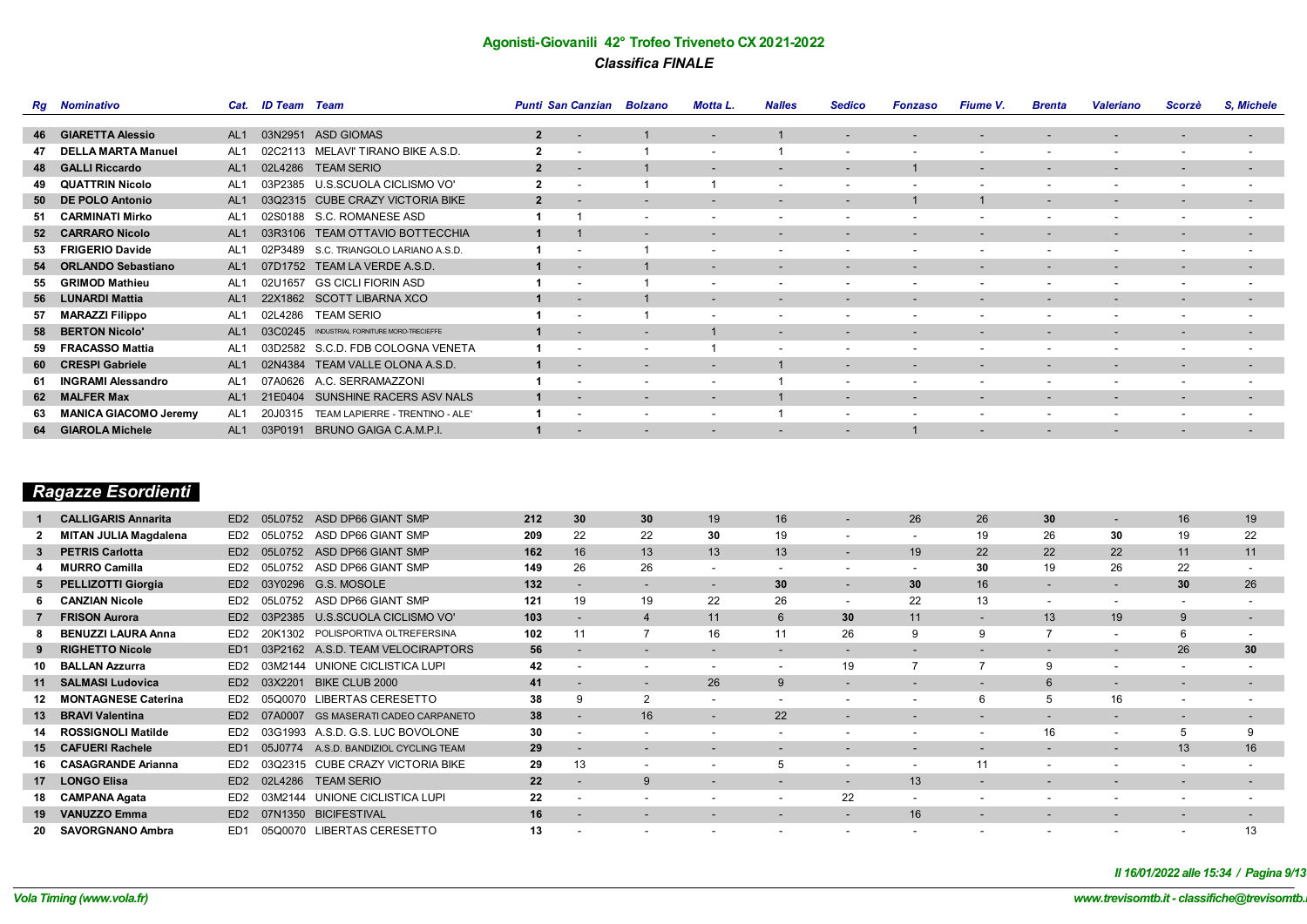|                 | <b>Rg</b> Nominativo       | Cat.            | <b>ID Team</b> Team |                                    |    | Punti San Canzian Bolzano |                          | Motta L.                 | <b>Nalles</b>            | <b>Sedico</b>            | <b>Fonzaso</b>           | <b>Fiume V.</b>          | <b>Brenta</b>            | <b>Valeriano</b>         | Scorzè                   | S. Michele               |
|-----------------|----------------------------|-----------------|---------------------|------------------------------------|----|---------------------------|--------------------------|--------------------------|--------------------------|--------------------------|--------------------------|--------------------------|--------------------------|--------------------------|--------------------------|--------------------------|
|                 |                            |                 |                     |                                    |    |                           |                          |                          |                          |                          |                          |                          |                          |                          |                          |                          |
| 21              | <b>BOMBARDIERI Maria</b>   | ED <sub>2</sub> | 02C2113             | MELAVI' TIRANO BIKE A.S.D.         | 12 |                           | 5                        |                          |                          | $\overline{\phantom{a}}$ |                          | -                        |                          |                          | $\overline{\phantom{a}}$ | $\overline{\phantom{a}}$ |
| 22              | <b>MARANI Valentina</b>    | ED <sub>1</sub> | 03B0148             | SOC. SPORT.SANFIORESE              | 11 | $\overline{\phantom{a}}$  |                          |                          | $\overline{\phantom{a}}$ | $\overline{\phantom{a}}$ | $\overline{\phantom{a}}$ | $\overline{\phantom{a}}$ |                          | $\overline{\phantom{0}}$ |                          |                          |
| 23              | <b>ACUTI Maria</b>         | ED <sub>2</sub> | 02Q4386             | SPORTEVEN CYCLING GROUP            | 11 |                           | 11                       | $\overline{\phantom{0}}$ | $\overline{\phantom{a}}$ | $\overline{\phantom{a}}$ | $\overline{\phantom{a}}$ | $\overline{\phantom{a}}$ | $\overline{\phantom{0}}$ | $\overline{\phantom{0}}$ | $\overline{\phantom{a}}$ | $\overline{\phantom{a}}$ |
| 24              | <b>FERRO Elisa</b>         | ED <sub>2</sub> | 21Y0037             | G.S. ALTO ADIGE - SV SUDTIROL      | 11 |                           |                          | $\overline{\phantom{0}}$ | $\overline{4}$           | $\overline{\phantom{a}}$ | 6                        | $\overline{\phantom{0}}$ | $\overline{\phantom{0}}$ | $\overline{\phantom{0}}$ | $\overline{\phantom{a}}$ | $\overline{\phantom{a}}$ |
| -25             | <b>FRANCESCHINI Giulia</b> | ED <sub>2</sub> |                     | 07G0046 S.S. STELLA ALPINA RENAZZO | 10 |                           |                          | $\overline{\phantom{a}}$ | $\overline{\phantom{a}}$ | $\overline{\phantom{a}}$ | $\overline{\phantom{a}}$ | $\overline{\phantom{a}}$ | 10                       | $\sim$                   | $\overline{\phantom{a}}$ | $\overline{\phantom{a}}$ |
| -26             | <b>GIRARDI Vittoria</b>    | ED <sub>1</sub> | 03N2951             | <b>ASD GIOMAS</b>                  | 9  |                           |                          |                          | $\overline{\phantom{a}}$ | $\overline{\phantom{a}}$ | $\overline{\phantom{a}}$ | $\sim$                   | $\overline{\phantom{0}}$ | $\overline{\phantom{0}}$ | $\overline{4}$           | 5                        |
| 27              | <b>FERRANTE Maya</b>       | ED <sub>1</sub> |                     | 20K1302 POLISPORTIVA OLTREFERSINA  |    | $\overline{\phantom{a}}$  | $\overline{\phantom{a}}$ | $\overline{\phantom{0}}$ | $\overline{\phantom{a}}$ | $\overline{\phantom{a}}$ | $\overline{\phantom{a}}$ | $\overline{\phantom{0}}$ | $\overline{\phantom{0}}$ | $\overline{\phantom{0}}$ | $\overline{\phantom{a}}$ |                          |
| -28             | <b>GIAMBALVO Anna</b>      | ED <sub>1</sub> |                     | 03Q2315 CUBE CRAZY VICTORIA BIKE   | 6  |                           |                          |                          | $\overline{\phantom{a}}$ | $\overline{\phantom{a}}$ | $\overline{\phantom{a}}$ | $\overline{\phantom{0}}$ | $\overline{\phantom{0}}$ | $\overline{\phantom{a}}$ | $\overline{\phantom{a}}$ | 6                        |
| 29              | <b>CONCARI Amaranta</b>    | ED <sub>2</sub> |                     | 07D1752 TEAM LA VERDE A.S.D.       | 6  | $\overline{\phantom{a}}$  | 6                        | $\overline{\phantom{0}}$ | $\overline{\phantom{0}}$ | $\overline{\phantom{0}}$ | $\overline{\phantom{0}}$ | $\overline{\phantom{0}}$ | $\overline{\phantom{0}}$ | $\overline{\phantom{0}}$ | $\overline{\phantom{0}}$ | $\overline{\phantom{0}}$ |
| 30              | <b>SCOTTI Francesca</b>    | ED <sub>1</sub> | 05H0098             | S.C.D. PEDALE SANVITESE            | 5  |                           |                          | $\overline{\phantom{0}}$ | $\overline{\phantom{a}}$ | $\overline{\phantom{a}}$ | $\overline{\phantom{a}}$ | $\overline{\phantom{a}}$ | $\overline{\phantom{0}}$ | $\overline{\phantom{a}}$ | 2                        | 3                        |
|                 | 31 RUBINI Noemi            | ED <sub>2</sub> |                     | 07G0046 S.S. STELLA ALPINA RENAZZO | 4  |                           |                          |                          | $\overline{\phantom{a}}$ | $\overline{\phantom{0}}$ | $\overline{\phantom{a}}$ | $\overline{\phantom{a}}$ | $\overline{4}$           | $\overline{\phantom{0}}$ | $\overline{\phantom{a}}$ | $\overline{\phantom{a}}$ |
| -32             | <b>MORO Dalila</b>         | ED <sub>1</sub> | 20F1190             | G.S. LAGORAI BIKE                  | 3  | $\overline{\phantom{a}}$  |                          | $\overline{\phantom{0}}$ | $\overline{\phantom{a}}$ | $\overline{\phantom{a}}$ | $\overline{\phantom{a}}$ | $\overline{\phantom{0}}$ | $\overline{\phantom{0}}$ | $\overline{\phantom{a}}$ |                          | $\overline{2}$           |
|                 | 33 FASSON Elisabetta       | ED <sub>2</sub> | 02L4286             | <b>TEAM SERIO</b>                  | 3  |                           | $\mathcal{B}$            |                          |                          | $\overline{\phantom{0}}$ | -                        | $\overline{\phantom{0}}$ |                          |                          |                          | $\overline{\phantom{0}}$ |
| 34              | <b>BALBONI Giulia</b>      | ED <sub>2</sub> |                     | 07G0046 S.S. STELLA ALPINA RENAZZO | 3  |                           |                          |                          | $\overline{\phantom{a}}$ | $\overline{\phantom{a}}$ | $\overline{\phantom{a}}$ | $\overline{\phantom{a}}$ |                          | $\overline{\phantom{a}}$ |                          |                          |
|                 | 35 FASOLO Greta            | ED <sub>1</sub> | 03P2385             | U.S.SCUOLA CICLISMO VO'            | 3  |                           |                          |                          | $\overline{\phantom{a}}$ | $\overline{\phantom{0}}$ | -                        | $\overline{\phantom{0}}$ |                          | $\overline{\phantom{0}}$ | 3                        | $\overline{\phantom{a}}$ |
|                 | 36 PACI Klea               | ED <sub>2</sub> | 07G0046             | S.S. STELLA ALPINA RENAZZO         | 2  | $\overline{\phantom{a}}$  | $\overline{\phantom{a}}$ | $\overline{\phantom{0}}$ | $\overline{\phantom{a}}$ | $\overline{\phantom{a}}$ | $\overline{\phantom{a}}$ | $\overline{\phantom{0}}$ | $\overline{2}$           | $\overline{\phantom{0}}$ | $\overline{\phantom{a}}$ | $\overline{\phantom{a}}$ |
| 37              | <b>FABBIAN Giorgia</b>     | ED <sub>1</sub> | 03P2385             | U.S.SCUOLA CICLISMO VO'            |    | $\overline{\phantom{a}}$  | $\overline{\phantom{a}}$ | $\overline{\phantom{0}}$ | $\overline{\phantom{a}}$ | $\overline{\phantom{a}}$ | $\overline{\phantom{0}}$ |                          | $\overline{\phantom{0}}$ | $\overline{\phantom{0}}$ |                          | $\sim$                   |
| 38              | <b>MARZOLLA Aurora</b>     | ED <sub>1</sub> | 03P2385             | U.S.SCUOLA CICLISMO VO'            |    |                           |                          | $\overline{\phantom{0}}$ | $\overline{\phantom{a}}$ | $\overline{\phantom{a}}$ | $\overline{\phantom{a}}$ | $\overline{\phantom{a}}$ | $\overline{\phantom{0}}$ | $\overline{\phantom{a}}$ |                          | $\overline{\phantom{a}}$ |
| 39 <sup>°</sup> | <b>BENIN Anita</b>         | ED <sub>2</sub> |                     | 03P2385 U.S.SCUOLA CICLISMO VO'    |    |                           |                          |                          |                          | $\overline{\phantom{a}}$ | $\overline{\phantom{a}}$ |                          |                          |                          |                          |                          |

# *Esordienti Maschile*

| <b>VIOTTO Mattia</b>         | ES <sub>2</sub> |         | SPORTIVI DEL PONTE                  | 202                                                  | 3  |                          | 30                       | (1)                      | 26                       | 19                       | 22                       | 30                       | 19                       | 26                       | 26 |
|------------------------------|-----------------|---------|-------------------------------------|------------------------------------------------------|----|--------------------------|--------------------------|--------------------------|--------------------------|--------------------------|--------------------------|--------------------------|--------------------------|--------------------------|----|
| <b>ZANANDREA Leonardo</b>    | ES <sub>2</sub> |         | G.S. MOSOLE                         | 145                                                  | 30 | ۰.                       | ۰.                       |                          | ۰.                       | 30                       | 30                       | ۰.                       | ۰.                       | 30                       | 22 |
| <b>RADO Lorenzo</b>          | ES <sub>2</sub> | 03B0148 | SOC. SPORT. SANFIORESE              | 120                                                  | 19 | 9                        | 19                       |                          | 6                        | $\overline{\phantom{a}}$ | 6                        | 26                       | 9                        | 16                       | 9  |
| <b>BATTISTUTTA Luca</b>      | ES <sub>2</sub> | 05X0096 | <b>GCD PEDALE MANZANESE</b>         | 114                                                  |    |                          | 22                       |                          | 30                       | $\overline{\phantom{a}}$ |                          |                          | 16                       | 13                       | 13 |
| <b>ACOMEL Riccardo</b><br>GI | ES <sub>2</sub> |         |                                     | 94                                                   | 26 | 13                       | $\overline{\phantom{a}}$ |                          |                          | 22                       | 16                       | -                        |                          |                          | 16 |
| <b>TONIZZO Joele</b>         | ES <sub>2</sub> | 05P0706 | JAM'S BIKE TEAM BUJA                | 90                                                   |    | ۰                        | 26                       |                          | ۰.                       | 13                       | 13                       | ۰.                       | 22                       |                          |    |
| <b>PEZZO ROSOLA Patrik</b>   | ES <sub>2</sub> | 03R2938 | <b>HELLAS MONTEFORTE</b>            | 90                                                   |    | 30                       |                          | 30                       | -                        | $\overline{\phantom{0}}$ | -                        | $\overline{\phantom{0}}$ | 30                       |                          |    |
| <b>GRIGOLINI Filippo</b>     | ES <sub>2</sub> | 05P0706 | <b>JAM'S BIKE TEAM BUJA</b>         | 75                                                   | 22 | $\overline{\phantom{a}}$ | $\overline{\phantom{0}}$ |                          | $\overline{\phantom{a}}$ | $\overline{\phantom{a}}$ | 26                       | $\overline{\phantom{a}}$ | 26                       | ۰                        |    |
| <b>DISPENSA Flavio</b>       | ES <sub>2</sub> | 02S2343 | TRINX FACTORY TEAM                  | 59                                                   | 6  |                          | 16                       |                          | -                        | 9                        | $\overline{\phantom{0}}$ | -                        | $\overline{\phantom{a}}$ | 19                       |    |
| <b>DEON Pietro</b>           | ES <sub>2</sub> | 03B0148 | SOC. SPORT.SANFIORESE               | 56                                                   |    |                          |                          | 26                       | ۰                        | ۰.                       | ٠                        |                          |                          |                          | 30 |
| 11 LEONI Daniele             | ES <sub>2</sub> |         | LIBERTAS RAIFFEISEN LAIVES ASD      | 56                                                   | 13 | 3                        |                          | $\overline{2}$           | $\overline{\phantom{a}}$ |                          | 19                       | $\overline{\phantom{a}}$ |                          |                          | 19 |
| 12 BOLZAN Thomas             | ES <sub>2</sub> | 05P0602 | <b>BANNIA ASS.SPORT.DILETT</b>      | 54                                                   |    |                          | 11                       |                          | 13                       |                          | 11                       |                          |                          |                          |    |
| <b>BARDIERU Cristian</b>     | ES <sub>2</sub> | 05B0103 | <b>GCD PEDALE MANZANESE</b>         | 45                                                   |    |                          |                          |                          |                          |                          |                          | 13                       | 6                        |                          | 6  |
| 14 SCUDERI Aaron             | ES <sub>2</sub> |         | ASC KARDAUN-CARDANO                 | 44                                                   |    | 22                       |                          | 22                       |                          |                          |                          |                          |                          |                          |    |
| 15 MANIA Samuele             | ES <sub>2</sub> | 05Y0097 | <b>CAPRIVESI</b>                    | 43                                                   |    |                          | $\overline{\phantom{0}}$ | $\overline{\phantom{0}}$ | -                        |                          | 3                        | 16                       | 13                       | 6                        |    |
| <b>FAVERO Paolo</b>          | ES <sub>2</sub> | 02N4384 | TEAM VALLE OLONA A.S.D.             | 42                                                   |    | 26                       | $\overline{\phantom{0}}$ | 16                       | ۰                        | $\overline{\phantom{a}}$ | ٠                        |                          | $\overline{\phantom{a}}$ | ٠                        |    |
| <b>MORO Nicolo'</b><br>17    | ES <sub>2</sub> | 03C0245 | INDUSTRIAL FORNITURE MORO-TRECIEFFE | 40                                                   |    |                          | 13                       |                          | $\overline{\phantom{a}}$ | 2                        |                          | 19                       | $\overline{\phantom{0}}$ | $\overline{\phantom{a}}$ | -  |
| LETTI Carlo<br>18 COL        | ES <sub>2</sub> | 05P0706 | <b>JAM'S BIKE TEAM BUJA</b>         | 37                                                   |    |                          |                          |                          | -                        |                          | 5                        | 22                       |                          |                          |    |
| <b>PIEROTTO MARCO Andrea</b> | ES <sub>2</sub> | 03C3011 | <b>VELO JUNIOR NOVE</b>             | 32                                                   |    |                          |                          |                          | 19                       |                          |                          |                          |                          |                          |    |
| <b>TOCCHET Lorenzo</b>       | ES <sub>1</sub> | 03B0148 | SOC. SPORT.SANFIORESE               | 31                                                   |    |                          |                          |                          |                          |                          |                          |                          |                          |                          | 30 |
|                              |                 |         |                                     | 03R2316<br>03Y0296<br>03Y0296 G.S. MOSOLE<br>21W0011 |    |                          |                          |                          |                          |                          |                          |                          |                          |                          |    |

*Il 16/01/2022 alle 15:34 / Pagina 10/13*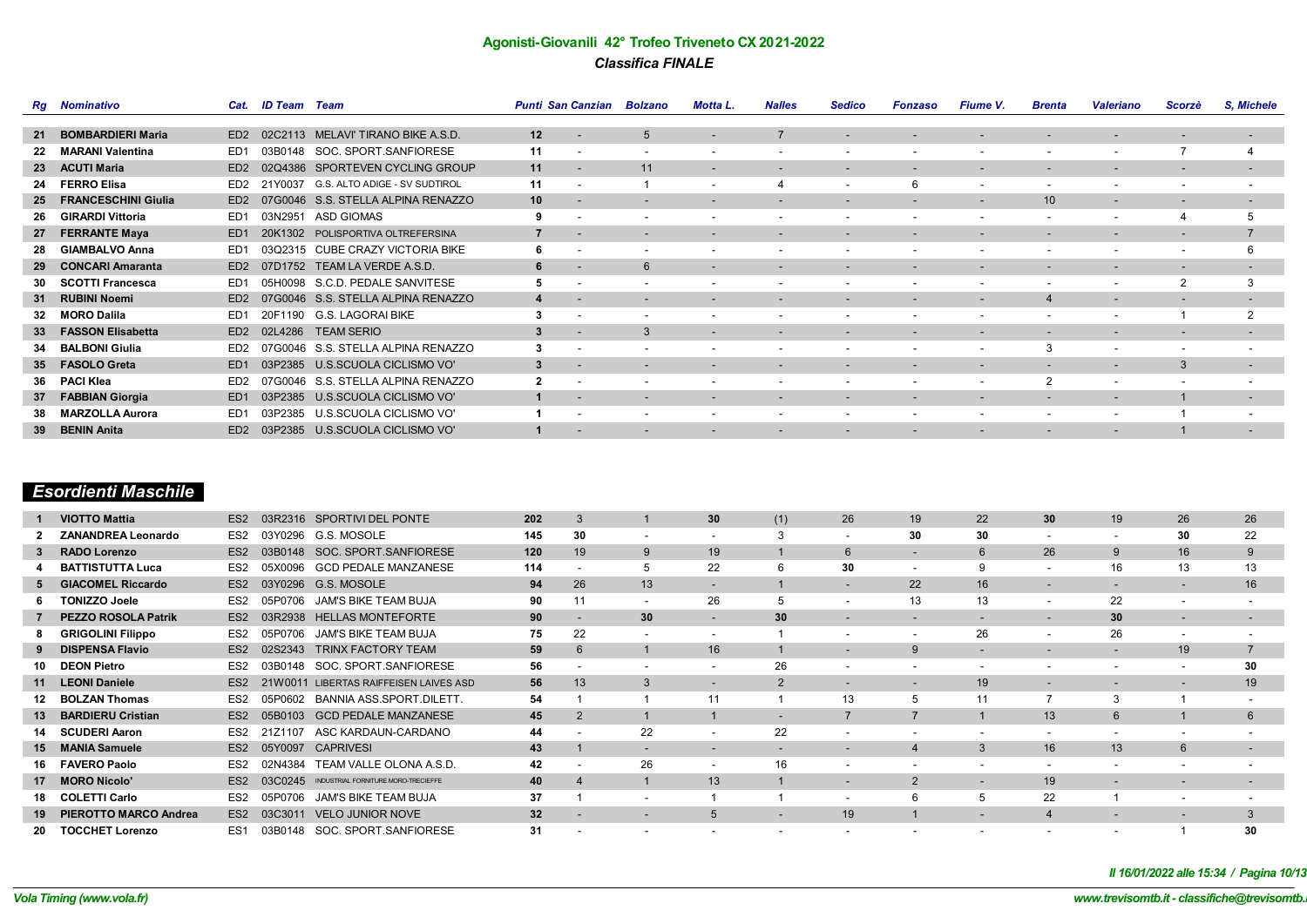| Rg | <b>Nominativo</b>            | Cat.            | <b>ID Team</b> Team |                                            |                | Punti San Canzian Bolzano |                          | Motta L.                 | <b>Nalles</b>            | <b>Sedico</b>            | <b>Fonzaso</b>           | Fiume V.                 | <b>Brenta</b>            | <b>Valeriano</b>         | Scorzè                   | S. Michele               |
|----|------------------------------|-----------------|---------------------|--------------------------------------------|----------------|---------------------------|--------------------------|--------------------------|--------------------------|--------------------------|--------------------------|--------------------------|--------------------------|--------------------------|--------------------------|--------------------------|
|    |                              |                 |                     |                                            |                |                           |                          |                          |                          |                          |                          |                          |                          |                          |                          |                          |
| 21 | <b>MARIOTTO Thomas</b>       |                 |                     | ES2 03B0148 SOC. SPORT. SANFIORESE         | 30             | $\mathbf{Q}$              | $\mathbf{1}$             | $\overline{4}$           | $\mathbf{1}$             | $\overline{a}$           | $\overline{\phantom{a}}$ | $\overline{4}$           |                          | $\overline{a}$           | $\overline{\phantom{a}}$ | 11                       |
| 22 | <b>MARANGON Paolo</b>        | ES <sub>2</sub> | 01X2389             | GB JUNIOR TEAM PIEMONTE A.S.D. - A         | 30             | $\overline{\phantom{a}}$  | 19                       | $\blacksquare$           | 11                       | $\sim$                   | $\blacksquare$           |                          |                          | $\sim$                   |                          |                          |
| 23 | <b>DANDREA Cristian</b>      | ES <sub>2</sub> |                     | 20H0023 ASD VELOCE CLUB BORGO              | 30             |                           | $\mathbf{1}$             | 6                        | $\mathbf{1}$             | 22                       |                          |                          |                          |                          |                          |                          |
|    | 24 SANTILLO Paride           | ES <sub>2</sub> |                     | 03L1216 G.C. SOSSANO 1975                  | 27             | $\sim$                    | $\mathbf{1}$             | $\sim$                   | $\overline{\phantom{a}}$ | $\sim$                   | 26                       | $\overline{\phantom{a}}$ | $\sim$                   | $\sim$                   | $\overline{\phantom{a}}$ | $\overline{\phantom{a}}$ |
| 25 | <b>PRETO MARTINI Nicolo'</b> | ES <sub>1</sub> |                     | 03R2938 HELLAS MONTEFORTE                  | 26             |                           |                          |                          |                          |                          |                          |                          |                          |                          |                          | 26                       |
| 26 | <b>DUSSIN Enrico</b>         | ES <sub>2</sub> |                     | 03R2938 HELLAS MONTEFORTE                  | 25             | $\overline{\phantom{a}}$  | $\overline{2}$           | $\overline{\phantom{a}}$ | $\overline{\phantom{a}}$ | $\overline{\phantom{a}}$ | 16                       | $\overline{7}$           | $\overline{\phantom{a}}$ | $\overline{\phantom{a}}$ | $\blacksquare$           | $\overline{\phantom{m}}$ |
| 27 | <b>PODO Massimo</b>          | ES <sub>2</sub> |                     | 05F0590 A.S.D. BANDIZIOL CYCLING TEAM      | 23             | $\overline{1}$            | $\overline{1}$           | $\mathbf{1}$             | $\overline{1}$           | $\overline{\phantom{a}}$ | 3                        | $\overline{1}$           | 10                       | $\mathbf{1}$             | 3                        | $\mathbf{1}$             |
| 28 | <b>ARNOLDI Mattia</b>        | ES <sub>2</sub> |                     | 02S0188 S.C. ROMANESE ASD                  | 23             | $\mathbf{1}$              | $\sim$                   | $\overline{\phantom{a}}$ |                          | $\overline{\phantom{a}}$ | $\blacksquare$           |                          | $\overline{\phantom{a}}$ | $\overline{\phantom{a}}$ | 22                       |                          |
| 29 | <b>VILLA Matteo</b>          | ES <sub>2</sub> |                     | 02P3489 S.C. TRIANGOLO LARIANO A.S.D.      | 23             |                           | 16                       |                          | $\overline{7}$           |                          |                          |                          |                          |                          |                          |                          |
| 30 | <b>ROSSO Riccardo</b>        | ES <sub>1</sub> |                     | 03Z3251 GS FIUMICELLO 1971                 | 22             | $\overline{\phantom{a}}$  | $\overline{\phantom{a}}$ | $\overline{\phantom{a}}$ | $\blacksquare$           | $\blacksquare$           | $\blacksquare$           | $\overline{\phantom{a}}$ | $\overline{\phantom{a}}$ | $\overline{\phantom{a}}$ | $\blacksquare$           | 22                       |
| 31 | <b>TARDIVO Massimiliano</b>  | ES <sub>2</sub> |                     | 05X0096 A.S.D. PEDALE RONCHESE             | 21             | $\overline{1}$            | $\mathbf{1}$             | $\mathbf{1}$             | $\mathbf{1}$             | 9                        | $\mathbf{1}$             | $\mathbf{1}$             | 5                        |                          | $\mathbf{1}$             |                          |
| 32 | <b>PUDDU MATTIA Gioele</b>   | ES2             |                     | 05B0103 GCD PEDALE MANZANESE               | 20             | $\overline{1}$            | $\overline{\phantom{a}}$ | $\overline{1}$           | $\overline{\phantom{a}}$ | 11                       | $\overline{1}$           | $\overline{1}$           | $\overline{1}$           | $\overline{2}$           | $\overline{\phantom{a}}$ | 2                        |
| 33 | <b>PRIOR Pietro</b>          | ES <sub>2</sub> |                     | 03R2316 SPORTIVI DEL PONTE                 | 20             | $\overline{1}$            | $\overline{1}$           | $\overline{7}$           | $\overline{1}$           | $\mathbf{3}$             | $\overline{1}$           | $\overline{a}$           | 3                        | $\overline{a}$           | $\overline{2}$           | $\mathbf{1}$             |
|    | 34 ZANOLINI Eric             | ES2             | 21Y0037             | G.S. ALTO ADIGE - SV SUDTIROL              | 20             | $\overline{a}$            | 11                       | $\blacksquare$           | 9                        | $\overline{\phantom{a}}$ | $\overline{\phantom{a}}$ | $\overline{\phantom{a}}$ | $\overline{\phantom{a}}$ | $\sim$                   | $\overline{\phantom{a}}$ |                          |
|    | 35 SCIAN Lorenzo             | ES <sub>1</sub> |                     | 05J0774 A.S.D. BANDIZIOL CYCLING TEAM      | 19             |                           |                          | $\blacksquare$           |                          |                          |                          |                          |                          |                          |                          | 19                       |
| 36 | <b>AZZOLINA Alessandro</b>   | ES2             |                     | 03N2951 ASD GIOMAS                         | 19             | 5                         | $\mathbf{1}$             | $\blacksquare$           | $\overline{1}$           | $\overline{\phantom{a}}$ | $\overline{\phantom{a}}$ | $\overline{\phantom{a}}$ | $\overline{\phantom{a}}$ | $\overline{\phantom{a}}$ | 7                        | 5                        |
|    | 37 ACQUAVIVA Gregorio        | ES <sub>2</sub> |                     | 01C2379 DOTTA BIKE RACING TEAM             | 19             |                           |                          | $\overline{\phantom{a}}$ | 19                       | $\overline{\phantom{a}}$ |                          |                          |                          |                          |                          |                          |
| 38 | <b>GENOVESE Pietro</b>       | ES <sub>1</sub> |                     | 03Y0296 G.S. MOSOLE                        | 18             |                           | $\overline{\phantom{a}}$ | $\blacksquare$           | $\blacksquare$           | $\blacksquare$           | $\blacksquare$           |                          |                          | $\blacksquare$           | 9                        | 9                        |
| 39 | <b>BERNARDI Cristiano</b>    | ES <sub>2</sub> |                     | 03T3253 ASD SINERGIE SOLIGO                | 18             | $\overline{1}$            | $\overline{\phantom{a}}$ | $\overline{a}$           | $\overline{a}$           | 16                       | $\overline{a}$           | $\overline{1}$           |                          | $\overline{\phantom{a}}$ | $\overline{a}$           | $\overline{\phantom{a}}$ |
| 40 | <b>MONI BIDIN Giacomo</b>    | ES <sub>1</sub> |                     | 05P0602 BANNIA ASS.SPORT.DILETT.           | 17             | $\overline{\phantom{a}}$  | $\overline{\phantom{a}}$ | $\blacksquare$           | $\blacksquare$           | $\blacksquare$           | $\sim$                   |                          | $\overline{\phantom{a}}$ | $\overline{\phantom{a}}$ | $\mathbf{1}$             | 16                       |
| 41 | <b>FRONTINI Luca</b>         | ES <sub>2</sub> |                     | 02N4384 TEAM VALLE OLONA A.S.D.            | 16             | 16                        |                          | $\blacksquare$           |                          |                          |                          |                          |                          |                          |                          |                          |
| 42 | DALLA GASPERINA Leonardo     | ES <sub>2</sub> |                     | 03H0569 A.S.D. G.S. FONZASO                | 16             | $\mathbf{1}$              | $\overline{\phantom{a}}$ | 9                        | $\mathbf{1}$             | $\overline{1}$           | -1                       | $\sim$                   | $\mathbf 1$              | $\overline{1}$           | $\mathbf{1}$             | $\overline{\phantom{a}}$ |
| 43 | <b>GOBBETTO Giovanni</b>     |                 |                     | ES2 03Y0296 G.S. MOSOLE                    | 15             | $\overline{7}$            | $\mathbf{1}$             | $\blacksquare$           | $\mathbf{1}$             | $\overline{\phantom{a}}$ | $\blacksquare$           | $\overline{1}$           |                          | $\overline{a}$           | $\overline{4}$           | $\mathbf{1}$             |
| 44 | <b>SABATINO Jacopo</b>       | ES <sub>2</sub> |                     | 05P0706 JAM'S BIKE TEAM BUJA               | 15             |                           | $\mathbf{1}$             | $\blacksquare$           | $\mathbf{1}$             | $\blacksquare$           | $\overline{1}$           | $\overline{1}$           | $\overline{\phantom{a}}$ | 11                       | $\blacksquare$           | $\overline{\phantom{m}}$ |
| 45 | <b>MARTINI Matteo</b>        | ES <sub>1</sub> |                     | 03Y0296 G.S. MOSOLE                        | 13             |                           |                          |                          | $\overline{\phantom{a}}$ |                          |                          |                          |                          |                          |                          | 13                       |
| 46 | <b>MARTUSCELLI Leonardo</b>  | ES <sub>2</sub> |                     | 01C2379 DOTTA BIKE RACING TEAM             | 13             | $\overline{\phantom{a}}$  | $\overline{\phantom{a}}$ | $\blacksquare$           | 13                       | $\blacksquare$           | $\overline{\phantom{a}}$ | $\overline{\phantom{a}}$ | $\overline{\phantom{a}}$ | $\overline{\phantom{a}}$ |                          |                          |
| 47 | <b>DEL PONTE Thobias</b>     | ES <sub>1</sub> |                     | 03M1736 BETTINI BIKE TEAM                  | 12             |                           |                          | $\overline{\phantom{a}}$ | $\overline{\phantom{a}}$ | $\overline{\phantom{a}}$ |                          |                          |                          |                          | $\mathbf{1}$             | 11                       |
| 48 | <b>CADALT Nicolas</b>        | ES <sub>2</sub> |                     | 03Q2315 CUBE CRAZY VICTORIA BIKE           | 12             | $\overline{\phantom{a}}$  | $\overline{\phantom{a}}$ | $\blacksquare$           | $\overline{\phantom{a}}$ | $\blacksquare$           | $\overline{1}$           | 2                        | $\overline{\phantom{a}}$ | $\overline{\phantom{a}}$ | 5                        | $\overline{4}$           |
| 49 | <b>DALLE CARBONARE Loris</b> | ES <sub>2</sub> |                     | 03S0235 A.S.D. U.S. F. COPPI MONTECCHIO P. | 12             |                           |                          |                          | $\overline{\phantom{a}}$ | $\overline{\phantom{a}}$ | $\mathbf{1}$             | $\overline{1}$           | 9                        |                          |                          | $\mathbf{1}$             |
| 50 | <b>CARRERA Alessandro</b>    | ES <sub>2</sub> |                     | 02L4286 TEAM SERIO                         | 11             |                           | $\overline{\phantom{a}}$ | $\blacksquare$           | $\blacksquare$           | $\blacksquare$           | 11                       |                          | $\overline{\phantom{a}}$ | $\blacksquare$           | $\blacksquare$           | L,                       |
| 51 | <b>MARZINOTTO Nicolo'</b>    | ES <sub>1</sub> |                     | 05P0602 BANNIA ASS.SPORT.DILETT.           | 11             |                           |                          |                          |                          |                          |                          |                          |                          |                          | 11                       | $\overline{\phantom{a}}$ |
|    | 52 VIERO Filippo             | ES <sub>2</sub> |                     | 03X0727 V.C. CITTA' DI MAROSTICA           | 10             | $\overline{\phantom{a}}$  | $\mathbf{1}$             | $\overline{1}$           | $\mathbf{1}$             | 5                        | $\sim$                   |                          | $\mathbf{1}$             | $\overline{\phantom{a}}$ |                          | $\overline{1}$           |
| 53 | <b>BOTTAN Nicola</b>         | ES <sub>2</sub> |                     | 03U2718 TEAM BOSCO DI ORSAGO               | 10             | $\overline{\phantom{a}}$  | $\mathbf{1}$             | 3                        | $\blacksquare$           | $\overline{\mathbf{4}}$  | $\overline{a}$           | $\mathbf{1}$             |                          |                          |                          | $\overline{\phantom{a}}$ |
| 54 | <b>DALLA CIA Alberto</b>     | ES <sub>2</sub> |                     | 03U2718 TEAM BOSCO DI ORSAGO               | 10             | $\overline{\phantom{a}}$  | $\overline{\phantom{a}}$ | $\overline{1}$           | $\overline{1}$           | 2                        | $\overline{1}$           | $\mathbf{1}$             | $\overline{2}$           | $\mathbf{1}$             | $\mathbf{1}$             | $\blacksquare$           |
|    | 55 ZAMUNER Cristian          | ES <sub>2</sub> |                     | 03B0148 SOC. SPORT. SANFIORESE             | 9              | $\overline{1}$            | $\mathbf{1}$             | $\mathbf{1}$             | $\mathbf{1}$             | $\overline{a}$           | $\mathbf{1}$             | $\overline{1}$           | $\mathbf{1}$             |                          | $\mathbf{1}$             | $\mathbf{1}$             |
| 56 | <b>TRUANT Thomas</b>         | ES <sub>1</sub> |                     | 05J0774 A.S.D. BANDIZIOL CYCLING TEAM      | 8              |                           |                          | $\blacksquare$           | $\overline{\phantom{a}}$ | $\frac{1}{2}$            | $\overline{\phantom{a}}$ |                          | $\sim$                   | $\sim$                   | $\mathbf{1}$             | $\overline{7}$           |
|    | 57 PURIN Lorenzo             | ES <sub>2</sub> |                     | 20F1190 G.S. LAGORAI BIKE                  | 8              | $\overline{1}$            | $\mathbf{1}$             | $\overline{1}$           | $\overline{a}$           | $\overline{a}$           | $\mathbf{1}$             | $\overline{1}$           |                          | $\mathbf{1}$             | $\mathbf{1}$             | $\mathbf{1}$             |
|    | 58 ZANUTTA Filippo           | ES <sub>2</sub> |                     | 05X0096 A.S.D. PEDALE RONCHESE             | 8              | $\overline{1}$            | $\overline{1}$           | $\mathbf{1}$             | $\overline{1}$           | $\overline{1}$           | $\overline{1}$           | $\overline{\phantom{a}}$ | $\overline{1}$           | $\sim$                   | $\mathbf{1}$             |                          |
| 59 | <b>TOSORATTO Daniel</b>      | ES <sub>2</sub> |                     | 05X0096 A.S.D. PEDALE RONCHESE             | 8              | $\mathbf{1}$              | $\mathbf{1}$             | $\mathbf{1}$             | $\mathbf{1}$             | $\mathbf 1$              | $\blacksquare$           | $\mathbf{1}$             | -1                       | $\overline{\phantom{a}}$ | $\mathbf{1}$             | $\overline{\phantom{a}}$ |
| 60 | <b>TRONCONE Nicolas</b>      | ES <sub>1</sub> |                     | 05J0774 A.S.D. BANDIZIOL CYCLING TEAM      | 7              |                           | $\overline{\phantom{a}}$ | $\overline{\phantom{a}}$ | $\blacksquare$           | $\overline{\phantom{a}}$ | $\overline{\phantom{a}}$ | $\overline{\phantom{a}}$ | $\overline{\phantom{a}}$ | $\overline{\phantom{a}}$ | $\mathbf{1}$             | 6                        |
| 61 | <b>PASA Marco</b>            | ES <sub>2</sub> | 03X0727             | V.C. CITTA' DI MAROSTICA                   | $\overline{7}$ | $\overline{1}$            | $\mathbf{1}$             | $\mathbf{1}$             | $\overline{1}$           | $\overline{\phantom{a}}$ |                          |                          | $\mathbf 1$              |                          | $\mathbf{1}$             | $\mathbf 1$              |
| 62 | <b>PASIN Daniel</b>          | ES <sub>2</sub> |                     | 03B0148 SOC. SPORT. SANFIORESE             | $\overline{7}$ | $\overline{1}$            | $\mathbf{1}$             | $\overline{1}$           | $\blacksquare$           | $\overline{1}$           | $\blacksquare$           | $\overline{1}$           | $\sim$                   | $\overline{\phantom{a}}$ | $\mathbf{1}$             | $\overline{1}$           |
|    | 63 ZERBINATI Pietro          | ES <sub>2</sub> |                     | 02Q4386 SPORTEVEN CYCLING GROUP            | $\overline{7}$ |                           | $\overline{7}$           |                          |                          |                          |                          |                          |                          |                          |                          |                          |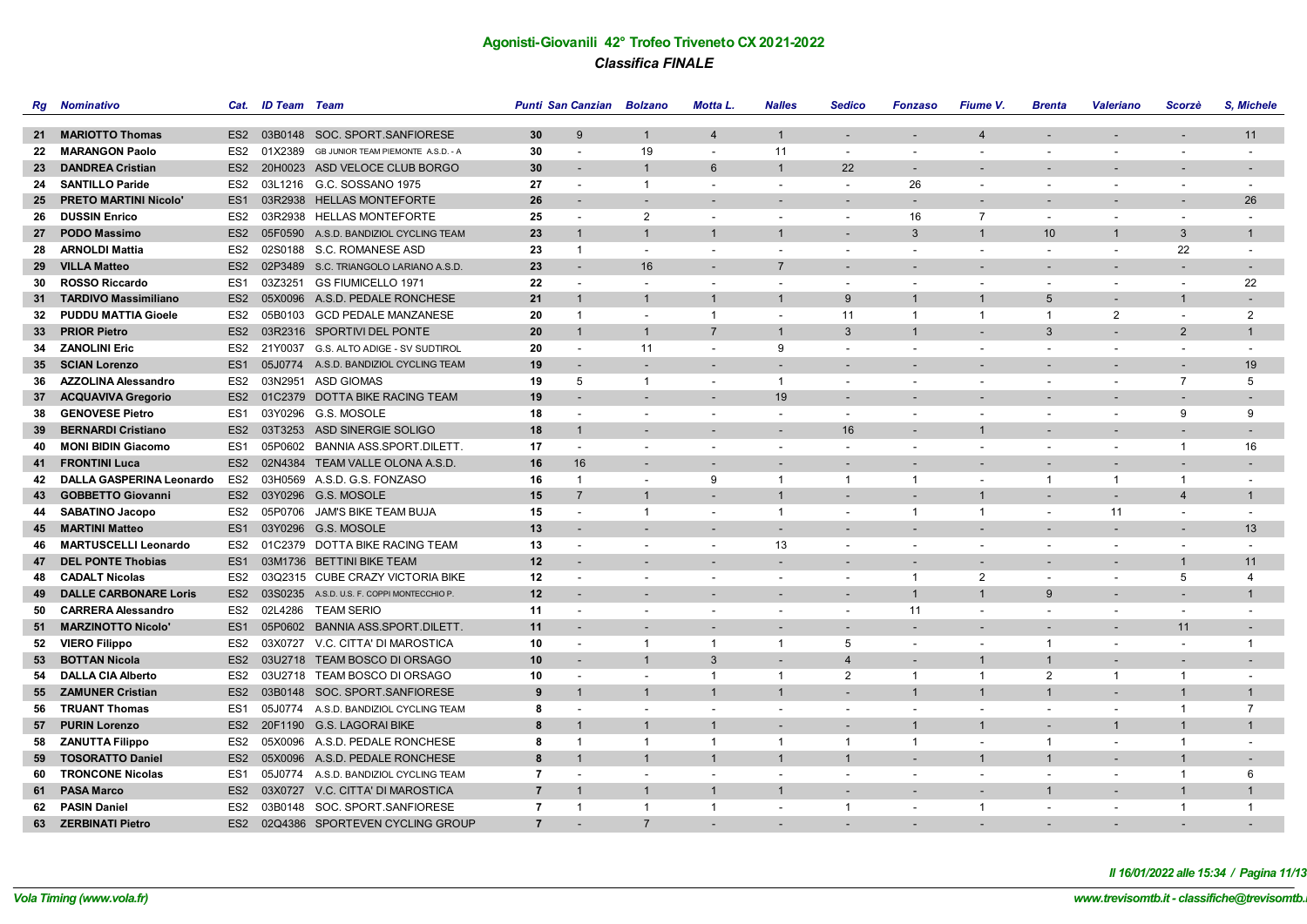| Rg    | <b>Nominativo</b>             | Cat.            | <b>ID Team</b> Team |                                             |                         | Punti San Canzian Bolzano |                          | Motta L.                 | <b>Nalles</b>            | <b>Sedico</b>            | <b>Fonzaso</b>           | Fiume V.                 | <b>Brenta</b>            | <b>Valeriano</b>         | Scorzè                   | S, Michele               |
|-------|-------------------------------|-----------------|---------------------|---------------------------------------------|-------------------------|---------------------------|--------------------------|--------------------------|--------------------------|--------------------------|--------------------------|--------------------------|--------------------------|--------------------------|--------------------------|--------------------------|
|       |                               |                 |                     |                                             |                         |                           |                          |                          |                          |                          |                          |                          |                          |                          |                          |                          |
|       | 64 GENNARI Giosue'            |                 |                     | ES2 03P2385 U.S.SCUOLA CICLISMO VO'         | $\overline{7}$          | $\sim$                    | $\mathbf{1}$             | $\mathbf{1}$             | $\mathbf{1}$             | $\mathbf{1}$             | $\mathbf{1}$             | $\sim$                   |                          | $\sim$                   | $\mathbf{1}$             | $\overline{\phantom{a}}$ |
| 65    | <b>ANTONIOLLI Matteo</b>      | ES <sub>2</sub> |                     | 05V0700 X TEAM PIERO BICYA                  | $\overline{7}$          | $\blacksquare$            | $\overline{\phantom{a}}$ | $\overline{\phantom{a}}$ | $\blacksquare$           | $\overline{a}$           | $\blacksquare$           | $\blacksquare$           |                          | $\overline{7}$           | $\overline{\phantom{a}}$ | $\blacksquare$           |
|       | 66 ZANATTA Davide             |                 |                     | ES2 03Y0296 G.S. MOSOLE                     | 6                       |                           |                          | $\mathbf{1}$             | $\overline{\phantom{a}}$ | $\mathbf 1$              | 1                        | $\mathbf{1}$             |                          |                          | $\mathbf{1}$             | $\mathbf 1$              |
|       | 67 SEQUANI Andrea             | ES2             |                     | 03N2951 ASD GIOMAS                          | 6                       | $\overline{1}$            | -1                       | $\overline{\phantom{a}}$ | $\overline{1}$           | $\blacksquare$           | $\blacksquare$           | $\overline{\phantom{a}}$ | -1                       | $\overline{\phantom{a}}$ | $\mathbf{1}$             | -1                       |
| 68.   | <b>FALCIANI Michele</b>       |                 |                     | ES2 02C2113 MELAVI' TIRANO BIKE A.S.D.      | 6                       | $\overline{1}$            | $\overline{4}$           |                          | $\overline{1}$           |                          |                          |                          |                          |                          |                          |                          |
| 69    | <b>INVERNIZZI Simone</b>      | ES2             |                     | 02L4286 TEAM SERIO                          | 6                       | $\overline{\phantom{a}}$  | 6                        | $\overline{\phantom{a}}$ | $\blacksquare$           | $\blacksquare$           | $\blacksquare$           |                          |                          | $\overline{\phantom{a}}$ | $\overline{\phantom{a}}$ | $\blacksquare$           |
| 70    | <b>KUNTNER Tobias</b>         |                 |                     | ES2 21H0104 A.B.C. EGNA NEUMARKT            | 6                       | $\overline{\phantom{a}}$  | $\overline{1}$           | $\mathbf{1}$             | $\overline{1}$           | $\mathbf{1}$             | $\mathbf 1$              | $\mathbf{1}$             |                          | $\overline{\phantom{a}}$ | $\overline{\phantom{a}}$ | $\overline{\phantom{a}}$ |
| 71    | <b>ROS Filippo</b>            | ES2             |                     | 05X0096 A.S.D. PEDALE RONCHESE              | 6                       | $\blacksquare$            | $\overline{1}$           | $\mathbf{1}$             | $\overline{1}$           | $\tilde{\phantom{a}}$    | $\overline{1}$           | $\overline{1}$           | $\overline{\phantom{a}}$ | $\overline{\phantom{a}}$ | $\mathbf{1}$             | $\overline{\phantom{a}}$ |
|       | 72 COCOLIN Alberto            | ES <sub>2</sub> |                     | 05X0096 A.S.D. PEDALE RONCHESE              | 6                       |                           |                          | $\overline{\phantom{a}}$ | $\overline{1}$           | $\mathbf{1}$             | $\mathbf{1}$             | $\overline{1}$           |                          |                          | $\mathbf{1}$             |                          |
| 73    | <b>MILITANO Vincenzo</b>      | ES2             |                     | 07L0149 A.S.D. S.C. CERETOLESE 1969         | 6                       | $\overline{\phantom{a}}$  |                          | $\overline{\phantom{a}}$ | $\sim$                   | $\blacksquare$           | $\overline{\phantom{a}}$ | $\overline{\phantom{a}}$ | 6                        | $\overline{\phantom{a}}$ | $\overline{\phantom{a}}$ | $\overline{\phantom{0}}$ |
|       | 74 BRESOLIN Federico          | ES <sub>1</sub> |                     | 03G0361 BICISPORT                           | 5                       |                           |                          |                          |                          |                          |                          |                          |                          |                          |                          | 5                        |
|       | 75 MORO Leonardo              | ES1             |                     | 20F1190 G.S. LAGORAI BIKE                   | 5                       | $\overline{\phantom{a}}$  | $\overline{\phantom{a}}$ | $\overline{\phantom{a}}$ | $\blacksquare$           | $\blacksquare$           | $\blacksquare$           | $\overline{\phantom{a}}$ | $\overline{\phantom{0}}$ | $\overline{\phantom{a}}$ | $\overline{1}$           | $\overline{4}$           |
| 76    | <b>BRAZZALE Lorenzo</b>       | ES <sub>2</sub> |                     | 03S0235 A.S.D. U.S. F. COPPI MONTECCHIO P.  | 5                       | $\overline{\phantom{a}}$  |                          | $\overline{2}$           | $\overline{\phantom{a}}$ | $\overline{a}$           | $\mathbf 1$              | $\overline{\phantom{a}}$ |                          | $\overline{\phantom{a}}$ | $\blacksquare$           | $\mathbf{1}$             |
|       | 77 STEFANEL Diego             | ES2             |                     | 05E0538 TEAM GRANZON                        | 5                       | $\overline{1}$            |                          |                          | $\overline{\phantom{a}}$ |                          |                          |                          |                          | 4                        |                          |                          |
| 78    | <b>SANTAMARIA Daniele</b>     | ES <sub>2</sub> |                     | 18D0362 S.C. MONTEPONI A.C.D.               | 5                       |                           |                          |                          |                          |                          |                          |                          |                          | 5                        |                          |                          |
| 79    | <b>PANOZZO Luca</b>           | ES2             |                     | 03S0235 A.S.D. U.S. F. COPPI MONTECCHIO P.  | 4                       | $\overline{\phantom{a}}$  | $\overline{\phantom{a}}$ | $\sim$                   | $\overline{\phantom{a}}$ | $\overline{\phantom{a}}$ | $\overline{1}$           | -1                       | -1                       | $\sim$                   | $\overline{\phantom{a}}$ | $\overline{1}$           |
| 80    | <b>MICHIELI GIOVANNI Yang</b> |                 |                     | ES2 05E0538 TEAM GRANZON                    | $\overline{\mathbf{4}}$ | 1                         |                          | $\mathbf{1}$             |                          |                          |                          | $\overline{1}$           |                          | $\mathbf{1}$             |                          |                          |
| 81    | <b>PICCINI Alejandro</b>      | ES2             |                     | 05Q0070 LIBERTAS CERESETTO                  | 4                       | $\overline{1}$            | $\overline{1}$           | $\overline{\phantom{a}}$ | $\blacksquare$           | $\overline{\phantom{a}}$ | $\blacksquare$           | $\overline{1}$           | -1                       | $\overline{\phantom{a}}$ | $\overline{\phantom{a}}$ | $\blacksquare$           |
|       | 82 TASSI Edoardo              |                 |                     | ES2 07A0626 A.C. SERRAMAZZONI               | $\boldsymbol{4}$        |                           |                          | $\overline{\phantom{a}}$ | $\overline{4}$           | $\overline{\phantom{a}}$ | $\overline{a}$           |                          |                          | $\overline{a}$           | $\overline{\phantom{a}}$ | $\blacksquare$           |
| 83    | <b>SELLA Jacopo</b>           | ES <sub>1</sub> |                     | 03S0235 A.S.D. U.S. F. COPPI MONTECCHIO P.  | 3                       | $\overline{\phantom{a}}$  |                          | $\overline{\phantom{a}}$ | $\overline{\phantom{a}}$ |                          |                          |                          |                          | $\overline{\phantom{a}}$ |                          | 3                        |
| 84    | <b>FURLANIS Andrea</b>        | ES <sub>2</sub> |                     | 03B0148 SOC. SPORT.SANFIORESE               | 3                       | $\mathbf 1$               | $\overline{1}$           |                          |                          |                          |                          |                          |                          |                          |                          | $\mathbf 1$              |
| 85    | <b>ZANUSO Francesco</b>       | ES <sub>2</sub> |                     | 03S0235 A.S.D. U.S. F. COPPI MONTECCHIO P.  | 3                       | $\overline{\phantom{a}}$  | $\overline{\phantom{a}}$ | $\overline{\phantom{a}}$ | $\sim$                   | $\blacksquare$           | $\overline{1}$           | $\overline{\phantom{a}}$ | -1                       | $\overline{\phantom{a}}$ | $\overline{\phantom{a}}$ | $\overline{1}$           |
| 86    | <b>PALUDETTI Mathias</b>      |                 |                     | ES2 03B0148 SOC. SPORT.SANFIORESE           | 3                       | 1                         |                          |                          | $\mathbf{1}$             |                          |                          | $\mathbf{1}$             |                          |                          |                          |                          |
|       | 87 PIZZATO Giorgio            | ES2             |                     | 03X0727 V.C. CITTA' DI MAROSTICA            | 3                       | $\overline{\phantom{a}}$  | $\mathbf{1}$             | $\mathbf{1}$             | $\overline{\phantom{a}}$ | $\overline{\phantom{a}}$ | $\overline{\phantom{a}}$ | $\overline{\phantom{a}}$ | $\mathbf{1}$             | $\overline{\phantom{a}}$ | $\overline{\phantom{a}}$ | $\overline{\phantom{a}}$ |
| 88    | <b>ASNICAR Riccardo</b>       | ES <sub>2</sub> |                     | 03K3292 MAINETTI METALLURGICA V GT TREVISAN | 3                       |                           |                          | $\overline{1}$           | $\overline{1}$           | ÷                        | $\mathbf 1$              |                          |                          |                          | $\overline{\phantom{a}}$ | $\overline{\phantom{a}}$ |
| 89    | <b>GRENDENE Leonardo</b>      | ES1             |                     | 03S0235 A.S.D. U.S. F. COPPI MONTECCHIO P.  | $\overline{2}$          | $\overline{\phantom{a}}$  | $\overline{\phantom{a}}$ | $\overline{\phantom{a}}$ | $\overline{\phantom{a}}$ | $\overline{a}$           | $\overline{a}$           | $\overline{\phantom{a}}$ | $\sim$                   | $\overline{\phantom{a}}$ | $\overline{\phantom{a}}$ | $\overline{2}$           |
| 90    | <b>TOSONI Sebastiano</b>      | ES <sub>1</sub> |                     | 05P0602 BANNIA ASS.SPORT.DILETT.            | $\overline{2}$          |                           |                          |                          |                          |                          | $\overline{\phantom{0}}$ |                          |                          |                          | $\mathbf{1}$             | $\mathbf 1$              |
| 91    | <b>GOBBI Maurizio</b>         | ES <sub>2</sub> |                     | 02Q4386 SPORTEVEN CYCLING GROUP             | $\overline{2}$          | $\overline{\phantom{a}}$  | $\overline{1}$           | $\overline{\phantom{a}}$ | $\overline{\phantom{a}}$ | $\blacksquare$           | $\overline{\phantom{a}}$ | $\overline{\phantom{a}}$ | $\overline{\phantom{0}}$ | $\overline{\phantom{a}}$ | $\overline{\phantom{a}}$ | $\overline{1}$           |
| 92    | <b>GHIRARDO Francesco</b>     | ES <sub>1</sub> |                     | 03U2718 TEAM BOSCO DI ORSAGO                | $\overline{2}$          |                           |                          |                          |                          |                          |                          |                          |                          |                          | $\mathbf{1}$             | $\mathbf{1}$             |
| 93    | <b>MIGLIORANZO Riccardo</b>   | ES1             |                     | 03N2951 ASD GIOMAS                          | $\overline{2}$          | $\overline{\phantom{a}}$  | $\overline{\phantom{a}}$ | $\overline{\phantom{a}}$ | $\overline{\phantom{a}}$ | $\overline{\phantom{a}}$ | $\overline{\phantom{a}}$ |                          |                          | $\overline{\phantom{a}}$ | $\mathbf{1}$             | $\overline{1}$           |
| 94    | <b>POZZATO Matteo</b>         | ES <sub>1</sub> |                     | 03Y0528 S.C.D. DOPLA TREVISO                | $\overline{2}$          |                           |                          |                          |                          |                          |                          |                          |                          |                          | $\overline{1}$           | $\mathbf 1$              |
| 95    | <b>MAURO Gianluca</b>         | ES1             |                     | 05P0602 BANNIA ASS.SPORT.DILETT.            | $\mathbf{2}$            | $\overline{\phantom{a}}$  |                          |                          | $\overline{\phantom{a}}$ | $\blacksquare$           | $\overline{\phantom{a}}$ |                          |                          | $\overline{\phantom{a}}$ | $\overline{1}$           | $\mathbf{1}$             |
| 96.   | <b>MAREGA Filippo</b>         | ES <sub>2</sub> |                     | 05B0103 GCD PEDALE MANZANESE                | $\mathbf{2}$            | $\mathbf 1$               |                          |                          |                          |                          |                          |                          |                          | 1                        |                          |                          |
| 97    | <b>FIGL David</b>             |                 |                     | ES2 21E0404 SUNSHINE RACERS ASV NALS        | $\overline{2}$          | $\overline{a}$            | $\overline{1}$           | $\overline{\phantom{a}}$ | $\overline{1}$           | $\overline{\phantom{a}}$ | $\overline{\phantom{a}}$ | $\overline{\phantom{a}}$ | $\overline{\phantom{a}}$ | $\sim$                   | $\overline{\phantom{a}}$ | $\overline{\phantom{a}}$ |
| 98    | <b>BIGNAMI Mattia</b>         |                 | ES2 02L4286         | <b>TEAM SERIO</b>                           | $\overline{2}$          |                           | $\overline{1}$           |                          | $\overline{\phantom{a}}$ | $\overline{\phantom{a}}$ | 1                        |                          |                          |                          |                          |                          |
| 99    | <b>GOTTARDI Manuel</b>        |                 |                     | ES2 21Y0037 G.S. ALTO ADIGE - SV SUDTIROL   | $\overline{2}$          | $\overline{\phantom{a}}$  | $\mathbf{1}$             | $\overline{\phantom{a}}$ | $\blacksquare$           | $\mathbf{1}$             | $\blacksquare$           | $\overline{\phantom{a}}$ | $\overline{\phantom{a}}$ | $\overline{\phantom{a}}$ | $\blacksquare$           | $\blacksquare$           |
| 100 - | <b>NEGRELLO MATTIA Savino</b> | ES <sub>2</sub> |                     | 03P2385 U.S.SCUOLA CICLISMO VO'             | $\overline{2}$          | $\overline{\phantom{a}}$  |                          | $\overline{1}$           |                          | $\mathbf 1$              |                          |                          |                          |                          |                          | $\overline{\phantom{a}}$ |
|       | 101 MIOTTO Martino            | ES2             |                     | 03X0144 A.C.D. MONSELICE                    | $\overline{2}$          | $\overline{\phantom{a}}$  |                          |                          | $\blacksquare$           | $\blacksquare$           | $\overline{1}$           | $\blacksquare$           | -1                       |                          |                          |                          |
|       | 102 BELTRAME Giovanni         | ES <sub>1</sub> |                     | 03G0361 BICISPORT                           | $\mathbf 1$             |                           |                          |                          | $\blacksquare$           | $\overline{\phantom{a}}$ |                          |                          |                          |                          |                          | 1                        |
|       | 103 VIVIAN Andrea             | ES1             |                     | 03G0361 BICISPORT                           | $\overline{1}$          | $\sim$                    | $\overline{\phantom{a}}$ | $\overline{\phantom{a}}$ | $\overline{\phantom{a}}$ | $\sim$                   | $\sim$                   | $\overline{a}$           | $\overline{\phantom{0}}$ | $\sim$                   | $\overline{a}$           | -1                       |
|       | 104 BORZI Paolo               | ES <sub>1</sub> |                     | 02Q4386 SPORTEVEN CYCLING GROUP             | $\mathbf{1}$            |                           |                          |                          | $\overline{\phantom{a}}$ | $\overline{\phantom{a}}$ | $\overline{\phantom{0}}$ |                          |                          |                          |                          | $\mathbf{1}$             |
|       | 105 CASTELLINI Nicolo'        | ES <sub>2</sub> |                     | 02Q4386 SPORTEVEN CYCLING GROUP             | $\mathbf 1$             |                           |                          | $\overline{\phantom{a}}$ | $\blacksquare$           | $\overline{\phantom{a}}$ | $\overline{\phantom{a}}$ | $\overline{\phantom{a}}$ | $\overline{\phantom{a}}$ | $\overline{\phantom{a}}$ | $\blacksquare$           | $\overline{1}$           |
|       | 106 ZANELLA Davide            | ES <sub>1</sub> |                     | 03Z3251 GS FIUMICELLO 1971                  | $\mathbf{1}$            |                           |                          |                          |                          |                          |                          |                          |                          |                          |                          | $\mathbf{1}$             |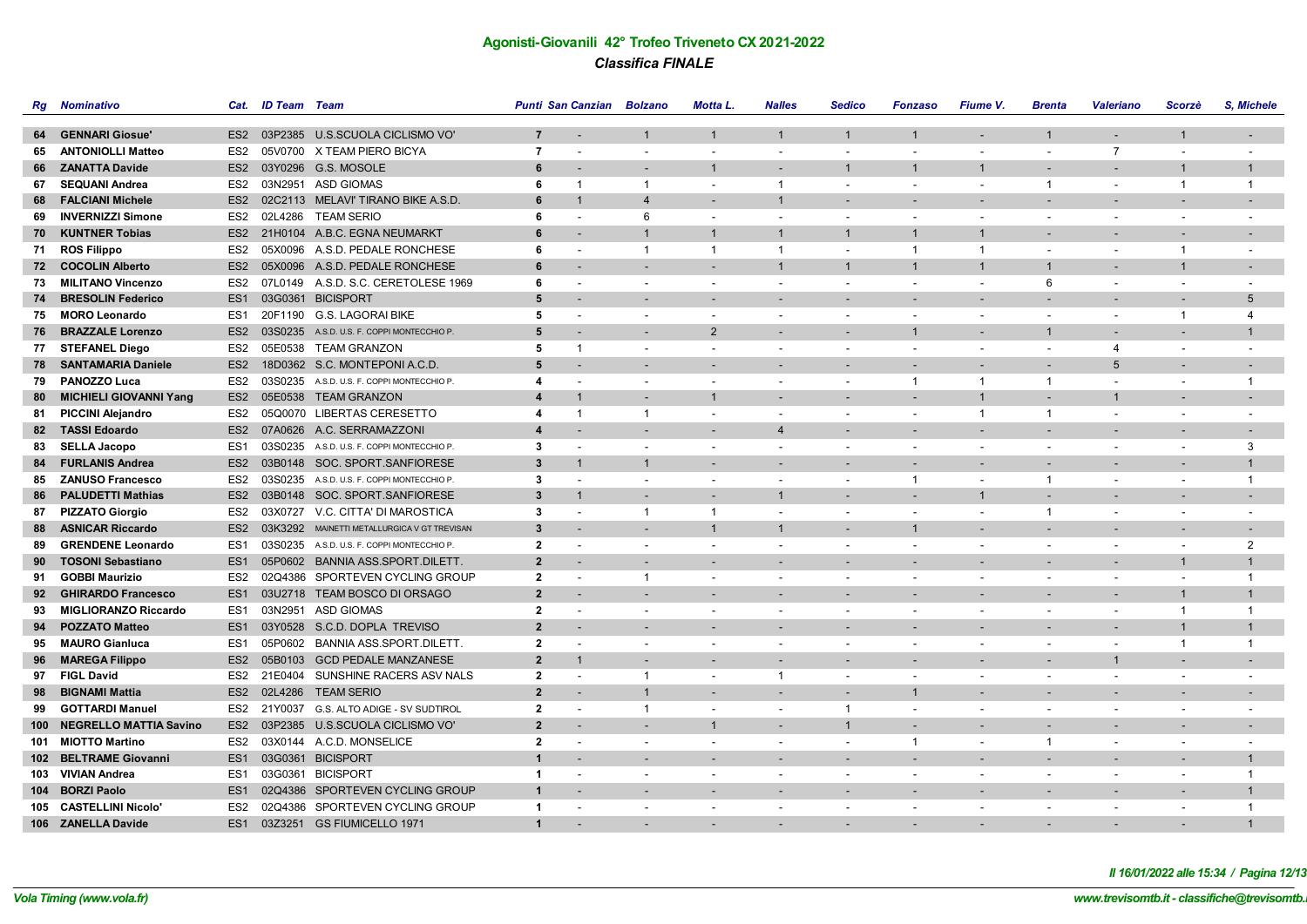|     | <b>Rg</b> Nominativo               | Cat.            | <b>ID Team</b> Team |                                     | <b>Punti San Canzian</b> |                          | Bolzano                  | Motta L.                 | <b>Nalles</b>            | <b>Sedico</b>            | <b>Fonzaso</b>           | <b>Fiume V.</b>          | <b>Brenta</b>            | <b>Valeriano</b>         | Scorzè                   | S. Michele               |
|-----|------------------------------------|-----------------|---------------------|-------------------------------------|--------------------------|--------------------------|--------------------------|--------------------------|--------------------------|--------------------------|--------------------------|--------------------------|--------------------------|--------------------------|--------------------------|--------------------------|
|     |                                    |                 |                     |                                     |                          |                          |                          |                          |                          |                          |                          |                          |                          |                          |                          |                          |
| 107 | <b>PERJU Rostislav</b>             | ES <sub>2</sub> | 03S0235             | A.S.D. U.S. F. COPPI MONTECCHIO P.  | 1                        | $\overline{\phantom{a}}$ | $\overline{\phantom{a}}$ |                          |                          |                          | $\overline{\phantom{0}}$ | $\overline{\phantom{a}}$ |                          | $\overline{\phantom{0}}$ | $\overline{\phantom{a}}$ |                          |
| 108 | <b>PETTENE Manuel</b>              | ES <sub>2</sub> | 03N2951             | <b>ASD GIOMAS</b>                   |                          |                          |                          |                          |                          |                          |                          |                          |                          |                          |                          | $\overline{\phantom{a}}$ |
|     | 109 CAVATORTA Luca                 | ES <sub>2</sub> | 07F0103             | A.S.D. COOPERATORI                  |                          | $\overline{\phantom{a}}$ |                          |                          | $\overline{\phantom{a}}$ | $\overline{\phantom{a}}$ | $\overline{\phantom{a}}$ | $\overline{\phantom{a}}$ | $\overline{\phantom{a}}$ | $\overline{\phantom{a}}$ | $\overline{\phantom{a}}$ | $\overline{\phantom{a}}$ |
|     | 110 BENASSI Marco                  | ES <sub>2</sub> | 07D1752             | TEAM LA VERDE A.S.D.                |                          |                          |                          |                          | $\overline{\phantom{a}}$ | $\overline{\phantom{a}}$ | $\overline{\phantom{a}}$ | $\overline{\phantom{a}}$ | $\overline{\phantom{a}}$ | $\overline{\phantom{a}}$ | $\overline{\phantom{a}}$ | $\overline{\phantom{a}}$ |
| 111 | <b>STEINER Theo</b>                | ES <sub>2</sub> | 21E0404             | SUNSHINE RACERS ASV NALS            |                          |                          |                          |                          |                          |                          |                          |                          |                          |                          |                          | $\overline{\phantom{a}}$ |
|     | 112 IMMOVILLI Lorenzo              | ES2             | 103                 | A.S.D. COOPERATORI                  |                          |                          |                          |                          |                          |                          | $\overline{\phantom{a}}$ |                          |                          |                          |                          | $\overline{\phantom{a}}$ |
|     | 113 GIRARDON Sebastiano            | ES <sub>2</sub> | 20F1190             | <b>G.S. LAGORAI BIKE</b>            | $\mathbf 1$              | $\overline{\phantom{a}}$ |                          | $\sim$                   | $\sim$                   | $\overline{\phantom{a}}$ | $\overline{\phantom{a}}$ | $\sim$                   | $\sim$                   | $\sim$                   | $\sim$                   | $\sim$                   |
|     | 114 CIBIN Nicolo                   | ES <sub>2</sub> | 03C0245             | INDUSTRIAL FORNITURE MORO-TRECIEFFE |                          |                          |                          |                          |                          |                          |                          |                          |                          |                          |                          | $\overline{\phantom{a}}$ |
|     | 115 DALLE RIVE Tommaso             | ES <sub>2</sub> | 03S0235             | A.S.D. U.S. F. COPPI MONTECCHIO P.  |                          |                          |                          |                          | $\overline{\phantom{a}}$ | $\overline{\phantom{a}}$ | $\overline{\phantom{a}}$ | $\overline{\phantom{a}}$ |                          |                          |                          | $\overline{\phantom{a}}$ |
| 116 | <b>GARBACCIO VALINA Alessandro</b> | ES <sub>2</sub> | 01N1404             | ASSOC.SCUOLA NAZ.MTB OASI ZEGNA     | 1                        |                          | $\overline{\phantom{a}}$ |                          |                          | $\overline{\phantom{a}}$ | $\overline{\phantom{a}}$ | $\overline{\phantom{a}}$ | $\sim$                   | $\overline{\phantom{a}}$ | $\overline{\phantom{a}}$ | $\overline{\phantom{a}}$ |
| 117 | <b>FOGLIA Tommaso</b>              | ES <sub>2</sub> | 01N1404             | ASSOC.SCUOLA NAZ.MTB OASI ZEGNA     |                          |                          |                          |                          |                          |                          |                          |                          |                          |                          | $\overline{\phantom{a}}$ | $\overline{\phantom{a}}$ |
| 118 | <b>PERUCH Samuele</b>              | ES <sub>2</sub> | 03R3106             | <b>TEAM OTTAVIO BOTTECCHIA</b>      | 1                        |                          |                          |                          | $\overline{\phantom{a}}$ | $\overline{\phantom{a}}$ |                          | $\overline{\phantom{a}}$ |                          |                          |                          | $\overline{\phantom{a}}$ |
|     | 119 ULLIANA Nicola                 | ES <sub>2</sub> | 03Q2315             | <b>CUBE CRAZY VICTORIA BIKE</b>     | $\mathbf{1}$             | $\overline{\phantom{a}}$ | $\sim$                   | $\sim$                   | $\sim$                   | $\overline{\phantom{a}}$ | ٠                        | $\mathbf{1}$             | $\sim$                   | $\overline{\phantom{a}}$ | ٠                        | $\sim$                   |
| 120 | <b>FIORESE Mattia</b>              | ES2             | 03T0073             | PEDALE MARENESE GINO BARTALI        | 1                        |                          |                          |                          |                          |                          |                          |                          |                          | $\overline{\phantom{a}}$ |                          | $\overline{\phantom{a}}$ |
| 121 | <b>CESCON Gioele</b>               | ES <sub>2</sub> | 031                 | PEDALE MARENESE GINO BARTALI        | 1                        |                          |                          |                          |                          | $\overline{\phantom{a}}$ | $\overline{\phantom{a}}$ | $\overline{\phantom{a}}$ |                          | $\overline{\phantom{a}}$ | $\overline{\phantom{a}}$ | ٠                        |
| 122 | <b>COVOLO Nicola</b>               | ES <sub>2</sub> | 03K3188             | <b>SANDRIGO BIKE</b>                | 1                        |                          |                          |                          | $\overline{\phantom{a}}$ | $\overline{\phantom{a}}$ | $\overline{\phantom{a}}$ | $\overline{\phantom{a}}$ |                          | $\overline{\phantom{a}}$ | $\overline{\phantom{a}}$ | $\overline{\phantom{a}}$ |
| 123 | <b>MARCHINI Maicol</b>             | ES <sub>2</sub> | 07G0046             | S.S. STELLA ALPINA RENAZZO          |                          |                          |                          |                          |                          |                          |                          |                          |                          |                          |                          | $\overline{\phantom{a}}$ |
| 124 | <b>VENTUROLI Mattia</b>            | ES <sub>2</sub> | 07G0046             | S.S. STELLA ALPINA RENAZZO          | 1                        |                          |                          |                          | $\overline{\phantom{a}}$ | $\overline{\phantom{a}}$ | $\overline{\phantom{a}}$ | $\overline{\phantom{a}}$ |                          | $\overline{\phantom{a}}$ |                          | $\overline{\phantom{a}}$ |
| 125 | <b>BELLUCO Nicolo'</b>             | ES <sub>2</sub> | 03X0144             | A.C.D. MONSELICE                    | $\mathbf 1$              | $\overline{\phantom{a}}$ | $\overline{\phantom{a}}$ | $\sim$                   | $\overline{\phantom{a}}$ | $\overline{\phantom{a}}$ | $\overline{\phantom{a}}$ | $\sim$                   |                          | $\overline{\phantom{a}}$ | $\overline{\phantom{a}}$ | $\sim$                   |
|     | 126 PUPIN ELIA Pietro              | ES <sub>1</sub> | 05F0065             | TEAM ISONZO - CICLISTICA PIERIS     |                          |                          |                          |                          |                          |                          |                          |                          |                          |                          |                          | $\overline{\phantom{a}}$ |
| 127 | <b>ZANDONÀ Marco</b>               | ES <sub>1</sub> | 03J1480             | <b>G.S. WINNERBIKE</b>              | 1                        |                          |                          |                          |                          |                          | $\overline{\phantom{a}}$ |                          |                          |                          |                          | $\sim$                   |
| 128 | <b>GENOVESE Riccardo</b>           | ES <sub>1</sub> | 03H0354             | U.C.S. "OTTAVIO ZULIANI" A.S.D.     |                          |                          |                          |                          | $\overline{\phantom{a}}$ | $\overline{\phantom{a}}$ | $\overline{\phantom{a}}$ | $\sim$                   |                          | $\overline{\phantom{a}}$ |                          | $\overline{\phantom{a}}$ |
|     | 129 CASAGRANDE Amos                | ES <sub>1</sub> | 03B0148             | SOC. SPORT.SANFIORESE               |                          |                          |                          |                          |                          |                          | $\overline{\phantom{a}}$ | $\overline{\phantom{a}}$ |                          | $\overline{\phantom{0}}$ |                          | $\overline{\phantom{a}}$ |
| 130 | <b>DA ROS Alessandro</b>           | ES <sub>1</sub> | 03U2718             | TEAM BOSCO DI ORSAGO                | 1                        |                          |                          |                          | $\overline{\phantom{a}}$ | $\overline{\phantom{a}}$ | $\overline{\phantom{a}}$ | $\overline{\phantom{a}}$ |                          |                          |                          | $\overline{\phantom{a}}$ |
| 131 | <b>ANTONIAZZI Manuel</b>           | ES <sub>1</sub> | 03U2718             | <b>TEAM BOSCO DI ORSAGO</b>         | $\mathbf{1}$             | $\overline{\phantom{a}}$ | $\overline{\phantom{a}}$ | $\overline{\phantom{0}}$ | $\overline{\phantom{a}}$ | $\overline{\phantom{a}}$ | $\overline{\phantom{a}}$ | $\overline{\phantom{a}}$ | $\overline{\phantom{a}}$ | $\overline{\phantom{a}}$ |                          | $\sim$                   |
|     | 132 BEGGIATO Riccardo              | ES <sub>1</sub> | 03A0267             | ASD U.C. MARTELLAGO-MAERNE-OLMO     |                          |                          |                          |                          |                          |                          |                          |                          |                          |                          |                          | $\overline{\phantom{a}}$ |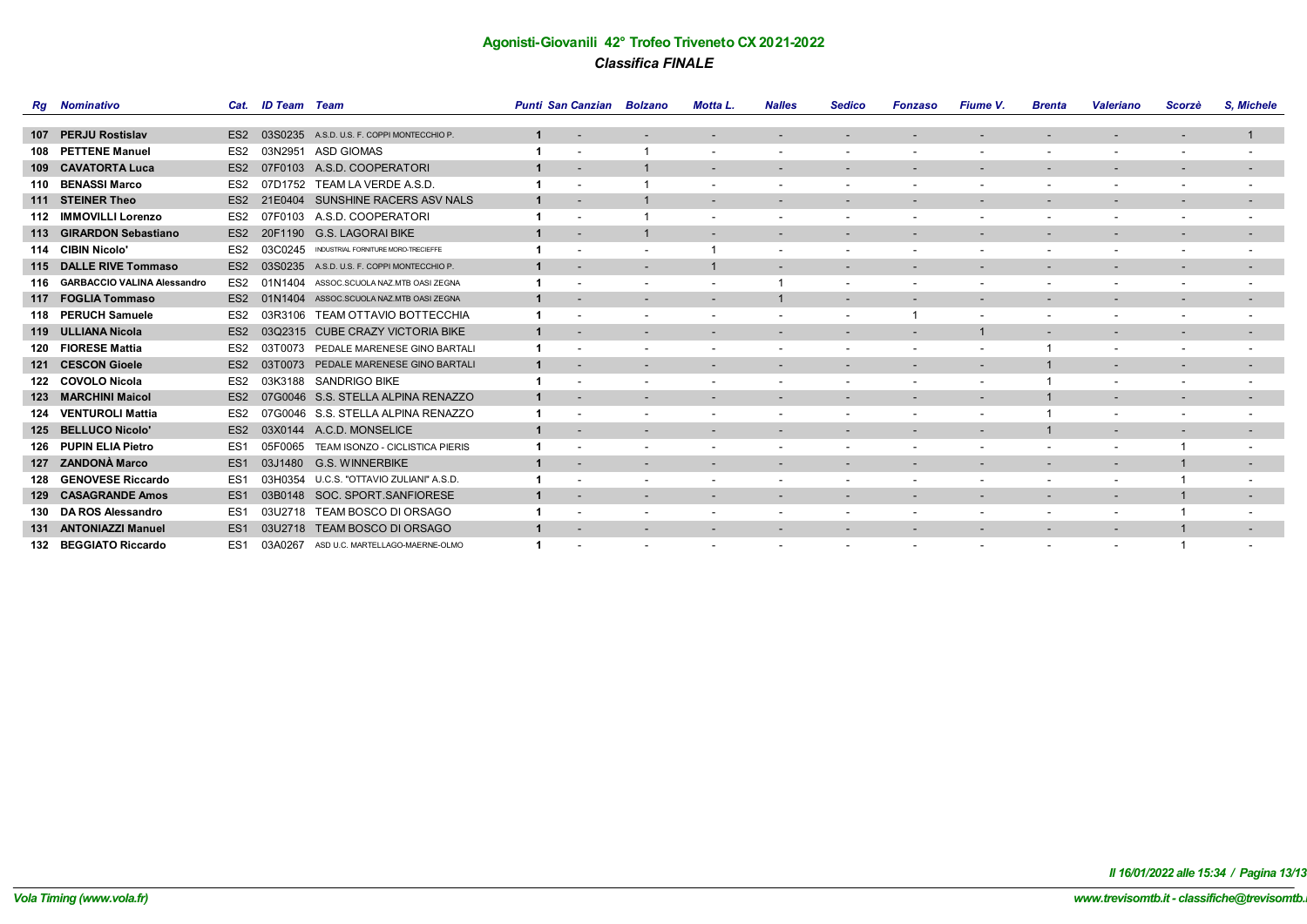



*Classifica dopo la manche 11*

|    | <b>Rg</b> Nominativo                            | <b>Team</b>                              | Punti | <b>San Canzian</b> | <b>Bolzano</b> | Motta L.       | <b>Nalles</b> | <b>Sedico</b>   | Fonzaso                 | Fiume V.     | <b>Brenta</b> | <b>Valeriano</b> | Scorzè       | S, Michele     |
|----|-------------------------------------------------|------------------------------------------|-------|--------------------|----------------|----------------|---------------|-----------------|-------------------------|--------------|---------------|------------------|--------------|----------------|
|    |                                                 |                                          |       |                    |                |                |               |                 |                         |              |               |                  |              |                |
|    | 1 - 05L0752                                     |                                          |       |                    |                |                |               |                 |                         |              |               |                  |              |                |
|    | 3 SANTIN Gaia                                   | ASD DP66 GIANT SMP                       |       | 30                 | 22             | 30             | 19            | $\overline{0}$  | 19                      | 16           | 26            | 22               | 19           | 22             |
| 4  | <b>CALLIGARIS Annarita</b>                      | ASD DP66 GIANT SMP                       |       | 30                 | 30             | 19             | 16            | $^{\circ}$      | 26                      | 26           | 30            | $^{\circ}$       | 16           | 19             |
|    |                                                 |                                          |       |                    | 22             |                |               |                 |                         |              |               | 30               |              |                |
| 5  | MITAN JULIA Magdalena<br><b>TABOTTA Tommaso</b> | ASD DP66 GIANT SMP<br>ASD DP66 GIANT SMP |       | 22                 | 19             | 30<br>$\Omega$ | 19            | $\mathbf 0$     | $\mathbf 0$<br>$\Omega$ | 19           | 26            | 19               | 19<br>26     | 22             |
| 11 | <b>MONTAGNER Martina</b>                        | ASD DP66 GIANT SMP                       |       | 30                 |                |                | 26            | $^{\circ}$      |                         | 22           | 30            |                  |              | 19             |
| 13 |                                                 |                                          |       | 30                 | 26             | 26             | 13            | $\mathbf{0}$    | $\mathbf{0}$            | 22           | $\mathbf{0}$  | 30               | 30           | $\mathbf 0$    |
| 16 | <b>CASASOLA Manuel</b>                          | ASD DP66 GIANT SMP                       |       | 19                 | 19             | $\mathbf 0$    | 13            | $^{\circ}$      | $\mathbf 0$             | 30           | 19            | 22               | 16           | 26             |
| 17 | <b>PETRIS Carlotta</b>                          | ASD DP66 GIANT SMP                       |       | 16                 | 13             | 13             | 13            | $\mathbf{0}$    | 19                      | 22           | 22            | 22               | 11           | 11             |
| 20 | <b>PERUSIN Bianca</b>                           | ASD DP66 GIANT SMP                       |       | $\mathbf 0$        | $\mathsf 0$    | 30             | 19            | $\mathbf 0$     | $\mathbf 0$             | 26           | 30            | 22               | $\mathbf 0$  | 30             |
| 24 | <b>MURRO Camilla</b>                            | ASD DP66 GIANT SMP                       |       | 26                 | 26             | $\Omega$       | $\mathbf 0$   | $\mathbf{0}$    | $\Omega$                | 30           | 19            | 26               | 22           | $\mathbf 0$    |
| 35 | VIEZZI Elisa                                    | ASD DP66 GIANT SMP                       |       | $\mathbf 0$        | $\mathbf 0$    | $\mathbf 0$    | 26            | $\Omega$        | $\Omega$                | $\Omega$     | 30            | 26               | 22           | 26             |
| 37 | <b>CANZIAN Nicole</b>                           | ASD DP66 GIANT SMP                       |       | 19                 | 19             | 22             | 26            | $\mathbf{0}$    | 22                      | 13           | $\mathbf 0$   | $\mathbf{0}$     | $\mathbf{0}$ | $\mathbf 0$    |
| 43 | <b>COSTANTINI Riccardo</b>                      | ASD DP66 GIANT SMP                       |       | 22                 | 13             | $\Omega$       | 9             | $\Omega$        | 16                      | 16           | 16            | 19               | $\mathbf 0$  | 0              |
| 45 | <b>CUDICIO Alberto</b>                          | ASD DP66 GIANT SMP                       |       | 13                 | $\mathbf{0}$   | $\mathbf 0$    | 13            | $\mathbf{0}$    | 19                      | 16           | $\mathbf{0}$  | 11               | 16           | 22             |
| 46 | <b>CASASOLA Nadia</b>                           | ASD DP66 GIANT SMP                       |       | 19                 | 9              | 19             | 9             | $^{\circ}$      | $\mathbf 0$             | $\mathbf 0$  | $\mathbf 0$   | 19               | 19           | 16             |
|    | 55 MONTAGNER Andrea                             | ASD DP66 GIANT SMP                       |       | $\mathbf 0$        | $\mathbf 0$    | 26             | $\mathbf{1}$  | $\mathbf{0}$    | $\mathbf{0}$            | 16           | $\mathbf 0$   | 30               | 30           | $\mathbf 0$    |
| 63 | <b>VIEZZI Stefano</b>                           | ASD DP66 GIANT SMP                       |       | $\mathbf 0$        | $\mathbf{0}$   | 30             | 30            | $\Omega$        | $\Omega$                | $\Omega$     | $\mathbf 0$   | $^{\circ}$       | $\mathbf 0$  | 30             |
|    | 66 CAFUERI Tommaso                              | ASD DP66 GIANT SMP                       |       | $\mathbf 0$        | 11             | $\overline{0}$ | 19            | $\mathbf{0}$    | $\mathbf{0}$            | 30           | $\mathbf 0$   | 30               | $\Omega$     | $\mathbf 0$    |
| 80 | <b>BERGAGNA Tommaso</b>                         | ASD DP66 GIANT SMP                       |       | 0                  | $\Omega$       | 0              | 22            | $\Omega$        | $\Omega$                | $\Omega$     | 30            | 26               | $\Omega$     | 0              |
|    | 108 CANCIANI Lisa                               | ASD DP66 GIANT SMP                       |       | $\mathbf 0$        | $\mathbf 0$    | $\mathbf{0}$   | $\mathbf 0$   | $\mathbf{0}$    | $\mathbf{0}$            | 22           | $\mathbf 0$   | $\mathbf 0$      | $\mathbf{0}$ | 30             |
|    | 111 DA PARE' Alessandro                         | ASD DP66 GIANT SMP                       |       | $\mathbf{1}$       | $\mathbf{1}$   | 19             | $\mathbf{1}$  | $^{\circ}$      | -1                      | 6            | 5             | 5                | 5            | $\overline{7}$ |
|    | 121 PAPO Alice                                  | ASD DP66 GIANT SMP                       |       | $\mathbf 0$        | $\mathbf{0}$   | $\overline{0}$ | $\mathbf 0$   | $\mathbf{0}$    | $\mathbf 0$             | 26           | $\mathbf{0}$  | 19               | $\mathbf{0}$ | $\mathbf 0$    |
|    | 151 RUMAC Elisa                                 | ASD DP66 GIANT SMP                       |       | 19                 | $\mathbf 0$    | $\mathbf 0$    | 6             | $^{\circ}$      | 9                       | 0            | $\mathbf 0$   | $^{\circ}$       | $\mathbf 0$  | $^{\circ}$     |
|    | 163 CASASOLA Sara                               | ASD DP66 GIANT SMP                       |       | $\mathbf 0$        | $\mathbf 0$    | $\Omega$       | $\mathbf 0$   | $\mathbf{0}$    | $\mathbf 0$             | $\mathbf 0$  | $\mathbf{0}$  | $\mathbf{0}$     | $\mathbf{0}$ | 30             |
|    | 175 COSTANTINI Romina                           | ASD DP66 GIANT SMP                       |       | $\mathbf 0$        | $\mathbf{0}$   | $\Omega$       | $\mathbf 0$   | $\Omega$        | $\Omega$                | $\Omega$     | $\mathbf 0$   | 30               | $\mathbf 0$  | $\mathbf 0$    |
|    | 176 TONEATTI Davide                             | ASD DP66 GIANT SMP                       |       | $\mathbf{0}$       | $\mathbf{0}$   | $\mathbf 0$    | $\mathbf 0$   | $\mathbf{0}$    | $\Omega$                | $\mathbf{0}$ | $\mathbf{0}$  | 30               | $\mathbf{0}$ | $\mathbf{0}$   |
|    |                                                 |                                          | 2861  | 296                | 230            | 264            | 300           | $\mathbf 0$     | 131                     | 358          | 283           | 438              | 251          | 310            |
|    |                                                 |                                          |       |                    |                |                |               |                 |                         |              |               |                  |              |                |
|    | 2 - 03R2316                                     |                                          |       |                    |                |                |               |                 |                         |              |               |                  |              |                |
|    |                                                 |                                          |       |                    |                |                |               |                 |                         |              |               |                  |              |                |
|    | 2 BULEGATO Alice                                | SPORTIVI DEL PONTE                       |       | $\mathbf 0$        | 13             | 22             | 11            | 30              | 22                      | 30           | 26            | 26               | 26           | 26             |
| 6  | <b>VIOTTO Mattia</b>                            | SPORTIVI DEL PONTE                       |       | 3                  | $\mathbf{1}$   | 30             | $\mathbf 1$   | 26              | 19                      | 22           | 30            | 19               | 26           | 26             |
|    | 10 DEDEDIVA Simono                              | SDOPTIVI DEL PONTE                       |       | 20                 | 2C             | $\Omega$       | 26            | 20 <sub>1</sub> | 2C                      | $\Omega$     | 22            | 1C               | 10           | $\Omega$       |

|                 |                        |                    |    |    | $-$ |    | -- | . . | . | -- | . . | -- | -- |
|-----------------|------------------------|--------------------|----|----|-----|----|----|-----|---|----|-----|----|----|
| 10 <sup>1</sup> | <b>PEDERIVA Simone</b> | SPORTIVI DEL PONTE | 30 | 26 |     | 26 | 30 | 26  |   | 22 |     | 19 |    |
|                 | 42 CARLI Tommaso       | SPORTIVI DEL PONTE |    |    |     |    | 19 | 16  |   | 16 |     | 13 |    |
|                 | 75 GALLIO Alessandro   | SPORTIVI DEL PONTE |    |    |     |    | 30 | 16  |   | 16 | 11  |    |    |
|                 | 82 FACCHIN Renato      | SPORTIVI DEL PONTE |    |    | 19  |    | 16 |     |   |    |     | 19 |    |
|                 | 90 BARATTIN Piera      | SPORTIVI DEL PONTE |    |    |     |    | 13 |     |   |    |     |    |    |
|                 | 91 GALLIO Filippo      | SPORTIVI DEL PONTE | 22 |    |     |    | 22 |     |   |    |     |    |    |
|                 | 142 FREGATA Luca       | SPORTIVI DEL PONTE |    |    |     |    |    | 22  |   |    |     |    |    |

*Il 16/01/2022 alle 15:35 / Pagina 1/21*

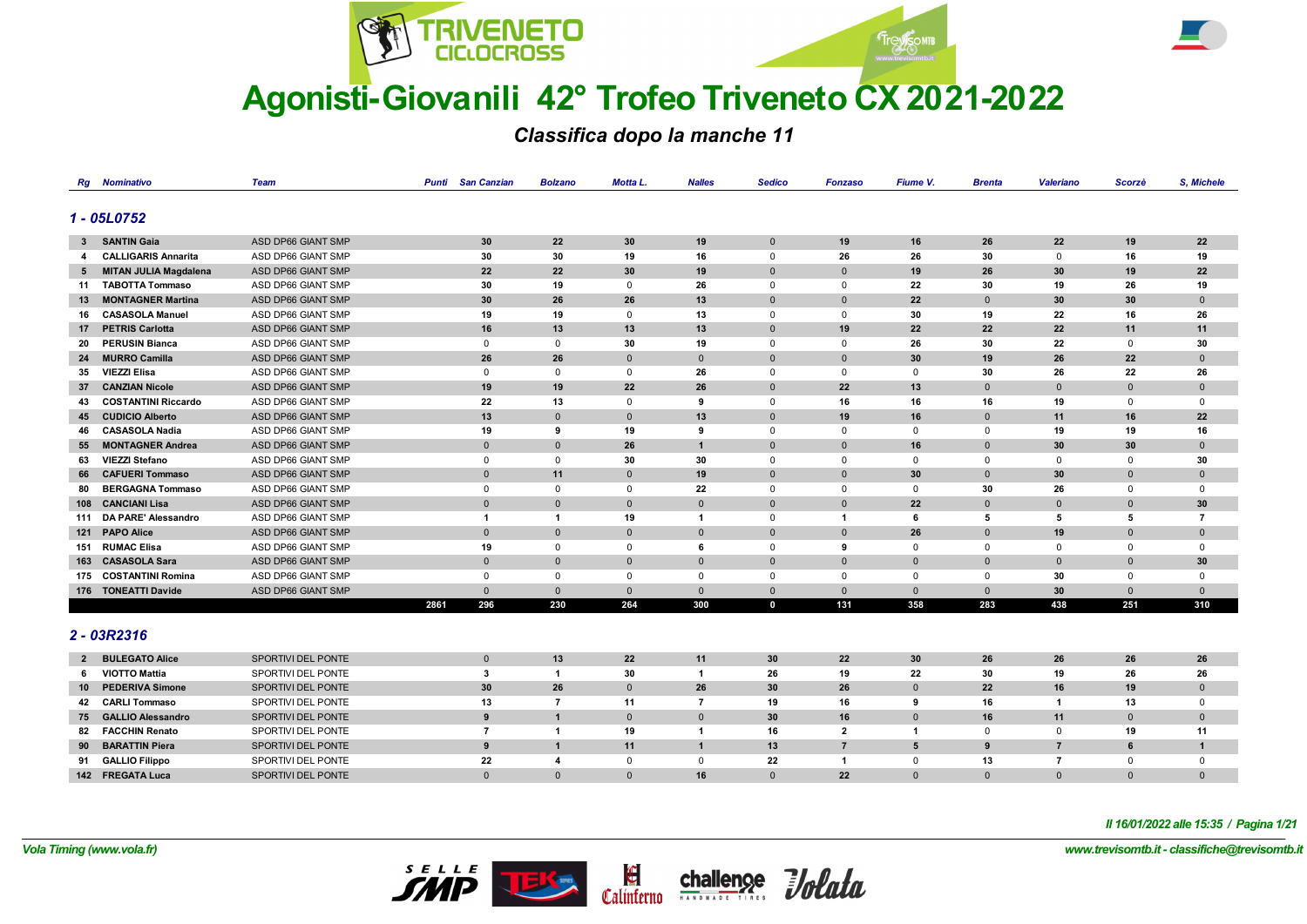*Classifica dopo la manche 11*

| Rg              | <b>Nominativo</b>          | <b>Team</b>                 | Punti | <b>San Canzian</b>      | <b>Bolzano</b>          | Motta L.       | <b>Nalles</b>           | <b>Sedico</b>  | <b>Fonzaso</b> | Fiume V.        | <b>Brenta</b>  | <b>Valeriano</b>        | Scorzè         | S, Michele     |
|-----------------|----------------------------|-----------------------------|-------|-------------------------|-------------------------|----------------|-------------------------|----------------|----------------|-----------------|----------------|-------------------------|----------------|----------------|
|                 |                            |                             |       |                         |                         |                |                         |                |                |                 |                |                         |                |                |
|                 | 224 PRIOR Pietro           | <b>SPORTIVI DEL PONTE</b>   |       | $\mathbf{1}$            | $\mathbf{1}$            | $\overline{7}$ | $\mathbf{1}$            | $\mathbf{3}$   | $\overline{1}$ | $\mathbf 0$     | $\mathbf{3}$   | $\mathbf 0$             | $\overline{2}$ | 1              |
|                 |                            |                             | 1099  | 94                      | 55                      | 100            | 64                      | 189            | 132            | 67              | 135            | 87                      | 111            | 65             |
|                 |                            |                             |       |                         |                         |                |                         |                |                |                 |                |                         |                |                |
|                 | $3 - 03H3186$              |                             |       |                         |                         |                |                         |                |                |                 |                |                         |                |                |
| 14              | <b>MANTO Giorgio</b>       | <b>TEAM RUDY PROJECT</b>    |       | 13                      | 13                      | 26             | $\overline{7}$          | 26             | 19             | 11              | 11             | 9                       | 16             | 30             |
| 22              | <b>DUREGON Pietro</b>      | <b>TEAM RUDY PROJECT</b>    |       | $\mathsf 0$             | 19                      | 6              | $\mathsf 0$             | 30             | 19             | 13              | 22             | 13                      | 19             | 9              |
|                 | 26 BARDELLE Anna           | <b>TEAM RUDY PROJECT</b>    |       | 16                      | 9                       | 16             | 13                      | 19             | 16             | 13              | 16             | 13                      | 9              | 13             |
|                 | 30 FONTANA Beatrice        | TEAM RUDY PROJECT           |       | 0                       | 26                      | $\Omega$       | 30                      | 0              | 30             | 26              | 0              | 0                       | 26             | 0              |
| 36              | <b>BARAZZUOL Enrico</b>    | TEAM RUDY PROJECT           |       | 26                      | 22                      | 30             | 19                      | 26             | $\overline{0}$ | $\mathbf{0}$    | $\mathbf 0$    | $\mathbf{0}$            | $\mathbf 0$    | $\mathbf{0}$   |
| 67              | <b>BRAIDA Lucrezia</b>     | <b>TEAM RUDY PROJECT</b>    |       | 0                       | $\mathbf 0$             | $\mathbf 0$    | 0                       | 30             | 22             | 19              | 0              | 19                      | $\mathbf 0$    | 0              |
|                 | 73 PESSE Nicole            | <b>TEAM RUDY PROJECT</b>    |       | $\Omega$                | $\mathbf 0$             | $\Omega$       | $\mathbf{0}$            | $\mathbf{0}$   | $\Omega$       | 30              | $\mathbf{0}$   | 30                      | 26             | $\Omega$       |
|                 |                            |                             | 921   | 55                      | 89                      | 78             | 69                      | 131            | 106            | 112             | 49             | 84                      | 96             | 52             |
|                 |                            |                             |       |                         |                         |                |                         |                |                |                 |                |                         |                |                |
|                 | 4 - 05B0103                |                             |       |                         |                         |                |                         |                |                |                 |                |                         |                |                |
|                 |                            |                             |       |                         |                         |                |                         |                |                |                 |                |                         |                |                |
| $\mathbf{1}$    | <b>BALLATORE Federico</b>  | <b>GCD PEDALE MANZANESE</b> |       | 30                      | 30                      | 30             | 13                      | 26             | 26             | 16              | 30             | 30                      | 26             | 30             |
| 8               | <b>GRANZOTTO Simone</b>    | <b>GCD PEDALE MANZANESE</b> |       | 19                      | 9                       | 19             | 0                       | 22             | 9              | 19              | 26             | 26                      | 22             | 26             |
| 32 <sub>2</sub> | <b>MALISAN Luca</b>        | <b>GCD PEDALE MANZANESE</b> |       | $\mathbf{1}$            | 6                       | $\mathbf 0$    | $\mathbf{1}$            | 26             | 5              | $\overline{7}$  | 26             | 19                      | 26             | 19             |
| 60              | <b>BATTISACCO Patrizio</b> | <b>GCD PEDALE MANZANESE</b> |       | 26                      | $\overline{\mathbf{3}}$ | 22             | 11                      | $\overline{2}$ | $\overline{1}$ | 5               | $\overline{7}$ | $\overline{\mathbf{4}}$ | $\overline{7}$ | $\overline{7}$ |
| 119             | <b>BARDIERU Cristian</b>   | <b>GCD PEDALE MANZANESE</b> |       | $\overline{2}$          | $\mathbf{1}$            | $\overline{1}$ | $\mathbf 0$             | $\overline{7}$ | $\overline{7}$ | $\mathbf{1}$    | 13             | 6                       | $\overline{1}$ | 6              |
| 191             | <b>MENOSSI Emanuele</b>    | <b>GCD PEDALE MANZANESE</b> |       | $\mathbf{1}$            | $\Omega$                | $\mathbf 1$    | $\mathbf 0$             | $\overline{7}$ | $\overline{1}$ | $\mathbf{0}$    | 3              | 11                      | 3              | $\mathbf{0}$   |
|                 | 223 PUDDU MATTIA Gioele    | <b>GCD PEDALE MANZANESE</b> |       | $\mathbf{1}$            | $\mathbf 0$             | $\overline{1}$ | $\mathbf 0$             | 11             | $\mathbf{1}$   | 1               | $\mathbf{1}$   | $\overline{2}$          | $\overline{0}$ | $\overline{2}$ |
|                 | 403 MAREGA Filippo         | <b>GCD PEDALE MANZANESE</b> |       | $\mathbf{1}$            | $\mathsf 0$             | 0              | $\mathbf 0$             | $\mathbf 0$    | $\mathsf 0$    | 0               | $\mathbf 0$    | $\mathbf{1}$            | $\mathsf 0$    | $\mathbf 0$    |
|                 |                            |                             | 809   | 81                      | 49                      | 74             | 25                      | 101            | 50             | 49              | 106            | 99                      | 85             | 90             |
|                 |                            |                             |       |                         |                         |                |                         |                |                |                 |                |                         |                |                |
|                 | 5 - 05P0706                |                             |       |                         |                         |                |                         |                |                |                 |                |                         |                |                |
|                 | <b>44 TONEATTI Luca</b>    | JAM'S BIKE TEAM BUJA        |       | 16                      | $\mathbf 0$             | $\mathbf 0$    | 11                      | $\mathbf 0$    | 26             | 16              | 26             | 16                      | $\mathbf 0$    | $\mathbf{0}$   |
| 50              | <b>DRUSIN Fabio</b>        | JAM'S BIKE TEAM BUJA        |       | 16                      | $\mathsf 0$             | 0              | 6                       | $\mathbf 0$    | 22             | 26              | 13             | 13                      | 11             | $\mathbf 0$    |
| 64              | <b>TONIZZO Joele</b>       | <b>JAM'S BIKE TEAM BUJA</b> |       | 11                      | $\overline{0}$          | 26             | 5                       | $\Omega$       | 13             | 13              | $\mathbf 0$    | 22                      | $\overline{0}$ | $\mathbf{0}$   |
| 69              | <b>RIZZI Sabrina</b>       | JAM'S BIKE TEAM BUJA        |       | 22                      | $\mathbf 0$             | $\Omega$       | 22                      | 0              | 26             | 19              | 0              | 0                       | $\mathbf 0$    | $\Omega$       |
| 84              | <b>GRIGOLINI Filippo</b>   | JAM'S BIKE TEAM BUJA        |       | 22                      | $\mathbf{0}$            | $\mathbf 0$    | $\mathbf{1}$            | $\mathbf{0}$   | $\overline{0}$ | 26              | $\mathbf 0$    | 26                      | $\mathbf 0$    | $\mathbf 0$    |
| 99              | <b>FABBRO Ettore</b>       | JAM'S BIKE TEAM BUJA        |       | 0                       | $\mathbf 0$             | $\mathbf 0$    | 30                      | $\mathbf 0$    | $\mathbf 0$    | 30              | 0              | $\mathbf 0$             | $\mathsf 0$    | $\mathbf 0$    |
|                 | 145 COLETTI Carlo          | JAM'S BIKE TEAM BUJA        |       | $\mathbf{1}$            | $\Omega$                | $\overline{1}$ | $\mathbf{1}$            | $\mathbf{0}$   | 6              | $5\phantom{.0}$ | 22             | $\mathbf{1}$            | $\mathbf{0}$   | $\mathbf{0}$   |
|                 | 154 ERMACORA Riccardo      | JAM'S BIKE TEAM BUJA        |       | 0                       | $\overline{\mathbf{4}}$ | 16             | 0                       | 0              | $\Omega$       | 13              | 0              | 0                       | $\Omega$       | $\Omega$       |
|                 | 181 SABATINO Alice         | JAM'S BIKE TEAM BUJA        |       | 26                      | $\overline{0}$          | $\overline{0}$ | $\mathbf{3}$            | $\mathbf{0}$   | $\mathbf{0}$   | $\mathbf{0}$    | $\mathbf 0$    | $\Omega$                | $\mathbf 0$    | $\mathbf{0}$   |
|                 | 203 DI GASPERO Cristiano   | JAM'S BIKE TEAM BUJA        |       | $\overline{\mathbf{2}}$ | $\mathbf 0$             | 0              | 3                       | $\mathbf 0$    | 11             | 9               | 0              | $\mathbf 0$             | $\mathbf 0$    | 0              |
|                 | 218 ZONTONE Asia           | <b>JAM'S BIKE TEAM BUJA</b> |       | $\mathbf 0$             | $\mathbf{0}$            | $\mathbf 0$    | 22                      | $\mathbf{0}$   | $\mathbf 0$    | $\mathbf{0}$    | $\mathbf 0$    | $\Omega$                | $\mathbf{0}$   | $\mathbf{0}$   |
| 252             | <b>BORGOBELLO Tommaso</b>  | JAM'S BIKE TEAM BUJA        |       | $\mathbf 0$             | $\mathbf 0$             | 5              | $\mathbf 0$             | 6              | $\Omega$       | $\mathbf{0}$    | $\mathbf 0$    | 5                       | $\mathbf 0$    | $\mathbf 0$    |
|                 | 253 ARICI Sofia            | JAM'S BIKE TEAM BUJA        |       | $\mathbf 0$             | $\overline{0}$          | $\overline{0}$ | 16                      | $\mathbf 0$    | $\mathbf{0}$   | $\mathbf{0}$    | $\mathbf 0$    | $\Omega$                | $\overline{0}$ | $\mathbf{0}$   |
|                 | 260 SABATINO Jacopo        | JAM'S BIKE TEAM BUJA        |       | $\mathbf 0$             | $\mathbf{1}$            | $\Omega$       | $\mathbf{1}$            | $\mathbf 0$    | $\mathbf{1}$   | $\mathbf{1}$    | $\mathbf 0$    | 11                      | $\mathbf{0}$   | $\mathbf 0$    |
|                 | 265 TAMBOSCO Ilaria        | <b>JAM'S BIKE TEAM BUJA</b> |       | $\mathbf 0$             | $\mathbf{0}$            | $\mathbf 0$    | $\mathbf{1}$            | $\Omega$       | $\Omega$       | $\mathbf{0}$    | $\mathbf 0$    | 13                      | $\overline{0}$ | $\mathbf{0}$   |
|                 | 314 DELLA MEA Thomas       | JAM'S BIKE TEAM BUJA        |       | $\mathbf{3}$            | $\mathsf 0$             | $\mathbf 0$    | $\mathbf{1}$            | $\mathbf 0$    | $\mathbf 0$    | 4               | 0              | $\mathbf 0$             | $\mathsf 0$    | $\mathbf 0$    |
|                 | 375 URSELLA Leonardo       | JAM'S BIKE TEAM BUJA        |       | $\overline{0}$          | $\mathbf 0$             | $\mathbf 0$    | $\overline{\mathbf{4}}$ | $\overline{0}$ | $\overline{0}$ | $\mathbf 0$     | $\mathbf{0}$   | $\overline{0}$          | $\mathbf 0$    | $\pmb{0}$      |
|                 | 472 ARICI Riccardo         | JAM'S BIKE TEAM BUJA        |       | $\mathsf 0$             | $\mathsf 0$             | $\mathbf 0$    | $\mathbf{1}$            | 0              | $\mathbf 0$    | 0               | $\mathsf 0$    | 0                       | $\mathbf 0$    | 0              |
|                 |                            |                             | 752   | 119                     | $5\phantom{.0}$         | 48             | 128                     | 6              | 105            | 162             | 61             | 107                     | 11             | $\mathbf{0}$   |
|                 |                            |                             |       |                         |                         |                |                         |                |                |                 |                |                         |                |                |
|                 | 6 - 03B0148                |                             |       |                         |                         |                |                         |                |                |                 |                |                         |                |                |
|                 |                            |                             |       |                         |                         |                |                         |                |                |                 |                |                         |                |                |
|                 | 38 RADO Lorenzo            | SOC. SPORT.SANFIORESE       |       | 19                      | 9                       | 19             | $\blacktriangleleft$    | 6              | $\Omega$       | 6               | 26             | 9                       | 16             | 9              |
|                 |                            |                             |       |                         |                         |                |                         |                |                |                 |                |                         |                |                |

*Il 16/01/2022 alle 15:35 / Pagina 2/21*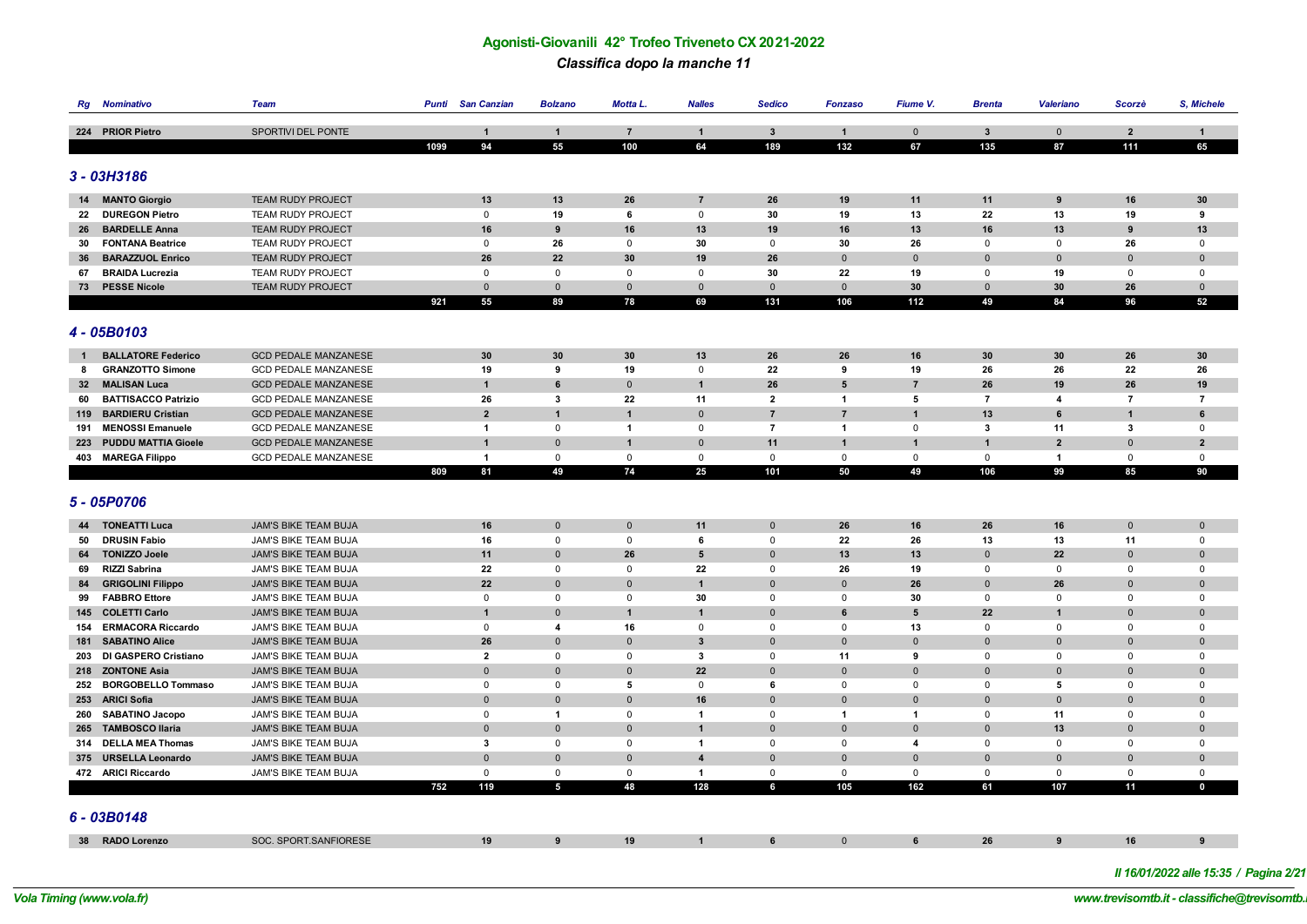# **Agonisti-Giovanili 42° Trofeo Triveneto CX 2021-2022** *Classifica dopo la manche 11*

| Rg             | <b>Nominativo</b>         | <b>Team</b>                     |     | <b>Punti</b> San Canzian | <b>Bolzano</b> | Motta L.                | <b>Nalles</b>  | Sedico         | <b>Fonzaso</b>          | Fiume V.                | <b>Brenta</b>                 | Valeriano    | Scorzè           | S, Michele              |
|----------------|---------------------------|---------------------------------|-----|--------------------------|----------------|-------------------------|----------------|----------------|-------------------------|-------------------------|-------------------------------|--------------|------------------|-------------------------|
|                | 70 DAL VECCHIO Yuri       | SOC. SPORT.SANFIORESE           |     | $\overline{\mathbf{4}}$  | 10             | 13                      | $\overline{7}$ | 19             | $\overline{2}$          |                         |                               | $\mathbf{3}$ | $\boldsymbol{9}$ |                         |
|                | DE LONGHI Lorenzo         | SOC. SPORT.SANFIORESE           |     | $\mathsf 0$              | $\mathsf 0$    | $\mathbf 0$             | 9              | $\mathsf 0$    | 26                      | 9<br>26                 | $\overline{7}$<br>$\mathsf 0$ | $\mathsf 0$  | $\mathsf 0$      | $\overline{7}$<br>26    |
| 71             | <b>DA RIOS Riccardo</b>   | SOC. SPORT.SANFIORESE           |     | $\mathbf 0$              | $\Omega$       | $\mathbf 0$             | 26             | $\Omega$       | 30                      | 26                      | $\mathbf 0$                   | $\Omega$     | $\Omega$         | $\mathbf 0$             |
| 77             | 104 DEON Pietro           | SOC. SPORT.SANFIORESE           |     | $\mathbf 0$              | $\mathbf 0$    | 0                       | 26             | $\mathbf 0$    | $\mathbf 0$             | $\mathsf{O}$            | $\mathbf 0$                   | 0            | 0                | 30                      |
|                | 112 RADO Tiziano          | SOC. SPORT.SANFIORESE           |     | $\overline{7}$           | $\Omega$       | 16                      | $\mathbf{0}$   | $\Omega$       | $\Omega$                | $\Omega$                | $\mathbf 0$                   | 5            | 11               | 11                      |
|                | 140 CETTOLIN Filippo      | SOC. SPORT.SANFIORESE           |     | 6                        | $\overline{1}$ | $\mathbf 0$             | $\mathbf{1}$   | $\mathsf 0$    | 3                       | 5                       | $\mathbf 0$                   | $\Omega$     | 22               | $\mathbf 0$             |
|                | 160 TOCCHET Lorenzo       | SOC. SPORT.SANFIORESE           |     | $\mathbf 0$              | $\Omega$       | $\Omega$                | $\Omega$       | $\Omega$       | $\overline{0}$          | $\Omega$                | $\mathbf 0$                   | $\Omega$     | $\overline{1}$   | 30                      |
|                | 164 MARIOTTO Thomas       | SOC. SPORT.SANFIORESE           |     | 9                        | $\overline{1}$ | $\overline{\mathbf{4}}$ | $\mathbf{1}$   | $\mathbf 0$    | $\mathbf 0$             | $\overline{\mathbf{4}}$ | $\mathbf 0$                   | $\Omega$     | $\mathbf 0$      | 11                      |
|                | 285 MARANI Valentina      | SOC. SPORT.SANFIORESE           |     | $\mathbf{0}$             | $\Omega$       | $\mathbf{0}$            | $\Omega$       | $\Omega$       | $\Omega$                | $\Omega$                | $\mathbf{0}$                  | $\Omega$     | $\overline{7}$   | $\overline{\mathbf{4}}$ |
|                | 304 ZAMUNER Cristian      | SOC. SPORT.SANFIORESE           |     | $\overline{1}$           | $\overline{1}$ | $\mathbf{1}$            | $\mathbf{1}$   | $\mathsf 0$    | $\overline{\mathbf{1}}$ | $\mathbf{1}$            | $\mathbf{1}$                  | $\mathbf 0$  | $\mathbf{1}$     | $\blacktriangleleft$    |
|                | 322 PASIN Daniel          | SOC. SPORT.SANFIORESE           |     | $\mathbf{1}$             | $\overline{1}$ | $\overline{1}$          | $\Omega$       | $\overline{1}$ | $\Omega$                | $\mathbf{1}$            | $\mathbf 0$                   | $\Omega$     | $\overline{1}$   | $\mathbf{1}$            |
|                | 382 FURLANIS Andrea       | SOC. SPORT.SANFIORESE           |     | $\overline{1}$           | $\overline{1}$ | $\mathbf 0$             | $\mathbf 0$    | $\mathbf 0$    | $\mathbf 0$             | $\mathbf{0}$            | $\mathbf 0$                   | $\mathbf{0}$ | $\mathbf 0$      | $\overline{1}$          |
|                | 384 PALUDETTI Mathias     | SOC. SPORT.SANFIORESE           |     | $\mathbf{1}$             | $\mathbf 0$    | $\mathbf 0$             | $\mathbf{1}$   | $\mathbf 0$    | $\mathbf{0}$            | $\mathbf{1}$            | $\mathbf 0$                   | $\mathbf{0}$ | $\mathbf{0}$     | $\mathbf 0$             |
|                | 489 CASAGRANDE Amos       | SOC. SPORT.SANFIORESE           |     | $\mathsf 0$              | $\mathbf 0$    | 0                       | $\mathsf 0$    | $\mathbf 0$    | $\mathsf{O}$            | $\mathbf 0$             | $\mathsf 0$                   | $\mathbf 0$  | $\mathbf{1}$     | $\mathsf 0$             |
|                |                           |                                 | 618 | 49                       | 24             | 54                      | 73             | 26             | 62                      | 79                      | 34                            | 17           | 69               | 131                     |
|                |                           |                                 |     |                          |                |                         |                |                |                         |                         |                               |              |                  |                         |
|                | 7 - 03Y0296               |                                 |     |                          |                |                         |                |                |                         |                         |                               |              |                  |                         |
|                | 25 ZANANDREA Leonardo     | G.S. MOSOLE                     |     | 30                       | $\mathbf{0}$   | $\mathbf{0}$            | $\mathbf{3}$   | $\mathbf 0$    | 30                      | 30                      | $\mathbf 0$                   | $\mathbf{0}$ | 30               | 22                      |
|                | 34 PELLIZOTTI Giorgia     | G.S. MOSOLE                     |     | $\mathbf 0$              | $\mathbf 0$    | 0                       | 30             | $\mathbf 0$    | 30                      | 16                      | $\mathbf 0$                   | 0            | 30               | 26                      |
|                | 49 PAVANELLO Jacopo       | G.S. MOSOLE                     |     | 22                       | 16             | $\mathbf{0}$            | 19             | $\mathbf 0$    | 19                      | 9                       | $\overline{0}$                | $\mathbf 0$  | $\Omega$         | 22                      |
| 59             | <b>GIACOMEL Riccardo</b>  | G.S. MOSOLE                     |     | 26                       | 13             | $\Omega$                | $\mathbf{1}$   | $\Omega$       | 22                      | 16                      | 0                             | $\Omega$     | $\mathbf 0$      | 16                      |
| 86             | <b>VACCHER Luca</b>       | G.S. MOSOLE                     |     | $\mathbf 0$              | $\Omega$       | $\Omega$                | $\mathbf 0$    | $\Omega$       | 22                      | 22                      | $\overline{0}$                | $\Omega$     | 30               | $\mathbf 0$             |
|                | 237 GENOVESE Pietro       | G.S. MOSOLE                     |     | $\mathbf 0$              | $\mathbf 0$    | $\mathbf 0$             | $\mathbf 0$    | $\mathbf 0$    | $\mathbf 0$             | $\mathsf{O}$            | $\mathbf 0$                   | $\mathbf 0$  | 9                | 9                       |
| 259            | <b>GOBBETTO Giovanni</b>  | G.S. MOSOLE                     |     | $\overline{7}$           | 1              | $\Omega$                | $\mathbf{1}$   | $\Omega$       | $\mathbf{0}$            | $\mathbf 1$             | $\mathbf 0$                   | $\Omega$     | $\boldsymbol{4}$ | $\mathbf{1}$            |
| 267            | <b>MARTINI Matteo</b>     | G.S. MOSOLE                     |     | $\mathsf 0$              | $\mathsf 0$    | 0                       | 0              | $\mathbf 0$    | $\mathsf{O}$            | $\mathbf 0$             | $\mathbf 0$                   | $\Omega$     | 0                | 13                      |
|                | 334 ZANATTA Davide        | G.S. MOSOLE                     |     | $\mathbf 0$              | $\mathbf 0$    | $\mathbf{1}$            | $\mathbf 0$    | $\mathbf{1}$   | $\mathbf{1}$            | $\mathbf{1}$            | $\mathbf 0$                   | $\mathbf 0$  | $\mathbf{1}$     | $\mathbf{1}$            |
|                |                           |                                 | 604 | 85                       | 30             | $\blacksquare$          | 54             | $\mathbf{1}$   | 124                     | 95                      | $\mathbf 0$                   | $\mathbf 0$  | 104              | 110                     |
|                |                           |                                 |     |                          |                |                         |                |                |                         |                         |                               |              |                  |                         |
|                | 8 - 20J0315               |                                 |     |                          |                |                         |                |                |                         |                         |                               |              |                  |                         |
| $\overline{7}$ | <b>FRUET Martino</b>      | TEAM LAPIERRE - TRENTINO - ALE' |     | 30                       | 30             | 30                      | 30             | $\mathbf 0$    | 30                      | $\Omega$                | 26                            | 26           | $\mathbf 0$      | $\mathbf 0$             |
|                | 15 BORGHESI Giada         | TEAM LAPIERRE - TRENTINO - ALE' |     | $\mathbf 0$              | 26             | $\mathbf 0$             | 9              | 30             | 19                      | $\mathbf 0$             | 26                            | 16           | 22               | 26                      |
|                | 28 FAES Matteo            | TEAM LAPIERRE - TRENTINO - ALE' |     | 11                       | 13             | $\mathbf{0}$            | 11             | 26             | 16                      | 11                      | 11                            | 9            | 22               | 13                      |
|                | 123 MARTINELLI Andrea     | TEAM LAPIERRE - TRENTINO - ALE' |     | $\mathsf 0$              | 22             | $\Omega$                | 22             | $\mathbf 0$    | $\mathbf 0$             | $\mathbf 0$             | $\mathbf 0$                   | $\Omega$     | $\mathbf 0$      | $\mathbf 0$             |
|                | 338 BORGHESI Luca         | TEAM LAPIERRE - TRENTINO - ALE' |     | $\mathbf{0}$             | $\overline{1}$ | $\Omega$                | $\mathbf{1}$   | $\mathbf{1}$   | $\overline{1}$          | $\mathbf{1}$            | $\overline{1}$                | $\Omega$     | $\Omega$         | $\mathbf{0}$            |
|                | 467 MANICA GIACOMO Jeremy | TEAM LAPIERRE - TRENTINO - ALE' |     | $\mathbf 0$              | $\mathbf 0$    | 0                       | $\mathbf{1}$   | $\mathbf 0$    | $\mathsf{O}$            | $\mathsf{O}$            | $\mathsf 0$                   | $\mathbf 0$  | 0                | $\mathbf 0$             |
|                |                           |                                 | 570 | 41                       | 92             | 30                      | 74             | 57             | 66                      | 12                      | 64                            | 51           | 44               | 39                      |
|                |                           |                                 |     |                          |                |                         |                |                |                         |                         |                               |              |                  |                         |
|                | $9 - 21Z1107$             |                                 |     |                          |                |                         |                |                |                         |                         |                               |              |                  |                         |
| 9              | <b>PISCIALI Francesca</b> | ASC KARDAUN-CARDANO             |     | $\mathbf 0$              | 22             | 30                      | 13             | 26             | 16                      | 22                      | 19                            | 13           | 13               | 22                      |
|                | 29 GRAF JULIA Maria       | ASC KARDAUN-CARDANO             |     | $\mathbf 0$              | 19             | 0                       | 11             | 22             | 13                      | 16                      | 22                            | 0            | 19               | 19                      |
|                | 109 ENGELE Felix          | ASC KARDAUN-CARDANO             |     | $\mathbf{0}$             | 26             | $\Omega$                | $\overline{7}$ | $\Omega$       | $\Omega$                | 19                      | $\mathbf{0}$                  | $\Omega$     | $\Omega$         | $\mathbf{0}$            |
|                | 122 SCUDERI Aaron         | ASC KARDAUN-CARDANO             |     | $\mathbf 0$              | 22             | $\mathbf 0$             | 22             | $\mathbf 0$    | $\mathbf 0$             | $\mathsf{O}$            | $\mathbf 0$                   | 0            | 0                | $\mathbf 0$             |
|                | 129 SIMMERLE Anja         | ASC KARDAUN-CARDANO             |     | $\mathbf 0$              | $\overline{1}$ | $\Omega$                | $\mathbf{1}$   | 26             | $\Omega$                | $\mathbf{0}$            | $\mathbf 0$                   | $\mathbf{0}$ | $\Omega$         | 13                      |
|                | 236 TUTZER Emma           | ASC KARDAUN-CARDANO             |     | $\mathbf 0$              | $\mathbf 0$    | $\Omega$                | $\mathbf 0$    | $\Omega$       | $\Omega$                | 19                      | 0                             | $\Omega$     | $\Omega$         | $^{\circ}$              |
|                | 326 DALLA SERRA Gabriel   | ASC KARDAUN-CARDANO             |     | $\overline{0}$           | $\overline{7}$ | $\mathbf 0$             | $\overline{0}$ | $\mathbf 0$    | $\overline{0}$          | $\mathbf{0}$            | $\overline{0}$                | $\mathbf 0$  | $\Omega$         | $\mathbf 0$             |
|                | 330 TUTZER Peter          | ASC KARDAUN-CARDANO             |     | $\mathbf{0}$             | $\mathbf{0}$   | $\Omega$                | $\mathbf 0$    | $\Omega$       | $\overline{7}$          | $\mathbf 0$             | $\mathbf{0}$                  | $\Omega$     | $\Omega$         | $\mathbf 0$             |
|                |                           |                                 | 507 | $\mathbf 0$              | 97             | 30                      | 54             | 74             | 36                      | 76                      | 41                            | 13           | 32               | 54                      |

*Il 16/01/2022 alle 15:35 / Pagina 3/21*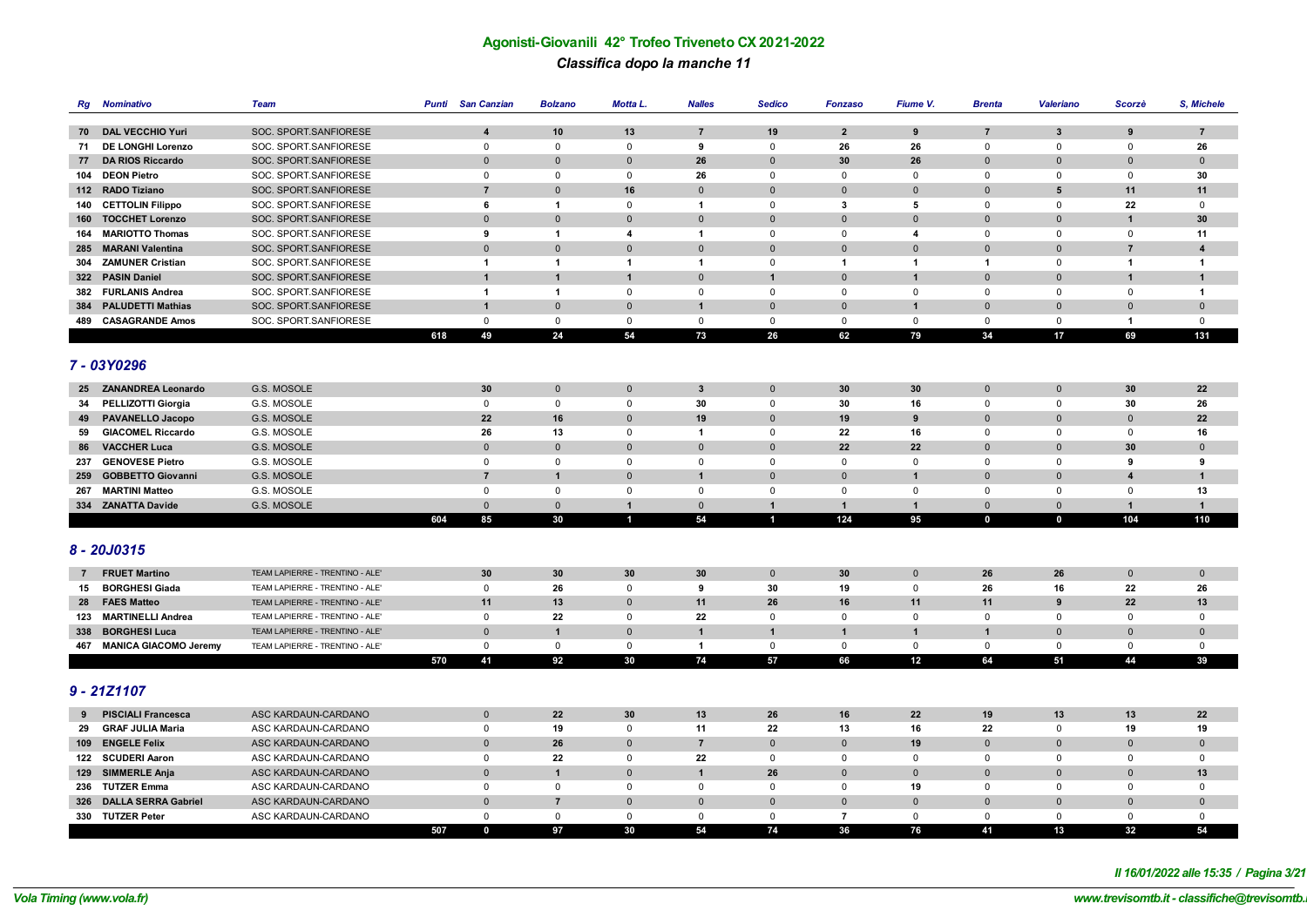#### *Classifica dopo la manche 11*

| Rg  | <b>Nominativo</b>                                  | Team                                                 | Punti | <b>San Canzian</b>             | <b>Bolzano</b>                 | Motta L.       | <b>Nalles</b>               | <b>Sedico</b>  | <b>Fonzaso</b>          | Fiume V.     | <b>Brenta</b>           | Valeriano      | Scorzè              | S, Michele           |
|-----|----------------------------------------------------|------------------------------------------------------|-------|--------------------------------|--------------------------------|----------------|-----------------------------|----------------|-------------------------|--------------|-------------------------|----------------|---------------------|----------------------|
|     |                                                    |                                                      |       |                                |                                |                |                             |                |                         |              |                         |                |                     |                      |
|     | 10 - 03H0569                                       |                                                      |       |                                |                                |                |                             |                |                         |              |                         |                |                     |                      |
|     |                                                    |                                                      |       |                                |                                |                |                             |                |                         |              |                         |                |                     |                      |
| 19  | <b>ROSSA Alessia</b>                               | A.S.D. G.S. FONZASO                                  |       | 22                             | 16                             | 13             | 11                          | 26             | 13                      | 11           | 19                      | 16             | 11                  | 11                   |
| 40  | <b>BUTTIGLIERO Samuel</b>                          | A.S.D. G.S. FONZASO                                  |       | 13                             | $\mathbf{3}$                   | 26             | $\mathbf{3}$                | 19             | 0                       | 19           | $\mathbf 0$             | 11             | 0                   | 19                   |
|     | 79 BATTAIN Nicola                                  | A.S.D. G.S. FONZASO                                  |       | 11                             | $\overline{2}$                 | 22             | $\mathbf{1}$                | $\mathbf{0}$   | $\overline{\mathbf{4}}$ | 11           | 16                      | 13             | $\Omega$            | $\mathbf{0}$         |
|     | 94 TURRA Rosita                                    | A.S.D. G.S. FONZASO                                  |       | 6                              | $\mathbf 0$                    | $\overline{1}$ | $\mathbf{1}$                | $\overline{7}$ | 13                      | 9            | 13                      | 6              | 4                   | 3                    |
|     | 118 DALLA GASPERINA Alessandro A.S.D. G.S. FONZASO |                                                      |       | $\overline{1}$                 | $\overline{0}$                 | 16             | $\mathbf{1}$                | 9              | $\overline{1}$          | $\mathbf 0$  | $\mathbf 0$             | $\overline{7}$ | 11                  | $\mathbf 0$          |
|     | 251 DALLA GASPERINA Leonardo                       | A.S.D. G.S. FONZASO                                  |       | $\mathbf{1}$                   | $\mathbf 0$                    | 9              | $\blacktriangleleft$        | $\mathbf{1}$   | $\overline{1}$          | 0            | $\mathbf{1}$            | $\mathbf{1}$   | $\mathbf{1}$        | $\mathbf 0$          |
|     | 473 VETTORATA Nicola                               | A.S.D. G.S. FONZASO                                  |       | $\mathbf{0}$                   | $\mathbf{0}$                   | $\Omega$       | $\mathbf{0}$                | $\mathbf{0}$   | $\overline{1}$          | $\mathbf{0}$ | $\mathbf 0$             | $\Omega$       | $\Omega$            | $\mathbf{0}$         |
|     | 474 VIECELI Simone                                 | A.S.D. G.S. FONZASO                                  |       | $\mathbf 0$                    | $\mathbf 0$                    | $\mathbf 0$    | $\mathbf 0$                 | $\mathbf{0}$   | $\overline{1}$          | $\mathbf 0$  | $\mathbf 0$             | $\mathbf 0$    | $\mathbf 0$         | $\mathbf 0$          |
|     |                                                    |                                                      | 489   | 54                             | 21                             | 87             | 18                          | 62             | 34                      | 50           | 49                      | 54             | 27                  | 33                   |
|     |                                                    |                                                      |       |                                |                                |                |                             |                |                         |              |                         |                |                     |                      |
|     | 11 - 05P0602                                       |                                                      |       |                                |                                |                |                             |                |                         |              |                         |                |                     |                      |
|     |                                                    |                                                      |       |                                |                                |                |                             |                |                         |              |                         |                |                     |                      |
| 21  | <b>ARGENTON Tommaso</b>                            | <b>BANNIA ASS.SPORT.DILETT.</b>                      |       | 22                             | 22                             | 9              | 9                           | 16             | $\overline{7}$          | 11           | 13                      | 16             | 16                  | 19                   |
|     | 76 PIGHIN Christian<br>107 BOLZAN Thomas           | BANNIA ASS.SPORT.DILETT.<br>BANNIA ASS.SPORT.DILETT. |       | $\overline{7}$                 | $\mathbf{1}$<br>$\overline{1}$ | 16<br>11       | $\mathbf 0$<br>$\mathbf{1}$ | 11<br>13       | 1<br>5                  | 6<br>11      | 9<br>$\overline{7}$     | 5<br>3         | $\overline{4}$<br>1 | 22<br>$\mathbf 0$    |
|     | 130 NADALINI Tommaso                               | S. C. FONTANAFREDDA                                  |       | $\mathbf{1}$<br>$\overline{1}$ | $\overline{1}$                 | $\mathbf 0$    | $\overline{1}$              | 19             | $\overline{\mathbf{1}}$ | $\mathbf{3}$ | $\overline{\mathbf{3}}$ | 6              | 6                   | $\mathbf 0$          |
|     | 226 SERAFINI Nicholas                              | S. C. FONTANAFREDDA                                  |       | $\mathbf{1}$                   | 1                              | $\Omega$       | $\mathbf{1}$                | $\Omega$       | $\mathbf{0}$            | $\Omega$     | $\overline{7}$          | 3              | $\overline{7}$      | $\mathbf{0}$         |
|     | 243 MONI BIDIN Giacomo                             | BANNIA ASS.SPORT.DILETT.                             |       | $\mathsf 0$                    | 0                              | 0              | $\mathsf 0$                 | $\mathbf 0$    | $\mathbf 0$             | $\mathsf 0$  | $\mathbf 0$             | $\mathbf 0$    | $\mathbf{1}$        | 16                   |
| 279 | <b>DORIGO VIANI Riccardo</b>                       | <b>BANNIA ASS.SPORT.DILETT.</b>                      |       | $\mathbf{1}$                   | $\overline{1}$                 | $\mathbf{1}$   | $\mathbf{1}$                | $\mathbf{1}$   | 1                       | $\mathbf{1}$ | $\overline{1}$          | $\overline{1}$ | $\overline{1}$      | $\mathbf{3}$         |
| 293 | <b>MARZINOTTO Nicolo'</b>                          | BANNIA ASS.SPORT.DILETT.                             |       | $\mathbf 0$                    | $\mathbf 0$                    | $\mathbf 0$    | $\mathbf 0$                 | $\mathbf{0}$   | $\mathbf 0$             | $\mathbf 0$  | $\mathbf 0$             | $\mathbf 0$    | 11                  | $\mathbf 0$          |
| 397 | <b>TOSONI Sebastiano</b>                           | BANNIA ASS.SPORT.DILETT.                             |       | $\mathbf 0$                    | $\mathbf{0}$                   | $\Omega$       | $\pmb{0}$                   | $\mathbf 0$    | $\mathbf{0}$            | $\mathbf{0}$ | $\mathbf 0$             | $\mathbf{0}$   | 1                   | $\mathbf{1}$         |
|     | 402 MAURO Gianluca                                 | BANNIA ASS.SPORT.DILETT.                             |       | $\mathsf 0$                    | $\mathbf 0$                    | $\mathsf 0$    | $\mathsf 0$                 | $\mathbf 0$    | $\mathbf 0$             | $\mathsf 0$  | $\mathsf 0$             | $\mathbf 0$    | $\overline{1}$      | $\blacktriangleleft$ |
|     |                                                    |                                                      | 389   | 33                             | 27                             | 37             | 13                          | 60             | 15                      | 32           | 40                      | 34             | 36                  | 62                   |
|     |                                                    |                                                      |       |                                |                                |                |                             |                |                         |              |                         |                |                     |                      |
|     | 12 - 21A1009                                       |                                                      |       |                                |                                |                |                             |                |                         |              |                         |                |                     |                      |
|     |                                                    |                                                      |       |                                |                                |                |                             |                |                         |              |                         |                |                     |                      |
|     | 96 SOTTOVIA Manuel                                 | ZANOLINI-SÜDTIROL POST                               |       | 6                              | 6                              | $\mathbf 0$    | $\overline{4}$              | 16             | 6                       | $\mathbf 0$  | $\mathbf 0$             | $\mathbf{0}$   | $\mathbf 0$         | 22                   |
|     | 97 AUER Anna                                       | ZANOLINI-SÜDTIROL POST                               |       | $\mathsf 0$                    | 30                             | 0              | 30                          | $\mathsf 0$    | $\mathsf{O}$            | $\mathbf 0$  | $\mathsf 0$             | $\mathsf 0$    | 0                   | $\mathbf 0$          |
|     | 117 PELLEGRINI Kevin                               | ZANOLINI-SÜDTIROL POST                               |       | $\overline{7}$                 | $\mathbf{1}$                   | $\Omega$       | $5\phantom{1}$              | $\Omega$       | $\overline{7}$          | $\Omega$     | $\mathbf 0$             | $\Omega$       | $\Omega$            | 26                   |
|     | 138 PIZZATO Andrea                                 | ZANOLINI-SÜDTIROL POST                               |       | 11                             | $\overline{2}$                 | 0              | 16                          | $\mathbf 0$    | 9                       | $\mathbf 0$  | $\mathbf 0$             | $\Omega$       | $\mathbf 0$         | $\mathbf 0$          |
|     | 150 DALLAGO Andrea                                 | ZANOLINI-SÜDTIROL POST                               |       | $\mathbf 0$                    | 22                             | $\Omega$       | 13                          | $\Omega$       | $\mathbf{0}$            | $\Omega$     | $\mathbf 0$             | $\Omega$       | $\Omega$            | $\mathbf{0}$         |
|     | 170 PACCAGNELLA Elian                              | ZANOLINI-SÜDTIROL POST                               |       | $\mathsf 0$                    | 30                             | $\mathbf 0$    | $\mathbf 0$                 | $\mathbf 0$    | $\mathbf 0$             | $\Omega$     | $\mathbf 0$             | $\Omega$       | $\mathbf 0$         | $\mathbf 0$          |
|     | 171 AUER Sophie                                    | ZANOLINI-SÜDTIROL POST                               |       | $\mathbf{0}$                   | 30                             | $\Omega$       | $\mathbf{0}$                | $\Omega$       | $\Omega$                | $\Omega$     | $\mathbf{0}$            | $\Omega$       | $\Omega$            | $\mathbf{0}$         |
|     | 189 ZANOLINI Alan                                  | ZANOLINI-SÜDTIROL POST                               |       | $\mathsf 0$                    | 6                              | 0              | 22                          | $\mathbf 0$    | $\mathbf 0$             | 0            | $\mathbf 0$             | $\Omega$       | 0                   | $\mathbf 0$          |
|     | 213 MALFATTI Davide                                | ZANOLINI-SÜDTIROL POST                               |       | $6\phantom{1}$                 | $\overline{1}$                 | $\Omega$       | $\mathbf{1}$                | $\mathbf{0}$   | $\overline{1}$          | $\Omega$     | $\mathbf 0$             | $\Omega$       | $\Omega$            | 13                   |
|     | 258 LO VETERE Simone                               | ZANOLINI-SÜDTIROL POST                               |       | $\mathbf{1}$                   | $\overline{1}$                 | $\mathbf 0$    | $\overline{1}$              | $\mathbf 0$    | $\overline{1}$          | $\mathbf 0$  | $\mathsf 0$             | 0              | $\mathbf 0$         | 11                   |
|     | 282 FRACCHETTI Simone                              | ZANOLINI-SÜDTIROL POST                               |       | $\overline{4}$                 | 5                              | $\Omega$       | $\mathbf{1}$                | $\mathbf{0}$   | $\overline{2}$          | $\mathbf{0}$ | $\mathbf 0$             | $\Omega$       | $\Omega$            | $\mathbf{0}$         |
|     | 305 LEONI Giovanni                                 | ZANOLINI-SÜDTIROL POST                               |       | 3                              | $\mathbf{1}$                   | 0              | $\blacktriangleleft$        | $\mathbf 0$    | $\overline{4}$          | $\mathbf 0$  | $\mathbf 0$             | 0              | 0                   | $\mathsf 0$          |
|     | 370 RUFFINO TIZIANO Massimo                        | ZANOLINI-SÜDTIROL POST                               |       | $\mathbf{1}$                   | $\overline{1}$                 | $\mathbf 0$    | $\mathbf{1}$                | $\mathbf 0$    | $\overline{1}$          | $\mathbf 0$  | $\mathbf 0$             | $\mathbf{0}$   | $\mathbf{0}$        | $\mathbf 0$          |
|     |                                                    |                                                      | 389   | 39                             | 136                            | $\mathbf 0$    | 95                          | 16             | 31                      | $\mathbf 0$  | $\mathbf 0$             | $\mathbf 0$    | $\mathbf 0$         | 72                   |
|     |                                                    |                                                      |       |                                |                                |                |                             |                |                         |              |                         |                |                     |                      |
|     | 13 - 03Q2929                                       |                                                      |       |                                |                                |                |                             |                |                         |              |                         |                |                     |                      |
|     | <b>MARES Elia</b>                                  | G. C. MONTEGRAPPA A.S.D.                             |       | 26                             | 16                             | $\mathbf 0$    | 6                           | $\mathbf 0$    | 22                      | $\mathbf 0$  | 19                      | 26             | $\mathbf{0}$        | 22                   |
| 31  | 33 ZAMPESE Fabio                                   | G. C. MONTEGRAPPA A.S.D.                             |       | 19                             | 0                              | $\mathbf 0$    | 26                          | $\mathbf 0$    | 22                      | $\mathbf{0}$ | 22                      | 19             | $\Omega$            | 26                   |
|     | 61 ZILIATI Enrico                                  | G. C. MONTEGRAPPA A.S.D.                             |       | 16                             | 16                             | $\mathbf{0}$   | $\mathbf{0}$                | $\Omega$       | 11                      | $\mathbf{0}$ | 19                      | 19             | 11                  | $\mathbf{0}$         |
|     |                                                    |                                                      | 363   | 61                             | 32                             | $\mathbf 0$    | 32                          | 0              | 55                      | $\mathbf 0$  | 60                      | 64             | 11                  | 48                   |
|     |                                                    |                                                      |       |                                |                                |                |                             |                |                         |              |                         |                |                     |                      |

*Il 16/01/2022 alle 15:35 / Pagina 4/21*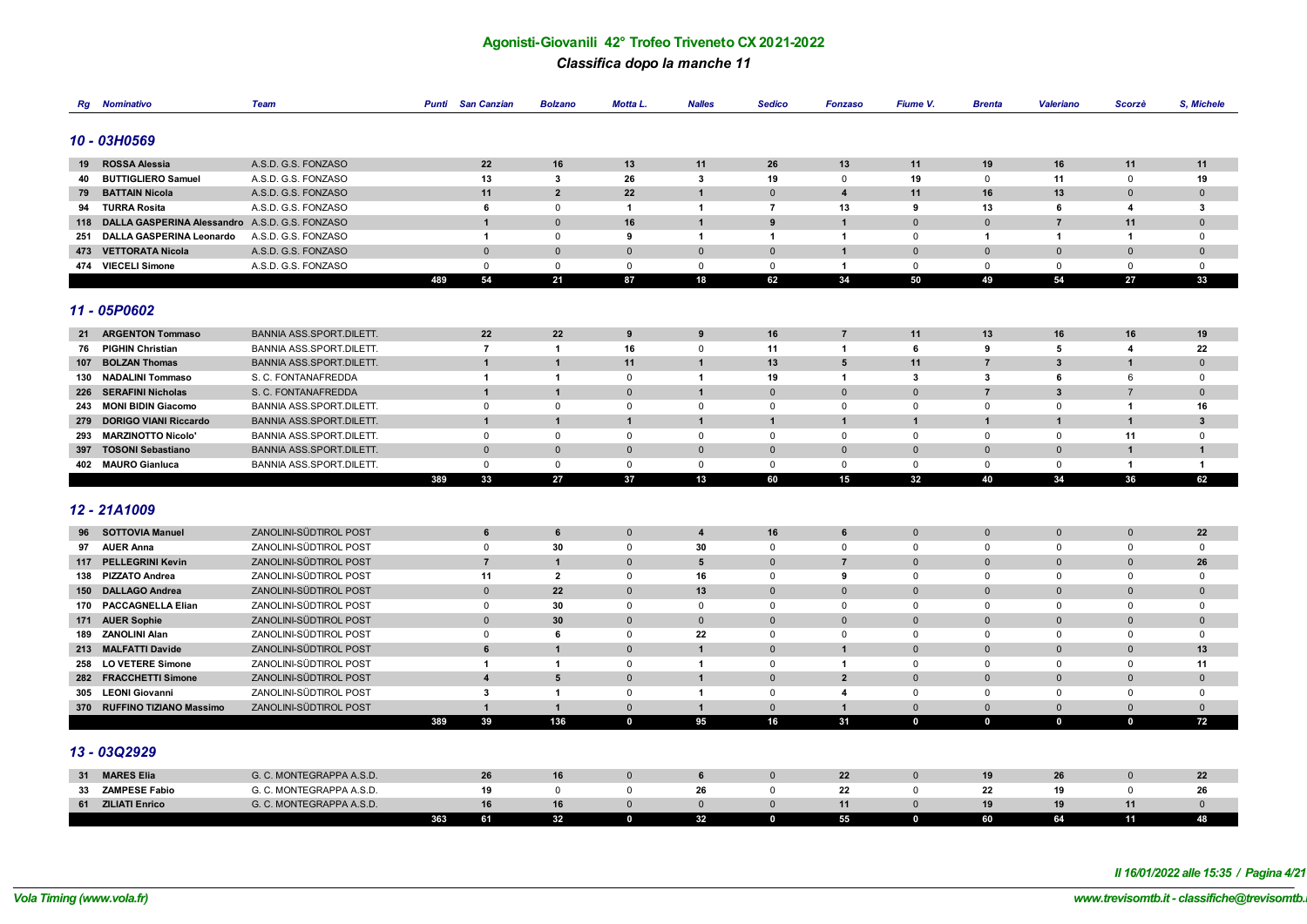#### *Classifica dopo la manche 11*

| Rg  | <b>Nominativo</b>         | <b>Team</b>                     | <b>Punti</b> | <b>San Canzian</b> | <b>Bolzano</b>          | Motta L.                | <b>Nalles</b>  | <b>Sedico</b>           | Fonzaso        | Fiume V.       | <b>Brenta</b>        | <b>Valeriano</b> | Scorzè         | S, Michele              |
|-----|---------------------------|---------------------------------|--------------|--------------------|-------------------------|-------------------------|----------------|-------------------------|----------------|----------------|----------------------|------------------|----------------|-------------------------|
|     |                           |                                 |              |                    |                         |                         |                |                         |                |                |                      |                  |                |                         |
|     | 14 - 21H0104              |                                 |              |                    |                         |                         |                |                         |                |                |                      |                  |                |                         |
|     |                           |                                 |              |                    |                         |                         |                |                         |                |                |                      |                  |                |                         |
|     | 27 CAPOVILLA Anja         | A.B.C. EGNA NEUMARKT            |              | 13                 | 11                      | 6                       | $\overline{2}$ | 22                      | 16             | 13             | 16                   | $\mathbf 0$      | 22             | 22                      |
|     | 47 KASER Isabel           | A.B.C. EGNA NEUMARKT            |              | 26                 | 19                      | 26                      | 16             | 22                      | $\mathbf 0$    | $\mathbf 0$    | $\mathbf 0$          | $\mathbf 0$      | $\mathbf 0$    | $\mathbf 0$             |
|     | 149 LAMBIASE David        | A.B.C. EGNA NEUMARKT            |              | $\mathbf{1}$       | 1                       | 9                       | $\mathbf{1}$   | 11                      | $\overline{1}$ | $\overline{2}$ | $\overline{1}$       | $\Omega$         | 3              | 5                       |
|     | 161 DANDER Emily          | A.B.C. EGNA NEUMARKT            |              | $\overline{7}$     | $\overline{1}$          | 9                       | $\mathbf{1}$   | 5                       | $\overline{1}$ | $\mathbf 0$    | $\mathbf{3}$         | $\Omega$         | $\mathbf 0$    | 4                       |
|     | 183 HAEUSL Jonas          | A.B.C. EGNA NEUMARKT            |              | $\mathbf{1}$       | 1                       | 5                       | $\mathbf{1}$   | $\mathbf{0}$            | $\mathbf{0}$   | $\mathbf{1}$   | 6                    | $\mathbf{0}$     | $\overline{2}$ | 11                      |
| 311 | <b>COLAONE Michele</b>    | A.B.C. EGNA NEUMARKT            |              | $\mathsf 0$        | $\overline{1}$          | $\overline{\mathbf{1}}$ | $\mathbf{1}$   | $\mathbf{1}$            | $\overline{1}$ | $\mathbf 0$    | $\blacktriangleleft$ | $\mathbf 0$      | 0              | $\overline{\mathbf{2}}$ |
|     | 340 KUNTNER Tobias        | A.B.C. EGNA NEUMARKT            |              | $\mathbf 0$        | $\overline{1}$          | $\overline{1}$          | $\mathbf{1}$   | $\mathbf{1}$            | $\overline{1}$ | $\overline{1}$ | $\mathbf 0$          | $\mathbf{0}$     | $\mathbf{0}$   | $\mathbf 0$             |
|     | 386 SAVOI Ryan            | A.B.C. EGNA NEUMARKT            |              | $\mathbf 0$        | $\blacktriangleleft$    | $\mathbf 0$             | $\mathbf{1}$   | $\overline{1}$          | $\Omega$       | $\mathbf 0$    | $\mathsf 0$          | $\mathsf 0$      | $\mathsf 0$    | $\mathbf 0$             |
|     |                           |                                 | 363          | 48                 | 36                      | 57                      | 24             | 63                      | 20             | 17             | 27                   | $\mathbf 0$      | 27             | 44                      |
|     |                           |                                 |              |                    |                         |                         |                |                         |                |                |                      |                  |                |                         |
|     | 15 - 03R2938              |                                 |              |                    |                         |                         |                |                         |                |                |                      |                  |                |                         |
|     | 53 PRA' Ettore            | <b>HELLAS MONTEFORTE</b>        |              | $\mathbf{0}$       | 26                      | $\mathbf{0}$            | $\mathbf 0$    | $\mathbf{0}$            | 30             | 26             | $\mathbf 0$          | 22               | $\mathbf 0$    | $\mathbf 0$             |
|     | 65 PEZZO ROSOLA Patrik    | <b>HELLAS MONTEFORTE</b>        |              | $\mathbf{0}$       | 30                      | $\mathbf 0$             | 30             | $\Omega$                | $\Omega$       | $\mathbf 0$    | $\mathbf 0$          | 30               | $\mathbf 0$    | $\mathbf 0$             |
|     | 134 SCALZOTTO Marco       | <b>HELLAS MONTEFORTE</b>        |              | $\mathbf{0}$       | 5                       | $\mathbf{0}$            | $\mathbf{0}$   | $\overline{0}$          | 5              | $\overline{7}$ | $\overline{0}$       | 22               | $\Omega$       | $\mathbf 0$             |
|     | 195 PRETO MARTINI Nicolo' | <b>HELLAS MONTEFORTE</b>        |              | 0                  | $\mathbf 0$             | $\mathbf 0$             | 0              | $\mathbf 0$             | $\mathbf 0$    | $\mathbf 0$    | $\mathbf 0$          | $\mathbf 0$      | $\mathbf 0$    | 26                      |
|     | 204 DUSSIN Enrico         | <b>HELLAS MONTEFORTE</b>        |              | $\mathbf 0$        | $\overline{2}$          | $\mathbf{0}$            | $\mathbf 0$    | $\overline{0}$          | 16             | $\overline{7}$ | $\mathbf 0$          | $\mathbf{0}$     | $\mathbf{0}$   | $\mathbf 0$             |
|     | 207 PANDIAN KEVIN Angelo  | <b>HELLAS MONTEFORTE</b>        |              | $\mathbf 0$        | $\overline{1}$          | $\mathsf 0$             | $\mathbf{1}$   | $\mathbf 0$             | $\Omega$       | $\mathbf{3}$   | $\mathbf{0}$         | 11               | $\mathbf 0$    | $\overline{7}$          |
|     | 281 GIURIATO Andrea       | <b>HELLAS MONTEFORTE</b>        |              | $\overline{7}$     | $\Omega$                | $\Omega$                | 5              | $\Omega$                | $\Omega$       | $\Omega$       | $\mathbf{0}$         | $\Omega$         | $\Omega$       | $\mathbf{0}$            |
| 318 | <b>DAL BOSCO Elisa</b>    | <b>HELLAS MONTEFORTE</b>        |              | $\mathbf 0$        | $\overline{1}$          | $\Omega$                | $\mathbf{1}$   | $\mathbf 0$             | 6              | $\mathbf 0$    | $\mathbf 0$          | $\mathbf 0$      | $\mathbf 0$    | $\mathbf 0$             |
|     | 449 DE GASPARI Andrea     | <b>HELLAS MONTEFORTE</b>        |              | $\mathbf 0$        | $\mathbf{1}$            | $\mathbf{0}$            | $\mathbf{0}$   | $\mathbf 0$             | $\mathbf{0}$   | $\mathbf{0}$   | $\mathbf 0$          | $\mathbf{0}$     | $\mathbf{0}$   | $\mathbf{0}$            |
|     |                           |                                 | 328          | $\overline{7}$     | 66                      | $\mathbf 0$             | 37             | $\mathbf{0}$            | 57             | 43             | $\mathbf 0$          | 85               | $\mathbf 0$    | 33                      |
|     |                           |                                 |              |                    |                         |                         |                |                         |                |                |                      |                  |                |                         |
|     | 16 - 03Q2315              |                                 |              |                    |                         |                         |                |                         |                |                |                      |                  |                |                         |
|     |                           |                                 |              |                    |                         |                         |                |                         |                |                |                      |                  |                |                         |
|     | 52 PICCIN Federico        | <b>CUBE CRAZY VICTORIA BIKE</b> |              | 9                  | 11                      | 19                      | 9              | $\overline{0}$          | 6              | 13             | 9                    | 6                | 13             | 9                       |
|     | 136 PICCIN Alessandro     | CUBE CRAZY VICTORIA BIKE        |              | $\mathsf 0$        | $\mathsf 0$             | 16                      | $\mathbf 0$    | $\mathbf 0$             | $\mathbf 0$    | $\mathbf 0$    | $\mathbf 0$          | 4                | 9              | 9                       |
|     | 162 SEGAT Simone          | CUBE CRAZY VICTORIA BIKE        |              | $\mathbf 0$        | $\mathbf 0$             | 22                      | $\mathbf 0$    | $\Omega$                | 9              | $\Omega$       | $\mathbf 0$          | $\Omega$         | $\Omega$       | $\mathbf{0}$            |
|     | 182 CASAGRANDE Arianna    | CUBE CRAZY VICTORIA BIKE        |              | 13                 | $\mathbf 0$             | $\mathbf 0$             | 5              | $\mathbf 0$             | $\mathbf 0$    | 11             | $\mathsf 0$          | $\mathsf 0$      | $\mathbf 0$    | $\mathsf 0$             |
|     | 197 CAMPAGNA Erica        | CUBE CRAZY VICTORIA BIKE        |              | $\mathbf 0$        | $\overline{0}$          | 26                      | $\mathbf{0}$   | $\Omega$                | $\Omega$       | $\Omega$       | $\mathbf 0$          | $\Omega$         | $\mathbf{0}$   | $\mathbf 0$             |
|     | 244 D'ARSIE' Leonardo     | <b>CUBE CRAZY VICTORIA BIKE</b> |              | $\overline{1}$     | $\overline{1}$          | $\overline{2}$          | $\mathbf{1}$   | $\mathbf 0$             | $\overline{1}$ | 3              | $\mathbf{1}$         | 6                | $\mathbf{1}$   | $\mathbf 0$             |
|     | 263 GOBBO Tommaso         | <b>CUBE CRAZY VICTORIA BIKE</b> |              | $\mathbf{1}$       | $\Omega$                | 13                      | $\Omega$       | $\Omega$                | $\Omega$       | $\Omega$       | $\mathbf 0$          | $\Omega$         | $\Omega$       | $\mathbf 0$             |
|     | 278 CADALT Nicolas        | <b>CUBE CRAZY VICTORIA BIKE</b> |              | $\mathsf 0$        | $\mathbf{0}$            | $\mathbf{0}$            | $^{\circ}$     | $\mathbf{0}$            | $\overline{1}$ | $\overline{2}$ | $\mathbf 0$          | $\mathbf 0$      | 5              | 4                       |
|     | 302 PERUCH Giovanni       | <b>CUBE CRAZY VICTORIA BIKE</b> |              | $\mathbf 0$        | $\mathbf{0}$            | $\Omega$                | $\mathbf{0}$   | $\Omega$                | $\overline{2}$ | $\mathbf{1}$   | $\mathbf 0$          | $\Omega$         | $\overline{1}$ | $5\phantom{1}$          |
|     | 333 GIAMBALVO Anna        | <b>CUBE CRAZY VICTORIA BIKE</b> |              | 0                  | $\mathbf 0$             | $\mathbf 0$             | 0              | $\mathbf 0$             | $\mathbf 0$    | $\mathbf 0$    | $\mathbf 0$          | $\mathbf 0$      | 0              | 6                       |
|     | 420 ULLIANA Davide        | <b>CUBE CRAZY VICTORIA BIKE</b> |              | $\mathbf{0}$       | $\mathbf{0}$            | $\mathbf{0}$            | $\mathbf{0}$   | $\overline{0}$          | $\mathbf{1}$   | $\mathbf 1$    | $\overline{0}$       | $\mathbf 0$      | $\mathbf{0}$   | $\mathbf 0$             |
|     | 422 DE POLO Antonio       | CUBE CRAZY VICTORIA BIKE        |              | $\mathbf 0$        | $\mathbf{0}$            | $\Omega$                | $\Omega$       | $\Omega$                | $\overline{1}$ | $\mathbf{1}$   | $\mathbf{0}$         | $\Omega$         | $\Omega$       | $\mathbf 0$             |
|     | 478 ULLIANA Nicola        | <b>CUBE CRAZY VICTORIA BIKE</b> |              | $\Omega$           | $\mathbf 0$             | $\mathbf 0$             | $\mathbf 0$    | $\mathbf 0$             | $\Omega$       | $\mathbf{1}$   | $\mathbf 0$          | $\mathbf 0$      | $\mathbf{0}$   | $\mathbf{0}$            |
|     |                           |                                 | 291          | 24                 | 12                      | 98                      | 15             | $\mathbf 0$             | 21             | 33             | 10                   | 16               | 29             | 33                      |
|     |                           |                                 |              |                    |                         |                         |                |                         |                |                |                      |                  |                |                         |
|     | 17 - 03P2385              |                                 |              |                    |                         |                         |                |                         |                |                |                      |                  |                |                         |
|     | 54 FRISON Aurora          | <b>U.S.SCUOLA CICLISMO VO'</b>  |              | $\mathbf 0$        | $\overline{\mathbf{4}}$ | 11                      | 6              | 30                      | 11             | $\Omega$       | 13                   | 19               | 9              | $\mathbf{0}$            |
|     | 133 SILO Giada            | U.S.SCUOLA CICLISMO VO'         |              | $\mathbf{0}$       | $\mathsf 0$             | 16                      | $\mathbf{1}$   | $\mathbf 0$             | $\overline{1}$ | $\mathbf 0$    | 22                   | $\mathbf 0$      | $\mathbf 0$    | $\mathbf 0$             |
|     | 148 SANARINI Linda        | U.S.SCUOLA CICLISMO VO'         |              | $\mathbf 0$        | $\mathbf 0$             | $\mathbf{0}$            | 6              | $\Omega$                | 30             | $\mathbf 0$    | $\mathbf 0$          | $\Omega$         | $\Omega$       | $\mathbf 0$             |
|     | 242 SANARINI Matteo       | U.S.SCUOLA CICLISMO VO'         |              | 0                  | $\mathbf 0$             | $\mathbf 0$             | 5              | 0                       | 13             | $\mathbf 0$    | $\mathbf 0$          | 0                | $\Omega$       | $\mathbf 0$             |
|     | 264 GIRONDA Giulia        | U.S.SCUOLA CICLISMO VO'         |              | $\mathbf{0}$       | 1                       | $\mathbf{0}$            | -1             | $\overline{\mathbf{3}}$ | $\overline{4}$ | $\Omega$       | $\overline{2}$       | $\Omega$         | 3              | $\mathbf{0}$            |
|     | 286 VISENTIN Alessia      | U.S.SCUOLA CICLISMO VO'         |              | $\Omega$           | $\mathbf{1}$            | $\overline{\mathbf{A}}$ | $\mathbf 0$    | $\overline{\mathbf{4}}$ | 1              | $\Omega$       | $\mathbf{0}$         | $\Omega$         | 1              | $\mathbf 0$             |
|     |                           |                                 |              |                    |                         |                         |                |                         |                |                |                      |                  |                |                         |

*Il 16/01/2022 alle 15:35 / Pagina 5/21*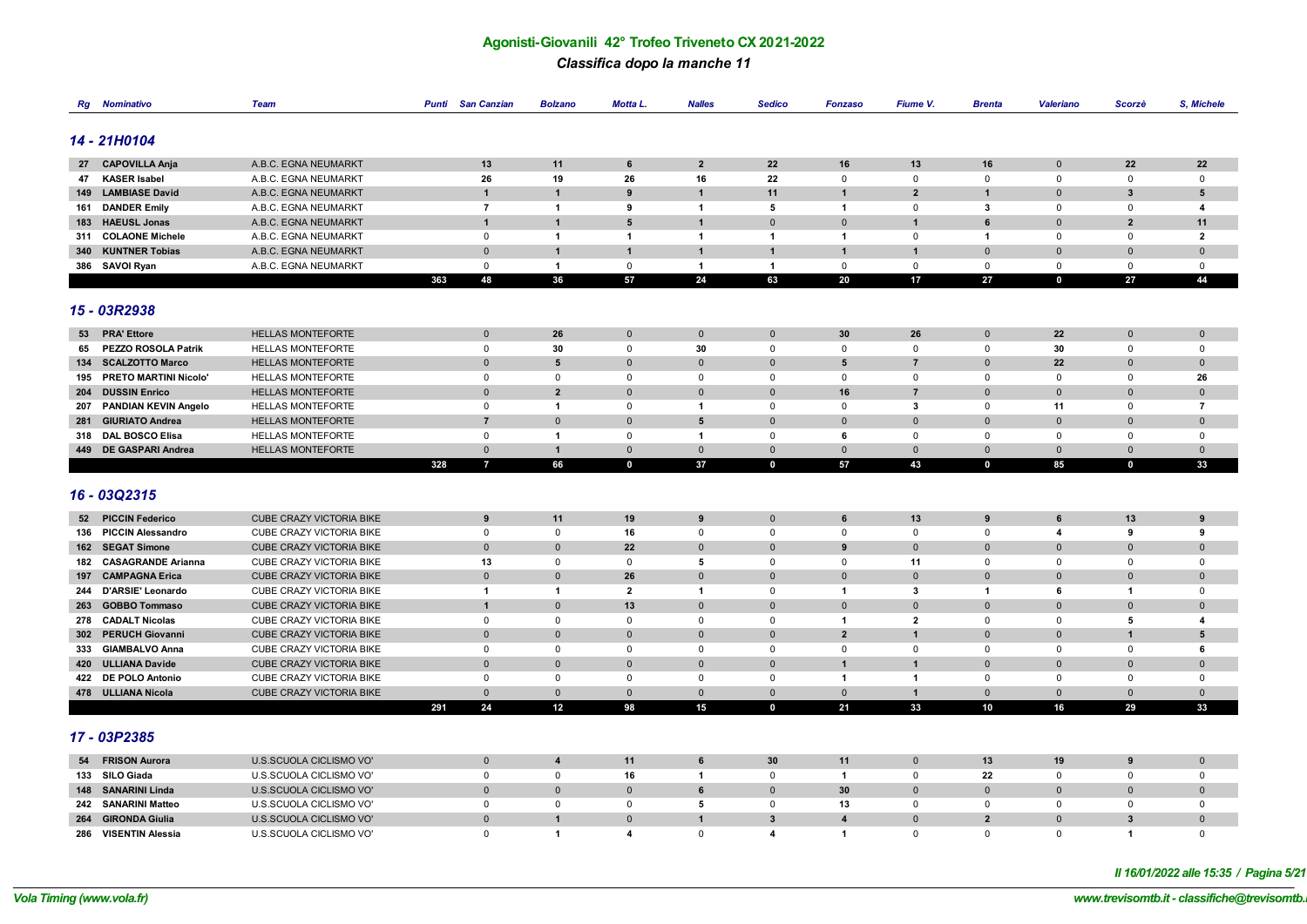# **Agonisti-Giovanili 42° Trofeo Triveneto CX 2021-2022** *Classifica dopo la manche 11*

| Rg  | <b>Nominativo</b>          | <b>Team</b>                | Punti | <b>San Canzian</b> | <b>Bolzano</b> | Motta L.                | <b>Nalles</b>   | <b>Sedico</b>  | <b>Fonzaso</b>          | Fiume V.                | <b>Brenta</b> | <b>Valeriano</b> | Scorzè                  | S, Michele   |
|-----|----------------------------|----------------------------|-------|--------------------|----------------|-------------------------|-----------------|----------------|-------------------------|-------------------------|---------------|------------------|-------------------------|--------------|
|     |                            |                            |       |                    |                |                         |                 |                |                         |                         |               |                  |                         |              |
|     | 325 GENNARI Giosue'        | U.S.SCUOLA CICLISMO VO'    |       | $\mathbf 0$        | $\mathbf{1}$   | $\mathbf{1}$            | $\mathbf{1}$    | $\mathbf{1}$   | $\mathbf{1}$            | $\mathbf{0}$            | $\mathbf{1}$  | $\mathbf 0$      | $\mathbf{1}$            | $\mathbf 0$  |
|     | 372 COMACCHIO Claudia      | U.S.SCUOLA CICLISMO VO'    |       | $\mathbf 0$        | $\overline{1}$ | $\overline{\mathbf{2}}$ | $\mathbf{1}$    | $\mathbf 0$    | 0                       | $\mathbf 0$             | $\mathbf{0}$  | $\Omega$         | $\mathbf 0$             | $\mathbf 0$  |
|     | 395 FASOLO Greta           | U.S.SCUOLA CICLISMO VO'    |       | $\mathbf 0$        | $\mathbf 0$    | $\mathbf 0$             | $\mathbf 0$     | $\mathbf{0}$   | $\mathbf{0}$            | $\mathbf{0}$            | $\mathbf 0$   | $\mathbf{0}$     | 3                       | $\mathbf 0$  |
|     | 407 QUATTRIN Nicolo        | U.S.SCUOLA CICLISMO VO'    |       | $\mathbf 0$        | $\overline{1}$ | $\overline{\mathbf{1}}$ | $\mathbf 0$     | 0              | $\mathbf 0$             | $\mathbf 0$             | $\mathbf 0$   | $\mathbf 0$      | 0                       | $\mathbf 0$  |
|     | 419 NEGRELLO MATTIA Savino | U.S.SCUOLA CICLISMO VO'    |       | $\mathbf{0}$       | $\Omega$       | $\overline{1}$          | $\Omega$        | $\overline{1}$ | $\Omega$                | $\Omega$                | $\mathbf{0}$  | $\Omega$         | $\Omega$                | $\mathbf{0}$ |
|     | 493 FABBIAN Giorgia        | U.S.SCUOLA CICLISMO VO'    |       | $\mathbf 0$        | $\mathbf{0}$   | 0                       | $^{\circ}$      | $\mathsf 0$    | $\Omega$                | $\mathbf 0$             | $\mathsf 0$   | $\Omega$         | $\mathbf{1}$            | $\mathbf 0$  |
|     | 494 MARZOLLA Aurora        | U.S.SCUOLA CICLISMO VO'    |       | $\mathbf 0$        | $\overline{0}$ | $\mathbf{0}$            | $\mathbf{0}$    | $\mathbf{0}$   | $\mathbf{0}$            | $\mathbf 0$             | $\mathbf 0$   | $\mathbf{0}$     | $\overline{1}$          | $\mathbf 0$  |
|     | 495 BENIN Anita            | U.S.SCUOLA CICLISMO VO'    |       | $\mathbf 0$        | $\mathsf 0$    | $\mathsf{O}$            | $\mathsf 0$     | $\mathbf 0$    | $\mathbf 0$             | $\mathsf 0$             | $\mathsf 0$   | $\mathbf 0$      | $\overline{1}$          | $\mathbf 0$  |
|     |                            |                            | 243   | $\mathbf 0$        | $\overline{9}$ | 36                      | 21              | 39             | 61                      | $\mathbf 0$             | 38            | 19               | 20                      | $\mathbf 0$  |
|     |                            |                            |       |                    |                |                         |                 |                |                         |                         |               |                  |                         |              |
|     | 18 - 03P2162               |                            |       |                    |                |                         |                 |                |                         |                         |               |                  |                         |              |
|     | 57 GIUSTI Chiara           | A.S.D. TEAM VELOCIRAPTORS  |       | $\mathbf 0$        | $\pmb{0}$      | 22                      | $\mathbf 0$     | 16             | 11                      | $\mathbf 0$             | 22            | $\mathbf 0$      | 13                      | 16           |
| 87  | <b>GIUSTI Cristian</b>     | A.S.D. TEAM VELOCIRAPTORS  |       | $\mathsf 0$        | $\mathsf 0$    | 19                      | $\mathbf 0$     | 13             | 0                       | $\mathbf 0$             | 11            | 0                | 13                      | 16           |
|     | 105 RIGHETTO Nicole        | A.S.D. TEAM VELOCIRAPTORS  |       | $\mathbf{0}$       | $\mathbf 0$    | $\mathbf{0}$            | $\mathbf 0$     | $\mathbf{0}$   | $\mathbf{0}$            | $\mathbf{0}$            | $\mathbf 0$   | $\mathbf{0}$     | 26                      | 30           |
|     | 299 PEDRONETTO Chiara      | A.S.D. TEAM VELOCIRAPTORS  |       | $\mathsf 0$        | $\mathbf 0$    | 5                       | $\mathsf 0$     | $\mathbf 0$    | $\overline{1}$          | $\overline{\mathbf{2}}$ | $\mathsf 0$   | $\mathbf 0$      | $\overline{\mathbf{2}}$ | $\mathsf 0$  |
|     |                            |                            | 238   | $\mathbf 0$        | $\mathbf 0$    | 46                      | $\mathbf 0$     | 29             | 12                      | $\overline{2}$          | 33            | $\mathbf 0$      | 54                      | 62           |
|     |                            |                            |       |                    |                |                         |                 |                |                         |                         |               |                  |                         |              |
|     | 19 - 05E0538               |                            |       |                    |                |                         |                 |                |                         |                         |               |                  |                         |              |
|     |                            |                            |       |                    |                |                         |                 |                |                         |                         |               |                  |                         |              |
|     | 12 PALUDGNACH Alessio      | <b>TEAM GRANZON</b>        |       | 26                 | 22             | $\mathbf 0$             | 5               | 30             | 11                      | 13                      | 22            | 26               | 16                      | 16           |
| 157 | <b>MESTRONI Francesco</b>  | <b>TEAM GRANZON</b>        |       | 9                  | $\mathsf 0$    | $\mathsf{O}$            | $\mathsf 0$     | $\mathbf 0$    | $\sqrt{5}$              | 9                       | $\mathsf 0$   | 9                | $\mathsf 0$             | $\mathbf 0$  |
|     | 353 STEFANEL Diego         | <b>TEAM GRANZON</b>        |       | $\mathbf{1}$       | $\mathbf 0$    | $\mathbf{0}$            | $\mathbf{0}$    | $\mathbf{0}$   | $\mathbf 0$             | $\mathbf 0$             | $\mathbf 0$   | $\overline{4}$   | $\mathbf{0}$            | $\mathbf 0$  |
|     | 366 MICHIELI GIOVANNI Yang | <b>TEAM GRANZON</b>        |       | $\mathbf{1}$       | $\mathbf 0$    | -1                      | $\mathsf 0$     | $\mathsf 0$    | $\mathbf 0$             | 1                       | $\mathsf 0$   | $\overline{1}$   | $\mathbf 0$             | $\mathbf 0$  |
|     |                            |                            | 228   | 37                 | 22             | $\blacksquare$          | $5\phantom{.0}$ | 30             | 16                      | 23                      | 22            | 40               | 16                      | 16           |
|     |                            |                            |       |                    |                |                         |                 |                |                         |                         |               |                  |                         |              |
|     | 20 - 11G0228               |                            |       |                    |                |                         |                 |                |                         |                         |               |                  |                         |              |
| 48  | <b>HUEZ Emanuele</b>       | <b>C.S. CARABINIERI</b>    |       | $\mathbf 0$        | $\mathbf 0$    | $\mathbf 0$             | $\mathbf 0$     | $\mathbf 0$    | 30                      | $\mathbf 0$             | 26            | $\mathbf 0$      | 22                      | 30           |
| 98  | <b>FONTANA Filippo</b>     | C.S. CARABINIERI           |       | $\mathsf 0$        | 30             | $\mathsf{O}$            | $\mathsf 0$     | $\mathsf 0$    | 0                       | $\mathbf 0$             | $\mathsf 0$   | $\mathsf 0$      | 30                      | $\mathsf 0$  |
|     | 125 BRAIDOT Daniele        | <b>C.S. CARABINIERI</b>    |       | 16                 | $\mathbf 0$    | $\mathbf{0}$            | $\mathbf 0$     | $\mathbf{0}$   | $\mathbf{0}$            | 26                      | $\mathbf 0$   | $\mathbf 0$      | $\mathbf{0}$            | $\mathbf 0$  |
|     | 255 PETTINA' Nicholas      | C.S. CARABINIERI           |       | $\mathsf 0$        | $\mathsf 0$    | $\mathsf{O}$            | $\mathsf 0$     | $\mathsf 0$    | $\mathbf 0$             | $\mathsf 0$             | 16            | $\mathsf 0$      | 0                       | $\mathsf 0$  |
|     |                            |                            | 226   | 16                 | 30             | $\mathbf 0$             | $\mathbf{0}$    | $\mathbf 0$    | 30                      | 26                      | 42            | $\mathbf 0$      | 52                      | 30           |
|     |                            |                            |       |                    |                |                         |                 |                |                         |                         |               |                  |                         |              |
|     | 21 - 03X0224               |                            |       |                    |                |                         |                 |                |                         |                         |               |                  |                         |              |
|     |                            |                            |       |                    |                |                         |                 |                |                         |                         |               |                  |                         |              |
|     | 78 STENICO Mattia          | ASD GS SORGENTE PRADIPOZZO |       | $\mathbf 0$        | $\mathbf 0$    | $\mathbf{0}$            | 22              | $\mathbf{0}$   | 30                      | 30                      | $\mathbf 0$   | $\mathbf 0$      | $\mathbf 0$             | $\mathbf 0$  |
|     | 114 RECALCATI Martina      | ASD GS SORGENTE PRADIPOZZO |       | $\mathbf{0}$       | $\mathbf 0$    | 0                       | 22              | $\mathbf{0}$   | 26                      | $\mathbf 0$             | $\mathbf{0}$  | $\mathbf 0$      | $\mathbf 0$             | $\mathbf 0$  |
|     | 155 SETTIN Mattia          | ASD GS SORGENTE PRADIPOZZO |       | $\mathbf 0$        | $\mathbf 0$    | $\mathbf 0$             | $\mathbf 0$     | $\mathbf{0}$   | $\overline{\mathbf{3}}$ | 13                      | $\mathbf 0$   | $\mathbf 0$      | $\mathbf 0$             | 16           |
|     | 174 CORVI Valentina        | ASD GS SORGENTE PRADIPOZZO |       | 0                  | $\mathbf 0$    | 0                       | $\mathbf 0$     | 0              | 0                       | 30                      | $\mathbf 0$   | 0                | $\Omega$                | $\mathbf 0$  |
|     | 248 SACCHET Stefano        | ASD GS SORGENTE PRADIPOZZO |       | $\mathbf 0$        | $\mathbf 0$    | $\mathbf{0}$            | $\mathbf{1}$    | $\overline{0}$ | 16                      | $\Omega$                | $\mathbf 0$   | $\mathbf{0}$     | $\Omega$                | $\mathbf 0$  |
|     |                            |                            | 209   | $\mathbf 0$        | $\mathbf 0$    | $\mathbf 0$             | 45              | $\mathbf 0$    | 75                      | 73                      | $\mathbf 0$   | $\mathbf 0$      | $\mathbf 0$             | 16           |
|     |                            |                            |       |                    |                |                         |                 |                |                         |                         |               |                  |                         |              |
|     | 22 - 02R4164               |                            |       |                    |                |                         |                 |                |                         |                         |               |                  |                         |              |
|     | 83 FANTINI Christian       | <b>KTM BRENTA BRAKES</b>   |       | 30                 | 19             | $\mathbf 0$             | 26              | $\mathbf{0}$   | $\mathbf{0}$            | $\mathbf 0$             | $\mathbf 0$   | $\mathbf 0$      | $\mathbf 0$             | $\mathbf 0$  |
|     | 85 ZANGA Marta             | <b>KTM BRENTA BRAKES</b>   |       | 26                 | $\mathbf 0$    | $\mathbf 0$             | 26              | $\mathbf 0$    | 0                       | $\mathbf 0$             | $\mathbf 0$   | 22               | 0                       | $\mathbf 0$  |
|     | 158 CALLIGARO Cristian     | <b>KTM BRENTA BRAKES</b>   |       | $\mathbf 0$        | 16             | $\mathbf{0}$            | 16              | $\Omega$       | $\Omega$                | $\mathbf{0}$            | $\mathbf 0$   | $\mathbf{0}$     | $\mathbf 0$             | $\mathbf{0}$ |
|     | 214 SAMPARISI Lorenzo      | <b>KTM BRENTA BRAKES</b>   |       | 22                 | $\mathbf 0$    | $\mathbf 0$             | $\mathbf 0$     | 0              | $\Omega$                | $\mathbf 0$             | $\mathbf 0$   | $\mathbf 0$      | $\mathbf 0$             | $\mathbf 0$  |
|     | 433 ARDUINI Leonardo       | <b>KTM BRENTA BRAKES</b>   |       | $\mathbf{1}$       | $\mathbf{0}$   | $\Omega$                | $\mathbf{0}$    | $\mathbf{0}$   | $\Omega$                | $\mathbf{0}$            | $\mathbf{0}$  | $\mathbf{0}$     | $\Omega$                | $\mathbf{0}$ |
|     |                            |                            | 204   | 79                 | 35             | $\mathbf 0$             | 68              | $\mathbf{0}$   | $\mathbf 0$             | $\mathbf{0}$            | $\mathbf 0$   | 22               | $\mathbf 0$             | $\mathbf 0$  |

*Il 16/01/2022 alle 15:35 / Pagina 6/21*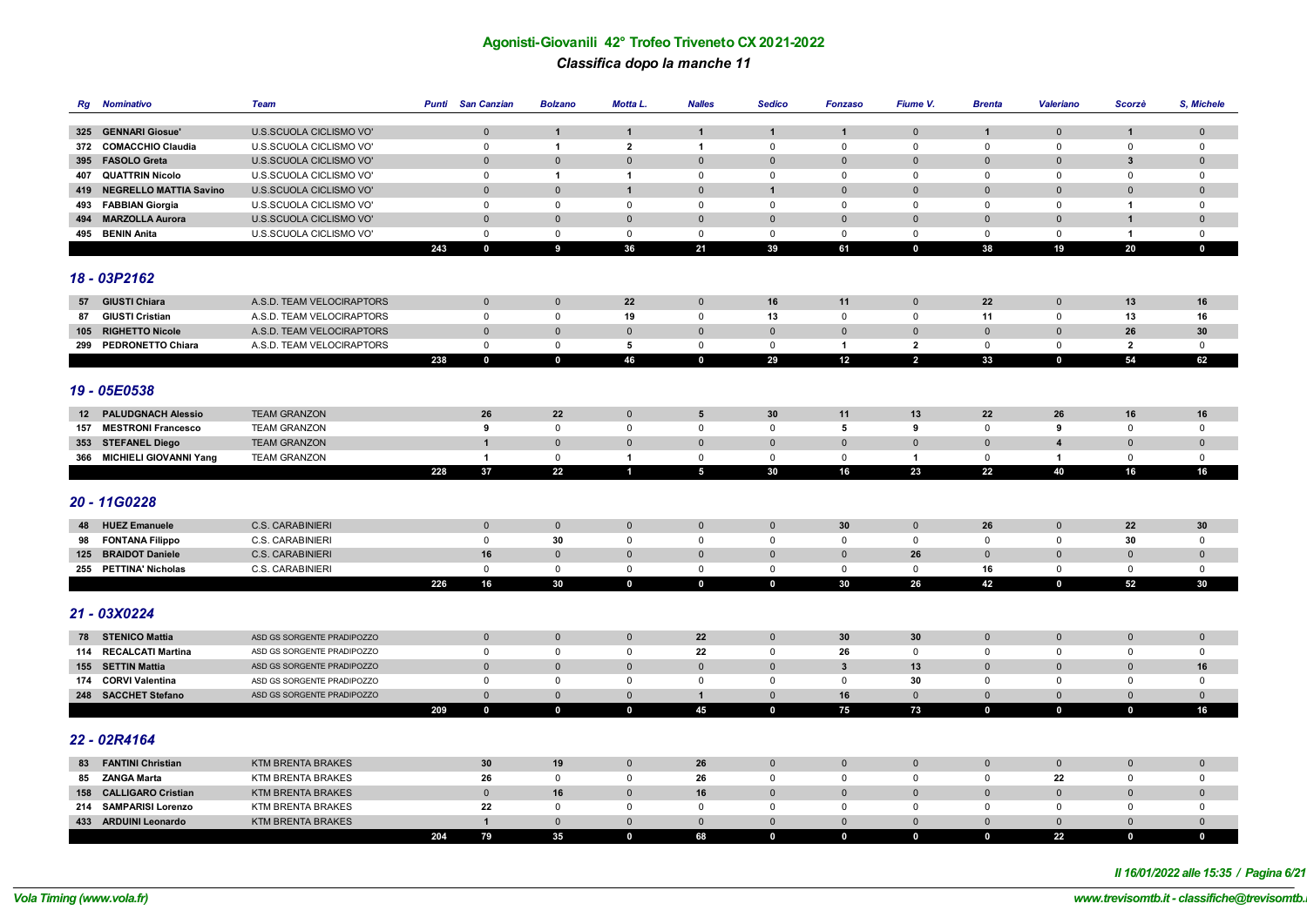#### *Classifica dopo la manche 11*

| Rg  | Nominativo                                      | <b>Team</b>                                                                | <b>Punti</b> San Canzian | <b>Bolzano</b>           | Motta L.                     | <b>Nalles</b>                             | <b>Sedico</b>               | <b>Fonzaso</b>             | Fiume V.                    | <b>Brenta</b>               | <b>Valeriano</b>            | Scorzè                      | <b>S, Michele</b>       |
|-----|-------------------------------------------------|----------------------------------------------------------------------------|--------------------------|--------------------------|------------------------------|-------------------------------------------|-----------------------------|----------------------------|-----------------------------|-----------------------------|-----------------------------|-----------------------------|-------------------------|
|     |                                                 |                                                                            |                          |                          |                              |                                           |                             |                            |                             |                             |                             |                             |                         |
|     | 23 - 05P0049                                    |                                                                            |                          |                          |                              |                                           |                             |                            |                             |                             |                             |                             |                         |
|     |                                                 |                                                                            |                          |                          |                              |                                           |                             |                            |                             |                             |                             |                             |                         |
| 58  | <b>BESSEGA Andrea</b>                           | A.S.D SACILESE EURO 90 P3                                                  | $\mathbf 0$              | 9                        | $\mathbf{0}$                 | $\mathbf 0$                               | 22                          | 13                         | 22                          | 30                          | $\mathbf 0$                 | $\Omega$                    | $\mathbf 0$             |
| 95  | <b>FANTUZ Matteo</b>                            | A.S.D SACILESE EURO 90 P3                                                  | $\mathbf 0$              | $\mathbf{1}$             | $\Omega$                     | $^{\circ}$                                | 13                          | 6                          | 6                           | 13                          | 22                          | $\mathbf 0$                 | $\mathbf 0$             |
|     | 240 DALLE CRODE Lorenzo                         | A.S.D SACILESE                                                             | $\mathbf{1}$             | $\mathbf 0$              | $\overline{1}$               | $\mathbf 0$                               | $5\phantom{.0}$             | $\Omega$                   | $\overline{2}$              | $\overline{1}$              | $\overline{7}$              | -1                          | $\mathbf 0$             |
|     |                                                 |                                                                            | 175<br>$\blacksquare$    | 10                       | $\blacksquare$               | $\mathbf 0$                               | 40                          | 19                         | 30                          | 44                          | 29                          |                             | $\mathbf 0$             |
|     |                                                 |                                                                            |                          |                          |                              |                                           |                             |                            |                             |                             |                             |                             |                         |
|     | 24 - 05U0591                                    |                                                                            |                          |                          |                              |                                           |                             |                            |                             |                             |                             |                             |                         |
|     |                                                 |                                                                            |                          |                          |                              |                                           |                             |                            |                             |                             |                             |                             |                         |
|     | 18 PONTA Marco                                  | FUN BIKE-CUSSIGH BIKE                                                      | 26<br>160<br>26          | 26<br>26                 | $\mathbf{0}$<br>$\mathbf{0}$ | $\mathbf 0$<br>$\mathbf{0}$               | $\mathbf 0$<br>$\mathbf 0$  | 26<br>26                   | 22<br>22                    | $\mathbf{0}$<br>$\mathbf 0$ | 30<br>30                    | $\mathbf{0}$<br>$\mathbf 0$ | 30<br>30                |
|     |                                                 |                                                                            |                          |                          |                              |                                           |                             |                            |                             |                             |                             |                             |                         |
|     |                                                 |                                                                            |                          |                          |                              |                                           |                             |                            |                             |                             |                             |                             |                         |
|     | 25 - 03U2718                                    |                                                                            |                          |                          |                              |                                           |                             |                            |                             |                             |                             |                             |                         |
|     | 62 CAO Pietro                                   | TEAM BOSCO DI ORSAGO                                                       | 9                        | $\overline{2}$           | 13                           | $\mathbf{3}$                              | 13                          | $\overline{\mathbf{4}}$    | $\overline{\mathbf{4}}$     | 11                          | 9                           | 9                           | 16                      |
|     | 256 DAL MAS Matilde                             | TEAM BOSCO DI ORSAGO                                                       | $\mathsf 0$              | $\mathsf 0$              | $\mathsf 0$                  | $\mathbf 0$                               | $\mathsf 0$                 | $\mathbf 0$                | $\mathsf 0$                 | $\mathsf 0$                 | $\mathbf 0$                 | 16                          | $\mathbf 0$             |
|     | 269 RODER Cristian                              | TEAM BOSCO DI ORSAGO                                                       | $\mathbf{1}$             | $\mathbf{1}$             | $\mathbf{0}$                 | $\mathbf 0$                               | $\mathbf{1}$                | $\mathbf{1}$               | $\mathbf{1}$                | $\mathbf{1}$                | $\overline{2}$              | $\mathbf{1}$                | $\overline{\mathbf{4}}$ |
|     | 272 DALLA CIA Lorenzo                           | TEAM BOSCO DI ORSAGO                                                       | $\overline{1}$           | $\mathbf{1}$             | $\mathbf{1}$                 | $\overline{1}$                            | 4                           | $\mathbf{1}$               | $\overline{1}$              | $\overline{1}$              | $\overline{1}$              | $\mathbf{1}$                | $\mathbf 0$             |
|     | 298 BOTTAN Nicola                               | TEAM BOSCO DI ORSAGO                                                       | $\mathbf 0$              | $\mathbf{1}$             | $\mathbf{3}$                 | $\mathbf 0$                               | $\overline{\mathbf{4}}$     | $\mathbf 0$                | $\mathbf{1}$                | $\overline{1}$              | $\mathbf{0}$                | $\mathbf 0$                 | $\pmb{0}$               |
| 300 | <b>DALLA CIA Alberto</b>                        | TEAM BOSCO DI ORSAGO                                                       | $\mathsf 0$              | $\mathbf 0$              | $\mathbf{1}$                 | $\overline{1}$                            | $\mathbf{2}$                | $\mathbf{1}$               | $\overline{1}$              | $\overline{2}$              | $\overline{1}$              | $\mathbf{1}$                | $\mathbf 0$             |
| 399 | <b>GHIRARDO Francesco</b>                       | TEAM BOSCO DI ORSAGO                                                       | $\mathbf 0$              | $\Omega$                 | $\mathbf{0}$                 | $\mathbf 0$                               | $\mathbf{0}$                | $\mathbf 0$                | $\mathbf{0}$                | $\overline{0}$              | $\Omega$                    | $\mathbf 1$                 | $\mathbf{1}$            |
| 490 | DA ROS Alessandro                               | TEAM BOSCO DI ORSAGO                                                       | 0                        | $\mathbf{0}$             | $\mathbf 0$                  | $\mathbf 0$                               | $\mathbf 0$                 | $\mathbf 0$                | $\mathbf{0}$                | $\mathbf 0$                 | $\Omega$                    | -1                          | $\mathbf 0$             |
|     | 491 ANTONIAZZI Manuel                           | TEAM BOSCO DI ORSAGO                                                       | $\mathbf 0$              | $\Omega$                 | $\mathbf 0$                  | $\mathbf 0$                               | $\mathbf 0$                 | $\mathbf 0$                | $\mathbf 0$                 | $\mathbf 0$                 | $\mathbf 0$                 | $\mathbf{1}$                | $\mathbf 0$             |
|     |                                                 |                                                                            | 159<br>11                | $\overline{\phantom{a}}$ | 18                           | $5\phantom{.0}$                           | 24                          | $\overline{1}$             | 8                           | 16                          | 13                          | 31                          | 21                      |
|     |                                                 |                                                                            |                          |                          |                              |                                           |                             |                            |                             |                             |                             |                             |                         |
|     | 26 - 02S2343                                    |                                                                            |                          |                          |                              |                                           |                             |                            |                             |                             |                             |                             |                         |
|     |                                                 |                                                                            |                          |                          |                              |                                           |                             |                            |                             |                             |                             |                             |                         |
|     | 100 DISPENSA Flavio                             | TRINX FACTORY TEAM<br>ASD TEAM BRAMATI TRINX FACTORY TEAM                  | 6                        | $\mathbf{1}$             | 16                           | $\mathbf{1}$                              | $\mathbf 0$                 | 9                          | $\mathbf 0$                 | $\mathbf 0$                 | $\mathbf 0$                 | 19                          | $\overline{7}$          |
|     | 143 BRAMATI Marco<br>166 DANTE ALESSANDRO Mario |                                                                            | $\overline{1}$<br>19     | 3<br>$\overline{7}$      | $\mathbf{0}$<br>$\mathbf{0}$ | $\overline{1}$<br>$\overline{\mathbf{4}}$ | $\mathbf 0$<br>$\mathbf 0$  | $\mathbf 0$<br>$\mathbf 0$ | $\mathbf{0}$<br>$\mathbf 0$ | 19<br>$\mathbf 0$           | $\mathbf 0$<br>$\mathbf{0}$ | $\mathbf 0$<br>$\mathbf{0}$ | 13<br>$\mathbf 0$       |
|     | 222 SIMONETTO Michele                           | ASD TEAM BRAMATI TRINX FACTORY TEAM<br>ASD TEAM BRAMATI TRINX FACTORY TEAM | $\overline{4}$           | $\mathsf 0$              | $\mathbf 0$                  | $\mathbf 0$                               | 0                           | $\mathbf{1}$               | $\mathbf 0$                 | $\overline{2}$              | 0                           | $\mathbf 0$                 | 13                      |
|     | 328 PASCUCCI Alice                              | ASD TEAM BRAMATI TRINX FACTORY TEAM                                        | $\mathbf 0$              | $\Omega$                 | $\Omega$                     | $\overline{7}$                            | $\mathbf 0$                 | $\mathbf 0$                | $\mathbf 0$                 | $\mathbf 0$                 | $\Omega$                    | $\Omega$                    | $\mathbf 0$             |
|     | 432 CHECCHIN Lorenzo                            | ASD TEAM BRAMATI TRINX FACTORY TEAM                                        | $\overline{1}$           | $\mathbf 0$              | $\mathbf 0$                  | $\mathbf 0$                               | $\mathbf 0$                 | $\mathbf 0$                | $\mathbf 0$                 | $\mathbf 0$                 | $\mathbf{0}$                | $^{\circ}$                  | $\mathbf 0$             |
|     | 462 BASSIGNANA Serena                           | ASD TEAM BRAMATI TRINX FACTORY TEAM                                        | $\mathbf{0}$             | $\mathbf{0}$             | $\Omega$                     | $\overline{1}$                            | $\mathbf{0}$                | $\mathbf{0}$               | $\mathbf{0}$                | $\mathbf{0}$                | $\Omega$                    | $\mathbf{0}$                | $\mathbf{0}$            |
|     |                                                 |                                                                            | 155<br>31                | 11                       | 16                           | 14                                        | $\mathbf 0$                 | 10                         | $\mathbf 0$                 | 21                          | $\mathbf 0$                 | 19                          | 33                      |
|     |                                                 |                                                                            |                          |                          |                              |                                           |                             |                            |                             |                             |                             |                             |                         |
|     | 27 - 05H0098                                    |                                                                            |                          |                          |                              |                                           |                             |                            |                             |                             |                             |                             |                         |
|     |                                                 |                                                                            |                          |                          |                              |                                           |                             |                            |                             |                             |                             |                             |                         |
|     | 23 DEOTTO Eleonora                              | S.C.D. PEDALE SANVITESE                                                    | 16                       | $\mathbf{0}$             | 13                           | 1                                         | 19                          | 19                         | 11                          | 19                          | 16                          | 16                          | 19                      |
| 348 | <b>SCOTTI Francesca</b>                         | S.C.D. PEDALE SANVITESE                                                    | $\mathbf{0}$             | $\mathsf 0$              | $\mathbf{0}$                 | $\mathbf 0$                               | $\mathbf 0$                 | $\mathbf 0$                | $\mathbf 0$                 | $\mathbf 0$                 | $\mathbf 0$                 | $\overline{2}$              | $\mathbf{3}$            |
|     |                                                 |                                                                            | 16<br>154                | $\mathbf 0$              | 13                           | 1                                         | 19                          | 19                         | 11                          | 19                          | 16                          | 18                          | 22                      |
|     |                                                 |                                                                            |                          |                          |                              |                                           |                             |                            |                             |                             |                             |                             |                         |
|     | 28 - 05X0096                                    |                                                                            |                          |                          |                              |                                           |                             |                            |                             |                             |                             |                             |                         |
|     |                                                 |                                                                            |                          |                          |                              |                                           |                             |                            |                             |                             |                             |                             |                         |
|     | 39 BATTISTUTTA Luca                             | <b>GCD PEDALE MANZANESE</b>                                                | $\mathbf 0$              | 5                        | 22                           | 6                                         | 30                          | $\mathbf 0$                | 9                           | $\mathbf 0$                 | 16                          | 13                          | 13                      |
|     | 221 TARDIVO Massimiliano                        | A.S.D. PEDALE RONCHESE                                                     | 1                        | $\mathbf{1}$             | -1                           | $\overline{1}$                            | 9                           | $\overline{1}$             | -1                          | 5                           | 0                           | -1                          | $\mathbf 0$             |
|     | 315 ZANUTTA Filippo                             | A.S.D. PEDALE RONCHESE                                                     | $\overline{1}$           | $\mathbf{1}$             | $\mathbf{1}$                 | $\overline{1}$                            | $\mathbf{1}$                | $\mathbf{1}$               | $\mathbf 0$                 | $\overline{\mathbf{1}}$     | $\Omega$                    | $\mathbf{1}$                | $\mathbf 0$             |
|     | 316 TOSORATTO Daniel                            | A.S.D. PEDALE RONCHESE                                                     | 1                        | 1                        | $\overline{\mathbf{1}}$      | $\overline{1}$                            | $\mathbf{1}$                | $\mathbf 0$                | $\mathbf{1}$                | $\overline{1}$              | $\mathbf 0$                 | -1                          | $\mathbf 0$             |
|     | 341 ROS Filippo                                 | A.S.D. PEDALE RONCHESE                                                     | $\mathbf{0}$             | $\mathbf 1$              | $\mathbf{1}$                 | $\mathbf{1}$                              | $\mathbf 0$<br>$\mathbf{1}$ | $\mathbf{1}$               | $\overline{1}$              | $\overline{0}$              | $\mathbf{0}$                | -1                          | $\mathbf 0$             |
|     | 343 COCOLIN Alberto                             | A.S.D. PEDALE RONCHESE                                                     | $\mathbf 0$              | $\mathbf{0}$             | $\mathbf{0}$                 | $\overline{1}$                            |                             | $\mathbf{1}$               | $\mathbf{1}$                | $\overline{1}$              | $\mathbf 0$                 | $\mathbf{1}$                | $\mathbf 0$             |

*Il 16/01/2022 alle 15:35 / Pagina 7/21*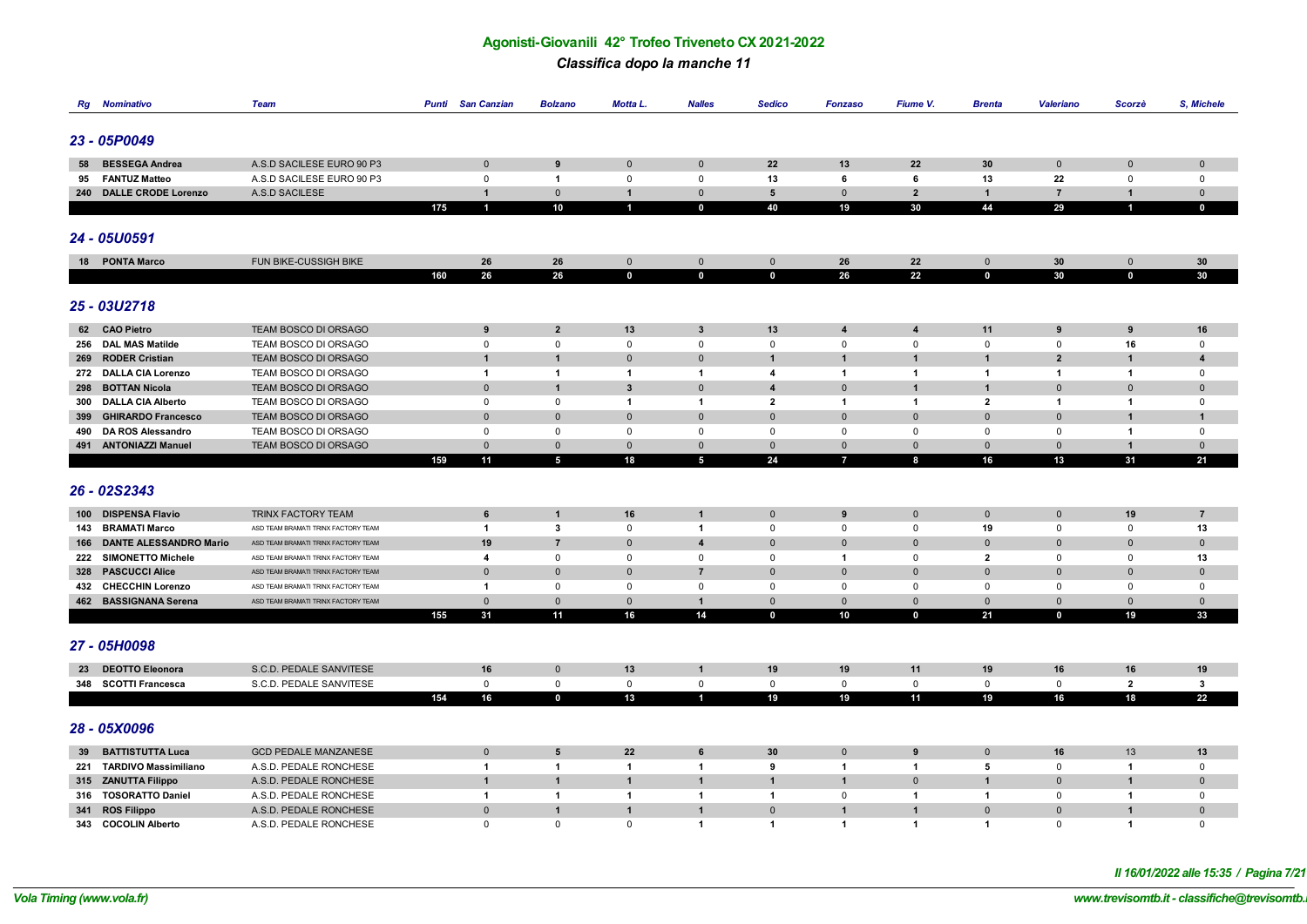# *Classifica dopo la manche 11*

|     | <b>Rg</b> Nominativo                    | <b>Team</b>                                 | <b>Punti</b> San Canzian       | <b>Bolzano</b>      | Motta L.     | <b>Nalles</b>               | <b>Sedico</b>              | <b>Fonzaso</b>           | Fiume V.       | <b>Brenta</b> | <b>Valeriano</b>  | Scorzè                        | S, Michele                 |
|-----|-----------------------------------------|---------------------------------------------|--------------------------------|---------------------|--------------|-----------------------------|----------------------------|--------------------------|----------------|---------------|-------------------|-------------------------------|----------------------------|
|     |                                         |                                             |                                |                     |              |                             |                            |                          |                |               |                   |                               |                            |
|     |                                         |                                             | 150<br>$\overline{\mathbf{3}}$ | 9                   | 26           | 11                          | 42                         | $\overline{4}$           | 13             | 8             | 16                | $\overline{\mathbf{5}}$       | 13                         |
|     |                                         |                                             |                                |                     |              |                             |                            |                          |                |               |                   |                               |                            |
|     | 29 - 02G0746                            |                                             |                                |                     |              |                             |                            |                          |                |               |                   |                               |                            |
|     | 172 AGOSTINACCHIO Filippo               | SELLE ITALIA GUERCIOTTI ELITE               | $\mathbf 0$                    | $\mathbf 0$         | $\Omega$     | 30                          | $\mathbf{0}$               | $\mathbf{0}$             | $\mathbf{0}$   | $\mathbf 0$   | $\mathbf 0$       | $\mathbf{0}$                  | $\Omega$                   |
|     | 177 CANCEDDA Eros                       | SELLE ITALIA GUERCIOTTI ELITE               | $\mathsf 0$                    | 0                   | $\mathsf 0$  | $\mathsf 0$                 | $\mathsf 0$                | 0                        | $\mathsf 0$    | $\mathsf 0$   | $\mathsf 0$       | 30                            | $\mathsf 0$                |
|     | 178 VENTURELLI Federica                 | SELLE ITALIA GUERCIOTTI ELITE               | $\mathbf 0$                    | $\Omega$            | $\Omega$     | $\mathbf{0}$                | $\Omega$                   | $\Omega$                 | $\mathbf{0}$   | $\mathbf{0}$  | $\Omega$          | 30                            | $\mathbf 0$                |
|     | 179 REALINI Gaia                        | SELLE ITALIA GUERCIOTTI ELITE               | $\mathbf 0$                    | 0                   | $\mathbf 0$  | $\mathsf 0$                 | $\mathbf 0$                | 0                        | $\mathbf 0$    | $\mathsf 0$   | $\Omega$          | 30                            | $\mathbf 0$                |
|     | 200 LEONE Samuele                       | SELLE ITALIA GUERCIOTTI ELITE               | $\mathbf 0$                    | $\mathbf{0}$        | $\mathbf 0$  | $\mathbf 0$                 | $\mathbf 0$                | $\mathbf{0}$             | $\mathsf 0$    | $\mathbf 0$   | $\overline{0}$    | 26                            | $\mathbf 0$                |
|     |                                         |                                             | 146<br>$\bf{0}$                | $\mathbf 0$         | $\mathbf 0$  | 30                          | $\mathbf 0$                | $\mathbf 0$              | $\mathbf 0$    | $\mathbf 0$   | $\mathbf 0$       | 116                           | $\mathbf{0}$               |
|     |                                         |                                             |                                |                     |              |                             |                            |                          |                |               |                   |                               |                            |
|     | 30 - 03K3001                            |                                             |                                |                     |              |                             |                            |                          |                |               |                   |                               |                            |
|     |                                         |                                             |                                |                     |              |                             |                            |                          | $\overline{7}$ |               |                   |                               |                            |
| 51  | <b>CESCHIN Matteo</b><br>135 BUOSO Alex | <b>VELO CLUB MEDUNA</b><br>VELO CLUB MEDUNA | $\mathbf 0$<br>$\mathsf 0$     | 9<br>$\overline{1}$ | 30<br>22     | $\mathbf 0$<br>$\mathbf{1}$ | $\mathbf 0$<br>$\mathsf 0$ | 6<br>$\mathsf{O}\xspace$ | ${\bf 5}$      | 22<br>$\,$ 6  | 13<br>$\mathbf 0$ | 19<br>$\overline{\mathbf{4}}$ | $\mathbf 0$<br>$\mathsf 0$ |
|     |                                         |                                             | 145<br>$\mathbf 0$             | 10                  | 52           | $\mathbf{1}$                | $\mathbf{0}$               | 6                        | 12             | 28            | 13                | 23                            | $\mathbf{0}$               |
|     |                                         |                                             |                                |                     |              |                             |                            |                          |                |               |                   |                               |                            |
|     | 31 - 02C2113                            |                                             |                                |                     |              |                             |                            |                          |                |               |                   |                               |                            |
|     |                                         |                                             |                                |                     |              |                             |                            |                          |                |               |                   |                               |                            |
|     | 126 LANFRANCHI Elisa                    | MELAVI' TIRANO BIKE A.S.D.                  | $\mathbf 0$                    | 16                  | $\mathbf 0$  | 26                          | $\pmb{0}$                  | $\mathbf{0}$             | $\mathbf 0$    | $\mathbf 0$   | $\mathbf 0$       | $\mathbf{0}$                  | $\mathbf 0$                |
|     | 206 DELLA TORRE Carlo                   | MELAVI' TIRANO BIKE A.S.D.                  | $\mathbf 0$                    | 13                  | $\mathbf 0$  | 11                          | $\mathbf 0$                | 0                        | $\mathbf 0$    | $\mathbf 0$   | $\mathbf{0}$      | $\Omega$                      | $\mathbf 0$                |
|     | 219 BRAFA FEDERICO Rosario              | MELAVI' TIRANO BIKE A.S.D.                  | $\mathbf 0$                    | $\Omega$            | $\mathbf{0}$ | 22                          | $\Omega$                   | $\Omega$                 | $\mathbf{0}$   | $\mathbf{0}$  | $\Omega$          | $\Omega$                      | $\mathbf{0}$               |
|     | 247 FORCARI Enrico                      | MELAVI' TIRANO BIKE A.S.D.                  | $\mathsf 0$                    | 11                  | $\mathbf 0$  | 6                           | $\mathbf 0$                | $\mathbf 0$              | $\mathbf 0$    | 0             | $\mathbf 0$       | $\mathbf 0$                   | $\mathbf 0$                |
| 284 | <b>BOMBARDIERI Maria</b>                | MELAVI' TIRANO BIKE A.S.D.                  | $\overline{0}$                 | 5                   | $\mathbf{0}$ | $\overline{7}$              | $\mathbf{0}$               | $\mathbf 0$              | $\mathbf 0$    | $\mathbf{0}$  | $\mathbf{0}$      | $\mathbf 0$                   | $\mathbf{0}$               |
|     | 297 MOSCHETTI Chiara                    | MELAVI' TIRANO BIKE A.S.D.                  | $\mathsf 0$                    | 6                   | $\mathsf 0$  | $\boldsymbol{4}$            | $\mathsf 0$                | $\mathbf 0$              | $\mathsf 0$    | $\mathbf 0$   | $\mathbf 0$       | $\mathsf 0$                   | $\mathbf 0$                |
|     | 317 CORVI Daniele                       | MELAVI' TIRANO BIKE A.S.D.                  | $\mathbf 0$                    | $\overline{7}$      | $\Omega$     | $\mathbf{1}$                | $\mathbf{0}$               | $\mathbf{0}$             | $\mathbf 0$    | $\mathbf 0$   | $\Omega$          | $\mathbf{0}$                  | $\mathbf 0$                |
|     | 336 FALCIANI Michele                    | MELAVI' TIRANO BIKE A.S.D.                  | $\overline{1}$                 | 4                   | $\mathbf 0$  | $\blacktriangleleft$        | $\mathbf 0$                | 0                        | $\mathbf 0$    | $\mathbf 0$   | $\mathbf{0}$      | $\mathbf 0$                   | $\mathbf 0$                |
|     | 405 DELLA MARTA Manuel                  | MELAVI' TIRANO BIKE A.S.D.                  | $\mathbf 0$                    | $\mathbf{1}$        | $\mathbf 0$  | $\mathbf{1}$                | $\mathbf 0$                | $\Omega$                 | $\mathbf 0$    | $\mathbf 0$   | $\mathbf 0$       | $\Omega$                      | $\mathsf{O}\xspace$        |
|     |                                         |                                             | 143<br>1                       | 63                  | $\mathbf 0$  | 79                          | $\mathbf 0$                | $\mathbf 0$              | $\mathbf 0$    | $\mathbf 0$   | $\mathbf 0$       | $\mathbf 0$                   | $\mathbf 0$                |
|     |                                         |                                             |                                |                     |              |                             |                            |                          |                |               |                   |                               |                            |
|     | 32 - 03J1480                            |                                             |                                |                     |              |                             |                            |                          |                |               |                   |                               |                            |
| 74  | <b>BOLZAN Edoardo</b>                   | G.S. WINNERBIKE                             | $\mathbf 0$                    | $\pmb{0}$           | $\mathbf 0$  | 30                          | $\mathbf{0}$               | 13                       | 19             | $\mathbf 0$   | $\mathbf 0$       | 22                            | $\mathbf 0$                |
|     | 147 DAL PONT Jacopo                     | <b>G.S. WINNERBIKE</b>                      | $\mathsf 0$                    | $\mathbf 0$         | $\mathbf 0$  | 9                           | $\mathbf 0$                | $\overline{\mathbf{5}}$  | $\mathbf 0$    | 9             | $\mathsf 0$       | 13                            | $\mathbf 0$                |
|     | 257 BOLZAN Matilde                      | G.S. WINNERBIKE                             | $\mathbf 0$                    | $\Omega$            | $\Omega$     | $\mathbf 0$                 | $\mathbf 0$                | $\Omega$                 | $\mathbf 0$    | $\mathbf 0$   | $\Omega$          | 16                            | $\mathbf 0$                |
|     | 487 ZANDONÀ Marco                       | G.S. WINNERBIKE                             | $\mathsf 0$                    | 0                   | $\mathbf 0$  | $\mathbf 0$                 | $\mathsf 0$                | $\mathbf 0$              | $\mathbf 0$    | $\mathbf 0$   | $\mathbf 0$       | $\overline{\mathbf{1}}$       | $\mathbf 0$                |
|     |                                         |                                             | 137<br>$\mathbf{0}$            | $\mathbf 0$         | $\mathbf 0$  | 39                          | $\mathbf{0}$               | 18                       | 19             | 9             | $\mathbf{0}$      | 52                            | $\mathbf{0}$               |
|     |                                         |                                             |                                |                     |              |                             |                            |                          |                |               |                   |                               |                            |
|     | 33 - 01C2379                            |                                             |                                |                     |              |                             |                            |                          |                |               |                   |                               |                            |
|     | 92 MORO Katia                           | <b>DOTTA BIKE RACING TEAM</b>               | 22                             | $\mathbf 0$         | $\mathbf 0$  | 19                          | $\mathbf 0$                | 26                       | $\mathbf 0$    | $\mathbf 0$   | $\mathbf 0$       | $\mathbf{0}$                  | $\mathbf 0$                |
|     | 217 CONTI Andrea                        | <b>DOTTA BIKE RACING TEAM</b>               | $\mathsf 0$                    | 11                  | $\mathbf 0$  | 11                          | $\mathsf 0$                | 0                        | $\mathbf 0$    | $\mathbf 0$   | $\mathbf 0$       | $\Omega$                      | $\mathbf 0$                |
|     | 234 ACQUAVIVA Gregorio                  | <b>DOTTA BIKE RACING TEAM</b>               | $\mathbf 0$                    | $\mathbf{0}$        | $\mathbf{0}$ | 19                          | $\mathbf{0}$               | $\mathbf{0}$             | $\mathbf{0}$   | $\mathbf{0}$  | $\mathbf{0}$      | $\mathbf{0}$                  | $\mathbf 0$                |
|     | 270 GALASSO Cristian                    | DOTTA BIKE RACING TEAM                      | 5                              | 4                   | $\mathsf 0$  | 4                           | $\mathsf 0$                | 0                        | $\mathbf 0$    | $\mathsf 0$   | $\mathbf 0$       | $\mathsf 0$                   | 0                          |
|     | 273 MARTUSCELLI Leonardo                | DOTTA BIKE RACING TEAM                      | $\overline{0}$                 | $\Omega$            | $\Omega$     | 13                          | $\Omega$                   | $\Omega$                 | $\mathbf{0}$   | $\mathbf{0}$  | $\Omega$          | $\Omega$                      | $\mathbf 0$                |
|     | 459 DOTTA Andrea                        | DOTTA BIKE RACING TEAM                      | $\mathsf 0$                    | $\mathbf 0$         | $\mathbf 0$  | $\blacktriangleleft$        | $\mathsf 0$                | 0                        | $\mathsf 0$    | 0             | $\mathbf 0$       | $\mathbf 0$                   | 0                          |
|     | 471 CATELLI Daniel                      | DOTTA BIKE RACING TEAM                      | $\mathbf 0$                    | $\mathbf{0}$        | $\mathbf{0}$ | $\mathbf{1}$                | $\mathbf{0}$               | $\Omega$                 | $\mathbf{0}$   | $\mathbf{0}$  | $\overline{0}$    | $\mathbf{0}$                  | $\mathbf 0$                |
|     |                                         |                                             | 136<br>27                      | 15                  | $\mathbf 0$  | 68                          | $\mathbf 0$                | 26                       | $\mathbf 0$    | $\mathbf 0$   | $\mathbf 0$       | $\mathbf 0$                   | $\mathbf 0$                |
|     |                                         |                                             |                                |                     |              |                             |                            |                          |                |               |                   |                               |                            |
|     | 34 - 21W0011                            |                                             |                                |                     |              |                             |                            |                          |                |               |                   |                               |                            |
|     |                                         |                                             |                                |                     |              |                             |                            |                          |                |               |                   |                               |                            |
|     | 89 SANIN David                          | LIBERTAS RAIFFEISEN LAIVES ASD              | 13                             | 30                  | $\mathbf{0}$ | $\mathbf{1}$                | 19                         | $\overline{7}$           | $\mathbf{0}$   | $\mathbf{0}$  | $\Omega$          | $\mathbf{0}$                  | $\mathbf{0}$               |
|     |                                         |                                             |                                |                     |              |                             |                            |                          |                |               |                   |                               |                            |

*Il 16/01/2022 alle 15:35 / Pagina 8/21*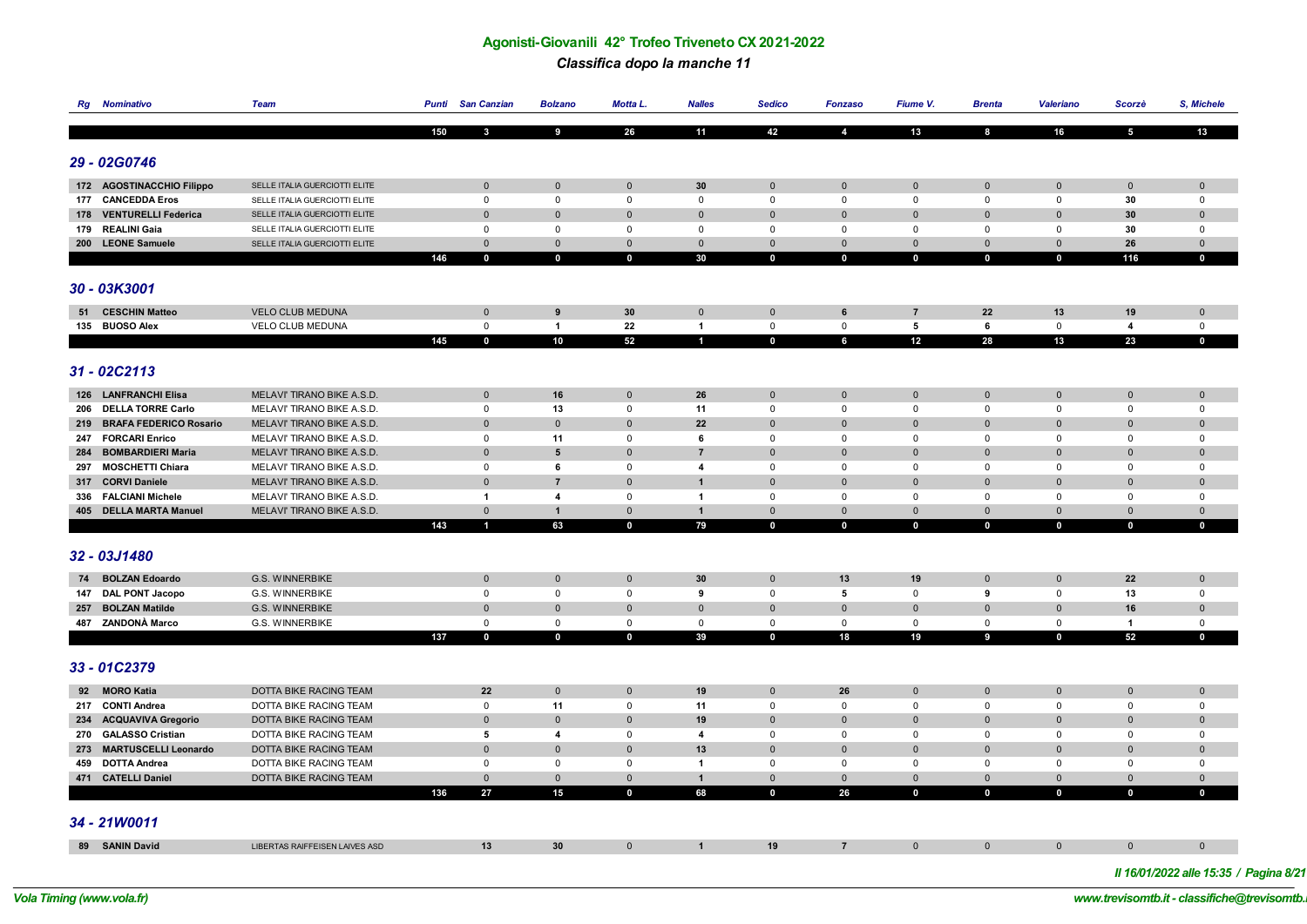*Classifica dopo la manche 11*

|    | <b>Rg</b> Nominativo      | Team                                  | Punti | San Canzian    | <b>Bolzano</b>                | Motta L.          | <b>Nalles</b>  | Sedico       | <b>Fonzaso</b>      | Fiume V.                   | <b>Brenta</b>  | Valeriano                  | Scorzè           | S, Michele                    |
|----|---------------------------|---------------------------------------|-------|----------------|-------------------------------|-------------------|----------------|--------------|---------------------|----------------------------|----------------|----------------------------|------------------|-------------------------------|
|    |                           |                                       |       |                |                               |                   |                |              |                     |                            |                |                            |                  |                               |
|    | 106 LEONI Daniele         | <b>LIBERTAS RAIFFEISEN LAIVES ASD</b> |       | 13             | $\mathbf{3}$                  | $\mathbf 0$       | $\overline{2}$ | $\mathbf 0$  | $\mathsf{O}\xspace$ | 19                         | $\mathbf 0$    | $\mathbf 0$                | $\mathbf 0$      | 19                            |
|    |                           |                                       | 126   | 26             | 33                            | $\mathbf 0$       | $\mathbf{3}$   | 19           | $\overline{7}$      | 19                         | $\mathbf 0$    | $\mathbf 0$                | $\mathbf 0$      | 19                            |
|    |                           |                                       |       |                |                               |                   |                |              |                     |                            |                |                            |                  |                               |
|    | 35 - 02N4384              |                                       |       |                |                               |                   |                |              |                     |                            |                |                            |                  |                               |
|    | 120 COLOMBO Riccardo      | TEAM VALLE OLONA A.S.D.               |       | $\mathbf 0$    | 26                            | $\mathbf 0$       | 19             | $\mathbf 0$  | $\mathbf 0$         | $\mathbf 0$                | $\mathbf 0$    | $\mathbf 0$                | $\mathbf 0$      | $\mathbf 0$                   |
|    | 127 FAVERO Paolo          | TEAM VALLE OLONA A.S.D.               |       | $\mathsf 0$    | 26                            | $\mathsf 0$       | 16             | $\mathsf 0$  | $\mathsf 0$         | $\mathsf{O}$               | $\mathbf 0$    | $\mathsf 0$                | $\mathbf 0$      | 0                             |
|    | 225 D'ALESSANDRO Nicolo'  | TEAM VALLE OLONA A.S.D.               |       | 19             | $\mathbf 0$                   | $\mathbf 0$       | $\mathbf{1}$   | $\mathbf 0$  | $\mathbf 0$         | $\mathbf 0$                | $\mathbf 0$    | $\mathbf 0$                | $\mathbf 0$      | $\mathbf 0$                   |
|    | 250 FRONTINI Luca         | TEAM VALLE OLONA A.S.D.               |       | 16             | $\mathbf{0}$                  | $\mathbf 0$       | $\mathbf{0}$   | $\mathbf 0$  | $\mathbf 0$         | $\mathbf 0$                | $\mathbf 0$    | $\mathbf{0}$               | $\mathbf 0$      | $\mathbf{0}$                  |
|    |                           |                                       |       |                |                               |                   |                | $\mathbf 0$  | $\mathbf 0$         |                            | $\mathbf 0$    |                            |                  |                               |
|    | 464 CRESPI Gabriele       | TEAM VALLE OLONA A.S.D.               |       | $\mathbf 0$    | $\mathbf{0}$<br>52            | $\mathbf 0$       | $\mathbf{1}$   |              | $\mathbf 0$         | $\mathbf 0$<br>$\mathbf 0$ |                | $\mathbf 0$                | $\mathbf 0$      | $\mathbf 0$                   |
|    |                           |                                       | 124   | 35             |                               | $\mathbf 0$       | 37             | $\mathbf 0$  |                     |                            | $\mathbf 0$    | $\mathbf 0$                | $\mathbf 0$      | $\mathbf 0$                   |
|    |                           |                                       |       |                |                               |                   |                |              |                     |                            |                |                            |                  |                               |
|    | 36 - 21U1151              |                                       |       |                |                               |                   |                |              |                     |                            |                |                            |                  |                               |
|    | 41 OBERPARLEITER Anna     | RH RACING KRONPLATZKING               |       | 30             | 30                            | $\mathbf 0$       | 30             | $\mathbf 0$  | 22                  | $\mathbf 0$                | $\mathbf{0}$   | $\mathbf 0$                | $\mathbf 0$      | $\mathbf{0}$                  |
|    |                           |                                       | 112   | 30             | 30                            | $\mathbf 0$       | 30             | $\mathbf 0$  | 22                  | $\mathbf 0$                | $\mathbf 0$    | $\mathbf 0$                | $\mathbf 0$      | $\mathbf 0$                   |
|    |                           |                                       |       |                |                               |                   |                |              |                     |                            |                |                            |                  |                               |
|    | 37 - 03D3012              |                                       |       |                |                               |                   |                |              |                     |                            |                |                            |                  |                               |
|    |                           |                                       |       |                |                               |                   |                |              |                     |                            |                |                            |                  |                               |
|    | 113 PASET Susan           | BREGANZE MILLENIUM                    |       | $\mathbf 0$    | $\mathsf 0$                   | $\mathbf 0$       | $\mathbf 0$    | 16           | $\mathbf 0$         | $\mathbf{3}$               | 11             | $\boldsymbol{9}$           | $\mathbf 0$      | 11                            |
|    | 146 MARINETTO Ilaria      | <b>BREGANZE MILLENIUM</b>             |       | $\mathsf 0$    | $\mathbf 0$                   | $\mathsf 0$       | $\mathsf 0$    | 6            | $\mathbf{3}$        | $\overline{7}$             | $\overline{1}$ | $\overline{\mathbf{4}}$    | 9                | 6                             |
|    | 205 CENCI Matilde         | BREGANZE MILLENIUM                    |       | $\mathbf 0$    | $\mathbf 0$                   | $\mathbf 0$       | $\mathbf 0$    | $\mathbf 0$  | 9                   | $\mathsf{O}\xspace$        | $6\phantom{1}$ | $\mathbf 0$                | $\overline{7}$   | $\overline{2}$                |
|    |                           |                                       | 110   | $\mathbf 0$    | $\mathbf 0$                   | $\mathbf 0$       | $\mathbf 0$    | 22           | 12                  | 10                         | 18             | 13                         | 16               | 19                            |
|    |                           |                                       |       |                |                               |                   |                |              |                     |                            |                |                            |                  |                               |
|    | 38 - 20K1302              |                                       |       |                |                               |                   |                |              |                     |                            |                |                            |                  |                               |
|    | 56 BENUZZI LAURA Anna     |                                       |       | 11             |                               |                   | 11             | 26           | 9                   |                            | $\overline{7}$ |                            |                  |                               |
|    | 319 FERRANTE Maya         | POLISPORTIVA OLTREFERSINA             |       | $\mathsf 0$    | $\overline{7}$<br>$\mathsf 0$ | 16<br>$\mathsf 0$ | $\mathsf 0$    | $\mathsf 0$  | $\mathsf 0$         | 9<br>$\mathsf 0$           | $\mathsf 0$    | $\mathbf 0$<br>$\mathsf 0$ | 6<br>$\mathsf 0$ | $\mathbf 0$<br>$\overline{7}$ |
|    |                           | POLISPORTIVA OLTREFERSINA             |       | 11             | $\overline{7}$                | 16                | 11             | 26           | $\overline{9}$      | $\overline{9}$             | $\overline{7}$ | $\mathbf 0$                | $6\phantom{a}$   | $\mathbf{7}$                  |
|    |                           |                                       | 109   |                |                               |                   |                |              |                     |                            |                |                            |                  |                               |
|    |                           |                                       |       |                |                               |                   |                |              |                     |                            |                |                            |                  |                               |
|    | 39 - 00D0323              |                                       |       |                |                               |                   |                |              |                     |                            |                |                            |                  |                               |
|    | 68 COLLEDANI Nadir        | MMR FACTORY RACING TEAM               |       | $\mathbf 0$    | $\mathbf{0}$                  | $\mathbf 0$       | $\mathbf 0$    | $\mathbf 0$  | $\mathsf 0$         | 30                         | 30             | $\mathbf 0$                | 30               | $\mathbf 0$                   |
|    |                           |                                       | 90    | $\mathbf 0$    | $\mathbf 0$                   | $\mathbf 0$       | $\mathbf 0$    | $\mathbf 0$  | $\mathbf 0$         | 30                         | 30             | $\mathbf 0$                | 30               | $\mathbf 0$                   |
|    |                           |                                       |       |                |                               |                   |                |              |                     |                            |                |                            |                  |                               |
|    | 40 - 08Q2287              |                                       |       |                |                               |                   |                |              |                     |                            |                |                            |                  |                               |
|    |                           |                                       |       |                |                               |                   |                |              |                     |                            |                |                            |                  |                               |
|    | 72 BORGHESI Letizia       | AROMITALIA BASSO BIKES VAIANO         |       | $\mathbf 0$    | $\mathsf 0$                   | $\mathbf 0$       | $\mathbf 0$    | $\mathbf 0$  | 30                  | $\mathbf 0$                | 30             | 26                         | $\mathbf{0}$     | $\mathbf 0$                   |
|    |                           |                                       | 86    | $\mathbf 0$    | $\mathbf 0$                   | $\mathbf 0$       | $\mathbf 0$    | $\mathbf 0$  | 30                  | $\mathbf 0$                | 30             | 26                         | $\mathbf 0$      | $\mathbf 0$                   |
|    |                           |                                       |       |                |                               |                   |                |              |                     |                            |                |                            |                  |                               |
|    | 41 - 03M2144              |                                       |       |                |                               |                   |                |              |                     |                            |                |                            |                  |                               |
|    | 128 BALLAN Azzurra        | UNIONE CICLISTICA LUPI                |       | $\mathbf 0$    | $\mathbf 0$                   | $\mathbf 0$       | $\mathbf 0$    | 19           | $\overline{7}$      | $\overline{7}$             | 9              | $\mathbf 0$                | $\mathbf 0$      | $\mathbf 0$                   |
|    | 220 CAMPANA Agata         | UNIONE CICLISTICA LUPI                |       | $\mathsf 0$    | $\mathbf 0$                   | $\mathsf 0$       | $\mathsf 0$    | 22           | $\mathsf 0$         | $\mathsf{O}$               | $\mathsf 0$    | $\mathsf 0$                | $\mathbf 0$      | $\mathbf 0$                   |
|    | 231 BORDIGNON Silvia      | UNIONE CICLISTICA LUPI                |       | $\mathbf 0$    | $\mathbf 0$                   | $\mathbf 0$       | $\mathbf{1}$   | $\mathbf{1}$ | $\mathbf{1}$        | $\overline{\mathbf{4}}$    | $\overline{7}$ | $\mathbf 0$                | $\mathbf 0$      | $5\phantom{.0}$               |
|    |                           |                                       | 83    | $\mathbf 0$    | $\mathbf 0$                   | $\mathbf 0$       | $\mathbf{1}$   | 42           | 8                   | 11                         | 16             | $\mathbf 0$                | $\mathbf 0$      | $5\phantom{.0}$               |
|    |                           |                                       |       |                |                               |                   |                |              |                     |                            |                |                            |                  |                               |
|    | 42 - 03K3292              |                                       |       |                |                               |                   |                |              |                     |                            |                |                            |                  |                               |
|    |                           |                                       |       |                |                               |                   |                |              |                     |                            |                |                            |                  |                               |
| 81 | <b>PACCAGNELLA Thomas</b> | MAINETTI METALLURGICA V GT TREVISAN   |       | $\overline{0}$ | $\mathbf 0$                   | 26                | $\mathbf 0$    | $\mathbf{0}$ | $\mathbf{0}$        | $\mathbf 0$                | 19             | 16                         | $\overline{0}$   | 16                            |
|    | 391 ASNICAR Riccardo      | MAINETTI METALLURGICA V GT TREVISAN   |       | $\mathbf 0$    | $\mathbf 0$                   | $\overline{1}$    | $\mathbf{1}$   | $\mathbf 0$  | $\overline{1}$      | 0                          | $\mathbf 0$    | $\mathbf 0$                | $\mathbf{0}$     | $\mathbf{0}$                  |
|    |                           |                                       |       |                |                               |                   |                |              |                     |                            |                |                            |                  |                               |

*Il 16/01/2022 alle 15:35 / Pagina 9/21*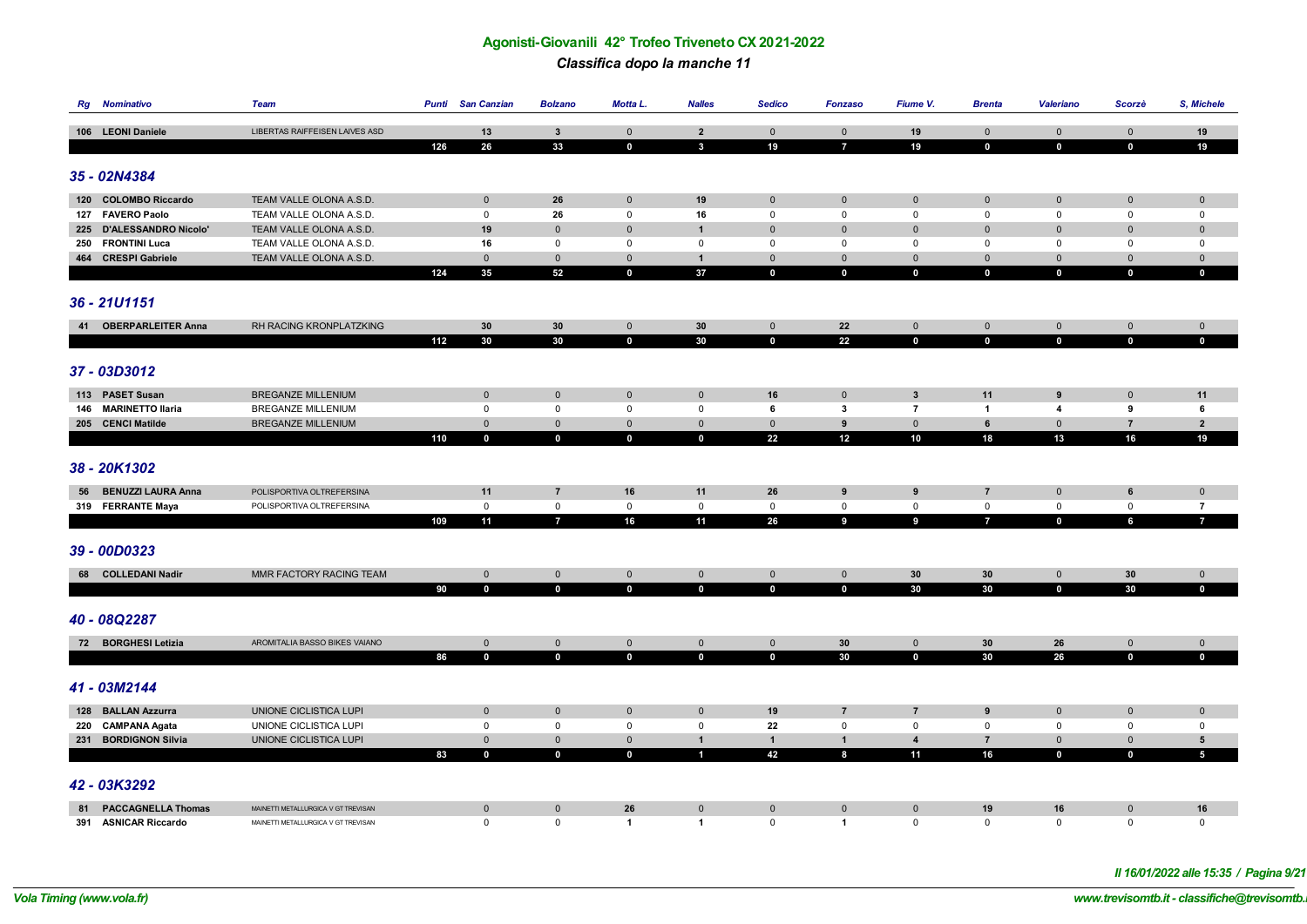#### *Classifica dopo la manche 11*

|    | <b>Rg</b> Nominativo                    | <b>Team</b>                                          |    | <b>Punti</b> San Canzian   | <b>Bolzano</b>                 | Motta L.                    | <b>Nalles</b>               | <b>Sedico</b>               | <b>Fonzaso</b>             | Fiume V.                   | <b>Brenta</b>                | Valeriano                | Scorzè                     | S, Michele                 |
|----|-----------------------------------------|------------------------------------------------------|----|----------------------------|--------------------------------|-----------------------------|-----------------------------|-----------------------------|----------------------------|----------------------------|------------------------------|--------------------------|----------------------------|----------------------------|
|    |                                         |                                                      |    |                            |                                |                             |                             |                             |                            |                            |                              |                          |                            |                            |
|    |                                         |                                                      | 80 | $\Omega$                   | $\mathbf 0$                    | 27                          | $\blacksquare$              | $\mathbf 0$                 | $\mathbf{1}$               | $\mathbf 0$                | 19                           | 16                       | $\mathbf 0$                | 16                         |
|    |                                         |                                                      |    |                            |                                |                             |                             |                             |                            |                            |                              |                          |                            |                            |
|    | 43 - 03R3106                            |                                                      |    |                            |                                |                             |                             |                             |                            |                            |                              |                          |                            |                            |
| 88 | <b>MARANI Giada</b>                     | <b>CUBE CRAZY VICTORIA BIKE</b>                      |    | 11                         | 11                             | $\mathbf{0}$                | $\mathbf 0$                 | $\mathbf{0}$                | $\boldsymbol{9}$           | $\mathbf 0$                | 13                           | 11                       | $\overline{7}$             | 9                          |
|    | 350 ROSOLEN Alberto                     | TEAM OTTAVIO BOTTECCHIA                              |    | $5\phantom{.0}$            | $\mathbf 0$                    | $\mathbf 0$                 | $\mathsf 0$                 | 0                           | $\mathsf 0$                | $\mathsf 0$                | $\mathsf 0$                  | $\mathbf 0$              | $\mathbf 0$                | $\mathbf 0$                |
|    | 431 CARRARO Nicolo                      | TEAM OTTAVIO BOTTECCHIA                              |    | $\overline{1}$             | $\mathbf 0$                    | $\mathbf{0}$                | $\mathbf 0$                 | $\mathbf 0$                 | $\mathbf{0}$               | $\mathbf{0}$               | $\overline{0}$               | $\mathbf{0}$             | $\Omega$                   | $\pmb{0}$                  |
|    | 476 PERUCH Samuele                      | TEAM OTTAVIO BOTTECCHIA                              |    | $\mathsf 0$                | $\mathbf 0$                    | $\mathbf 0$                 | $\mathsf 0$                 | 0                           | $\mathbf{1}$               | 0                          | $\mathsf 0$                  | $\mathbf 0$              | $\mathbf 0$                | $\mathbf 0$                |
|    |                                         |                                                      | 78 | 17                         | 11                             | $\mathbf 0$                 | $\mathbf 0$                 | $\mathbf 0$                 | 10                         | $\mathbf 0$                | 13                           | 11                       | $\overline{I}$             | 9                          |
|    |                                         |                                                      |    |                            |                                |                             |                             |                             |                            |                            |                              |                          |                            |                            |
|    | 44 - 21E0404                            |                                                      |    |                            |                                |                             |                             |                             |                            |                            |                              |                          |                            |                            |
|    |                                         |                                                      |    |                            |                                |                             |                             |                             |                            |                            |                              |                          |                            |                            |
|    | 188 WENTER Hannes                       | SUNSHINE RACERS ASV NALS                             |    | 11                         | 11                             | $\mathbf 0$                 | 6                           | $\overline{0}$              | $\mathbf 0$                | $\mathbf 0$                | $\mathbf{0}$                 | $\mathbf 0$              | $\mathbf 0$                | $\mathbf 0$                |
|    | 209 PALLWEBER Niclas                    | SUNSHINE RACERS ASV NALS                             |    | 16                         | 5                              | $\mathsf 0$                 | $\overline{2}$              | 0                           | $\mathsf 0$                | $\mathsf 0$                | $\mathbf 0$                  | $\mathbf 0$              | $\mathbf 0$                | $\mathbf 0$                |
|    | 233 THURNER Roland                      | SUNSHINE RACERS ASV NALS                             |    | $\mathbf 0$                | $\mathbf 0$                    | $\mathbf 0$                 | 19                          | $\pmb{0}$                   | $\mathbf 0$                | $\mathbf 0$                | $\overline{0}$               | $\pmb{0}$<br>$\Omega$    | $\mathbf 0$                | $\mathbf 0$                |
|    | 410 FIGL David                          | SUNSHINE RACERS ASV NALS                             |    | $\mathsf 0$                | $\overline{1}$                 | $\mathbf 0$                 | $\overline{1}$              | 0                           | $\mathsf 0$                | $\mathbf 0$                | $\mathbf 0$                  |                          | $\mathbf 0$                | $\mathsf 0$                |
|    | 446 STEINER Theo<br>453 KLOTZNER Martin | SUNSHINE RACERS ASV NALS<br>SUNSHINE RACERS ASV NALS |    | $\mathbf 0$<br>$\mathsf 0$ | $\mathbf{1}$<br>$\overline{1}$ | $\mathbf 0$<br>$\mathbf{0}$ | $\mathbf{0}$<br>$\mathsf 0$ | $\mathbf{0}$<br>$\mathbf 0$ | $\mathbf 0$<br>$\mathbf 0$ | $\mathbf 0$<br>$\mathbf 0$ | $\mathbf{0}$<br>$\mathbf{0}$ | $\mathbf{0}$<br>$\Omega$ | $\mathbf 0$<br>$\mathbf 0$ | $\mathbf 0$<br>$\mathbf 0$ |
|    | 466 MALFER Max                          | SUNSHINE RACERS ASV NALS                             |    | $\mathbf 0$                | $\mathbf 0$                    | $\mathbf 0$                 | $\mathbf{1}$                | $\mathbf{0}$                | $\mathbf 0$                | $\mathbf 0$                | $\overline{0}$               | $\mathbf{0}$             | $\mathbf{0}$               | $\mathbf 0$                |
|    |                                         |                                                      | 75 | 27                         | 19                             | $\mathbf{0}$                | 29                          | $\mathbf 0$                 | $\mathbf 0$                | $\mathbf 0$                | $\mathbf 0$                  | $\mathbf 0$              | $\mathbf 0$                | $\mathbf 0$                |
|    |                                         |                                                      |    |                            |                                |                             |                             |                             |                            |                            |                              |                          |                            |                            |
|    | 45 - 05F0590                            |                                                      |    |                            |                                |                             |                             |                             |                            |                            |                              |                          |                            |                            |
|    |                                         |                                                      |    |                            |                                |                             |                             |                             |                            |                            |                              |                          |                            |                            |
|    | 185 COLLEDANI Mirco                     | <b>ACIDO LATTICO TEAM</b>                            |    | $\mathbf{3}$               | $\mathbf{1}$                   | -1                          | $\mathbf{1}$                | $\overline{\mathbf{3}}$     | $\mathbf 0$                | $\mathbf{1}$               | $\overline{4}$               | 3                        | 5                          | 6                          |
|    | 199 VISINELLI Rafael                    | ACIDO LATTICO TEAM                                   |    | $\mathsf 0$                | 0                              | $\mathbf 0$                 | $\mathsf 0$                 | 0                           | $\mathsf 0$                | 19                         | $\mathsf 0$                  | $\overline{7}$           | $\mathbf 0$                | $\mathbf 0$                |
|    | 208 PODO Massimo                        | A.S.D. BANDIZIOL CYCLING TEAM                        |    | $\overline{1}$             | $\mathbf{1}$                   | $\mathbf 1$                 | $\mathbf{1}$                | $\mathbf 0$                 | $\mathbf{3}$               | $\mathbf{1}$               | 10                           | $\mathbf{1}$             | 3                          | $\mathbf{1}$               |
|    |                                         |                                                      | 74 | $\overline{\mathbf{A}}$    | $\overline{2}$                 | $\overline{2}$              | $\overline{2}$              | $\mathbf{3}$                | $\mathbf{3}$               | 21                         | 14                           | 11                       | $\overline{\phantom{a}}$   | $\overline{7}$             |
|    |                                         |                                                      |    |                            |                                |                             |                             |                             |                            |                            |                              |                          |                            |                            |
|    | 46 - 01U2371                            |                                                      |    |                            |                                |                             |                             |                             |                            |                            |                              |                          |                            |                            |
|    | 173 DALLA PIETA' Kevin                  | LORIS BIKE PRO TEAM                                  |    | $\mathbf{0}$               | $\mathbf 0$                    | $\mathbf 0$                 | $\mathbf{0}$                | 22                          | $\overline{\mathbf{4}}$    | $\mathbf 0$                | $\mathbf{0}$                 | $\overline{\mathbf{4}}$  | $\mathbf 0$                | $\mathbf 0$                |
|    | 289 BIENATI SHERYL Regina               | LORIS BIKE PRO TEAM                                  |    | $\mathbf 0$                | $\mathbf 0$                    | $\mathbf 0$                 | $\mathbf 0$                 | $\mathbf 0$                 | 11                         | $\mathbf 0$                | $\mathbf 0$                  | $\mathbf 0$              | $\mathbf 0$                | $\mathbf 0$                |
|    | 307 PERUZZO Andrea                      | LORIS BIKE PRO TEAM                                  |    | $\mathbf 0$                | $\mathbf{0}$                   | $\Omega$                    | $\mathbf 0$                 | $\mathbf{0}$                | $\boldsymbol{9}$           | $\mathbf{0}$               | $\mathbf 0$                  | $\Omega$                 | $\mathbf{0}$               | $\mathbf 0$                |
|    | 308 PERUZZO Giulio                      | LORIS BIKE PRO TEAM                                  |    | $\mathbf 0$                | $\mathbf 0$                    | $\mathbf 0$                 | $\mathbf 0$                 | $\mathbf 0$                 | 9                          | $\mathbf 0$                | $\mathbf 0$                  | $\mathbf 0$              | $\mathbf 0$                | $\mathbf 0$                |
|    | 329 TURSI Loris                         | LORIS BIKE PRO TEAM                                  |    | $\mathbf 0$                | $\mathbf{0}$                   | $\Omega$                    | $\mathbf{0}$                | $\mathbf{0}$                | $\overline{7}$             | $\mathbf{0}$               | $\mathbf 0$                  | $\Omega$                 | $\Omega$                   | $\mathbf 0$                |
|    | 361 ROVATI Luca                         | LORIS BIKE PRO TEAM                                  |    | $\mathsf 0$                | $\mathbf 0$                    | $\mathsf 0$                 | $\mathsf 0$                 | $\mathbf 0$                 | 5                          | $\mathbf 0$                | $\mathbf 0$                  | $\mathbf 0$              | $\mathbf 0$                | $\mathbf 0$                |
|    |                                         |                                                      | 71 | $\mathbf 0$                | $\mathbf{0}$                   | $\mathbf{0}$                | $\mathbf 0$                 | 22                          | 45                         | $\mathbf{0}$               | $\mathbf 0$                  | $\overline{4}$           | $\mathbf{0}$               | $\mathbf{0}$               |
|    |                                         |                                                      |    |                            |                                |                             |                             |                             |                            |                            |                              |                          |                            |                            |
|    | 47 - 21Y0037                            |                                                      |    |                            |                                |                             |                             |                             |                            |                            |                              |                          |                            |                            |
|    |                                         |                                                      |    |                            |                                |                             |                             |                             |                            |                            |                              |                          |                            |                            |
|    | 190 TAROLLI Paola                       | G.S. ALTO ADIGE - SV SUDTIROL                        |    | 11                         | $\overline{\mathbf{4}}$        | $\mathbf 0$                 | $\mathbf{1}$                | 11                          | $\mathbf 0$                | $\mathbf 0$                | $\overline{0}$               | $\mathbf{0}$             | $\mathbf 0$                | $\pmb{0}$                  |
|    | 227 ZANOLINI Eric                       | G.S. ALTO ADIGE - SV SUDTIROL                        |    | $\mathsf 0$                | 11                             | $\mathbf 0$                 | 9                           | 0                           | 0                          | $\mathbf 0$                | $\mathsf 0$                  | $\mathbf 0$              | $\mathbf 0$                | $\mathbf 0$                |
|    | 288 FERRO Elisa                         | G.S. ALTO ADIGE - SV SUDTIROL                        |    | $\mathbf 0$                | $\mathbf{1}$                   | $\mathbf{0}$                | $\overline{4}$              | $\mathbf{0}$                | 6                          | $\mathbf 0$                | $\overline{0}$               | $\mathbf{0}$             | $\Omega$                   | $\mathbf 0$                |
|    | 360 GROPPO Jacopo                       | G.S. ALTO ADIGE - SV SUDTIROL                        |    | $\mathsf 0$                | $\mathsf 0$                    | $\mathbf 0$                 | $\mathsf 0$                 | 5                           | $\mathsf 0$                | 0                          | $\mathbf 0$                  | $\mathbf 0$              | $\mathbf 0$                | $\mathbf 0$                |
|    | 385 PAOLI Yannic                        | G.S. ALTO ADIGE - SV SUDTIROL                        |    | $\mathbf 0$                | $\mathbf{1}$                   | $\mathbf 0$                 | $\mathbf{1}$                | $\mathbf{1}$                | $\mathbf 0$                | $\mathbf 0$                | $\overline{0}$               | $\mathbf{0}$             | $\mathbf 0$                | $\pmb{0}$                  |
|    | 412 GOTTARDI Manuel                     | G.S. ALTO ADIGE - SV SUDTIROL                        |    | $\mathbf 0$                | $\overline{1}$                 | $\mathsf 0$                 | $\mathbf 0$                 | $\overline{1}$              | $\mathsf 0$                | $\mathsf 0$                | $\mathsf 0$                  | $\mathbf 0$              | $\mathbf 0$                | $\mathbf 0$                |
|    |                                         |                                                      | 68 | 11                         | 18                             | $\mathbf 0$                 | 15                          | 18                          | 6                          | $\mathbf 0$                | $\mathbf 0$                  | $\mathbf 0$              | $\mathbf 0$                | $\mathbf 0$                |
|    |                                         |                                                      |    |                            |                                |                             |                             |                             |                            |                            |                              |                          |                            |                            |
|    | 48 - 02L4286                            |                                                      |    |                            |                                |                             |                             |                             |                            |                            |                              |                          |                            |                            |
|    | 216 LONGO Elisa                         | <b>TEAM SERIO</b>                                    |    | $\mathbf 0$                | 9                              | $\mathbf 0$                 | $\mathbf 0$                 | $\mathbf{0}$                | 13                         | $\mathbf 0$                | $\mathbf 0$                  | $\mathbf 0$              | $\mathbf 0$                | $\mathbf 0$                |
|    |                                         |                                                      |    |                            |                                |                             |                             |                             |                            |                            |                              |                          |                            |                            |

*Il 16/01/2022 alle 15:35 / Pagina 10/21*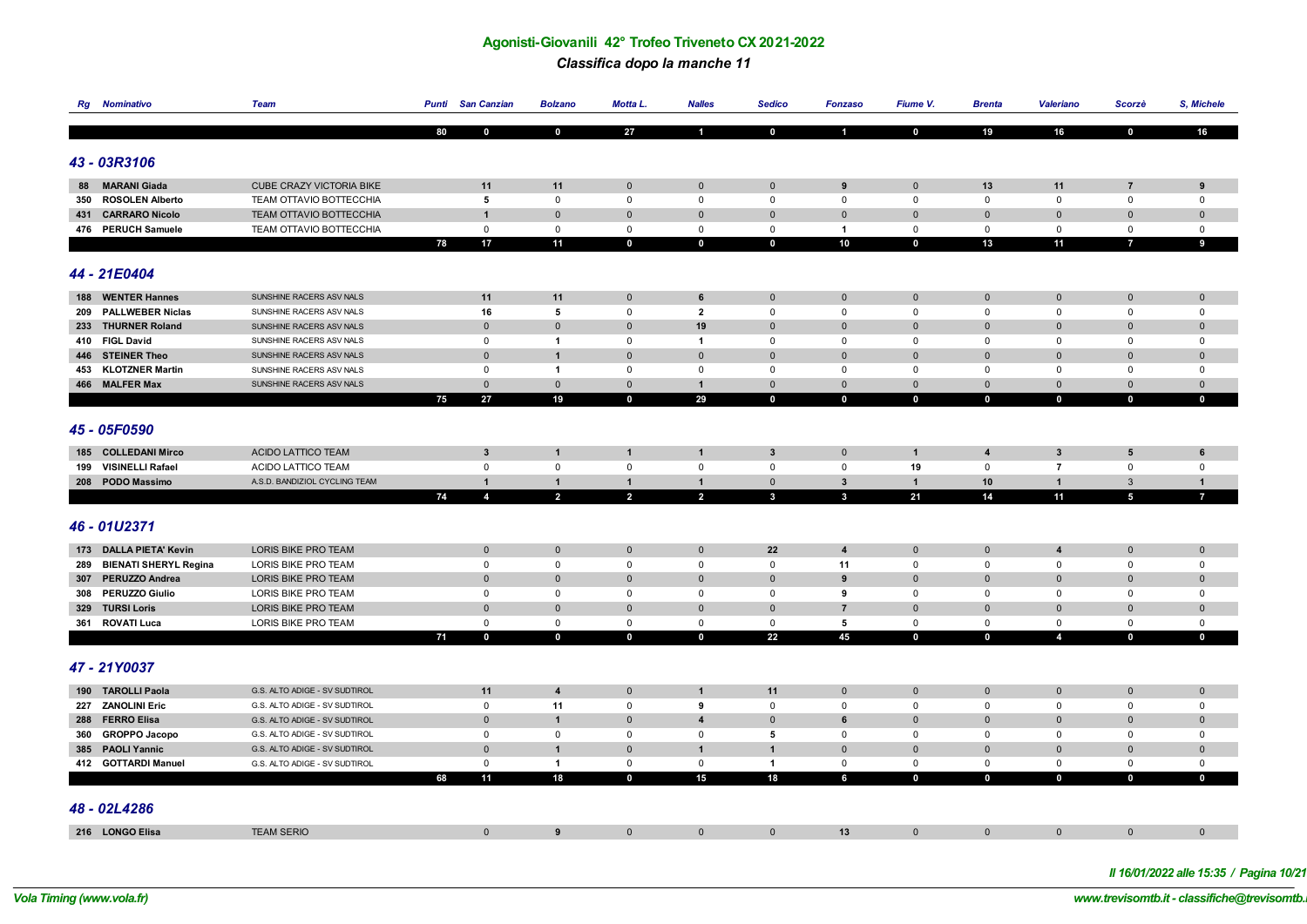# **Agonisti-Giovanili 42° Trofeo Triveneto CX 2021-2022** *Classifica dopo la manche 11*

|     | <b>Rg</b> Nominativo            | Team                                |    | <b>Punti</b> San Canzian | <b>Bolzano</b>   | Motta L.       | <b>Nalles</b>  | <b>Sedico</b>       | <b>Fonzaso</b> | Fiume V.       | <b>Brenta</b>   | <b>Valeriano</b>    | Scorzè         | S, Michele     |
|-----|---------------------------------|-------------------------------------|----|--------------------------|------------------|----------------|----------------|---------------------|----------------|----------------|-----------------|---------------------|----------------|----------------|
|     |                                 |                                     |    |                          |                  |                |                |                     |                |                |                 |                     |                |                |
|     | 283 MORO MARCO Maria            | <b>TEAM SERIO</b>                   |    | $\mathbf 0$              | 6                | $\mathbf 0$    | $\mathbf 0$    | $\mathsf{O}\xspace$ | 6              | $\mathbf 0$    | $\mathbf 0$     | $\mathsf{O}\xspace$ | $\mathbf 0$    | $\mathbf 0$    |
| 290 | <b>CARRERA Alessandro</b>       | <b>TEAM SERIO</b>                   |    | $\mathsf 0$              | $\mathbf 0$      | $\mathbf 0$    | $\mathsf 0$    | $\mathsf 0$         | 11             | $\mathbf 0$    | $\mathsf 0$     | $\mathsf 0$         | $\mathsf 0$    | $\mathsf 0$    |
|     | 339 INVERNIZZI Simone           | <b>TEAM SERIO</b>                   |    | $\mathbf{0}$             | 6                | $\mathbf 0$    | $\mathbf 0$    | $\Omega$            | $\pmb{0}$      | $\mathbf 0$    | $\mathbf 0$     | $\Omega$            | $\mathbf 0$    | $\pmb{0}$      |
|     | 389 FASSON Elisabetta           | <b>TEAM SERIO</b>                   |    | $\mathsf 0$              | $\mathbf{3}$     | $\mathsf 0$    | $\mathbf 0$    | $\mathsf 0$         | $\mathbf 0$    | $\mathbf 0$    | $\mathsf 0$     | $\mathsf 0$         | $\mathsf 0$    | $\mathsf 0$    |
|     | 406 GALLI Riccardo              | <b>TEAM SERIO</b>                   |    | $\mathbf 0$              | $\overline{1}$   | $\mathbf{0}$   | $\mathbf 0$    | $\mathbf{0}$        | $\overline{1}$ | $\mathbf 0$    | $\mathbf 0$     | $\mathbf{0}$        | $\mathbf 0$    | $\pmb{0}$      |
|     | 409 MARIANI Davide              | <b>TEAM SERIO</b>                   |    | $\mathsf 0$              | $\overline{1}$   | $\mathbf 0$    | $\mathbf 0$    | $\mathsf 0$         | $\overline{1}$ | $\mathbf 0$    | $\mathsf 0$     | $\mathbf 0$         | 0              | $\mathbf 0$    |
|     | 411 BIGNAMI Mattia              | <b>TEAM SERIO</b>                   |    | $\mathbf 0$              | $\overline{1}$   | $\mathbf{0}$   | $\mathbf{0}$   | $\mathbf{0}$        | $\overline{1}$ | $\mathbf 0$    | $\mathbf 0$     | $\mathbf{0}$        | $\mathbf 0$    | $\mathbf 0$    |
|     | 414 RIBOLI Samuele              | <b>TEAM SERIO</b>                   |    | $\mathsf 0$              | $\overline{1}$   | $\mathsf{O}$   | $\mathsf 0$    | $\mathsf 0$         | $\overline{1}$ | $\mathbf 0$    | $\mathsf 0$     | $\mathbf 0$         | 0              | $\mathbf 0$    |
|     | 416 RIBOLI Lorenzo              | <b>TEAM SERIO</b>                   |    | $\mathbf 0$              | $\overline{1}$   | $\mathbf 0$    | $\mathbf 0$    | $\mathbf 0$         | $\overline{1}$ | $\mathbf 0$    | $\mathbf 0$     | $\mathbf 0$         | $\mathbf 0$    | $\mathbf 0$    |
| 438 | <b>MARAZZI Filippo</b>          | <b>TEAM SERIO</b>                   |    | $\mathsf 0$              | $\overline{1}$   | $\mathsf{O}$   | $\mathsf 0$    | $\mathsf 0$         | 0              | $\mathbf 0$    | $\mathsf 0$     | $\mathbf 0$         | $\mathsf 0$    | $\mathsf 0$    |
|     | 439 INVERNIZZI Alice            | <b>TEAM SERIO</b>                   |    | $\mathbf 0$              | $\overline{1}$   | $\mathbf 0$    | $\mathbf 0$    | $\mathbf 0$         | $\mathbf{0}$   | $\mathbf 0$    | $\mathbf 0$     | $\mathbf 0$         | $\mathbf 0$    | $\mathbf 0$    |
|     |                                 |                                     | 66 | $\mathbf 0$              | 31               | $\mathbf 0$    | $\mathbf 0$    | $\mathbf 0$         | 35             | $\mathbf 0$    | $\mathbf 0$     | $\mathbf 0$         | $\mathbf 0$    | $\mathbf 0$    |
|     |                                 |                                     |    |                          |                  |                |                |                     |                |                |                 |                     |                |                |
|     | 49 - 03E3248                    |                                     |    |                          |                  |                |                |                     |                |                |                 |                     |                |                |
|     | 93 ADAOS ALVAREZ FRANCO Nicolas | <b>FOX TEAM</b>                     |    | 6                        | 19               | $\mathbf 0$    | $\mathbf 0$    | 30                  | 11             | $\mathbf 0$    | $\mathbf 0$     | $\mathbf 0$         | $\mathbf 0$    | $\mathbf 0$    |
|     |                                 |                                     | 66 | 6                        | 19               | $\mathbf 0$    | $\mathbf 0$    | 30                  | 11             | $\mathbf 0$    | $\mathbf 0$     | $\mathbf 0$         | $\mathbf 0$    | $\mathbf 0$    |
|     |                                 |                                     |    |                          |                  |                |                |                     |                |                |                 |                     |                |                |
|     | 50 - 05J0774                    |                                     |    |                          |                  |                |                |                     |                |                |                 |                     |                |                |
|     |                                 |                                     |    |                          |                  |                |                |                     |                |                |                 |                     |                |                |
|     | 180 CAFUERI Rachele             | A.S.D. BANDIZIOL CYCLING TEAM       |    | $\mathbf 0$              | $\mathbf 0$      | $\mathbf 0$    | $\mathbf 0$    | $\mathsf{O}\xspace$ | $\pmb{0}$      | $\mathbf 0$    | $\mathbf 0$     | $\mathsf{O}\xspace$ | 13             | 16             |
|     | 228 SCIAN Lorenzo               | A.S.D. BANDIZIOL CYCLING TEAM       |    | $\mathbf 0$              | $\mathsf 0$      | $\mathbf 0$    | $\mathbf 0$    | $\mathsf 0$         | 0              | $\mathbf 0$    | $\mathbf 0$     | $\mathsf 0$         | $\mathbf 0$    | 19             |
|     | 310 TRUANT Thomas               | A.S.D. BANDIZIOL CYCLING TEAM       |    | $\mathbf 0$              | $\overline{0}$   | $\mathbf{0}$   | $\mathbf{0}$   | $\mathbf{0}$        | $\mathbf 0$    | $\mathbf 0$    | $\mathbf 0$     | $\mathbf{0}$        | $\overline{1}$ | $\overline{7}$ |
|     | 320 TRONCONE Nicolas            | A.S.D. BANDIZIOL CYCLING TEAM       |    | $\mathbf 0$              | $\mathsf 0$      | $\mathbf 0$    | $\mathsf 0$    | $\mathsf 0$         | $\mathbf 0$    | $\mathbf 0$    | $\mathbf 0$     | $\mathbf 0$         | $\mathbf{1}$   | 6              |
|     |                                 |                                     | 63 | $\mathbf 0$              | $\mathbf{0}$     | $\mathbf 0$    | $\mathbf 0$    | $\mathbf 0$         | $\mathbf 0$    | $\mathbf{0}$   | $\mathbf 0$     | $\mathbf 0$         | 15             | 48             |
|     |                                 |                                     |    |                          |                  |                |                |                     |                |                |                 |                     |                |                |
|     | 51 - 20B1044                    |                                     |    |                          |                  |                |                |                     |                |                |                 |                     |                |                |
|     | 101 GOTTARDI Cipriano           | <b>GRUPPO CICLISTICO ZAMBANA</b>    |    | $\mathbf{3}$             | $\boldsymbol{9}$ | 11             | $6\phantom{1}$ | $\mathsf{O}\xspace$ | $\mathbf{1}$   | $\overline{7}$ | $6\phantom{1}6$ | $\overline{2}$      | $\overline{7}$ | 6              |
|     |                                 |                                     | 58 | $\mathbf{3}$             | $\overline{9}$   | 11             | $6\phantom{a}$ | $\mathbf 0$         | $\mathbf{1}$   | $\overline{7}$ | 6               | $\overline{2}$      | $\overline{7}$ | 6              |
|     |                                 |                                     |    |                          |                  |                |                |                     |                |                |                 |                     |                |                |
|     | 52 - 05T0021                    |                                     |    |                          |                  |                |                |                     |                |                |                 |                     |                |                |
|     |                                 |                                     |    |                          |                  |                |                |                     |                |                |                 |                     |                |                |
|     | 103 PERIN Fabrizio              | GOTTARDO GIOCHI CANEVA              |    | $\mathbf 0$              | $\overline{0}$   | $\mathbf 0$    | $\mathbf 0$    | 22                  | 13             | 22             | $\mathbf 0$     | $\overline{0}$      | $\mathbf 0$    | $\mathbf 0$    |
|     |                                 |                                     | 57 | $\mathbf 0$              | $\mathbf 0$      | $\mathbf 0$    | $\mathbf{0}$   | 22                  | 13             | 22             | $\mathbf 0$     | $\mathbf 0$         | $\mathbf 0$    | $\mathbf{0}$   |
|     |                                 |                                     |    |                          |                  |                |                |                     |                |                |                 |                     |                |                |
|     | 53 - 05V0015                    |                                     |    |                          |                  |                |                |                     |                |                |                 |                     |                |                |
|     |                                 |                                     |    |                          |                  |                |                |                     |                |                |                 |                     |                |                |
|     | 102 DEL GALLO Enrico            | A.S.D. FEDERCLUBTRIESTE- TECNOEDILE |    | $\overline{2}$           | $\mathbf{1}$     | $\overline{7}$ | $\mathbf{1}$   | 11                  | $\mathbf 0$    | $\overline{2}$ | 11              | $\pmb{9}$           | 13             | $\mathbf 0$    |
|     |                                 |                                     | 57 | $\overline{\mathbf{2}}$  | 4                | $\overline{7}$ | $\blacksquare$ | 11                  | $\mathbf 0$    | $\overline{2}$ | 11              | 9                   | 13             | $\mathbf 0$    |
|     |                                 |                                     |    |                          |                  |                |                |                     |                |                |                 |                     |                |                |
|     | 54 - 05Q0070                    |                                     |    |                          |                  |                |                |                     |                |                |                 |                     |                |                |
|     | 139 MONTAGNESE Caterina         | <b>LIBERTAS CERESETTO</b>           |    | 9                        | $\overline{2}$   | $\mathbf 0$    | $\mathbf{0}$   | $\mathbf{0}$        | $\pmb{0}$      | 6              | $5\phantom{1}$  | 16                  | $\mathbf 0$    | $\mathbf 0$    |
|     | 266 SAVORGNANO Ambra            | <b>LIBERTAS CERESETTO</b>           |    | $\mathsf 0$              | $\mathbf 0$      | $\mathsf{O}$   | $\mathsf 0$    | $\mathsf 0$         | 0              | $\mathsf 0$    | $\mathsf 0$     | $\mathbf 0$         | 0              | 13             |
|     | 367 PICCINI Alejandro           | <b>LIBERTAS CERESETTO</b>           |    | $\mathbf{1}$             | $\overline{1}$   | $\mathbf 0$    | $\mathbf 0$    | $\mathbf{0}$        | $\mathbf{0}$   | $\mathbf{1}$   | $\mathbf{1}$    | $\mathbf 0$         | $\mathbf 0$    | $\mathbf 0$    |
|     |                                 |                                     | 55 | 10                       | $\mathbf{3}$     | $\mathbf 0$    | $\mathbf 0$    | $\mathbf 0$         | $\mathbf 0$    | $\overline{7}$ | $6\phantom{a}$  | 16                  | $\mathbf 0$    | 13             |
|     |                                 |                                     |    |                          |                  |                |                |                     |                |                |                 |                     |                |                |
|     | 55 - 03G1993                    |                                     |    |                          |                  |                |                |                     |                |                |                 |                     |                |                |
|     |                                 |                                     |    |                          |                  |                |                |                     |                |                |                 |                     |                |                |
|     | 165 ROSSIGNOLI Matilde          | A.S.D. G.S. LUC BOVOLONE            |    | $\Omega$                 | $\mathbf 0$      | $\Omega$       | $\mathbf{0}$   | $\Omega$            | $\Omega$       | $\Omega$       | 16              | $\mathbf{0}$        | 5              | 9              |
|     |                                 |                                     |    |                          |                  |                |                |                     |                |                |                 |                     |                |                |

*Il 16/01/2022 alle 15:35 / Pagina 11/21*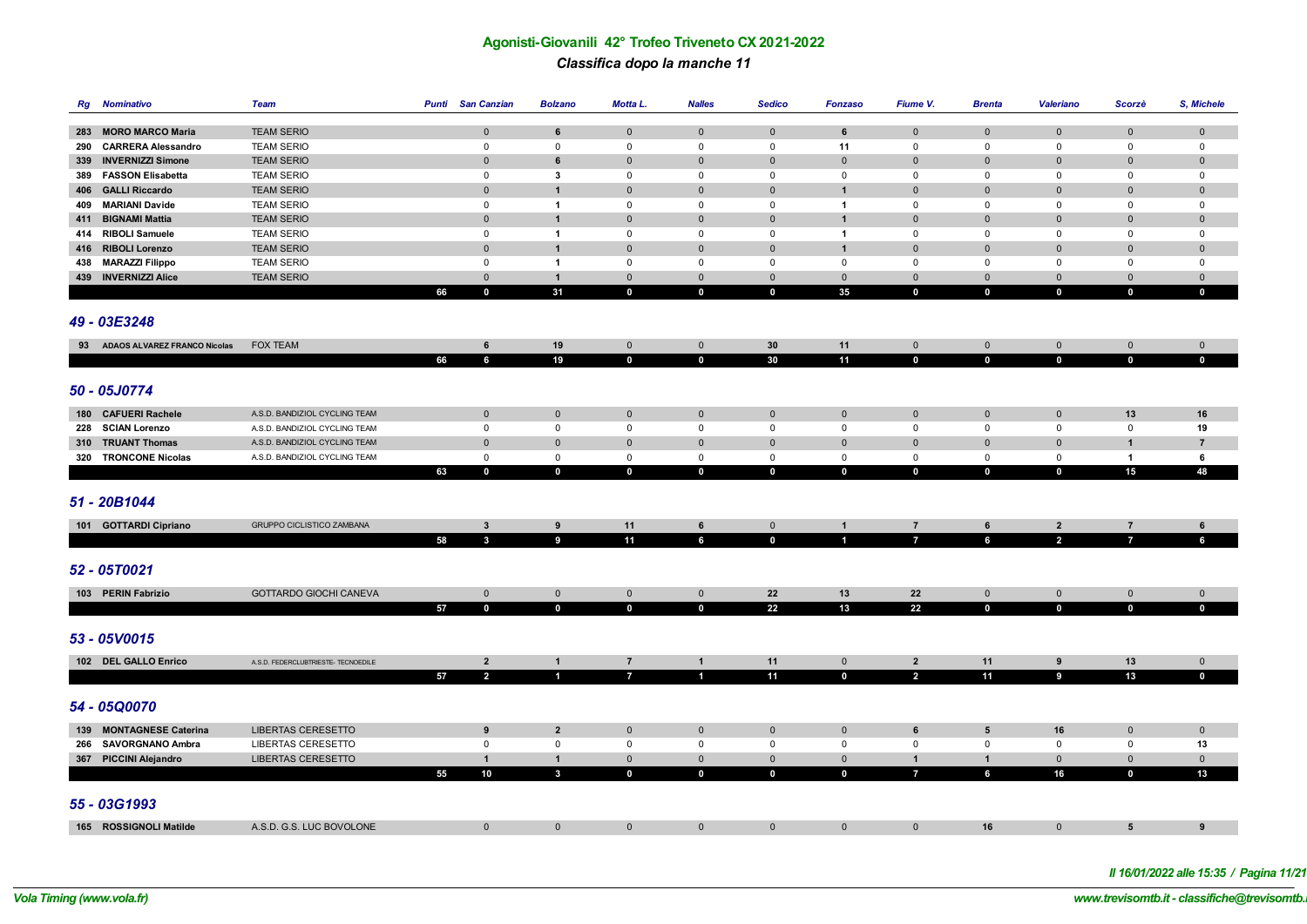# **Agonisti-Giovanili 42° Trofeo Triveneto CX 2021-2022** *Classifica dopo la manche 11*

| <b>Rg</b> Nominativo                 | <b>Team</b>                                          | Punti | <b>San Canzian</b>         | <b>Bolzano</b>                 | Motta L.                   | <b>Nalles</b>              | <b>Sedico</b>              | <b>Fonzaso</b>      | Fiume V.                   | <b>Brenta</b>                      | <b>Valeriano</b> | Scorzè                      | S, Michele                    |
|--------------------------------------|------------------------------------------------------|-------|----------------------------|--------------------------------|----------------------------|----------------------------|----------------------------|---------------------|----------------------------|------------------------------------|------------------|-----------------------------|-------------------------------|
|                                      |                                                      |       |                            |                                |                            |                            |                            |                     |                            |                                    |                  |                             |                               |
| 238 SEGALA Sara<br>373 ROSSI Martina | A.S.D. G.S. LUC BOVOLONE<br>A.S.D. G.S. LUC BOVOLONE |       | $\mathbf 0$<br>$\mathbf 0$ | $\mathbf{1}$<br>$\overline{1}$ | $\mathbf 0$<br>$\mathbf 0$ | $\mathbf 0$<br>$\mathbf 0$ | $\mathbf 0$<br>$\mathsf 0$ | 5<br>$\overline{1}$ | $\mathbf 0$<br>$\mathbf 0$ | $\sqrt{5}$<br>$\blacktriangleleft$ | $\mathbf 0$<br>0 | $\mathbf 0$<br>$\mathbf{1}$ | $\overline{7}$<br>$\mathbf 0$ |
| 479 GIOFFRE' Giacomo                 | A.S.D. G.S. LUC BOVOLONE                             |       | $\mathbf 0$                | $\mathbf 0$                    | $\mathbf{0}$               | $\mathbf 0$                | $\mathbf 0$                | $\mathbf{0}$        | $\mathbf 0$                | $\mathbf{1}$                       | $\mathbf 0$      | $\mathbf 0$                 | $\mathbf 0$                   |
|                                      |                                                      | 53    | $\mathbf 0$                | $\overline{2}$                 | $\mathbf 0$                | $\mathbf 0$                | $\mathbf 0$                | 6                   | $\mathbf 0$                | 23                                 | $\mathbf 0$      | 6                           | 16                            |
|                                      |                                                      |       |                            |                                |                            |                            |                            |                     |                            |                                    |                  |                             |                               |
| 56 - 20S0390                         |                                                      |       |                            |                                |                            |                            |                            |                     |                            |                                    |                  |                             |                               |
|                                      |                                                      |       |                            |                                |                            |                            |                            |                     |                            |                                    |                  |                             |                               |
| 184 VALENTINI Davide                 | <b>U.C VALLE DI CEMBRA</b>                           |       | 4                          | $\mathbf{1}$                   | 13                         | $\mathbf{1}$               | $\mathbf 0$                | $\mathbf{0}$        | $\mathbf 0$                | $\mathbf 0$                        | $\mathbf 0$      | $\mathbf 0$                 | 9                             |
| 201 ZANCANELLA Devid                 | U.C VALLE DI CEMBRA                                  |       | $\overline{1}$             | $\overline{1}$                 | 9                          | $\mathbf{1}$               | $\overline{7}$             | $\mathsf 0$         | $\mathbf 0$                | $\mathsf 0$                        | $\mathsf 0$      | $\mathbf 0$                 | 6                             |
|                                      |                                                      | 53    | $\overline{5}$             | $\overline{2}$                 | 22                         | $\overline{2}$             | $\overline{7}$             | $\mathbf 0$         | $\mathbf 0$                | $\mathbf 0$                        | $\mathbf 0$      | $\mathbf 0$                 | 15                            |
| 57 - 03N2951                         |                                                      |       |                            |                                |                            |                            |                            |                     |                            |                                    |                  |                             |                               |
| 230 AZZOLINA Alessandro              | <b>ASD GIOMAS</b>                                    |       | $5\phantom{.0}$            | $\mathbf{1}$                   | $\mathbf 0$                | $\mathbf{1}$               | $\mathbf 0$                | $\pmb{0}$           | $\mathbf 0$                | $\mathbf 0$                        | $\mathbf 0$      | $\overline{7}$              | 5                             |
| 268 PONTARA Elisa                    | ASD GIOMAS                                           |       | $\mathbf 0$                | $\mathbf{3}$                   | $\mathsf{O}$               | $\mathbf{1}$               | $\mathsf 0$                | 0                   | $\mathbf 0$                | $\mathsf 0$                        | $\mathsf 0$      | 0                           | 9                             |
| 303 GIRARDI Vittoria                 | <b>ASD GIOMAS</b>                                    |       | $\mathbf 0$                | $\mathbf 0$                    | $\mathbf 0$                | $\mathbf 0$                | $\mathbf{0}$               | $\pmb{0}$           | $\mathbf 0$                | $\mathbf 0$                        | $\mathbf{0}$     | 4                           | $5\phantom{1}$                |
| 335 SEQUANI Andrea                   | ASD GIOMAS                                           |       | $\overline{1}$             | $\overline{1}$                 | $\mathbf 0$                | $\mathbf{1}$               | 0                          | $\mathbf 0$         | $\mathbf 0$                | $\blacktriangleleft$               | $\mathbf 0$      | $\mathbf 1$                 | $\overline{1}$                |
| 400 MIGLIORANZO Riccardo             | <b>ASD GIOMAS</b>                                    |       | $\mathbb O$                | $\mathbf 0$                    | $\mathbf 0$                | $\mathbf 0$                | $\mathbf{0}$               | $\mathbf 0$         | $\mathbf 0$                | $\mathbf 0$                        | $\mathbf{0}$     | $\mathbf{1}$                | $\mathbf{1}$                  |
| 404 GIARETTA Alessio                 | ASD GIOMAS                                           |       | $\mathsf 0$                | $\overline{1}$                 | $\mathsf 0$                | $\mathbf{1}$               | $\mathsf 0$                | $\pmb{0}$           | $\mathsf 0$                | $\mathsf 0$                        | $\mathsf 0$      | 0                           | $\mathsf 0$                   |
| 443 PETTENE Manuel                   | <b>ASD GIOMAS</b>                                    |       | $\mathbf 0$                | $\overline{1}$                 | $\mathbf 0$                | $\mathbf 0$                | $\mathbf 0$                | $\mathbf{0}$        | $\mathbf 0$                | $\mathbf 0$                        | $\mathbf 0$      | $\mathbf 0$                 | $\mathbf 0$                   |
|                                      |                                                      | 52    | 6                          | $\overline{7}$                 | $\mathbf 0$                | $\overline{a}$             | $\bullet$                  | $\mathbf 0$         | $\mathbf 0$                | $\blacksquare$                     | $\mathbf 0$      | 13                          | 21                            |
|                                      |                                                      |       |                            |                                |                            |                            |                            |                     |                            |                                    |                  |                             |                               |
| 58 - 02G3993                         |                                                      |       |                            |                                |                            |                            |                            |                     |                            |                                    |                  |                             |                               |
| 110 CARRARO Tiziano                  | ASD CHERO GROUP TEAM SFRENATI                        |       | $\mathbf 0$                | $\mathbf{0}$                   | $\mathbf 0$                | $\mathbf 0$                | $\mathbf{0}$               | $\mathbf{0}$        | $\mathbf 0$                | $\mathbf 0$                        | 13               | 19                          | 19                            |
|                                      |                                                      | 51    | $\mathbf 0$                | $\mathbf{0}$                   | $\mathbf 0$                | $\mathbf 0$                | $\mathbf 0$                | $\mathbf{0}$        | $\mathbf 0$                | $\mathbf 0$                        | 13               | 19                          | 19                            |
|                                      |                                                      |       |                            |                                |                            |                            |                            |                     |                            |                                    |                  |                             |                               |
| 59 - 03C0245                         |                                                      |       |                            |                                |                            |                            |                            |                     |                            |                                    |                  |                             |                               |
| 132 MORO Nicolo'                     | INDUSTRIAL FORNITURE MORO-TRECIEFFE                  |       | $\overline{\mathbf{4}}$    | $\mathbf{1}$                   | 13                         | $\mathbf{1}$               | $\mathbf 0$                | $\overline{2}$      | $\mathbf 0$                | 19                                 | $\mathbf 0$      | $\mathbf 0$                 | $\mathbf 0$                   |
| 337 GJINI Enea                       | INDUSTRIAL FORNITURE MORO-TRECIEFFE                  |       | $\mathbf{1}$               | $\mathsf 0$                    | $\mathsf 0$                | $\mathbf{1}$               | $\mathsf 0$                | $\overline{1}$      | $\mathsf 0$                | $\mathbf{1}$                       | $\overline{1}$   | $\mathbf{1}$                | $\mathbf 0$                   |
| 455 BERTON Nicolo'                   | INDUSTRIAL FORNITURE MORO-TRECIEFFE                  |       | $\mathbf 0$                | $\mathbf 0$                    | $\overline{1}$             | $\mathbf 0$                | $\mathbf 0$                | $\mathbf 0$         | $\mathbf 0$                | $\mathbf 0$                        | $\mathbf 0$      | $\mathbf 0$                 | $\pmb{0}$                     |
| 457 CIBIN Nicolo'                    | INDUSTRIAL FORNITURE MORO-TRECIEFFE                  |       | $\mathsf 0$                | $\mathsf 0$                    | $\overline{1}$             | $\mathsf 0$                | $\mathsf 0$                | $\mathbf 0$         | $\mathbf 0$                | $\mathsf 0$                        | $\mathsf 0$      | 0                           | $\mathbf 0$                   |
|                                      |                                                      | 48    | $\overline{\mathbf{5}}$    | $\mathbf{1}$                   | 15                         | $\overline{2}$             | $\mathbf 0$                | $\mathbf{3}$        | $\mathbf{0}$               | 20                                 | $\mathbf{1}$     | $\mathbf{1}$                | $\mathbf 0$                   |
|                                      |                                                      |       |                            |                                |                            |                            |                            |                     |                            |                                    |                  |                             |                               |
| 60 - 07D1799                         |                                                      |       |                            |                                |                            |                            |                            |                     |                            |                                    |                  |                             |                               |
| 115 ZOCCARATO Samuele                | BARDIANI-CSF-FAIZANE'                                |       | $\mathbf{0}$               | $\mathbf 0$                    | $\mathbf 0$                | $\mathbf 0$                | $\overline{0}$             | $\mathbf 0$         | $\mathbf 0$                | $\mathbf 0$                        | 22               | 26                          | $\mathbf 0$                   |
|                                      |                                                      | 48    | $\mathbf 0$                | $\mathbf{0}$                   | $\mathbf 0$                | $\mathbf 0$                | $\mathbf 0$                | $\mathbf 0$         | $\mathbf 0$                | $\mathbf 0$                        | 22               | 26                          | $\mathbf 0$                   |
|                                      |                                                      |       |                            |                                |                            |                            |                            |                     |                            |                                    |                  |                             |                               |
| 61 - 02L4518                         |                                                      |       |                            |                                |                            |                            |                            |                     |                            |                                    |                  |                             |                               |
| 116 LEO Simone                       | BEL GELATO CYCLING PROJECT SRL                       |       | 6                          | 13                             | 26                         | $\mathbf{1}$               | $\mathbf{1}$               | $\mathbf 0$         | $\mathbf 0$                | $\mathbf 0$                        | $\mathbf{0}$     | $\mathbf 0$                 | $\mathbf 0$                   |
|                                      |                                                      | 47    | 6                          | 13                             | ${\bf 26}$                 | $\mathbf{1}$               | $\overline{1}$             | $\mathbf 0$         | $\mathbf 0$                | $\mathbf 0$                        | $\mathbf 0$      | $\mathbf 0$                 | $\mathbf 0$                   |
|                                      |                                                      |       |                            |                                |                            |                            |                            |                     |                            |                                    |                  |                             |                               |
| 62 - 07A0007                         |                                                      |       |                            |                                |                            |                            |                            |                     |                            |                                    |                  |                             |                               |
| 141 BRAVI Valentina                  | GS MASERATI CADEO CARPANETO                          |       | $\mathbf 0$                | 16                             | $\mathbf 0$                | 22                         | $\mathbf 0$                | $\pmb{0}$           | $\mathbf 0$                | $\mathbf 0$                        | $\mathbf 0$      | $\mathbf 0$                 | $\mathbf 0$                   |
| 323 DALLA PIETA' Marisol             | GS MASERATI CADEO CARPANETO                          |       | $\mathsf 0$                | $\overline{7}$                 | $\mathsf 0$                | $\mathsf 0$                | $\mathbf 0$                | 0                   | $\mathsf 0$                | $\mathsf 0$                        | $\mathsf 0$      | $\mathbf 0$                 | $\mathsf 0$                   |
|                                      |                                                      | 45    | $\mathbf 0$                | 23                             | $\mathbf 0$                | 22                         | $\mathbf{0}$               | $\mathbf 0$         | $\mathbf 0$                | $\mathbf 0$                        | $\mathbf 0$      | $\mathbf 0$                 | $\mathbf{0}$                  |

*Il 16/01/2022 alle 15:35 / Pagina 12/21*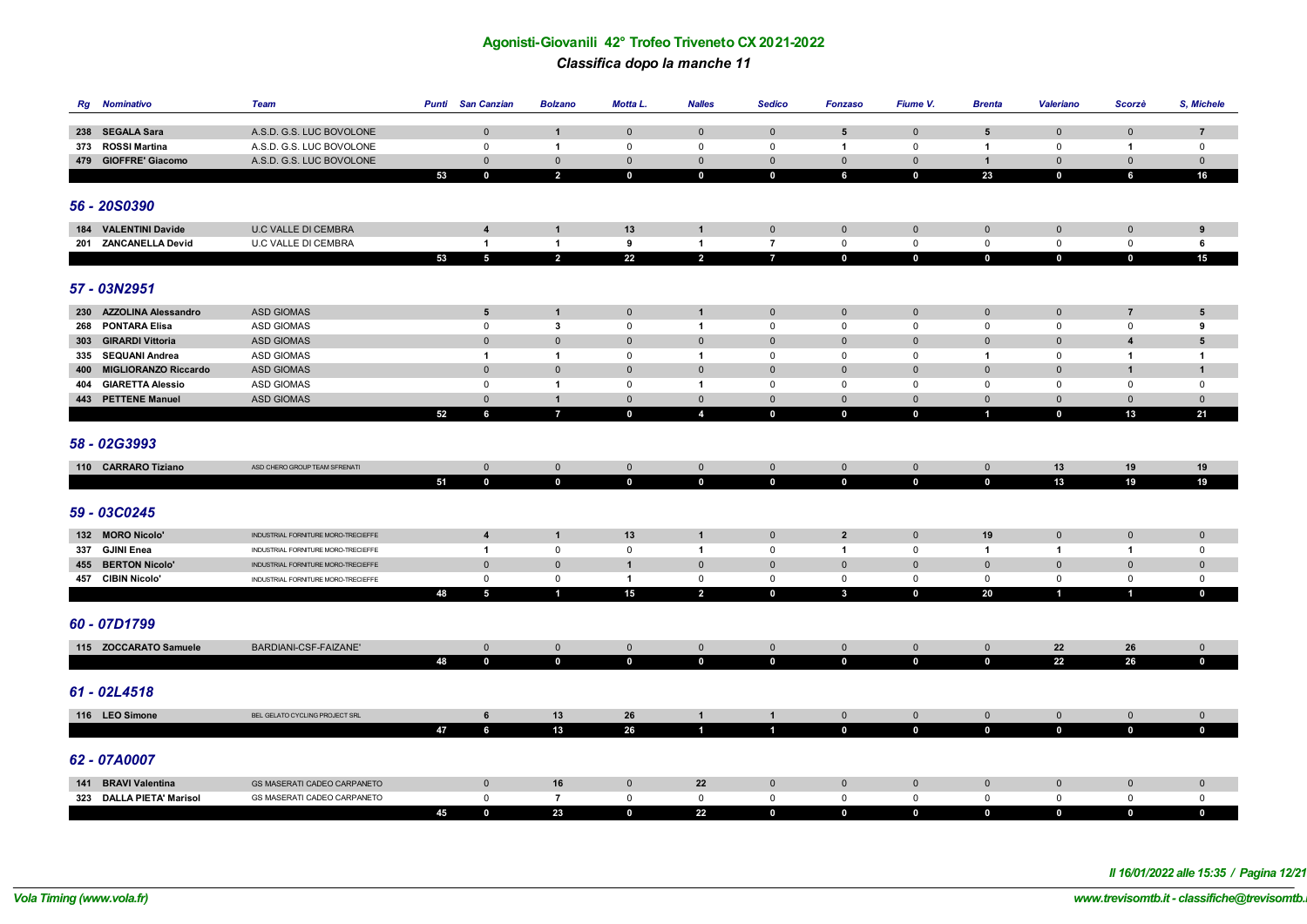*Classifica dopo la manche 11*

| <b>Rg</b> Nominativo      | <b>Team</b>                         |    | <b>Punti</b> San Canzian | <b>Bolzano</b>                 | Motta L.        | <b>Nalles</b>                        | <b>Sedico</b>                 | <b>Fonzaso</b>             | Fiume V.                               | <b>Brenta</b>              | <b>Valeriano</b>               | Scorzè                     | S, Michele                  |
|---------------------------|-------------------------------------|----|--------------------------|--------------------------------|-----------------|--------------------------------------|-------------------------------|----------------------------|----------------------------------------|----------------------------|--------------------------------|----------------------------|-----------------------------|
|                           |                                     |    |                          |                                |                 |                                      |                               |                            |                                        |                            |                                |                            |                             |
| 63 - 05Y0097              |                                     |    |                          |                                |                 |                                      |                               |                            |                                        |                            |                                |                            |                             |
|                           |                                     |    |                          |                                |                 |                                      |                               |                            |                                        |                            |                                |                            |                             |
| 124 MANIA Samuele         | <b>CAPRIVESI</b>                    |    | $\mathbf{1}$             | $\mathbf 0$                    | $\mathbf 0$     | $\pmb{0}$                            | $\mathbf 0$                   | $\overline{\mathbf{4}}$    | $\mathbf{3}$                           | 16                         | 13                             | 6                          | $\mathsf{O}\xspace$         |
|                           |                                     | 43 | $\blacktriangleleft$     | $\mathbf 0$                    | $\mathbf 0$     | $\mathbf 0$                          | $\mathbf{0}$                  | $\overline{4}$             | $\mathbf{3}$                           | 16                         | 13                             | 6                          | $\mathbf 0$                 |
|                           |                                     |    |                          |                                |                 |                                      |                               |                            |                                        |                            |                                |                            |                             |
| 64 - 03J3156              |                                     |    |                          |                                |                 |                                      |                               |                            |                                        |                            |                                |                            |                             |
|                           |                                     |    |                          |                                |                 |                                      |                               |                            |                                        |                            |                                |                            |                             |
| 186 POLI Elia             | V.C. SCHIO A.S.D.                   |    | $\mathbf{1}$             | $\mathbf{1}$                   | $\mathbf 0$     | $\mathbf{1}$                         | 13                            | $\mathbf{1}$               | $\mathbf 0$                            | $\mathbf{1}$               | $\overline{2}$                 | $\mathbf{2}$               | 6                           |
| 262 ANTONI Filippo        | V.C. SCHIO A.S.D.                   |    | $\mathbf{1}$             | $\overline{1}$                 | 11              | $\mathbf{1}$                         | $\mathbf 0$                   | $\mathbf 0$                | $\mathsf 0$<br>$\overline{\mathbf{0}}$ | $\mathsf 0$                | $\mathbf 0$                    | $\mathbf 0$                | $\mathbf 0$                 |
|                           |                                     | 42 | $\overline{2}$           | $\overline{2}$                 | 11              | $\overline{2}$                       | 13                            | $\mathbf{1}$               |                                        | $\blacksquare$             | $\overline{2}$                 | $\overline{2}$             | 6                           |
|                           |                                     |    |                          |                                |                 |                                      |                               |                            |                                        |                            |                                |                            |                             |
| 65 - 22X1862              |                                     |    |                          |                                |                 |                                      |                               |                            |                                        |                            |                                |                            |                             |
| 232 GUICHARDAZ Sofia      | <b>SCOTT LIBARNA XCO</b>            |    | $\mathbf 0$              | 19                             | $\mathbf 0$     | $\mathbf 0$                          | $\mathbf 0$                   | $\mathbf 0$                | $\mathbf 0$                            | $\mathbf 0$                | $\mathbf 0$                    | $\mathbf 0$                | $\mathbf 0$                 |
| 246 AGOSTINACCHIO Mattia  | SCOTT LIBARNA XCO                   |    | $\mathsf 0$              | $\overline{1}$                 | $\mathsf 0$     | 16                                   | $\mathsf 0$                   | $\mathsf 0$                | $\mathbf 0$                            | $\mathsf 0$                | $\mathsf 0$                    | 0                          | $\mathbf 0$                 |
| 357 BONETTO Carlo         | <b>SCOTT LIBARNA XCO</b>            |    | $\mathbf 0$              | $\mathbf{3}$                   | $\mathbf 0$     | $\overline{2}$                       | $\mathbf 0$                   | $\mathbf 0$                | $\mathbf 0$                            | $\mathbf 0$                | $\mathbf 0$                    | $\mathbf 0$                | $\mathbf 0$                 |
| 437 LUNARDI Mattia        | SCOTT LIBARNA XCO                   |    | $\mathbf 0$              | $\mathbf{1}$                   | $\mathsf 0$     | $\mathbf 0$                          | $\mathbf 0$                   | $\mathsf 0$                | $\mathsf 0$                            | $\mathsf 0$                | $\mathsf 0$                    | 0                          | $\mathsf 0$                 |
|                           |                                     | 42 | $\mathbf 0$              | 24                             | $\mathbf 0$     | 18                                   | $\mathbf 0$                   | $\pmb{0}$                  | $\mathbf 0$                            | $\mathbf 0$                | $\mathbf 0$                    | $\mathbf 0$                | $\mathbf 0$                 |
|                           |                                     |    |                          |                                |                 |                                      |                               |                            |                                        |                            |                                |                            |                             |
| 66 - 03X2201              |                                     |    |                          |                                |                 |                                      |                               |                            |                                        |                            |                                |                            |                             |
|                           |                                     |    |                          |                                |                 |                                      |                               |                            |                                        |                            |                                |                            |                             |
| 131 SALMASI Ludovica      | BIKE CLUB 2000                      |    | $\overline{0}$           | $\overline{0}$                 | 26              | $\boldsymbol{9}$<br>$\boldsymbol{9}$ | $\overline{0}$<br>$\mathbf 0$ | $\mathsf{O}\xspace$        | $\mathsf{O}\xspace$<br>$\mathbf{0}$    | $\,$ 6<br>$6\phantom{a}$   | $\mathsf 0$<br>$\mathbf 0$     | $\mathsf{O}\xspace$        | $\mathsf{O}\xspace$         |
|                           |                                     | 41 | $\mathbf{0}$             | $\mathbf{0}$                   | 26              |                                      |                               | $\mathbf 0$                |                                        |                            |                                | $\mathbf 0$                | $\mathbf{0}$                |
| 67 - 05H0844              |                                     |    |                          |                                |                 |                                      |                               |                            |                                        |                            |                                |                            |                             |
|                           |                                     |    |                          |                                |                 |                                      |                               |                            |                                        |                            |                                |                            |                             |
| 144 ZOCCOLAN Emily        | A.S.D. BANDIZIOL CYCLING TEAM       |    | $5\phantom{.0}$          | $\mathbf{1}$                   | $\overline{7}$  | $\mathbf{1}$                         | $\overline{2}$                | $\mathbf{1}$               | 6                                      | $\overline{4}$             | $5\phantom{.0}$                | $5\phantom{.0}$            | $\mathbf{1}$                |
|                           |                                     | 38 | $\overline{5}$           | $\mathbf{1}$                   | $\overline{7}$  | $\mathbf{1}$                         | $\overline{2}$                | $\mathbf{1}$               | 6                                      | $\overline{4}$             | $5\phantom{a}$                 | $\overline{5}$             | $\blacksquare$              |
|                           |                                     |    |                          |                                |                 |                                      |                               |                            |                                        |                            |                                |                            |                             |
| 68 - 05P0203              |                                     |    |                          |                                |                 |                                      |                               |                            |                                        |                            |                                |                            |                             |
|                           |                                     |    |                          |                                |                 |                                      |                               |                            |                                        |                            |                                |                            |                             |
| 137 DE CANEVA Irene       | ASS.NE CICLISTICA DILETT. VALVASONE | 38 | 19<br>19                 | $\overline{0}$<br>$\mathbf{0}$ | 19<br>19        | $\overline{0}$<br>$\mathbf{0}$       | $\overline{0}$<br>$\mathbf 0$ | $\mathbf 0$<br>$\mathbf 0$ | $\mathbf 0$<br>$\mathbf 0$             | $\mathbf 0$<br>$\mathbf 0$ | $\overline{0}$<br>$\mathbf{0}$ | $\mathbf 0$<br>$\mathbf 0$ | $\mathbf 0$<br>$\mathbf{0}$ |
|                           |                                     |    |                          |                                |                 |                                      |                               |                            |                                        |                            |                                |                            |                             |
| 69 - 03D2582              |                                     |    |                          |                                |                 |                                      |                               |                            |                                        |                            |                                |                            |                             |
|                           |                                     |    |                          |                                |                 |                                      |                               |                            |                                        |                            |                                |                            |                             |
| 187 PATUZZO Marianna      | A.S.D. G.S. LUC BOVOLONE            |    | $\mathbf 0$              | $\mathbf{1}$                   | $\mathbf{3}$    | $\pmb{0}$                            | 9                             | $\overline{\mathbf{2}}$    | $\mathbf 0$                            | $\mathbf{1}$               | $\mathbf 0$                    | 11                         | $\mathbf{1}$                |
| 354 ZAGHI Alberto         | S.C.D. FDB COLOGNA VENETA           |    | $\mathsf 0$              | $\overline{1}$                 | $\mathbf{1}$    | $\mathbf{1}$                         | $\overline{1}$                | $\mathsf 0$                | $\mathsf 0$                            | $\mathbf{1}$               | $\mathsf 0$                    | $\mathsf 0$                | $\mathbf 0$                 |
| 456 FRACASSO Mattia       | S.C.D. FDB COLOGNA VENETA           |    | $\mathbf 0$              | $\mathbf 0$                    | $\mathbf{1}$    | $\mathsf{O}\xspace$                  | $\mathbf 0$                   | $\mathbf 0$                | $\mathbf 0$                            | $\mathbf 0$                | $\mathbf 0$                    | $\mathbf 0$                | $\mathbf{0}$                |
|                           |                                     | 34 | $\bf{0}$                 | $\overline{2}$                 | $5\phantom{.0}$ | $\mathbf{1}$                         | 10                            | $\overline{2}$             | $\mathbf 0$                            | $\overline{2}$             | $\mathbf{0}$                   | 11                         | $\mathbf{1}$                |
|                           |                                     |    |                          |                                |                 |                                      |                               |                            |                                        |                            |                                |                            |                             |
| 70 - 07Y1041              |                                     |    |                          |                                |                 |                                      |                               |                            |                                        |                            |                                |                            |                             |
| 152 GILIOLI SAMUELE Silla | LUGAGNANO OFF ROAD                  |    | 5                        | $\overline{0}$                 | $\mathbf{0}$    | 16                                   | $\mathbf{0}$                  | 13                         | $\mathbf 0$                            | $\mathbf 0$                | $\mathbf{0}$                   | $\mathbf 0$                | $\mathbf{0}$                |
|                           |                                     | 34 | $5\overline{5}$          | $\mathbf{0}$                   | $\mathbf{0}$    | 16                                   | $\mathbf 0$                   | 13                         | $\mathbf{0}$                           | $\mathbf 0$                | $\mathbf 0$                    | $\mathbf 0$                | $\mathbf{0}$                |
|                           |                                     |    |                          |                                |                 |                                      |                               |                            |                                        |                            |                                |                            |                             |
| 71 - 03K3157              |                                     |    |                          |                                |                 |                                      |                               |                            |                                        |                            |                                |                            |                             |
|                           |                                     |    |                          |                                |                 |                                      |                               |                            |                                        |                            |                                |                            |                             |
| 153 NAN Matteo            | ASD G.S. MUSILE                     |    | 11                       | $\overline{0}$                 | 22              | $\mathbf 0$                          | $\mathbf 0$                   | $\mathbf 0$                | $\mathbf 0$                            | $\mathbf 0$                | $\mathbf{0}$                   | $\mathbf 0$                | $\mathbf 0$                 |
|                           |                                     | 33 | 11                       | $\mathbf 0$                    | 22              | $\mathbf 0$                          | $\mathbf 0$                   | $\mathbf 0$                | $\mathbf 0$                            | $\mathbf 0$                | $\mathbf 0$                    | $\mathbf{0}$               | $\mathbf 0$                 |

*Il 16/01/2022 alle 15:35 / Pagina 13/21*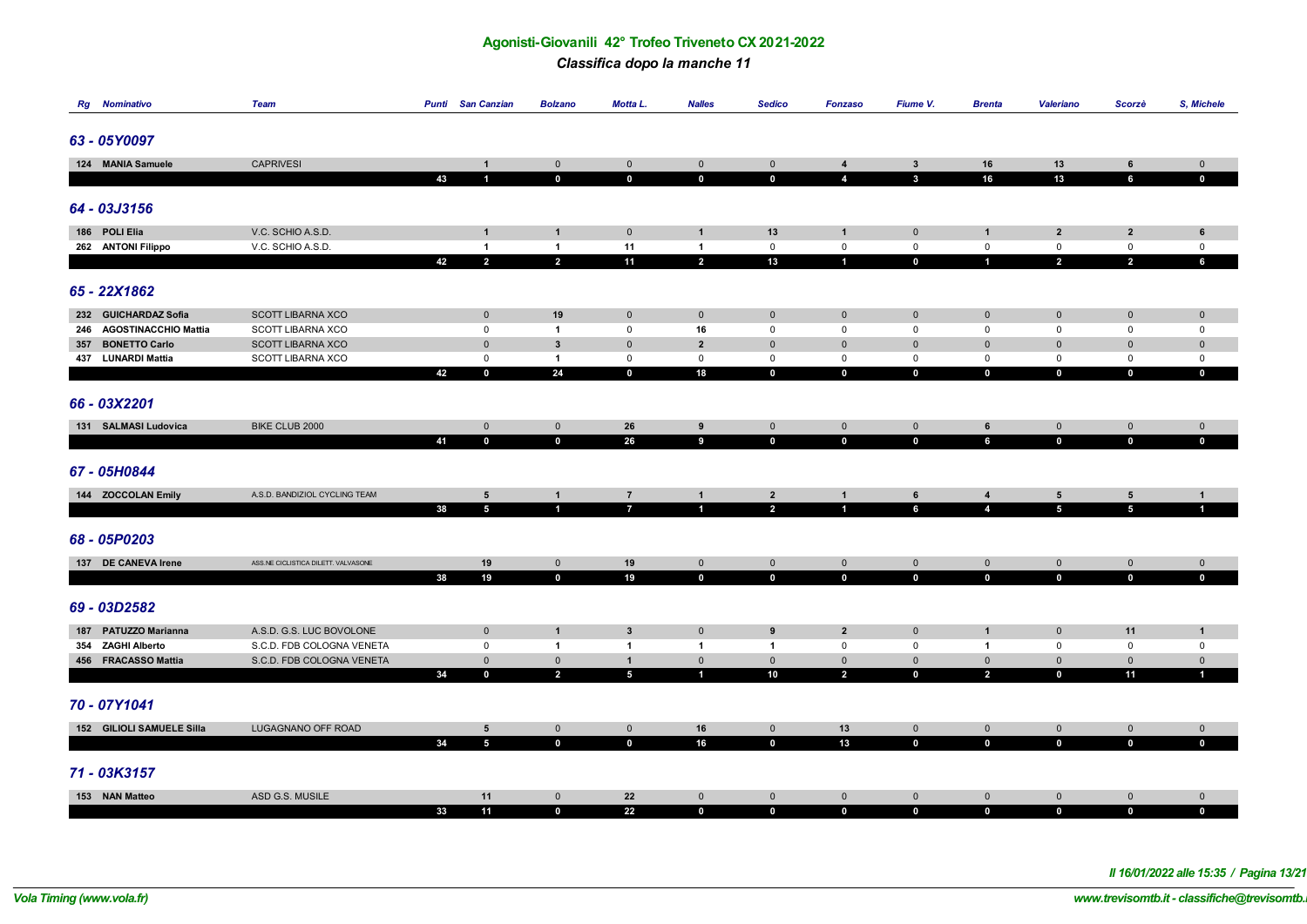*Classifica dopo la manche 11*

|     | <b>Rg</b> Nominativo      | <b>Team</b>                        |    | <b>Punti</b> San Canzian | <b>Bolzano</b>      | Motta L.                         | <b>Nalles</b>  | <b>Sedico</b>  | <b>Fonzaso</b>             | Fiume V.       | <b>Brenta</b>           | Valeriano    | Scorzè      | S, Michele     |
|-----|---------------------------|------------------------------------|----|--------------------------|---------------------|----------------------------------|----------------|----------------|----------------------------|----------------|-------------------------|--------------|-------------|----------------|
|     |                           |                                    |    |                          |                     |                                  |                |                |                            |                |                         |              |             |                |
|     | 72 - 03C3011              |                                    |    |                          |                     |                                  |                |                |                            |                |                         |              |             |                |
|     |                           |                                    |    |                          |                     |                                  |                |                |                            |                |                         |              |             |                |
|     | 156 PIEROTTO MARCO Andrea | <b>VELO JUNIOR NOVE</b>            |    | $\mathbf 0$              | $\mathbf 0$         | $5\phantom{.0}$                  | $\mathbf{0}$   | 19             | $\mathbf{1}$               | $\mathbf 0$    | $\overline{4}$          | $\mathbf 0$  | $\mathbf 0$ | $\mathbf{3}$   |
|     |                           |                                    | 32 | $\mathbf 0$              | $\mathbf 0$         | $5\phantom{.0}$                  | $\mathbf 0$    | 19             | $\blacksquare$             | $\mathbf 0$    | $\overline{4}$          | $\mathbf 0$  | $\mathbf 0$ | $\mathbf{3}$   |
|     |                           |                                    |    |                          |                     |                                  |                |                |                            |                |                         |              |             |                |
|     | 73 - 03T3253              |                                    |    |                          |                     |                                  |                |                |                            |                |                         |              |             |                |
|     |                           |                                    |    |                          |                     |                                  |                |                |                            |                |                         |              |             |                |
|     | 239 BERNARDI Cristiano    | ASD SINERGIE SOLIGO                |    | $\mathbf{1}$             | $\mathbf 0$         | $\mathbf 0$                      | $\mathbf{0}$   | 16             | $\mathbf 0$                | $\mathbf{1}$   | $\mathbf 0$             | $\mathbf{0}$ | $\mathbf 0$ | $\mathbf 0$    |
|     | 296 SCHIEVENIN Mattia     | ASD SINERGIE SOLIGO                |    | $\overline{2}$           | $\mathbf 0$         | $\overline{7}$                   | $\mathsf 0$    | $\overline{1}$ | $\mathbf 0$                | $\mathsf 0$    | $\mathsf 0$             | $\mathbf 0$  | $\mathbf 0$ | $\mathbf 0$    |
|     | 368 STEFAN Tommaso        | ASD SINERGIE SOLIGO                |    | $\mathbf{1}$             | $\mathbf 0$         | $\mathbf 0$                      | $\mathbf 0$    | $\mathbf{1}$   | $\mathbf 0$                | $\mathbf{1}$   | $\mathbf{1}$            | $\mathbf{0}$ | $\mathbf 0$ | $\mathbf 0$    |
|     |                           |                                    | 32 | 4                        | $\mathbf 0$         | $\overline{7}$                   | $\mathbf 0$    | 18             | $\mathbf 0$                | $\overline{2}$ | 4                       | $\mathbf 0$  | $\mathbf 0$ | $\mathbf 0$    |
|     |                           |                                    |    |                          |                     |                                  |                |                |                            |                |                         |              |             |                |
|     | 74 - 08H3021              |                                    |    |                          |                     |                                  |                |                |                            |                |                         |              |             |                |
|     |                           |                                    |    |                          |                     |                                  |                |                |                            |                |                         |              |             |                |
|     | 159 COLUCCINI Angelica    | ZHIRAF GUERCIOTTI                  |    | $\mathbf 0$              | $\mathbf 0$         | $\mathbf{0}$                     | 16             | $\pmb{0}$      | $\mathbf 0$<br>$\mathbf 0$ | 16             | $\mathbf 0$             | $\mathbf 0$  | $\mathbf 0$ | $\mathbf 0$    |
|     |                           |                                    | 32 | $\mathbf 0$              | $\mathbf 0$         | $\mathbf 0$                      | 16             | $\mathbf 0$    |                            | 16             | $\mathbf 0$             | $\mathbf 0$  | $\mathbf 0$ | $\mathbf 0$    |
|     |                           |                                    |    |                          |                     |                                  |                |                |                            |                |                         |              |             |                |
|     | 75 - 03S0235              |                                    |    |                          |                     |                                  |                |                |                            |                |                         |              |             |                |
|     | 280 DALLE CARBONARE Loris | A.S.D. U.S. F. COPPI MONTECCHIO P. |    | $\mathbf 0$              | $\mathsf{O}\xspace$ | $\mathbf 0$                      | $\mathbf 0$    | $\mathbf 0$    | $\overline{1}$             | $\mathbf{1}$   | 9                       | $\mathbf 0$  | $\mathbf 0$ | $\mathbf{1}$   |
|     | 349 BRAZZALE Lorenzo      | A.S.D. U.S. F. COPPI MONTECCHIO P. |    | $\mathsf{O}$             | $\mathsf 0$         | $\overline{2}$                   | $\mathsf 0$    | 0              | $\mathbf{1}$               | $\mathsf 0$    | $\overline{1}$          | $\mathbf 0$  | $\mathbf 0$ | $\overline{1}$ |
|     | 365 PANOZZO Luca          | A.S.D. U.S. F. COPPI MONTECCHIO P. |    | $\mathbf 0$              | $\mathbf 0$         | $\mathbf 0$                      | $\mathbf 0$    | $\pmb{0}$      | $\overline{1}$             | $\mathbf{1}$   | $\mathbf{1}$            | $\mathbf{0}$ | $\mathbf 0$ | $\mathbf{1}$   |
|     | 380 SELLA Jacopo          | A.S.D. U.S. F. COPPI MONTECCHIO P. |    | $\mathsf 0$              | $\mathsf 0$         | 0                                | $\mathsf 0$    | 0              | $\mathsf 0$                | $\mathsf 0$    | $\mathbf 0$             | 0            | $\mathsf 0$ | $\mathbf{3}$   |
|     | 383 ZANUSO Francesco      | A.S.D. U.S. F. COPPI MONTECCHIO P. |    | $\mathbf 0$              | $\mathsf{O}\xspace$ | $\mathbf 0$                      | $\mathbf 0$    | $\pmb{0}$      | $\overline{1}$             | $\mathbf 0$    | $\mathbf{1}$            | $\mathbf{0}$ | $\mathbf 0$ | $\mathbf{1}$   |
| 396 | <b>GRENDENE Leonardo</b>  | A.S.D. U.S. F. COPPI MONTECCHIO P. |    | $\mathbf 0$              | $\mathsf 0$         | 0                                | $\mathsf 0$    | 0              | $\mathsf 0$                | $\mathsf 0$    | $\mathsf 0$             | 0            | $\mathbf 0$ | $\overline{2}$ |
|     | 429 PERJU Rostislav       | A.S.D. U.S. F. COPPI MONTECCHIO P. |    | $\mathbf 0$              | $\mathsf{O}\xspace$ | $\mathbf 0$                      | $\mathbf 0$    | $\mathbf 0$    | $\mathsf{O}\xspace$        | $\mathbf 0$    | $\overline{0}$          | $\mathbf{0}$ | $\mathbf 0$ | $\mathbf{1}$   |
|     | 458 DALLE RIVE Tommaso    | A.S.D. U.S. F. COPPI MONTECCHIO P. |    | $\mathbf 0$              | $\mathsf 0$         | $\overline{1}$                   | $\mathsf 0$    | 0              | $\mathsf 0$                | $\mathsf 0$    | $\mathsf 0$             | $\mathbf 0$  | $\mathbf 0$ | $\mathbf 0$    |
|     |                           |                                    | 31 | $\mathbf 0$              | $\mathbf 0$         | $\mathbf{3}$                     | $\mathbf{0}$   | $\mathbf 0$    | $\overline{4}$             | $\overline{2}$ | 12                      | $\mathbf 0$  | $\mathbf 0$ | 10             |
|     |                           |                                    |    |                          |                     |                                  |                |                |                            |                |                         |              |             |                |
|     | 76 - 01X2389              |                                    |    |                          |                     |                                  |                |                |                            |                |                         |              |             |                |
|     |                           |                                    |    |                          |                     |                                  |                |                |                            |                |                         |              |             |                |
|     | 168 MARANGON Paolo        | GB JUNIOR TEAM PIEMONTE A.S.D. - A |    | $\mathbf 0$              | 19                  | $\mathbf 0$                      | 11             | $\mathbf 0$    | $\mathbf 0$                | $\mathbf 0$    | $\mathbf 0$             | $\mathbf 0$  | $\mathbf 0$ | $\mathbf 0$    |
|     |                           |                                    | 30 | $\mathbf 0$              | 19                  | $\mathbf{0}$                     | 11             | $\mathbf 0$    | $\mathbf 0$                | $\mathbf{0}$   | $\mathbf 0$             | $\mathbf{0}$ | $\mathbf 0$ | $\mathbf{0}$   |
|     |                           |                                    |    |                          |                     |                                  |                |                |                            |                |                         |              |             |                |
|     | 77 - 03Z0110              |                                    |    |                          |                     |                                  |                |                |                            |                |                         |              |             |                |
|     |                           |                                    |    |                          |                     |                                  |                |                |                            |                |                         |              |             |                |
|     | 167 SCHIAVO Leonardo      | SCUOLACICL.PIOVENE R.RAMPON        |    | $\mathbf{0}$             | $\mathbf{1}$        | $\overline{4}$<br>$\overline{4}$ | $\overline{2}$ | 9              | $\mathbf{3}$               | $\mathbf{0}$   | 5                       | $\mathbf 0$  | 6           | $\mathbf{0}$   |
|     |                           |                                    | 30 | $\mathbf 0$              | 4                   |                                  | $\overline{2}$ | 9              | $\mathbf{3}$               | $\mathbf 0$    | $\overline{\mathbf{5}}$ | $\mathbf 0$  | 6           | $\mathbf 0$    |
|     |                           |                                    |    |                          |                     |                                  |                |                |                            |                |                         |              |             |                |
|     | 78 - 20H0023              |                                    |    |                          |                     |                                  |                |                |                            |                |                         |              |             |                |
|     | 169 DANDREA Cristian      | ASD VELOCE CLUB BORGO              |    | $\mathbf 0$              | $\mathbf{1}$        | 6                                | $\mathbf{1}$   | 22             | $\mathbf 0$                | $\mathbf 0$    | $\overline{0}$          | $\mathbf 0$  | $\mathbf 0$ | $\mathbf 0$    |
|     |                           |                                    | 30 | $\mathbf 0$              | 4                   | 6                                | $\blacksquare$ | 22             | $\mathbf 0$                | $\mathbf 0$    | $\mathbf 0$             | $\mathbf 0$  | $\mathbf 0$ | $\mathbf 0$    |
|     |                           |                                    |    |                          |                     |                                  |                |                |                            |                |                         |              |             |                |
|     | 79 - 03Z3251              |                                    |    |                          |                     |                                  |                |                |                            |                |                         |              |             |                |
|     |                           |                                    |    |                          |                     |                                  |                |                |                            |                |                         |              |             |                |
|     | 212 ROSSO Riccardo        | <b>GS FIUMICELLO 1971</b>          |    | $\mathbf 0$              | $\mathbf 0$         | $\mathbf 0$                      | $\overline{0}$ | $\mathbf 0$    | $\mathbf 0$                | $\mathbf 0$    | $\mathbf 0$             | $\mathbf 0$  | $\mathbf 0$ | 22             |
|     | 345 GASPARINI Pietro      | <b>GS FIUMICELLO 1971</b>          |    | 0                        | $\mathsf 0$         | $\mathbf 0$                      | $\mathsf 0$    | 0              | $\mathsf 0$                | $\mathbf 0$    | 6                       | 0            | $\mathbf 0$ | $\mathbf 0$    |
|     | 428 ZANELLA Davide        | <b>GS FIUMICELLO 1971</b>          |    | $\mathbf{0}$             | $\mathbf 0$         | $\mathbf{0}$                     | $\mathbf 0$    | $\mathbf 0$    | $\mathbf{0}$               | $\mathbf 0$    | $\mathbf{0}$            | $\mathbf 0$  | $\mathbf 0$ | $\mathbf{1}$   |
|     |                           |                                    | 29 | $\mathbf 0$              | $\mathbf 0$         | $\mathbf 0$                      | $\mathbf 0$    | $\mathbf 0$    | $\mathbf 0$                | $\mathbf 0$    | 6                       | $\mathbf 0$  | $\mathbf 0$ | 23             |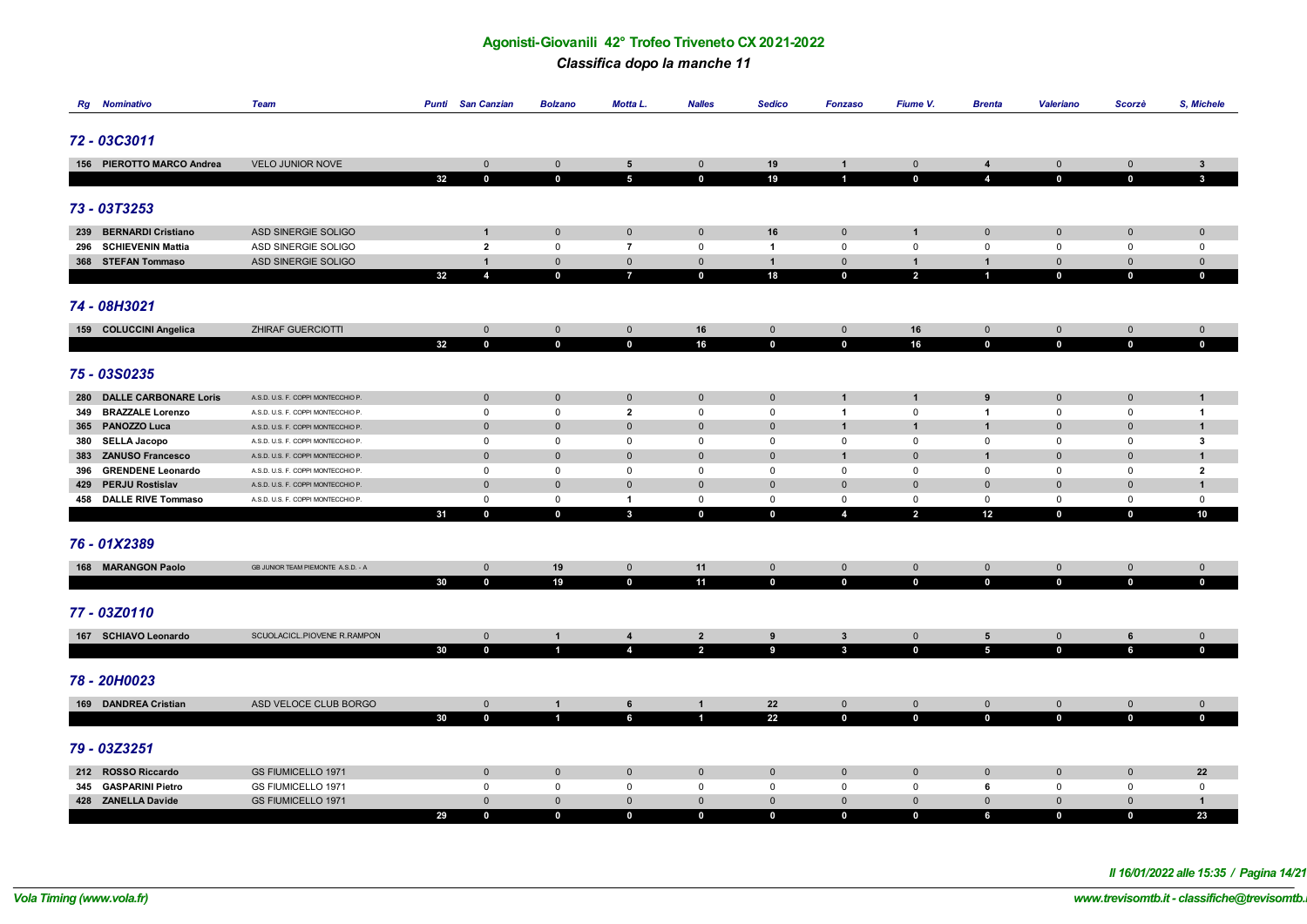#### *Classifica dopo la manche 11*

| <b>Rg</b> Nominativo                        | <b>Team</b>                                              |    | <b>Punti</b> San Canzian    | <b>Bolzano</b>              | <b>Motta L.</b>                    | <b>Nalles</b>                    | <b>Sedico</b>                      | <b>Fonzaso</b>                     | Fiume V.                            | <b>Brenta</b>                  | Valeriano                          | Scorzè                             | S, Michele                         |
|---------------------------------------------|----------------------------------------------------------|----|-----------------------------|-----------------------------|------------------------------------|----------------------------------|------------------------------------|------------------------------------|-------------------------------------|--------------------------------|------------------------------------|------------------------------------|------------------------------------|
| 80 - 07G0046                                |                                                          |    |                             |                             |                                    |                                  |                                    |                                    |                                     |                                |                                    |                                    |                                    |
| 301 FRANCESCHINI Giulia                     | S.S. STELLA ALPINA RENAZZO                               |    | $\mathbf 0$                 | $\mathbf 0$                 | $\mathbf 0$                        | $\mathbf 0$                      | $\pmb{0}$                          | $\mathbf 0$                        | $\mathbf 0$                         | 10                             | $\mathbf 0$                        | $\mathbf 0$                        | $\mathbf 0$                        |
| 331 BORGATTI Niko                           | S.S. STELLA ALPINA RENAZZO                               |    | $\mathsf 0$                 | $\mathbf 0$                 | $\mathsf 0$                        | $\mathbf 0$                      | $\mathbf 0$                        | $\mathsf 0$                        | $\mathsf 0$                         | $\overline{7}$                 | $\mathbf 0$                        | $\mathbf 0$                        | $\mathbf 0$                        |
| 379 RUBINI Noemi                            | S.S. STELLA ALPINA RENAZZO                               |    | $\mathbf 0$                 | $\mathbf 0$                 | $\mathbf 0$                        | $\mathbf 0$                      | $\mathbf{0}$                       | $\mathbf 0$                        | $\mathbf 0$                         | $\overline{\mathbf{4}}$        | $\mathbf{0}$                       | $\mathbf 0$                        | $\mathbf 0$                        |
| 394 BALBONI Giulia                          | S.S. STELLA ALPINA RENAZZO                               |    | $\mathbf 0$                 | 0                           | $\mathbf 0$                        | $\mathbf 0$                      | 0                                  | $\mathsf 0$                        | $\mathbf 0$                         | $\mathbf{3}$                   | $\mathbf 0$                        | $\mathbf 0$                        | $\mathbf 0$                        |
| 423 PACI Klea                               | S.S. STELLA ALPINA RENAZZO                               |    | $\mathbf 0$                 | $\mathbf 0$                 | $\mathbf 0$                        | $\mathbf 0$                      | $\mathbf{0}$                       | $\mathbf 0$                        | $\mathbf 0$                         | $\overline{2}$                 | $\mathbf 0$                        | $\mathbf 0$                        | $\pmb{0}$                          |
| 483 MARCHINI Maicol<br>484 VENTUROLI Mattia | S.S. STELLA ALPINA RENAZZO<br>S.S. STELLA ALPINA RENAZZO |    | $\mathsf 0$<br>$\mathbf 0$  | $\mathsf 0$<br>$\mathbf 0$  | $\mathbf 0$<br>$\mathbf 0$         | $\mathsf 0$<br>$\mathbf 0$       | $\mathbf 0$<br>$\mathbf 0$         | $\mathsf 0$<br>$\mathbf 0$         | $^{\circ}$<br>$\mathbf 0$           | $\overline{1}$<br>$\mathbf{1}$ | $\mathbf 0$<br>$\mathbf 0$         | $\mathbf 0$<br>$\mathbf 0$         | $\mathbf 0$<br>$\mathbf 0$         |
|                                             |                                                          | 28 | $\bf{0}$                    | $\mathbf 0$                 | $\mathbf 0$                        | $\bf{0}$                         | $\mathbf 0$                        | $\mathbf 0$                        | $\mathbf 0$                         | 28                             | $\mathbf 0$                        | $\mathbf 0$                        | $\mathbf 0$                        |
| 81 - 03L1216                                |                                                          |    |                             |                             |                                    |                                  |                                    |                                    |                                     |                                |                                    |                                    |                                    |
| 192 SANTILLO Paride                         | G.C. SOSSANO 1975                                        |    | $\overline{0}$              | $\mathbf{1}$                | $\mathbf 0$                        | $\mathsf{O}\xspace$              | $\mathbf{0}$                       | 26                                 | $\mathbf 0$                         | $\mathbf{0}$                   | $\mathbf 0$                        | $\mathbf 0$                        | $\mathbf 0$                        |
| 82 - 03P0893                                |                                                          | 27 | $\mathbf 0$                 | $\blacksquare$              | $\mathbf 0$                        | $\mathbf 0$                      | $\mathbf 0$                        | 26                                 | $\mathbf 0$                         | $\mathbf 0$                    | $\mathbf 0$                        | $\mathbf 0$                        | $\mathbf{0}$                       |
| 241 SORDON Andrea<br>309 MINUTI Elia        | G.S. STABIUZZO<br>G.S. STABIUZZO                         |    | $\mathbf 0$<br>$\mathbf 0$  | $\mathbf{1}$<br>$\mathbf 0$ | $\mathbf 0$<br>$\mathsf 0$         | $\mathbf{1}$<br>$\mathbb O$      | 16<br>$\mathsf 0$                  | $\mathbf 0$<br>$\mathsf 0$         | $\mathbf 0$<br>$\mathsf 0$          | $\mathbf 0$<br>$\mathsf 0$     | $\mathbf 0$<br>$\mathbf 0$         | $\mathbf 0$<br>9                   | $\mathbf 0$<br>$\mathbf 0$         |
|                                             |                                                          | 27 | $\mathbf{0}$                | $\mathbf{1}$                | $\mathbf 0$                        | $\overline{1}$                   | 16                                 | $\mathbf 0$                        | $\mathbf{0}$                        | $\mathbf 0$                    | $\mathbf 0$                        | $\overline{9}$                     | $\mathbf{0}$                       |
| 83 - 05H0684<br>194 BERTO Antonia           | A.S.D. G.S. DONI 2004                                    |    | $\mathbf{0}$                | $\mathbf 0$                 | 22                                 | $5\phantom{.0}$                  | $\mathbf{0}$                       | $\mathbf 0$                        | $\mathbf 0$                         | $\mathbf{0}$                   | $\overline{0}$                     | $\mathbf 0$                        | $\mathbf{0}$                       |
|                                             |                                                          | 27 | $\mathbf 0$                 | $\mathbf 0$                 | 22                                 | $\overline{5}$                   | $\mathbf 0$                        | $\mathbf 0$                        | $\mathbf 0$                         | $\mathbf 0$                    | $\mathbf 0$                        | $\mathbf 0$                        | $\mathbf 0$                        |
| 84 - 07N0302                                |                                                          |    |                             |                             |                                    |                                  |                                    |                                    |                                     |                                |                                    |                                    |                                    |
| 193 ZECCHINI Simone                         | S.C. CAVRIAGO                                            | 27 | $\mathsf 0$<br>$\mathbf{0}$ | $\pmb{9}$<br>$\overline{9}$ | $\mathsf{O}\xspace$<br>$\mathbf 0$ | $\overline{7}$<br>$\overline{7}$ | $\mathsf{O}\xspace$<br>$\mathbf 0$ | 11<br>11                           | $\mathsf{O}\xspace$<br>$\mathbf{0}$ | $\mathbf 0$<br>$\mathbf 0$     | $\mathsf{O}\xspace$<br>$\mathbf 0$ | $\mathsf{O}\xspace$<br>$\mathbf 0$ | $\mathsf{O}\xspace$<br>$\mathbf 0$ |
| 85 - 02P3489<br>211 VILLA Matteo            | S.C. TRIANGOLO LARIANO A.S.D.                            |    | $\mathbf 0$                 | 16                          | $\mathbf 0$                        | $\overline{7}$                   | $\mathbf{0}$                       | $\mathbf 0$                        | $\mathbf 0$                         | $\mathbf 0$                    | $\mathbf 0$                        | $\mathbf 0$                        | $\mathbf 0$                        |
| 408 VILLA Giacomo                           | S.C. TRIANGOLO LARIANO A.S.D.                            |    | $\mathsf 0$                 | $\overline{1}$              | $\mathsf 0$                        | $\overline{1}$                   | $\mathsf 0$                        | $\mathsf 0$                        | $\mathbf{0}$                        | $\mathbf 0$                    | $\mathbf 0$                        | $\mathbf 0$                        | $\mathbf 0$                        |
| 434 FRIGERIO Davide                         | S.C. TRIANGOLO LARIANO A.S.D.                            |    | $\mathbf 0$                 | $\mathbf{1}$                | $\mathbf 0$                        | $\mathbf 0$                      | $\mathsf{O}\xspace$                | $\mathsf{O}\xspace$                | $\mathbf{0}$                        | $\mathbf 0$                    | $\mathbf 0$                        | $\mathsf{O}\xspace$                | $\mathbf{0}$                       |
| 86 - 03B3196                                |                                                          | 26 | $\mathbf 0$                 | 18                          | $\mathbf 0$                        | $\bf{8}$                         | $\mathbf 0$                        | $\mathbf 0$                        | $\mathbf{0}$                        | $\mathbf 0$                    | $\mathbf 0$                        | $\mathbf 0$                        | $\mathbf 0$                        |
|                                             |                                                          |    |                             |                             |                                    |                                  |                                    |                                    |                                     |                                |                                    |                                    |                                    |
| 198 ORO Angela                              | <b>TEAM LADY ZULIANI</b>                                 |    | $\mathbf 0$                 | $\mathbf 0$                 | $\mathbf 0$                        | $\mathbf 0$                      | 19                                 | $\overline{7}$                     | $\mathbf 0$                         | $\mathbf 0$                    | $\mathbf 0$                        | $\mathbf 0$                        | $\mathbf 0$                        |
|                                             |                                                          | 26 | $\mathbf 0$                 | $\mathbf 0$                 | $\mathbf 0$                        | $\mathbf 0$                      | 19                                 | $\overline{7}$                     | $\mathbf 0$                         | $\mathbf 0$                    | $\mathbf 0$                        | $\mathbf 0$                        | $\mathbf 0$                        |
| 87 - 07D0613                                |                                                          |    |                             |                             |                                    |                                  |                                    |                                    |                                     |                                |                                    |                                    |                                    |
| 196 VERRI Alice                             | POLISPORTIVA MOLINELLA                                   | 26 | 13<br>13                    | 13<br>13                    | $\mathbf 0$<br>$\mathbf{0}$        | $\mathbf 0$<br>$\mathbf 0$       | $\mathsf{O}\xspace$<br>$\mathbf 0$ | $\mathsf{O}\xspace$<br>$\mathbf 0$ | $\mathbf 0$<br>$\mathbf{0}$         | $\overline{0}$<br>$\mathbf 0$  | $\mathsf{O}\xspace$<br>$\mathbf 0$ | $\mathbf 0$<br>$\mathbf{0}$        | $\mathbf 0$<br>$\mathbf 0$         |
| 88 - 02Q1852                                |                                                          |    |                             |                             |                                    |                                  |                                    |                                    |                                     |                                |                                    |                                    |                                    |
| 202 NEMBRINI Diego                          | S. C. CENE A. S. D.                                      |    | 9                           | $\mathbf 0$                 | $\mathbf 0$                        | $\mathbf{0}$                     | $\mathbf{0}$                       | $\mathbf{0}$                       | $\mathbf{0}$                        | $\mathbf 0$                    | 16                                 | $\mathbf 0$                        | $\mathbf{0}$                       |
|                                             |                                                          |    |                             |                             |                                    |                                  |                                    |                                    |                                     |                                |                                    |                                    |                                    |

*Il 16/01/2022 alle 15:35 / Pagina 15/21*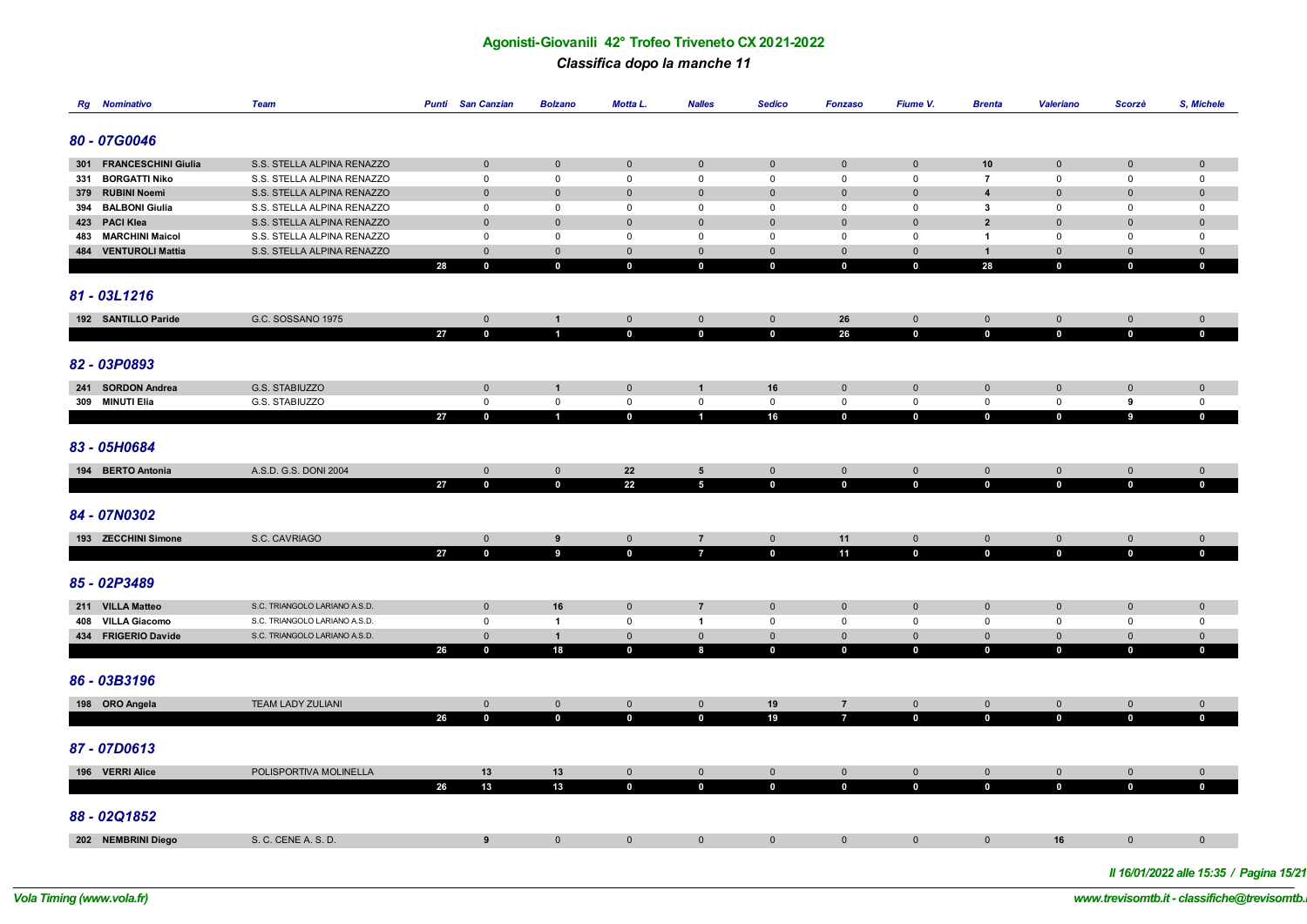#### *Classifica dopo la manche 11*

|     | <b>Rg</b> Nominativo    | Team                          |    | <b>Punti</b> San Canzian   | <b>Bolzano</b>          | Motta L.                   | <b>Nalles</b>                      | <b>Sedico</b>                      | <b>Fonzaso</b>                     | Fiume V.                   | <b>Brenta</b>              | <b>Valeriano</b>                   | Scorzè                     | S, Michele                 |
|-----|-------------------------|-------------------------------|----|----------------------------|-------------------------|----------------------------|------------------------------------|------------------------------------|------------------------------------|----------------------------|----------------------------|------------------------------------|----------------------------|----------------------------|
|     |                         |                               |    |                            |                         |                            |                                    |                                    |                                    |                            |                            |                                    |                            |                            |
|     |                         |                               | 25 | 9                          | $\mathbf 0$             | $\mathbf 0$                | $\bf{0}$                           | $\mathbf 0$                        | $\mathbf 0$                        | $\mathbf 0$                | $\mathbf 0$                | 16                                 | $\mathbf 0$                | $\mathbf{0}$               |
|     |                         |                               |    |                            |                         |                            |                                    |                                    |                                    |                            |                            |                                    |                            |                            |
|     | 89 - 20F1190            |                               |    |                            |                         |                            |                                    |                                    |                                    |                            |                            |                                    |                            |                            |
|     | 312 PECORARO Alberto    | <b>G.S. LAGORAI BIKE</b>      |    | -1                         | $\mathbf{1}$            | -1                         | $\mathbf{1}$                       | $\mathbf{1}$                       | $\mathbf 0$                        | $\mathbf 0$                | $\mathbf{1}$               | $\mathbf{1}$                       | $\mathbf 0$                | $\mathbf{1}$               |
|     | 313 PURIN Lorenzo       | <b>G.S. LAGORAI BIKE</b>      |    | $\blacktriangleleft$       | $\overline{1}$          | $\mathbf{1}$               | $\mathsf 0$                        | $\mathbf 0$                        | $\mathbf{1}$                       | $\mathbf{1}$               | $\mathbf 0$                | $\overline{1}$                     | $\overline{1}$             | $\overline{1}$             |
| 347 | <b>MORO Leonardo</b>    | G.S. LAGORAI BIKE             |    | $\mathbf 0$                | $\mathbf 0$             | $\mathbf 0$                | $\mathbf 0$                        | $\pmb{0}$                          | $\mathbf 0$                        | $\mathbf 0$                | $\mathbf 0$                | $\mathbf 0$                        | $\mathbf{1}$               | $\overline{\mathbf{4}}$    |
|     | 381 MORO Dalila         | G.S. LAGORAI BIKE             |    | $\mathsf 0$                | $\mathsf 0$             | $\mathsf 0$                | $\mathsf 0$                        | $\mathbf 0$                        | $\mathsf 0$                        | $\mathsf 0$                | $\mathbf 0$                | $\mathbf 0$                        | $\overline{1}$             | $\overline{2}$             |
|     | 448 GIRARDON Sebastiano | G.S. LAGORAI BIKE             |    | $\mathbf 0$                | $\mathbf{1}$            | $\mathbf 0$                | $\mathbf 0$                        | $\mathbf{0}$                       | $\mathsf 0$                        | $\mathbf 0$                | $\mathbf 0$                | $\mathbf 0$                        | $\mathbf 0$                | $\mathbf{0}$               |
|     |                         |                               | 25 | $\overline{2}$             | $\overline{\mathbf{3}}$ | $\overline{2}$             | $\blacksquare$                     | 1                                  | $\overline{1}$                     | $\overline{1}$             | $\blacktriangleleft$       | $\overline{2}$                     | $\mathbf{3}$               | 8                          |
|     |                         |                               |    |                            |                         |                            |                                    |                                    |                                    |                            |                            |                                    |                            |                            |
|     | 90 - 02S0188            |                               |    |                            |                         |                            |                                    |                                    |                                    |                            |                            |                                    |                            |                            |
|     |                         |                               |    |                            |                         |                            |                                    |                                    |                                    |                            |                            |                                    |                            |                            |
|     | 210 ARNOLDI Mattia      | S.C. ROMANESE ASD             |    | $\mathbf{1}$               | $\mathsf{O}\xspace$     | $\mathbf 0$                | $\mathbf 0$                        | $\mathbf 0$                        | $\mathbf 0$                        | $\mathbf 0$                | $\mathbf 0$                | $\mathsf{O}\xspace$                | 22                         | $\mathbf 0$                |
|     | 430 CARMINATI Mirko     | S.C. ROMANESE ASD             |    | $\mathbf{1}$               | $\mathbf 0$             | $\mathsf 0$                | $\mathbb O$                        | $\mathsf{O}\xspace$                | $\mathbf 0$                        | $\mathsf 0$                | $\mathbf 0$                | $\mathsf 0$                        | $\mathbf 0$                | $\mathsf 0$                |
|     |                         |                               | 24 | $\overline{2}$             | $\mathbf{0}$            | $\mathbf{0}$               | $\mathbf 0$                        | $\mathbf 0$                        | $\mathbf 0$                        | $\mathbf{0}$               | $\mathbf{0}$               | $\mathbf{0}$                       | 22                         | $\mathbf{0}$               |
|     |                         |                               |    |                            |                         |                            |                                    |                                    |                                    |                            |                            |                                    |                            |                            |
|     | 91 - 00A0199            |                               |    |                            |                         |                            |                                    |                                    |                                    |                            |                            |                                    |                            |                            |
|     | 235 SALVALAGGIO Giacomo | SPEEDER CYCLING TEAM          |    | $\mathbf 0$                | $\mathbf 0$             | $\mathbf 0$                | $\mathbf 0$                        | $\mathsf{O}\xspace$                | 19                                 | $\mathbf 0$                | $\mathbb O$                | $\mathbf 0$                        | $\mathbf 0$                | $\mathbf 0$                |
|     | 376 MONTI Giosue'       | SPEEDER CYCLING TEAM          |    | $\mathbf 0$                | $\mathbf 0$             | $\mathbf 0$                | $\mathsf{O}\xspace$                | $\mathsf{O}\xspace$                | $\overline{\mathbf{4}}$            | $\mathsf 0$                | $\mathbf 0$                | $\mathsf 0$                        | $\mathsf 0$                | $\mathbf 0$                |
|     |                         |                               | 23 | $\mathbf 0$                | $\mathbf{0}$            | $\mathbf 0$                | $\mathbf 0$                        | $\mathbf 0$                        | 23                                 | $\mathbf 0$                | $\mathbf 0$                | $\mathbf{0}$                       | $\mathbf 0$                | $\mathbf 0$                |
|     |                         |                               |    |                            |                         |                            |                                    |                                    |                                    |                            |                            |                                    |                            |                            |
|     | 92 - 03E1912            |                               |    |                            |                         |                            |                                    |                                    |                                    |                            |                            |                                    |                            |                            |
|     |                         |                               |    |                            |                         |                            |                                    |                                    |                                    |                            |                            |                                    |                            |                            |
|     | 229 TURINA Matilde      | <b>CONEGLIANO BIKE TEAM</b>   |    | $\mathbb O$                | $\mathbf 0$             | $\mathbf 0$                | $\mathbf 0$                        | $\mathbf 0$                        | $\mathbf 0$                        | $\mathbf 0$                | $\overline{0}$             | $\pmb{0}$                          | $\mathbf 0$                | 19                         |
|     | 390 CAVEZZAN Filippo    | <b>CONEGLIANO BIKE TEAM</b>   |    | $\mathsf 0$                | $\mathsf 0$             | $\overline{\mathbf{3}}$    | $\mathsf 0$                        | $\mathsf 0$                        | $\mathsf 0$                        | $\mathbf 0$                | $\mathbf 0$                | $\mathbf 0$                        | $\mathbf 0$                | $\mathbf 0$                |
|     | 475 BUSETTO Mattias     | <b>CONEGLIANO BIKE TEAM</b>   |    | $\mathbf 0$                | $\mathbf 0$             | $\mathbf 0$                | $\mathbf 0$                        | $\mathbf{0}$                       | $\mathbf{1}$                       | $\mathbf 0$                | $\mathbf 0$                | $\mathbf 0$                        | $\mathbf 0$                | $\mathbf{0}$               |
|     |                         |                               | 23 | $\mathbf 0$                | $\mathbf 0$             | $\mathbf{3}$               | $\mathbf 0$                        | $\mathbf 0$                        | 1                                  | $\mathbf 0$                | $\mathbf 0$                | $\mathbf 0$                        | $\mathbf 0$                | 19                         |
|     |                         |                               |    |                            |                         |                            |                                    |                                    |                                    |                            |                            |                                    |                            |                            |
|     | 93 - 07A0626            |                               |    |                            |                         |                            |                                    |                                    |                                    |                            |                            |                                    |                            |                            |
|     | 274 GHIARONI Giacomo    | A.C. SERRAMAZZONI             |    | $\mathbf 0$                | $\mathbf 0$             | $\mathbf{0}$               | 13                                 | $\mathbf{0}$                       | $\mathsf{O}\xspace$                | $\mathbf 0$                | $\mathbf 0$                | $\mathbf{0}$                       | $\mathbf 0$                | $\mathbf 0$                |
|     | 359 CABRI Sofia         | A.C. SERRAMAZZONI             |    | $\mathsf 0$                | $\mathbf 0$             | $\mathbf{0}$               | 5                                  | 0                                  | $\mathbf 0$                        | $\mathbf{0}$               | $\mathsf 0$                | $\mathbf 0$                        | $\mathbf 0$                | $\mathbf 0$                |
|     | 374 TASSI Edoardo       | A.C. SERRAMAZZONI             |    | $\mathbf 0$                | $\mathbf 0$             | $\mathbf 0$                | $\overline{4}$                     | $\mathbf 0$                        | $\mathbf 0$                        | $\mathbf 0$                | $\mathbf 0$                | $\mathbf 0$                        | $\Omega$                   | $\mathbf 0$                |
|     | 465 INGRAMI Alessandro  | A.C. SERRAMAZZONI             |    | $\mathsf 0$                | $\mathsf 0$             | $\mathsf 0$                | $\overline{1}$                     | $\mathbf 0$                        | $\mathbf 0$                        | $\mathsf 0$                | $\mathsf 0$                | $\mathsf 0$                        | $\mathbf 0$                | $\mathbf 0$                |
|     |                         |                               | 23 | $\mathbf 0$                | $\mathbf 0$             | $\mathbf 0$                | 23                                 | $\mathbf 0$                        | $\mathbf 0$                        | $\mathbf{0}$               | $\mathbf 0$                | $\mathbf 0$                        | $\mathbf 0$                | $\mathbf 0$                |
|     |                         |                               |    |                            |                         |                            |                                    |                                    |                                    |                            |                            |                                    |                            |                            |
|     | 94 - 02L4614            |                               |    |                            |                         |                            |                                    |                                    |                                    |                            |                            |                                    |                            |                            |
|     |                         |                               |    |                            |                         |                            |                                    |                                    |                                    |                            |                            |                                    |                            |                            |
|     | 215 TEMPERONI Beatrice  | <b>GUERCIOTTI DEVELOPMENT</b> | 22 | $\mathsf 0$<br>$\mathbf 0$ | 22<br>22                | $\mathbf 0$<br>$\mathbf 0$ | $\mathsf{O}\xspace$<br>$\mathbf 0$ | $\mathsf{O}\xspace$<br>$\mathbf 0$ | $\mathsf{O}\xspace$<br>$\mathbf 0$ | $\mathbf 0$<br>$\mathbf 0$ | $\mathbf 0$<br>$\mathbf 0$ | $\mathsf{O}\xspace$<br>$\mathbf 0$ | $\mathbf 0$<br>$\mathbf 0$ | $\mathbf 0$<br>$\mathbf 0$ |
|     |                         |                               |    |                            |                         |                            |                                    |                                    |                                    |                            |                            |                                    |                            |                            |
|     | 95 - 02Q4386            |                               |    |                            |                         |                            |                                    |                                    |                                    |                            |                            |                                    |                            |                            |
|     |                         |                               |    |                            |                         |                            |                                    |                                    |                                    |                            |                            |                                    |                            |                            |
|     | 287 ACUTI Maria         | SPORTEVEN CYCLING GROUP       |    | $\mathbf 0$                | 11                      | $\mathbf 0$                | $\mathbf 0$                        | $\mathbf{0}$                       | $\mathbf 0$                        | $\mathbf 0$                | $\mathbf 0$                | $\mathbf{0}$                       | $\mathbf 0$                | $\mathbf 0$                |
|     | 324 ZERBINATI Pietro    | SPORTEVEN CYCLING GROUP       |    | $\mathbf 0$                | $\overline{7}$          | $\mathbf 0$                | $\mathsf 0$                        | 0                                  | $\mathsf 0$                        | $\mathbf 0$                | $\mathbf 0$                | 0                                  | $\mathbf 0$                | $\mathbf 0$                |
|     | 398 GOBBI Maurizio      | SPORTEVEN CYCLING GROUP       |    | $\mathbf 0$                | $\mathbf{1}$            | $\mathbf 0$                | $\mathbf 0$                        | $\mathbf{0}$                       | $\mathbf 0$                        | $\mathbf 0$                | $\overline{0}$             | $\mathbf{0}$                       | $\mathbf 0$                | $\mathbf{1}$               |
|     | 426 BORZI Paolo         | SPORTEVEN CYCLING GROUP       |    | $\mathsf 0$                | $\mathbf 0$             | $\mathbf 0$                | $\mathsf 0$                        | 0                                  | $\mathsf 0$                        | $\mathbf 0$                | $\mathbf 0$                | $\mathbf 0$                        | $\mathbf 0$                | $\overline{1}$             |
|     | 427 CASTELLINI Nicolo'  | SPORTEVEN CYCLING GROUP       |    | $\mathbf 0$                | $\mathbf 0$             | $\mathbf{0}$               | $\mathbf 0$                        | $\mathbf{0}$                       | $\mathbf 0$                        | $\mathbf 0$                | $\mathbf{0}$               | $\mathbf{0}$                       | $\mathbf{0}$               | $\mathbf{1}$               |
|     |                         |                               | 22 | $\Omega$                   | 19                      | $\mathbf{0}$               | $\mathbf 0$                        | $\mathbf{0}$                       | $\mathbf 0$                        | $\mathbf 0$                | $\Omega$                   | $\mathbf 0$                        | $\mathbf{0}$               | $\mathbf{3}$               |

*Il 16/01/2022 alle 15:35 / Pagina 16/21*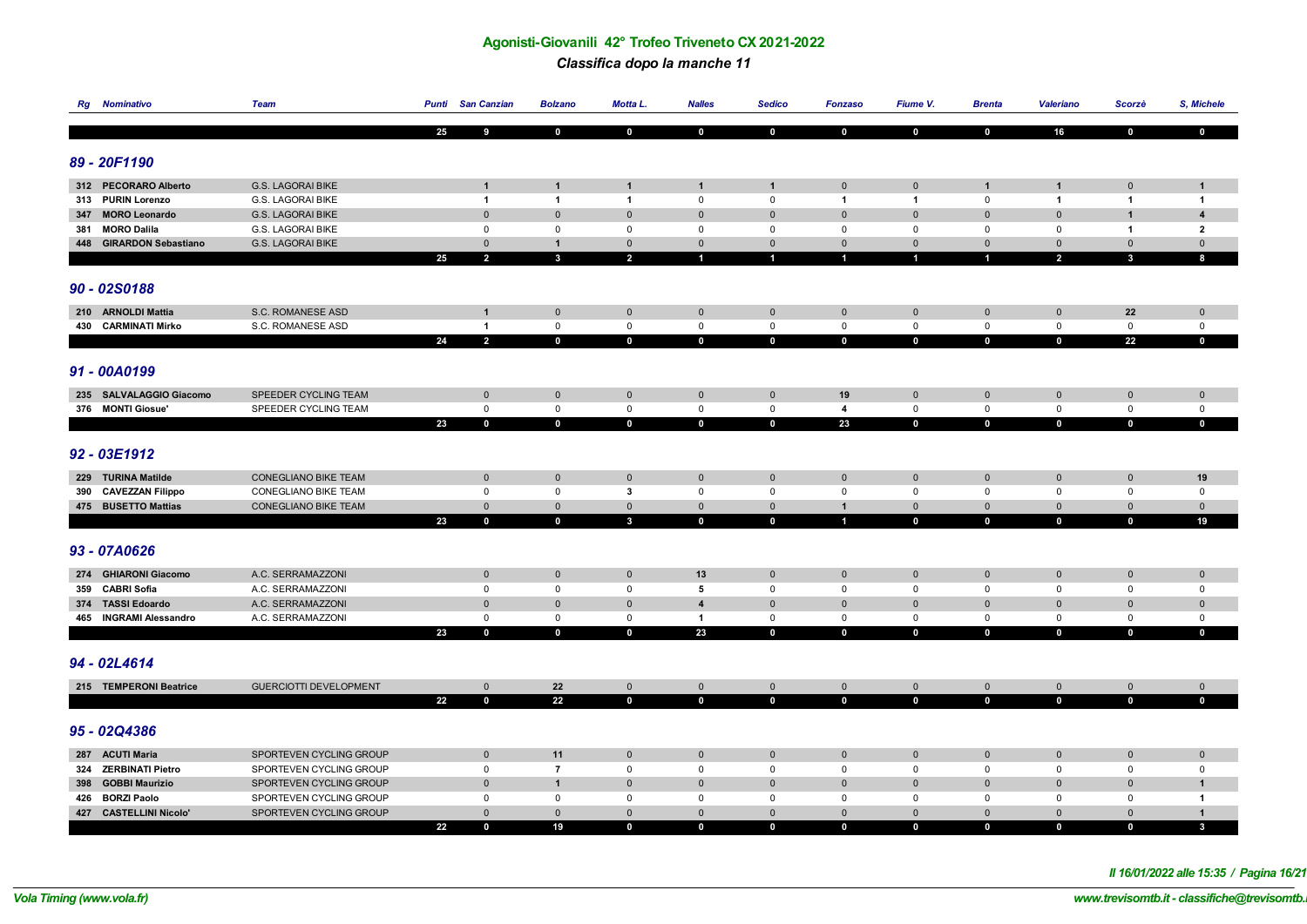#### *Classifica dopo la manche 11*

| Rg  | <b>Nominativo</b>                           | <b>Team</b>                                  | <b>Punti</b> | <b>San Canzian</b>         | <b>Bolzano</b>               | Motta L.                   | <b>Nalles</b>              | <b>Sedico</b>    | <b>Fonzaso</b>             | Fiume V.                   | <b>Brenta</b>              | <b>Valeriano</b>  | Scorzè                     | S, Michele                 |
|-----|---------------------------------------------|----------------------------------------------|--------------|----------------------------|------------------------------|----------------------------|----------------------------|------------------|----------------------------|----------------------------|----------------------------|-------------------|----------------------------|----------------------------|
|     |                                             |                                              |              |                            |                              |                            |                            |                  |                            |                            |                            |                   |                            |                            |
|     | 96 - 07D1752                                |                                              |              |                            |                              |                            |                            |                  |                            |                            |                            |                   |                            |                            |
|     |                                             |                                              |              |                            |                              |                            |                            |                  |                            |                            |                            |                   |                            |                            |
|     | 342 CONCARI Amaranta                        | TEAM LA VERDE A.S.D.                         |              | $\mathbf 0$                | 6                            | $\mathbf 0$                | $\mathbf{0}$               | $\mathbf 0$      | $\mathbf 0$                | $\mathbf 0$                | $\mathbf 0$                | $\mathbf 0$       | $\mathbf 0$                | $\mathbf 0$                |
|     | 356 ALLODI Lorenzo                          | TEAM LA VERDE A.S.D.                         |              | $\mathsf 0$                | 5                            | $\mathbf 0$                | $\mathsf 0$                | 0                | $\mathsf 0$                | $\mathsf 0$                | $\mathbf 0$                | 0                 | $\mathsf 0$                | $\mathbf 0$                |
|     | 413 BENASSI Matteo                          | TEAM LA VERDE A.S.D.                         |              | $\mathbf 0$                | $\mathbf{1}$                 | $\mathbf 0$                | $\mathbf{1}$               | $\pmb{0}$        | $\mathbf 0$                | $\pmb{0}$                  | $\overline{0}$             | $\mathbf{0}$      | $\mathbf 0$                | $\pmb{0}$                  |
|     | 415 CONTI Emanuele                          | TEAM LA VERDE A.S.D.                         |              | 0                          | $\mathbf{1}$                 | $\Omega$                   | $\overline{1}$             | $\Omega$         | $\mathsf 0$                | $\mathbf 0$                | $\mathbf 0$                | $\Omega$          | $\mathbf 0$                | $\mathbf 0$                |
|     | 417 CONCARI Jader                           | TEAM LA VERDE A.S.D.                         |              | $\mathbf{0}$               | $\mathbf{1}$                 | $\mathbf 0$                | $\overline{1}$             | $\mathbf{0}$     | $\mathbf 0$                | $\mathbf 0$                | $\mathbf 0$                | $\mathbf 0$       | $\mathbf 0$                | $\mathbf 0$                |
|     | 435 ORLANDO Sebastiano                      | TEAM LA VERDE A.S.D.                         |              | $\mathsf 0$                | $\mathbf{1}$                 | $\mathbf 0$                | $\mathsf 0$                | $\mathbf 0$      | $\mathsf 0$                | $\mathsf 0$                | $\mathbf 0$                | $\mathbf 0$       | $\mathsf 0$                | $\mathbf 0$                |
| 441 | 440 MEZZADRI Emma<br><b>VERONI Eleonora</b> | TEAM LA VERDE A.S.D.                         |              | $\mathbf 0$                | $\mathbf{1}$<br>$\mathbf{1}$ | $\mathbf 0$<br>$\mathbf 0$ | $\mathbf 0$<br>$\mathsf 0$ | $\mathbf 0$<br>0 | $\mathbf 0$<br>$\mathbf 0$ | $\mathbf 0$<br>$\mathbf 0$ | $\mathbf 0$<br>$\mathbf 0$ | $\mathbf{0}$<br>0 | $\mathbf 0$<br>$\mathbf 0$ | $\mathbf 0$<br>$\mathbf 0$ |
|     | 442 LANZAFAME Lavinia                       | TEAM LA VERDE A.S.D.<br>TEAM LA VERDE A.S.D. |              | $\mathbf 0$<br>$\mathbf 0$ | $\mathbf{1}$                 | $\mathbf 0$                | $\mathbf 0$                | $\mathbf 0$      | $\mathbf 0$                | $\mathbf 0$                | $\mathbf 0$                | $\mathbf{0}$      | $\mathbf 0$                | $\mathbf 0$                |
|     | 445 BENASSI Marco                           | TEAM LA VERDE A.S.D.                         |              | $\mathbf 0$                | $\overline{1}$               | $\mathsf 0$                | $\mathbf 0$                | $\mathbf 0$      | $\mathsf 0$                | $\mathbf 0$                | $\mathsf 0$                | 0                 | $\mathbf 0$                | $\mathbf 0$                |
|     |                                             |                                              | 22           | $\mathbf 0$                | 19                           | $\mathbf{0}$               | $\mathbf{3}$               | $\mathbf 0$      | $\mathbf 0$                | $\mathbf{0}$               | $\mathbf 0$                | $\mathbf 0$       | $\mathbf 0$                | $\mathbf{0}$               |
|     |                                             |                                              |              |                            |                              |                            |                            |                  |                            |                            |                            |                   |                            |                            |
|     | 97 - 02U1657                                |                                              |              |                            |                              |                            |                            |                  |                            |                            |                            |                   |                            |                            |
|     |                                             |                                              |              |                            |                              |                            |                            |                  |                            |                            |                            |                   |                            |                            |
|     | 291 LAZZARI Greta                           | <b>GS CICLI FIORIN ASD</b>                   |              | $\mathbf 0$                | $\mathbf 0$                  | $\mathbf{0}$               | $\mathbf 0$                | $\mathbf 0$      | 11                         | $\mathbf 0$                | $\mathbf 0$                | $\mathbf 0$       | $\mathbf{0}$               | $\mathbf 0$                |
| 327 | <b>BORTOLOTTI Simona</b>                    | <b>GS CICLI FIORIN ASD</b>                   |              | $\mathsf{O}$               | 0                            | $\mathbf 0$                | $\overline{7}$             | 0                | 0                          | $\mathbf 0$                | $\mathbf 0$                | $\mathbf 0$       | $\mathbf 0$                | $\mathbf 0$                |
|     | 436 GRIMOD Mathieu                          | <b>GS CICLI FIORIN ASD</b>                   |              | $\mathbf{0}$               | $\overline{1}$               | $\mathbf 0$                | $\mathbf{0}$               | $\mathbf{0}$     | $\mathbf 0$                | $\mathbf 0$                | $\mathbf 0$                | $\mathbf{0}$      | $\mathbf 0$                | $\mathbf 0$                |
|     | 463 DI SCIUVA ROMINA Evelin                 | <b>GS CICLI FIORIN ASD</b>                   |              | $\mathbf 0$                | $\mathbf 0$                  | $\mathsf 0$                | $\overline{1}$             | 0                | $\mathsf 0$                | $\mathsf 0$                | $\mathsf 0$                | $\mathbf 0$       | $\mathbf 0$                | $\mathbf 0$                |
|     |                                             |                                              | 20           | $\mathbf 0$                | $\overline{1}$               | $\mathbf{0}$               | 8                          | $\mathbf 0$      | 11                         | $\mathbf{0}$               | $\mathbf{0}$               | $\mathbf{0}$      | $\mathbf 0$                | $\mathbf{0}$               |
|     |                                             |                                              |              |                            |                              |                            |                            |                  |                            |                            |                            |                   |                            |                            |
|     | 98 - 03X0727                                |                                              |              |                            |                              |                            |                            |                  |                            |                            |                            |                   |                            |                            |
|     | 295 VIERO Filippo                           | V.C. CITTA' DI MAROSTICA                     |              | $\mathbf{0}$               | $\mathbf{1}$                 | $\mathbf{1}$               | $\mathbf{1}$               | 5                | $\mathbf 0$                | $\mathbf 0$                | $\mathbf{1}$               | $\mathbf 0$       | $\mathbf 0$                | $\mathbf{1}$               |
|     | 321 PASA Marco                              | V.C. CITTA' DI MAROSTICA                     |              | $\overline{1}$             | $\mathbf{1}$                 | $\overline{1}$             | $\overline{1}$             | 0                | $\mathbf 0$                | $\mathsf 0$                | $\overline{1}$             | 0                 | $\mathbf{1}$               | $\overline{1}$             |
|     | 388 PIZZATO Giorgio                         | V.C. CITTA' DI MAROSTICA                     |              | $\mathbf 0$                | $\mathbf{1}$                 | $\mathbf{1}$               | $\mathsf{O}\xspace$        | $\mathbf 0$      | $\mathbf 0$                | $\mathbf 0$                | $\mathbf{1}$               | $\pmb{0}$         | $\mathbf 0$                | $\mathbf 0$                |
|     |                                             |                                              | 20           | $\mathbf{1}$               | $\mathbf{3}$                 | $\mathbf{3}$               | $\overline{2}$             | $5\phantom{.0}$  | $\mathbf 0$                | $\mathbf 0$                | $\overline{\mathbf{3}}$    | $\mathbf 0$       | $\blacksquare$             | $\overline{2}$             |
|     |                                             |                                              |              |                            |                              |                            |                            |                  |                            |                            |                            |                   |                            |                            |
|     | 99 - 05V0700                                |                                              |              |                            |                              |                            |                            |                  |                            |                            |                            |                   |                            |                            |
|     | 292 BRATTI Serena                           | X TEAM PIERO BICYA                           |              |                            |                              |                            |                            |                  |                            |                            |                            | 11                | $\mathbf{0}$               |                            |
|     | 332 ANTONIOLLI Matteo                       | X TEAM PIERO BICYA                           |              | $\mathbf 0$<br>$\mathsf 0$ | $\mathbf 0$<br>$\mathsf 0$   | $\mathbf 0$<br>$\mathsf 0$ | $\mathbf 0$<br>$\mathbf 0$ | $\mathbf 0$<br>0 | $\mathbf 0$<br>$\mathsf 0$ | $\mathbf 0$<br>$\mathsf 0$ | $\mathbf 0$<br>$\mathbf 0$ | $\overline{7}$    | $\mathsf 0$                | $\mathbf 0$<br>$\mathbf 0$ |
|     |                                             |                                              | 18           | $\mathbf 0$                | $\mathbf 0$                  | $\mathbf 0$                | $\mathbf 0$                | $\mathbf 0$      | $\mathbf 0$                | $\mathbf 0$                | $\mathbf 0$                | 18                | $\mathbf 0$                | $\mathbf 0$                |
|     |                                             |                                              |              |                            |                              |                            |                            |                  |                            |                            |                            |                   |                            |                            |
|     | 100 - 03Z2771                               |                                              |              |                            |                              |                            |                            |                  |                            |                            |                            |                   |                            |                            |
|     |                                             |                                              |              |                            |                              |                            |                            |                  |                            |                            |                            |                   |                            |                            |
|     | 245 BEAN Simone                             | <b>BIKERS FOR EVER</b>                       |              | $\mathbf{1}$               | $\mathbf{1}$                 | 11                         | $\overline{0}$             | $\mathbf{0}$     | $\mathbf{1}$               | $\mathbf{1}$               | $\overline{2}$             | $\mathbf 0$       | $\mathbf 0$                | $\mathbf 0$                |
|     |                                             |                                              | 17           | 1                          | $\overline{1}$               | 11                         | $\mathbf{0}$               | $\mathbf 0$      | $\overline{1}$             | $\mathbf{1}$               | $\overline{2}$             | $\mathbf 0$       | $\mathbf 0$                | $\mathbf{0}$               |
|     |                                             |                                              |              |                            |                              |                            |                            |                  |                            |                            |                            |                   |                            |                            |
|     | 101 - 03T3070                               |                                              |              |                            |                              |                            |                            |                  |                            |                            |                            |                   |                            |                            |
|     | 249 BONINI Fanny                            | <b>G.S. GAUSS FIORIN</b>                     |              | $\mathbf{0}$               | $\mathbf 0$                  | $\mathbf 0$                | $\overline{0}$             | $\mathbf 0$      | $\mathbf 0$                | $\mathbf 0$                | $\overline{0}$             | $\mathbf 0$       | $\mathbf 0$                | 16                         |
|     |                                             |                                              | 16           | $\mathbf 0$                | $\mathbf 0$                  | $\mathbf 0$                | $\mathbf 0$                | $\mathbf 0$      | $\mathbf 0$                | $\mathbf 0$                | $\mathbf 0$                | $\mathbf 0$       | $\mathbf 0$                | 16                         |
|     |                                             |                                              |              |                            |                              |                            |                            |                  |                            |                            |                            |                   |                            |                            |
|     | 102 - 07N1350                               |                                              |              |                            |                              |                            |                            |                  |                            |                            |                            |                   |                            |                            |
|     |                                             |                                              |              |                            |                              |                            |                            |                  |                            |                            |                            |                   |                            |                            |
|     | 254 VANUZZO Emma                            | <b>BICIFESTIVAL</b>                          |              | $\mathbf 0$                | $\mathbf 0$                  | $\mathbf 0$                | $\mathbf{0}$               | $\mathbf 0$      | 16                         | $\mathbf 0$                | $\mathbf 0$                | $\mathbf 0$       | $\mathbf 0$                | $\mathbf 0$                |
|     |                                             |                                              | 16           | $\mathbf 0$                | $\mathbf 0$                  | $\mathbf 0$                | $\mathbf{0}$               | $\mathbf 0$      | 16                         | $\mathbf 0$                | $\mathbf 0$                | $\mathbf 0$       | $\mathbf 0$                | $\mathbf 0$                |

*Il 16/01/2022 alle 15:35 / Pagina 17/21*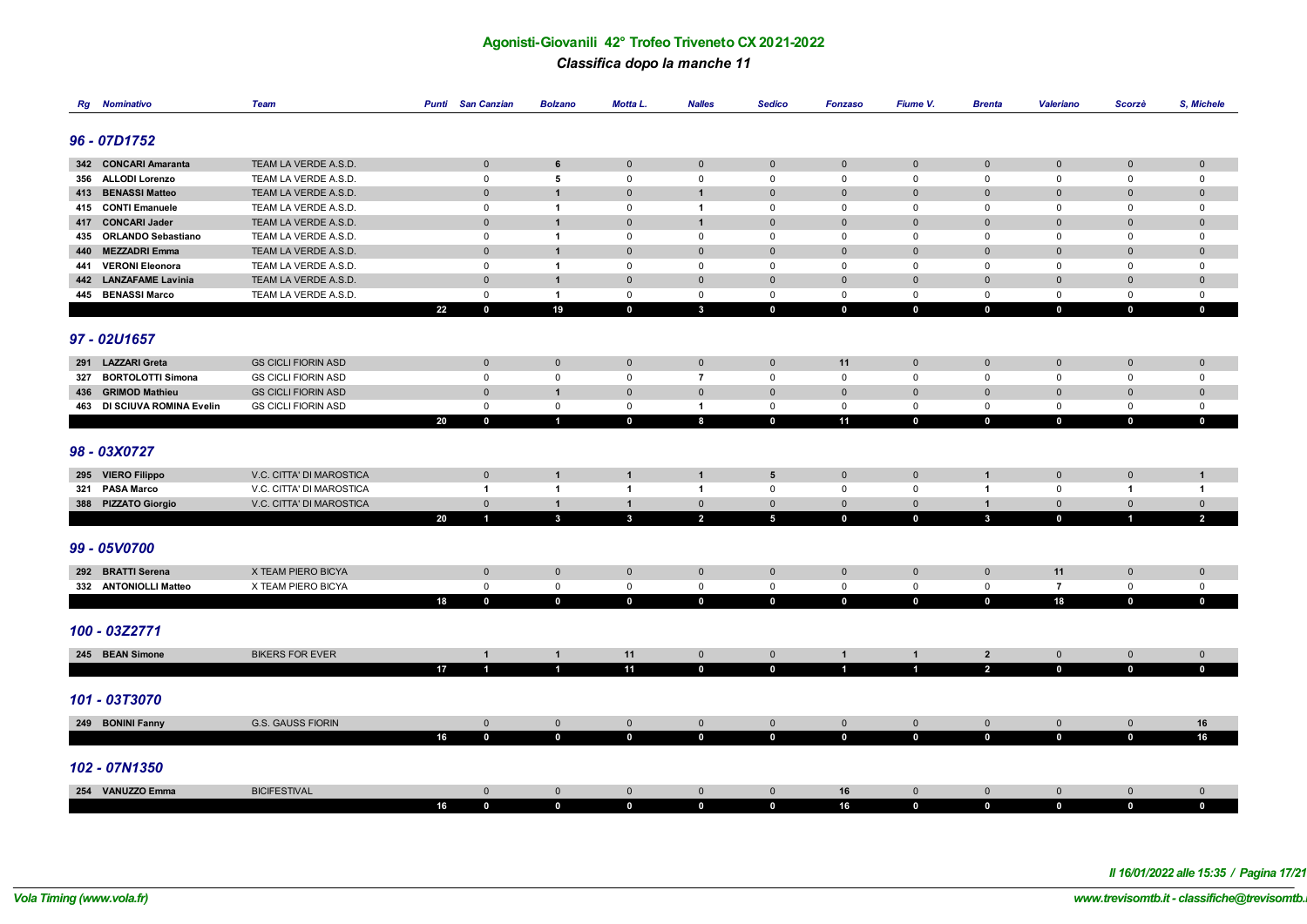*Classifica dopo la manche 11*

| <b>Rg</b> Nominativo                       | <b>Team</b>                          | <b>Punti</b> San Canzian |                                | <b>Bolzano</b>              | <b>Motta L.</b>            | <b>Nalles</b>              | <b>Sedico</b>               | <b>Fonzaso</b>             | Fiume V.                   | <b>Brenta</b>              | <b>Valeriano</b>           | Scorzè                     | S, Michele                          |
|--------------------------------------------|--------------------------------------|--------------------------|--------------------------------|-----------------------------|----------------------------|----------------------------|-----------------------------|----------------------------|----------------------------|----------------------------|----------------------------|----------------------------|-------------------------------------|
|                                            |                                      |                          |                                |                             |                            |                            |                             |                            |                            |                            |                            |                            |                                     |
| 103 - 03F3208                              |                                      |                          |                                |                             |                            |                            |                             |                            |                            |                            |                            |                            |                                     |
|                                            |                                      |                          |                                |                             |                            |                            |                             |                            |                            |                            |                            |                            |                                     |
| 261 DONA' Riccardo                         | <b>TEAM VERONA MTB</b>               |                          | $\mathbf 0$                    | $\mathbf 0$                 | $\mathbf 0$                | $\mathbf 0$                | $\mathbf 0$                 | $\mathbf 0$                | $\mathsf{O}\xspace$        | 9                          | $\mathbf 0$                | $\overline{0}$             | ${\bf 5}$                           |
|                                            |                                      | 14                       | $\mathbf 0$                    | $\mathbf 0$                 | $\mathbf 0$                | $\mathbf 0$                | $\mathbf 0$                 | $\mathbf 0$                | $\mathbf 0$                | $\overline{9}$             | $\mathbf 0$                | $\mathbf 0$                | $5\phantom{.0}$                     |
| 104 - 02V3672                              |                                      |                          |                                |                             |                            |                            |                             |                            |                            |                            |                            |                            |                                     |
|                                            |                                      |                          |                                |                             |                            |                            |                             |                            |                            |                            |                            |                            |                                     |
| 276 ZAMBELLI Giulia                        | VALCAR - TRAVEL & SERVICE            |                          | $\mathbf 0$                    | $\mathbf{0}$                | $\mathbf{0}$               | $\mathbf 0$                | $\mathbf{0}$                | $\mathbf 0$                | $\mathbf 0$                | $\mathbf 0$                | $\mathbf 0$                | 13                         | $\mathbf{0}$                        |
|                                            |                                      | 13                       | $\mathbf 0$                    | $\bf{0}$                    | $\mathbf 0$                | $\mathbf 0$                | $\mathbf 0$                 | $\mathbf 0$                | $\mathbf 0$                | $\mathbf 0$                | $\mathbf{0}$               | 13                         | $\mathbf{0}$                        |
|                                            |                                      |                          |                                |                             |                            |                            |                             |                            |                            |                            |                            |                            |                                     |
| 105 - 03C3134                              |                                      |                          |                                |                             |                            |                            |                             |                            |                            |                            |                            |                            |                                     |
| 275 ZOCCARATO Nicolo'                      | OMAP CICLI ANDREIS                   |                          | $\mathbf 0$                    | $\mathbf{0}$                | $\overline{0}$             | $\mathbf 0$                | $\mathbf 0$                 | $\mathbf{0}$               | $\mathbf 0$                | 13                         | $\mathbf 0$                | $\mathbf 0$                | $\mathbf 0$                         |
|                                            |                                      | 13                       | $\mathbf 0$                    | $\mathbf{0}$                | $\mathbf 0$                | $\mathbf 0$                | $\mathbf{0}$                | $\mathbf 0$                | $\mathbf 0$                | 13                         | $\mathbf{0}$               | $\mathbf 0$                | $\mathbf{0}$                        |
|                                            |                                      |                          |                                |                             |                            |                            |                             |                            |                            |                            |                            |                            |                                     |
| 106 - 05U0022                              |                                      |                          |                                |                             |                            |                            |                             |                            |                            |                            |                            |                            |                                     |
|                                            |                                      |                          |                                |                             |                            |                            |                             |                            |                            |                            |                            |                            |                                     |
| 271 PETRIS ANGELO Matteo                   | S. C. FONTANAFREDDA                  | 13                       | $\mathbf{1}$<br>$\overline{1}$ | $\mathbf 0$<br>$\mathbf{0}$ | 6<br>6                     | $\mathbf 0$<br>$\mathbf 0$ | $\mathbf 0$<br>$\mathbf{0}$ | $\mathbf 0$<br>$\mathbf 0$ | $\mathbf 0$<br>$\mathbf 0$ | $\mathbf 0$<br>$\mathbf 0$ | $\,$ 6<br>$6\phantom{a}$   | $\mathbf 0$<br>$\mathbf 0$ | $\mathsf{O}\xspace$<br>$\mathbf{0}$ |
|                                            |                                      |                          |                                |                             |                            |                            |                             |                            |                            |                            |                            |                            |                                     |
| 107 - 03M1736                              |                                      |                          |                                |                             |                            |                            |                             |                            |                            |                            |                            |                            |                                     |
|                                            |                                      |                          |                                |                             |                            |                            |                             |                            |                            |                            |                            |                            |                                     |
| 277 DEL PONTE Thobias                      | <b>BETTINI BIKE TEAM</b>             |                          | $\mathbf 0$                    | $\mathbf 0$                 | $\mathbf{0}$               | $\mathbf 0$                | $\mathbf 0$                 | $\mathbf{0}$               | $\mathbf 0$                | $\mathbf 0$                | $\mathbf{0}$               | $\mathbf{1}$               | 11                                  |
|                                            |                                      | 12                       | $\mathbf 0$                    | $\mathbf 0$                 | $\mathbf 0$                | $\mathbf 0$                | $\mathbf 0$                 | $\mathbf 0$                | $\mathbf 0$                | $\mathbf 0$                | $\mathbf 0$                | $\mathbf{1}$               | 11                                  |
|                                            |                                      |                          |                                |                             |                            |                            |                             |                            |                            |                            |                            |                            |                                     |
| 108 - 02T4549                              |                                      |                          |                                |                             |                            |                            |                             |                            |                            |                            |                            |                            |                                     |
| 294 BONALDA Alessandro                     | STM ASSOCIAZIONE SPORTIVA DILETTAN   |                          | $\mathbf 0$                    | $\mathbf 0$                 | $\mathsf{O}\xspace$        | $\mathsf{O}\xspace$        | $\mathsf{O}\xspace$         | $\mathbf 0$                | $\mathbf 0$                | $\mathbf 0$                | $\mathbf 0$                | 11                         | $\mathbf{0}$                        |
|                                            |                                      | 11                       | $\mathbf 0$                    | $\mathbf{0}$                | $\mathbf 0$                | $\mathbf 0$                | $\mathbf 0$                 | $\mathbf 0$                | $\mathbf 0$                | $\mathbf 0$                | $\mathbf 0$                | 11                         | $\mathbf{0}$                        |
|                                            |                                      |                          |                                |                             |                            |                            |                             |                            |                            |                            |                            |                            |                                     |
| 109 - 03K3188                              |                                      |                          |                                |                             |                            |                            |                             |                            |                            |                            |                            |                            |                                     |
| 306 LEONI Christian                        | <b>SANDRIGO BIKE</b>                 |                          | $\mathbf 0$                    | $\mathbb O$                 | $\mathbf{1}$               | $\mathbf 0$                | 6                           | $\mathbf{1}$               | $\mathbf 0$                | $\mathbf{1}$               | $\mathbf 0$                | $\mathbf 0$                | $\mathbf 0$                         |
| 482 COVOLO Nicola                          | SANDRIGO BIKE                        |                          | $\mathsf 0$                    | $\mathsf 0$                 | $\mathbf 0$                | $\mathsf{O}\xspace$        | $\mathsf 0$                 | $\mathsf 0$                | 0                          | $\overline{1}$             | $\mathsf 0$                | $\mathsf{O}$               | $\mathsf 0$                         |
|                                            |                                      | 10                       | $\mathbf 0$                    | $\mathbf{0}$                | $\mathbf{1}$               | $\mathbf{0}$               | $6\phantom{a}$              | $\overline{1}$             | $\overline{\mathbf{0}}$    | $\overline{2}$             | $\mathbf 0$                | $\mathbf 0$                | $\mathbf{0}$                        |
|                                            |                                      |                          |                                |                             |                            |                            |                             |                            |                            |                            |                            |                            |                                     |
| 110 - 03G0361                              |                                      |                          |                                |                             |                            |                            |                             |                            |                            |                            |                            |                            |                                     |
|                                            |                                      |                          |                                |                             |                            |                            |                             |                            |                            |                            |                            |                            |                                     |
| 346 BRESOLIN Federico                      | <b>BICISPORT</b>                     |                          | $\mathbf 0$<br>$\mathsf 0$     | $\mathbf 0$<br>$\mathbf 0$  | $\mathbf 0$                | $\mathbf 0$<br>$\mathsf 0$ | $\mathbf 0$<br>$\mathsf 0$  | $\mathbf 0$<br>$\mathbf 0$ | $\mathbf 0$<br>$\mathsf 0$ | $\mathbf 0$<br>$\mathsf 0$ | $\mathbf 0$<br>$\mathsf 0$ | $\mathbf 0$                | $5\phantom{.0}$                     |
| 424 BELTRAME Giovanni<br>425 VIVIAN Andrea | <b>BICISPORT</b><br><b>BICISPORT</b> |                          | $\mathbf 0$                    | $\mathbb O$                 | $\mathsf 0$<br>$\mathbf 0$ | $\mathsf{O}\xspace$        | $\mathsf{O}$                | $\mathbf 0$                | $\mathsf{O}\xspace$        | $\mathbf 0$                | $\mathbf 0$                | $\mathsf 0$<br>$\mathbf 0$ | $\mathbf{1}$<br>$\mathbf{1}$        |
|                                            |                                      |                          | $\mathbf 0$                    | $\mathbf 0$                 | $\mathbf{0}$               | $\mathbf 0$                | $\mathbf 0$                 | $\mathbf 0$                | $\mathbf 0$                | $\mathbf 0$                | $\mathbf 0$                | $\mathbf 0$                | $\overline{7}$                      |
|                                            |                                      |                          |                                |                             |                            |                            |                             |                            |                            |                            |                            |                            |                                     |
| 111 - 03Y0528                              |                                      |                          |                                |                             |                            |                            |                             |                            |                            |                            |                            |                            |                                     |
|                                            |                                      |                          |                                |                             |                            |                            |                             |                            |                            |                            |                            |                            |                                     |
| 358 MANZONI Damiano                        | S.C.D. DOPLA TREVISO                 |                          | $\mathbf 0$                    | $\mathbf 0$                 | $\mathbf{1}$               | $\mathbf 0$                | $\mathbf{1}$                | $\overline{1}$             | $\mathbf 0$                | $\mathbf{1}$               | $\mathbf{1}$               | $\mathbf 0$                | $\mathbf 0$                         |
| 401 POZZATO Matteo                         | S.C.D. DOPLA TREVISO                 |                          | $\mathbf 0$                    | $\mathbf 0$                 | $\mathbf 0$                | $\mathsf 0$                | $\mathsf 0$                 | $\mathsf 0$                | $\mathsf 0$                | $\mathbf 0$                | $\mathbf 0$                | $\overline{1}$             | $\overline{1}$                      |
|                                            |                                      |                          | $\mathbf 0$                    | $\mathbf{0}$                | $\mathbf{1}$               | $\mathbf 0$                | $\mathbf{1}$                | $\overline{1}$             | $\mathbf 0$                | 4                          | $\mathbf{1}$               | $\mathbf{1}$               | $\mathbf{1}$                        |
|                                            |                                      |                          |                                |                             |                            |                            |                             |                            |                            |                            |                            |                            |                                     |
| 112 - 01J2233                              |                                      |                          |                                |                             |                            |                            |                             |                            |                            |                            |                            |                            |                                     |
| 371 PAGLIARINO Fabio                       | G.S. CICLI FIORIN CYCLING TEAM ASD   |                          | $\mathbf 0$                    | $\overline{\mathbf{4}}$     | $\mathbf 0$                | $\mathbf 0$                | $\mathbf{0}$                | $\mathbf 0$                | $\mathbf 0$                | $\mathbf 0$                | $\mathbf 0$                | $\mathbf 0$                | $\mathbf 0$                         |

*Il 16/01/2022 alle 15:35 / Pagina 18/21*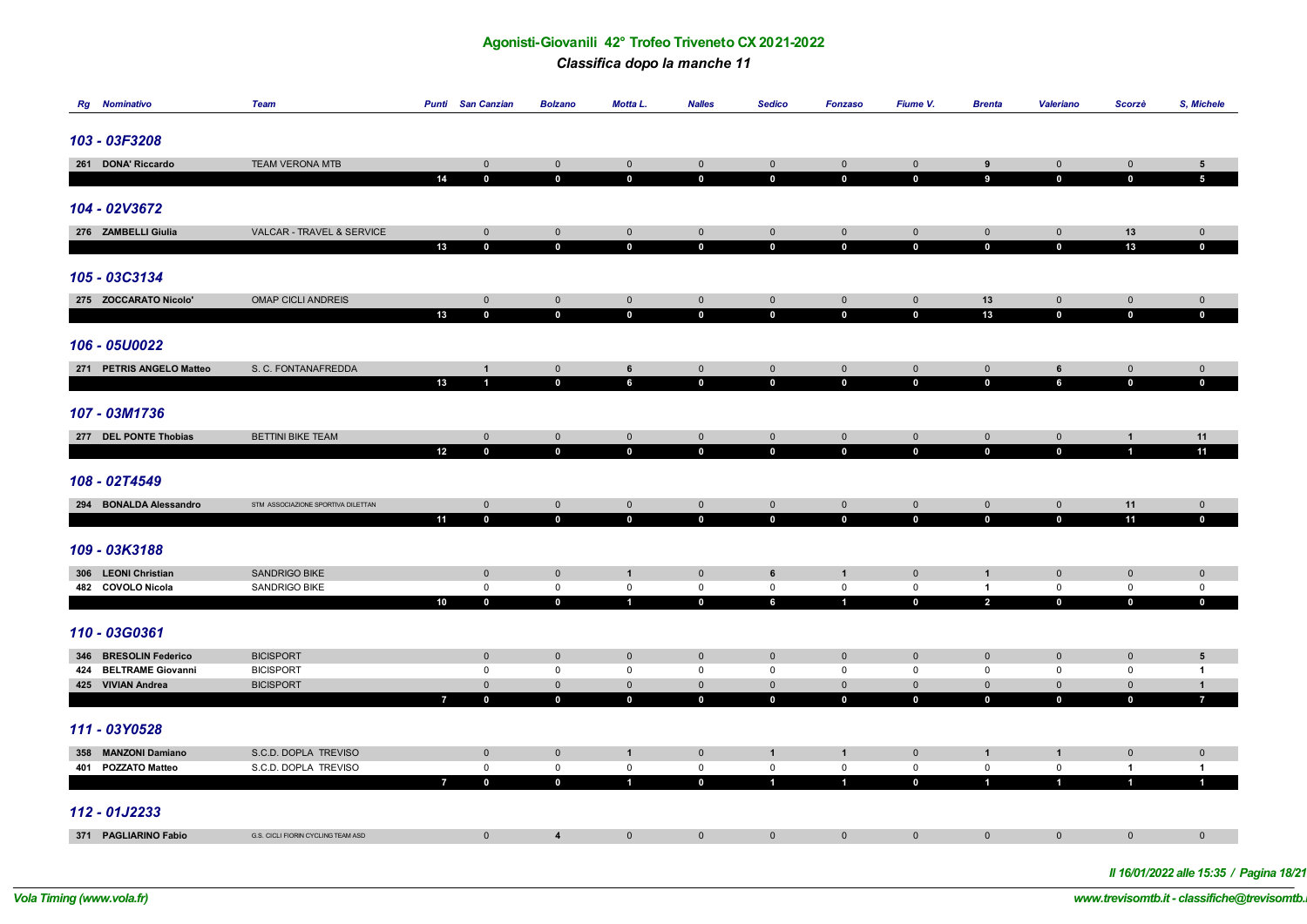*Classifica dopo la manche 11*

| <b>Rg</b> Nominativo    | Team                               | <b>Punti</b> San Canzian                      | <b>Bolzano</b>             | Motta L.                   | <b>Nalles</b>              | <b>Sedico</b>              | <b>Fonzaso</b>                | Fiume V.                   | <b>Brenta</b>              | <b>Valeriano</b>           | Scorzè                      | S, Michele                       |
|-------------------------|------------------------------------|-----------------------------------------------|----------------------------|----------------------------|----------------------------|----------------------------|-------------------------------|----------------------------|----------------------------|----------------------------|-----------------------------|----------------------------------|
| 468 SANFILIPPO Cristian | G.S. CICLI FIORIN CYCLING TEAM ASD | $\mathbf 0$                                   | $\mathbf 0$                | $\mathbf 0$                | $\overline{1}$             | $\mathbf 0$                | $\mathbf 0$                   | $\mathbf 0$                | $\mathbf 0$                | $\mathbf 0$                | $\mathbf 0$                 | $\pmb{0}$                        |
| 469 BOSIO Tommaso       | G.S. CICLI FIORIN CYCLING TEAM ASD | $\mathbf 0$                                   | $\mathsf 0$                | $\mathsf 0$                | $\mathbf{1}$               | $\mathsf{O}\xspace$        | $\mathsf{O}\xspace$           | $\mathsf 0$                | $\mathsf 0$                | $\mathsf 0$                | $\mathsf 0$                 | $\mathbf 0$                      |
|                         |                                    | 6<br>$\mathbf 0$                              | $\boldsymbol{4}$           | $\mathbf 0$                | $\overline{a}$             | $\mathbf 0$                | $\mathbf 0$                   | $\mathbf 0$                | $\mathbf 0$                | $\mathbf 0$                | $\mathbf 0$                 | $\mathbf 0$                      |
|                         |                                    |                                               |                            |                            |                            |                            |                               |                            |                            |                            |                             |                                  |
| 113 - 07L0149           |                                    |                                               |                            |                            |                            |                            |                               |                            |                            |                            |                             |                                  |
| 344 MILITANO Vincenzo   | A.S.D. S.C. CERETOLESE 1969        | $\mathsf 0$                                   | $\mathbf 0$                | $\mathsf{O}\xspace$        | $\mathbf 0$                | $\mathsf{O}\xspace$        | $\mathsf{O}\xspace$           | $\mathsf{O}$               | $\,$ 6                     | $\mathsf{O}\xspace$        | $\mathsf{O}$                | $\mathbf{0}$                     |
|                         |                                    | $\mathbf 0$<br>6                              | $\mathbf 0$                | $\mathbf 0$                | $\mathbf 0$                | $\mathbf 0$                | $\mathbf 0$                   | $\mathbf 0$                | $6\phantom{a}$             | $\mathbf 0$                | $\mathbf 0$                 | $\mathbf{0}$                     |
|                         |                                    |                                               |                            |                            |                            |                            |                               |                            |                            |                            |                             |                                  |
| 114 - 07H1357           |                                    |                                               |                            |                            |                            |                            |                               |                            |                            |                            |                             |                                  |
| 352 FIORENTINI Filippo  | SIDERMEC-F.LLI VITALI              | $5\phantom{.0}$                               | $\mathbf 0$                | $\mathbf 0$                | $\overline{0}$             | $\mathsf{O}$               | $\mathbf 0$                   | $\overline{0}$             | $\mathbf 0$                | $\mathbf 0$                | $\mathbf 0$                 | $\mathbf 0$                      |
|                         |                                    | $5\phantom{.0}$<br>$5\phantom{.0}$            | $\mathbf 0$                | $\mathbf 0$                | $\mathbf{0}$               | $\mathbf 0$                | $\mathbf 0$                   | $\mathbf 0$                | $\mathbf 0$                | $\mathbf 0$                | $\mathbf{0}$                | $\mathbf{0}$                     |
|                         |                                    |                                               |                            |                            |                            |                            |                               |                            |                            |                            |                             |                                  |
| 115 - 07T1781           |                                    |                                               |                            |                            |                            |                            |                               |                            |                            |                            |                             |                                  |
| 355 LUNGHI Elisabetta   | VAL D'ENZA AKTIV TEAM              | $\mathsf 0$                                   | $5\phantom{.0}$            | $\mathsf{O}\xspace$        | $\mathsf{O}\xspace$        | $\mathsf{O}\xspace$        | $\mathsf{O}\xspace$           | $\mathbf 0$                | $\mathbf 0$                | $\mathbf 0$                | $\mathsf{O}\xspace$         | $\overline{0}$                   |
|                         |                                    | 5<br>$\mathbf 0$                              | $\overline{\mathbf{5}}$    | $\mathbf 0$                | $\mathbf 0$                | $\mathbf{0}$               | $\mathbf 0$                   | $\mathbf 0$                | $\mathbf 0$                | $\mathbf 0$                | $\mathbf 0$                 | $\mathbf{0}$                     |
|                         |                                    |                                               |                            |                            |                            |                            |                               |                            |                            |                            |                             |                                  |
| 116 - 08A0344           |                                    |                                               |                            |                            |                            |                            |                               |                            |                            |                            |                             |                                  |
| 351 DEL MEDICO Fabio    | <b>GS BORGONUOVO</b>               | $5\overline{5}$                               | $\mathbf 0$                | $\mathbf 0$                | $\mathbf 0$                | $\mathbf 0$                | $\mathbf 0$                   | $\mathbf 0$                | $\overline{0}$             | $\overline{0}$             | $\mathbf{0}$                | $\mathbf 0$                      |
|                         |                                    | $5\phantom{.0}$<br>$5\phantom{.0}$            | $\mathbf 0$                | $\mathbf{0}$               | $\mathbf{0}$               | $\mathbf 0$                | $\mathbf 0$                   | $\mathbf 0$                | $\mathbf 0$                | $\mathbf 0$                | $\mathbf{0}$                | $\mathbf 0$                      |
| 117 - 18D0362           |                                    |                                               |                            |                            |                            |                            |                               |                            |                            |                            |                             |                                  |
|                         |                                    |                                               |                            |                            |                            |                            |                               |                            |                            |                            |                             |                                  |
| 362 SANTAMARIA Daniele  | S.C. MONTEPONI A.C.D.              | $\overline{0}$                                | $\mathbf{0}$               | $\overline{0}$             | $\mathbf 0$                | $\mathbf{0}$               | $\mathbf 0$                   | $\mathbf 0$                | $\mathbf{0}$               | $5\phantom{.0}$            | $\overline{0}$              | $\overline{0}$                   |
|                         |                                    | $5\phantom{.0}$<br>$\mathbf 0$                | $\mathbf 0$                | $\mathbf{0}$               | $\mathbf 0$                | $\mathbf 0$                | $\mathbf 0$                   | $\mathbf 0$                | $\mathbf 0$                | $\overline{5}$             | $\mathbf 0$                 | $\mathbf{0}$                     |
| 118 - 03G0273           |                                    |                                               |                            |                            |                            |                            |                               |                            |                            |                            |                             |                                  |
|                         |                                    |                                               |                            |                            |                            |                            |                               |                            |                            |                            |                             |                                  |
| 364 TIZIANI Alessandro  | ROTOGAL GUADENSE                   | $\mathbf 0$<br>$\overline{4}$<br>$\mathbf{0}$ | $\mathbf 0$<br>$\mathbf 0$ | $\mathbf 0$<br>$\mathbf 0$ | $\mathbf 0$<br>$\mathbf 0$ | $\mathbf 0$<br>$\mathbf 0$ | $\overline{0}$<br>$\mathbf 0$ | $\mathbf 0$<br>$\mathbf 0$ | $\mathbf 0$<br>$\mathbf 0$ | $\mathbf 0$<br>$\mathbf 0$ | $\mathbf{0}$<br>$\mathbf 0$ | $\overline{4}$<br>$\overline{4}$ |
|                         |                                    |                                               |                            |                            |                            |                            |                               |                            |                            |                            |                             |                                  |
| 119 - 03N2871           |                                    |                                               |                            |                            |                            |                            |                               |                            |                            |                            |                             |                                  |
| 363 DIAFERIO Stefano    | S.C. BARBIERI                      | $\mathbf 0$                                   | $\mathbf{0}$               | $\mathbf{0}$               | $\overline{0}$             | $\overline{0}$             | $\mathsf{O}\xspace$           | $\mathbf{0}$               | $\mathbf{0}$               | $\mathbf 0$                | $\overline{0}$              | $\overline{4}$                   |
|                         |                                    | 4<br>$\mathbf 0$                              | $\mathbf 0$                | $\mathbf 0$                | $\mathbf{0}$               | $\mathbf 0$                | $\mathbf 0$                   | $\mathbf{0}$               | $\mathbf 0$                | $\mathbf 0$                | $\mathbf 0$                 | $\overline{4}$                   |
|                         |                                    |                                               |                            |                            |                            |                            |                               |                            |                            |                            |                             |                                  |
| 120 - 05C0104           |                                    |                                               |                            |                            |                            |                            |                               |                            |                            |                            |                             |                                  |
| 369 EMMI Samuele        | ASD LIB.GRADISCA FRIULI ANTINCENDI | $\mathbf{1}$                                  | $\mathbf{0}$               | $\mathbf{1}$               | $\overline{0}$             | $\mathsf{O}\xspace$        | $\mathsf{O}\xspace$           | $\mathbf{1}$               | $\overline{0}$             | $\mathbf{1}$               | $\mathsf{O}\xspace$         | $\mathbf 0$                      |
|                         |                                    | $\overline{4}$<br>$\blacksquare$              | $\mathbf 0$                | $\blacksquare$             | $\mathbf{0}$               | $\mathbf 0$                | $\mathbf 0$                   | $\mathbf{1}$               | $\mathbf 0$                | $\mathbf{1}$               | $\mathbf 0$                 | $\mathbf 0$                      |
|                         |                                    |                                               |                            |                            |                            |                            |                               |                            |                            |                            |                             |                                  |
| 121 - 08S2753           |                                    |                                               |                            |                            |                            |                            |                               |                            |                            |                            |                             |                                  |
| 378 PULIZZI Davide      | NEW BIKE 2008 RACING TEAM          | $\mathbf{0}$                                  | $\mathbf 0$                | $\mathbf 0$                | $\mathbf 0$                | $\mathbf 0$                | $\mathbf 0$                   | $\mathbf 0$                | $\overline{\mathbf{4}}$    | $\mathbf{0}$               | $\mathbf 0$                 | $\overline{0}$                   |
|                         |                                    | $\mathbf 0$<br>$\overline{4}$                 | $\mathbf 0$                | $\mathbf{0}$               | $\mathbf 0$                | $\mathbf 0$                | $\mathbf 0$                   | $\mathbf 0$                | $\overline{4}$             | $\mathbf 0$                | $\mathbf 0$                 | $\mathbf{0}$                     |
|                         |                                    |                                               |                            |                            |                            |                            |                               |                            |                            |                            |                             |                                  |
| <b>122 - POGI</b>       |                                    |                                               |                            |                            |                            |                            |                               |                            |                            |                            |                             |                                  |
| 377 GREGORCIC Natan     | POGI TEAM GENERALI.                | $\mathbf 0$                                   | $\mathbf 0$                | $\mathbf 0$                | $\overline{0}$             | $\overline{0}$             | $\mathbf 0$                   | $\overline{\mathbf{4}}$    | $\mathbf{0}$               | $\mathbf 0$                | $\mathbf{0}$                | $\mathbf 0$                      |

*Il 16/01/2022 alle 15:35 / Pagina 19/21*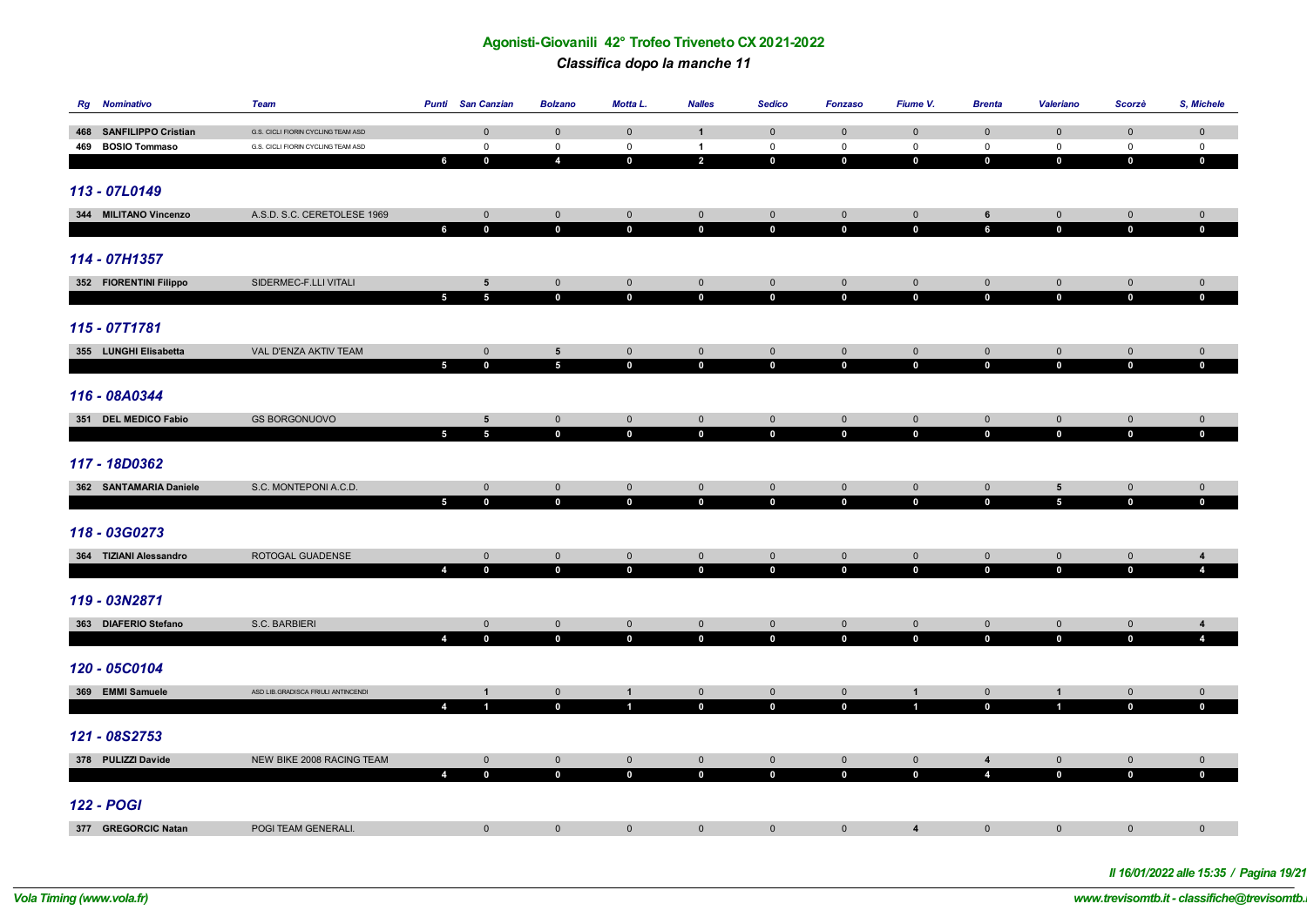#### *Classifica dopo la manche 11*

| <b>Rg</b> Nominativo            | Team                            | <b>Punti</b> San Canzian                      | <b>Bolzano</b>                            | Motta L.                      | <b>Nalles</b>                    | <b>Sedico</b>                 | <b>Fonzaso</b>                      | Fiume V.                    | <b>Brenta</b>                 | <b>Valeriano</b>            | Scorzè                        | S, Michele                     |
|---------------------------------|---------------------------------|-----------------------------------------------|-------------------------------------------|-------------------------------|----------------------------------|-------------------------------|-------------------------------------|-----------------------------|-------------------------------|-----------------------------|-------------------------------|--------------------------------|
|                                 |                                 | 4<br>$\mathbf{0}$                             | $\mathbf 0$                               | $\mathbf{0}$                  | $\bf{0}$                         | $\mathbf 0$                   | $\mathbf 0$                         | $\overline{4}$              | $\mathbf{0}$                  | $\mathbf{0}$                | $\mathbf 0$                   | $\bf{0}$                       |
|                                 |                                 |                                               |                                           |                               |                                  |                               |                                     |                             |                               |                             |                               |                                |
| 123 - 03X0144                   |                                 |                                               |                                           |                               |                                  |                               |                                     |                             |                               |                             |                               |                                |
| 421 MIOTTO Martino              | A.C.D. MONSELICE                | $\mathbf{0}$                                  | $\mathsf{O}\xspace$                       | $\mathbf 0$                   | $\overline{0}$                   | $\mathsf{O}\xspace$           | $\mathbf{1}$                        | $\mathbf 0$                 | $\mathbf{1}$                  | $\mathbf 0$                 | $\mathbf 0$                   | $\mathbf 0$                    |
| 485 BELLUCO Nicolo'             | A.C.D. MONSELICE                | $\mathsf{O}\xspace$                           | $\mathbf 0$                               | $\mathsf 0$                   | $\mathbf 0$                      | $\mathsf{O}\xspace$           | $\mathsf{O}\xspace$                 | $\mathsf{O}\xspace$         | $\mathbf{1}$                  | $\mathsf{O}\xspace$         | $\mathsf 0$                   | $\mathsf{O}\xspace$            |
|                                 |                                 | $\mathbf{0}$<br>$\mathbf{3}$                  | $\mathbf 0$                               | $\mathbf 0$                   | $\mathbf 0$                      | $\mathbf 0$                   | $\overline{1}$                      | $\mathbf 0$                 | $\overline{2}$                | $\mathbf 0$                 | $\mathbf 0$                   | $\mathbf 0$                    |
|                                 |                                 |                                               |                                           |                               |                                  |                               |                                     |                             |                               |                             |                               |                                |
| 124 - 08G0238                   |                                 |                                               |                                           |                               |                                  |                               |                                     |                             |                               |                             |                               |                                |
| 392 BONAFINI Edoardo            | AC F. BESSI CALENZANO           | $\mathbf 0$                                   | $\mathsf{O}\xspace$                       | $\mathbf{0}$                  | $\mathbf{3}$                     | $\mathsf{O}\xspace$           | $\mathsf{O}\xspace$                 | $\mathsf{O}\xspace$         | $\mathbf 0$                   | $\mathsf{O}\xspace$         | $\mathsf{O}\xspace$           | $\mathbf{0}$                   |
|                                 |                                 | $\mathbf 0$<br>$\mathbf{3}$                   | $\mathbf 0$                               | $\mathbf 0$                   | $\mathbf{3}$                     | $\mathbf 0$                   | $\mathbf 0$                         | $\mathbf 0$                 | $\mathbf{0}$                  | $\mathbf 0$                 | $\mathbf 0$                   | $\mathbf{0}$                   |
|                                 |                                 |                                               |                                           |                               |                                  |                               |                                     |                             |                               |                             |                               |                                |
| 125 - 20P1219                   |                                 |                                               |                                           |                               |                                  |                               |                                     |                             |                               |                             |                               |                                |
| 393 MUNARI Elia                 | TRENTINO CYCLING TEAM U23       | $\mathbf{0}$                                  | $\mathsf{O}\xspace$                       | $\mathbf 0$                   | $\mathbf 0$                      | $\mathbf 0$                   | $\mathbf{3}$                        | $\mathbf 0$                 | $\mathbf{0}$                  | $\mathsf{O}\xspace$         | $\mathbf 0$                   | $\mathbf{0}$                   |
|                                 |                                 | $\mathbf{3}$<br>$\mathbf 0$                   | $\mathbf 0$                               | $\mathbf{0}$                  | $\mathbf 0$                      | $\mathbf 0$                   | $\mathbf{3}$                        | $\mathbf 0$                 | $\mathbf 0$                   | $\mathbf 0$                 | $\mathbf 0$                   | $\mathbf 0$                    |
|                                 |                                 |                                               |                                           |                               |                                  |                               |                                     |                             |                               |                             |                               |                                |
| 126 - 21L0356                   |                                 |                                               |                                           |                               |                                  |                               |                                     |                             |                               |                             |                               |                                |
|                                 |                                 |                                               |                                           |                               |                                  |                               |                                     |                             |                               |                             |                               |                                |
| 387 SCHIEDER SOFIA Marie        | A.S.C.SARNTAL RAIFFEISEN/RAD    | $\overline{0}$<br>$\mathbf{3}$<br>$\mathbf 0$ | $\overline{\mathbf{2}}$<br>$\overline{2}$ | $\overline{0}$<br>$\mathbf 0$ | $\mathbf{1}$<br>$\mathbf{1}$     | $\overline{0}$<br>$\mathbf 0$ | $\overline{0}$<br>$\mathbf 0$       | $\mathbf 0$<br>$\mathbf 0$  | $\overline{0}$<br>$\mathbf 0$ | $\mathbf{0}$<br>$\mathbf 0$ | $\overline{0}$<br>$\mathbf 0$ | $\overline{0}$<br>$\mathbf{0}$ |
|                                 |                                 |                                               |                                           |                               |                                  |                               |                                     |                             |                               |                             |                               |                                |
| 127 - 01N1404                   |                                 |                                               |                                           |                               |                                  |                               |                                     |                             |                               |                             |                               |                                |
|                                 |                                 |                                               |                                           |                               |                                  |                               |                                     |                             |                               |                             |                               |                                |
| 460 GARBACCIO VALINA Alessandro | ASSOC.SCUOLA NAZ.MTB OASI ZEGNA | $\mathbf 0$                                   | $\mathbf 0$                               | $\mathbf 0$                   | $\mathbf{1}$                     | $\mathbf{0}$                  | $\mathsf{O}\xspace$                 | $\mathbf 0$                 | $\mathbf 0$                   | $\mathsf{O}\xspace$         | $\mathbf{0}$                  | $\mathbf 0$                    |
| 461 FOGLIA Tommaso              | ASSOC.SCUOLA NAZ.MTB OASI ZEGNA | $\overline{0}$                                | $\mathbf 0$                               | $\mathbf 0$<br>$\mathbf{0}$   | $\overline{1}$<br>$\overline{2}$ | $\mathbf 0$                   | $\mathsf{O}\xspace$<br>$\mathbf{0}$ | $\mathbf 0$<br>$\mathbf{0}$ | $\mathsf 0$                   | $\mathbf 0$                 | $\mathsf 0$                   | $\mathbf 0$<br>$\mathbf{0}$    |
|                                 |                                 | $\mathbf 0$<br>$\overline{2}$                 | $\mathbf 0$                               |                               |                                  | $\mathbf 0$                   |                                     |                             | $\mathbf 0$                   | $\mathbf 0$                 | $\mathbf 0$                   |                                |
| 128 - 03T0073                   |                                 |                                               |                                           |                               |                                  |                               |                                     |                             |                               |                             |                               |                                |
|                                 |                                 |                                               |                                           |                               |                                  |                               |                                     |                             |                               |                             |                               |                                |
| 480 FIORESE Mattia              | PEDALE MARENESE GINO BARTALI    | $\mathbf 0$                                   | $\mathbf 0$                               | $\mathbf 0$                   | $\mathbf 0$                      | $\mathbf 0$                   | $\mathbf 0$                         | $\mathbf 0$                 | $\mathbf{1}$                  | $\mathbf 0$                 | $\mathbf 0$                   | $\mathbf 0$                    |
| 481 CESCON Gioele               | PEDALE MARENESE GINO BARTALI    | $\mathbf 0$                                   | $\overline{0}$                            | $\mathbf 0$                   | $\mathbf 0$                      | $\mathbf 0$                   | $\mathsf 0$                         | $\mathsf 0$                 | $\mathbf{1}$                  | $\mathbf 0$                 | $\mathsf 0$                   | $\mathbf 0$                    |
|                                 |                                 | $\mathbf{0}$<br>$\overline{2}$                | $\overline{\mathbf{0}}$                   | $\overline{\mathbf{0}}$       | $\overline{\mathbf{0}}$          | $\mathbf{0}$                  | $\mathbf{0}$                        | $\overline{\mathbf{0}}$     | $\overline{2}$                | $\mathbf{0}$                | $\mathbf{0}$                  | $\mathbf{0}$                   |
| 129 - 07F0103                   |                                 |                                               |                                           |                               |                                  |                               |                                     |                             |                               |                             |                               |                                |
|                                 |                                 |                                               |                                           |                               |                                  |                               |                                     |                             |                               |                             |                               |                                |
| 444 CAVATORTA Luca              | A.S.D. COOPERATORI              | $\mathbf 0$                                   | $\mathbf{1}$                              | $\mathbf 0$                   | $\overline{0}$                   | $\mathbf 0$                   | $\mathbf 0$                         | $\mathbf 0$                 | $\mathbf 0$                   | $\mathbf 0$                 | $\mathbf 0$                   | $\mathbf 0$                    |
| 447 IMMOVILLI Lorenzo           | A.S.D. COOPERATORI              | $\mathsf 0$                                   | $\overline{1}$                            | $\mathsf 0$                   | $\mathbb O$                      | $\mathsf 0$                   | $\mathsf{O}\xspace$                 | $\mathsf 0$                 | $\mathbf 0$                   | $\mathbf 0$                 | $\mathsf 0$                   | $\mathsf 0$                    |
|                                 |                                 | $\overline{2}$<br>$\mathbf 0$                 | $\overline{2}$                            | $\mathbf{0}$                  | $\mathbf{0}$                     | $\mathbf{0}$                  | $\mathbf 0$                         | $\mathbf{0}$                | $\mathbf 0$                   | $\mathbf 0$                 | $\mathbf{0}$                  | $\mathbf 0$                    |
| 130 - 20E0012                   |                                 |                                               |                                           |                               |                                  |                               |                                     |                             |                               |                             |                               |                                |
|                                 |                                 |                                               |                                           |                               |                                  |                               |                                     |                             |                               |                             |                               |                                |
| 418 MARCHIORI Mirko             | <b>CICLISTICA DRO</b>           | $\mathbf{0}$                                  | $\overline{1}$                            | $\overline{0}$                | $\mathbf{1}$                     | $\mathbf{0}$                  | $\mathbf 0$                         | $\mathbf 0$                 | $\overline{0}$                | $\mathbf 0$                 | $\mathbf{0}$                  | $\overline{0}$                 |
|                                 |                                 | $\overline{2}$<br>$\mathbf 0$                 | $\overline{1}$                            | $\mathbf 0$                   | $\overline{1}$                   | $\mathbf 0$                   | $\mathbf 0$                         | $\mathbf{0}$                | $\mathbf 0$                   | $\mathbf{0}$                | $\mathbf 0$                   | $\mathbf 0$                    |
|                                 |                                 |                                               |                                           |                               |                                  |                               |                                     |                             |                               |                             |                               |                                |
| 131 - 02R0096                   |                                 |                                               |                                           |                               |                                  |                               |                                     |                             |                               |                             |                               |                                |
| 451 ZIPOLI Stefano              | <b>U.C. CREMASCA</b>            | $\overline{0}$                                | $\mathbf{1}$                              | $\mathbf{0}$                  | $\mathsf{O}\xspace$              | $\mathsf{O}\xspace$           | $\mathsf{O}\xspace$                 | $\mathbf 0$                 | $\mathbf 0$                   | $\mathbf 0$                 | $\mathbf 0$                   | $\mathsf{O}\xspace$            |
|                                 |                                 | $\bf{0}$<br>$\overline{1}$                    | $\mathbf{1}$                              | $\mathbf{0}$                  | $\mathbf{0}$                     | $\mathbf 0$                   | $\mathbf 0$                         | $\mathbf{0}$                | $\mathbf 0$                   | $\mathbf 0$                 | $\mathbf 0$                   | $\mathbf 0$                    |

*Il 16/01/2022 alle 15:35 / Pagina 20/21*